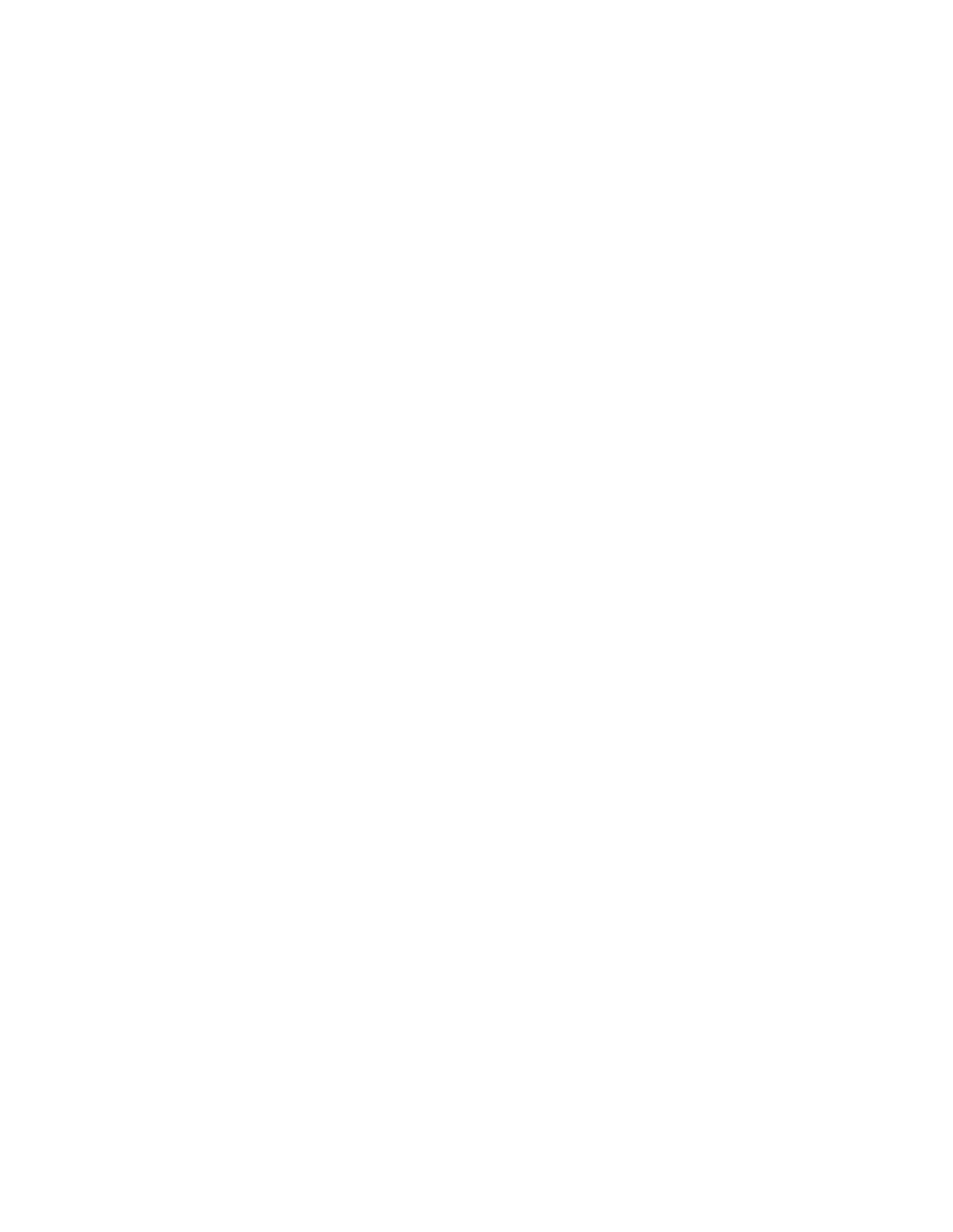| <b>I. Current Indications and Outcomes</b>                                                                                 |  |
|----------------------------------------------------------------------------------------------------------------------------|--|
| Current Indications for Primary Total Knee Replacement                                                                     |  |
| Known Complications of Primary Total Knee Arthroplasty                                                                     |  |
| Expected Outcomes of Primary Total Knee Replacement                                                                        |  |
| Summary of Evidence on Predictors of Total Knee Arthroplasty Outcomes                                                      |  |
| <b>II. Variables That Affect Short- and Long-Term Outcomes</b>                                                             |  |
| Effects of Patient and Surgical Factors on Total Knee Replacement Outcomes                                                 |  |
| The Effect of General Implant Design Factors on Outcomes in Primary<br><b>Total Knee Replacement</b>                       |  |
| The Specific Effect of the Mobile Bearing Design on the Short- and<br>Long-Term Outcomes of Primary Total Knee Replacement |  |
| The Current Status of Unicompartmental Knee Arthroplasty                                                                   |  |
| The Effect of Material Factors on the Short- and Long-Term Outcomes of<br>Primary Total Knee Replacement                   |  |

# **Contents**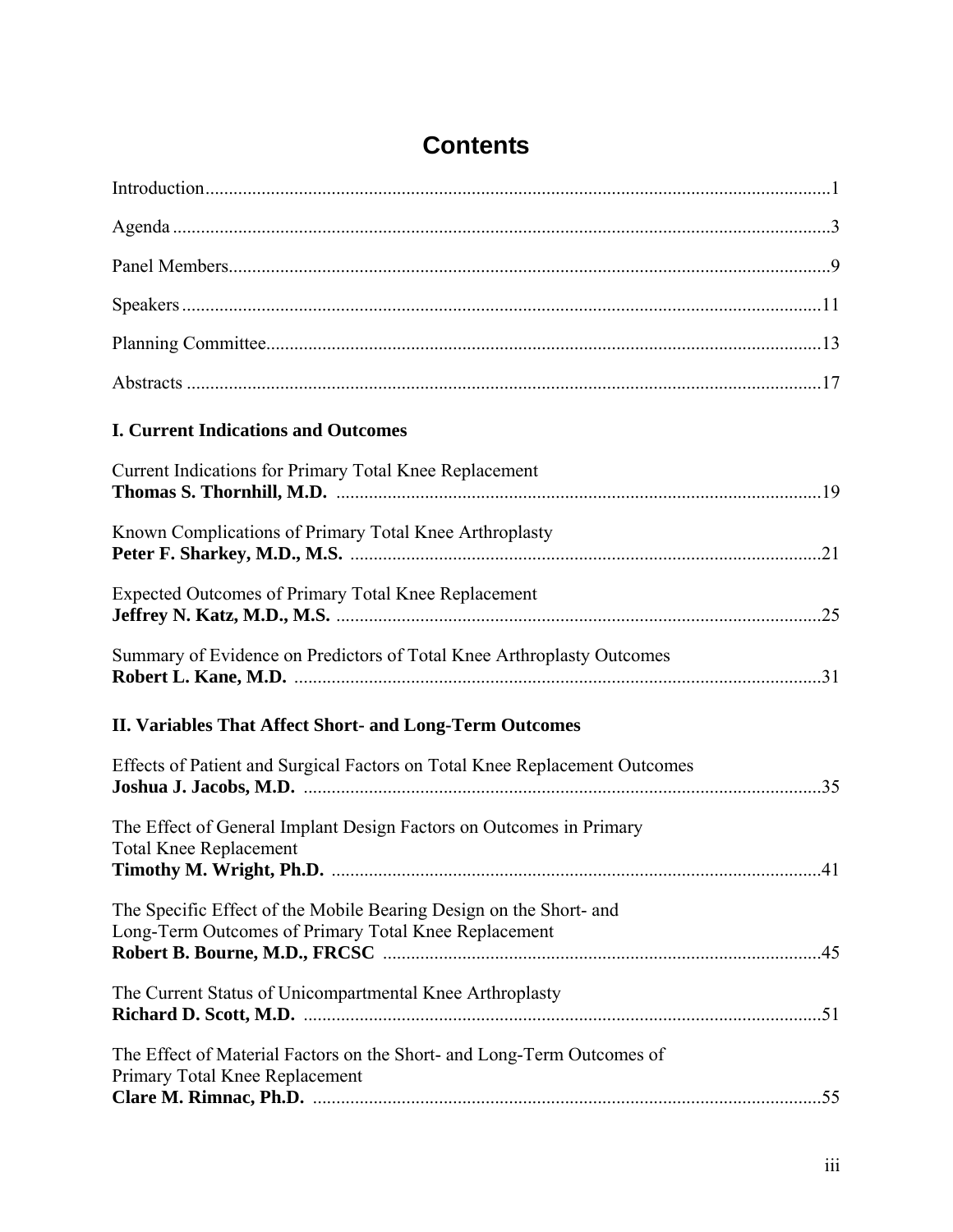| The Effect of Knee Kinematics, Gait, and Wear on the Short- and Long-Term<br>Outcomes of Primary Total Knee Replacement        |
|--------------------------------------------------------------------------------------------------------------------------------|
|                                                                                                                                |
| Osteolysis: Etiology and Emerging Nonsurgical Treatments                                                                       |
| Osteolysis: Surgical Treatment                                                                                                 |
| <b>III. Medical Interventions That Influence Outcomes</b>                                                                      |
| Medical Interventions That Influence Outcomes of Primary and<br><b>Secondary Total Knee Replacement</b>                        |
| Pre- and Postoperative Rehabilitation Interventions That Influence<br>Outcomes of Primary and Secondary Total Knee Replacement |
| IV. Indications, Approaches, and Outcomes for Revision Total Knee Replacement and<br><b>Salvage Procedures</b>                 |
| Indications and Approaches for Revision Total Knee Replacement and<br><b>Salvage Procedures</b>                                |
| Salvage Procedures for Failed Total Knee Replacement                                                                           |
| Outcomes of Revision Total Knee Replacement and Salvage Procedures for<br>Failed Total Knee Replacement                        |
| Functional Outcome Following Revision Total Knee Arthroplasty: Meta-analysis                                                   |
| V. Disparities in the Utilization of Total Knee Replacement                                                                    |
| Disparities and Potential Inequities in the Use of Total Joint Replacement                                                     |
| Disparities in Utilization of Total Knee Arthroplasty                                                                          |
| Patients' Perspectives: Qualitative Research Before and After Surgery                                                          |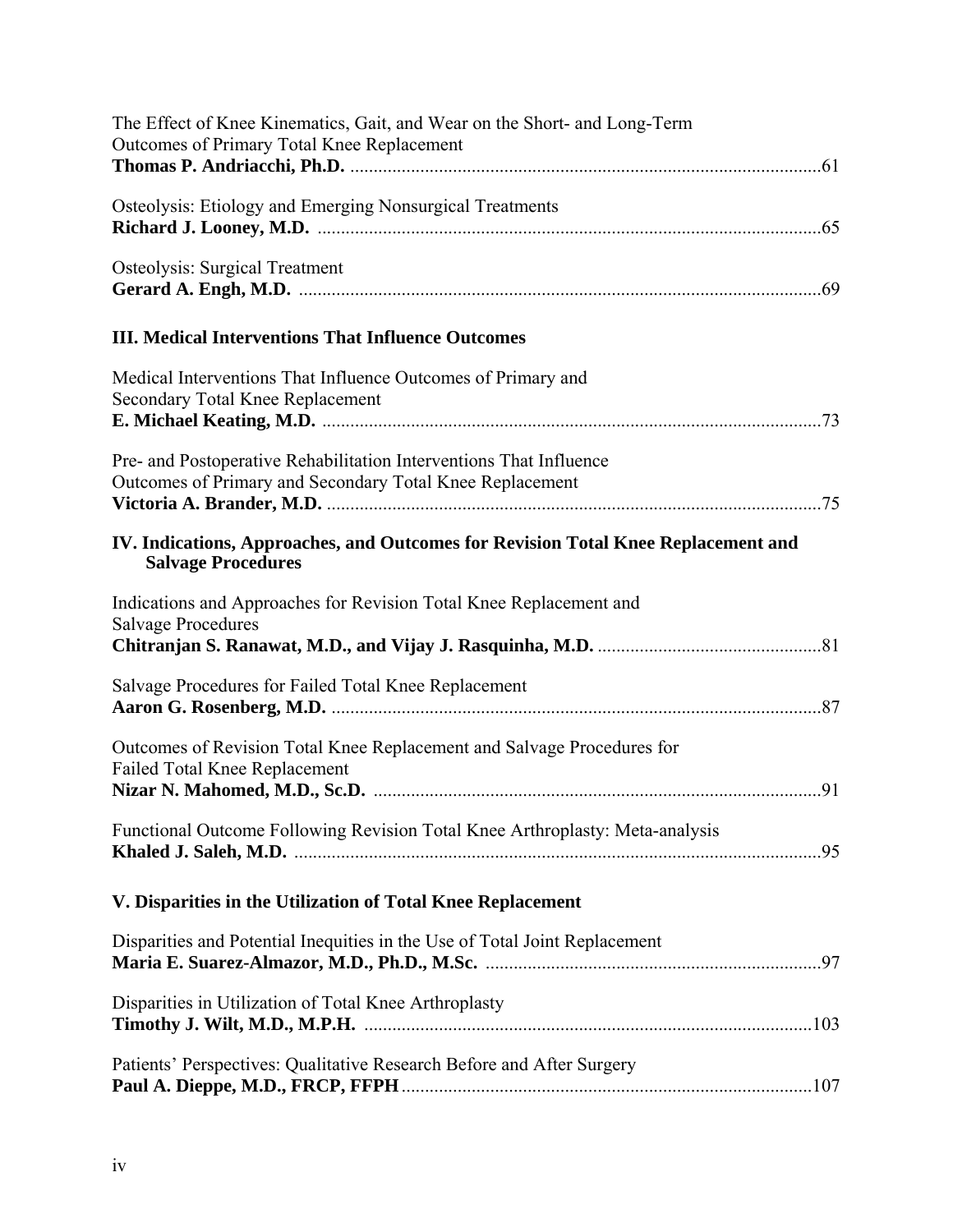# **Introduction**

## **Background**

Total knee replacement (TKR) has shown increasing success in relieving knee pain and improving joint function for patients suffering from knee problems due to injury, degenerative disease, and inflammation. Each year, approximately 300,000 TKR surgeries are performed in the United States for end-stage arthritis of the knee joint. As the number of TKR surgeries performed each year increases and the indications for TKR extend to younger patients, a review of available scientific information is necessary to enhance clinical decisionmaking and stimulate further research.

First used in the late 1950s, early TKR implants poorly mimicked the natural motion of the knee and resulted in high failure and complication rates. Advances in TKR technology within the past 10 years have enhanced the design and fit of knee implants, resulting in improved shortand long-term outcomes.

Despite the increased success of TKR, questions remain concerning which materials and implant designs are most effective for specific patient populations and which surgical approach is optimal for a successful outcome. Physical, social, and psychological issues may influence the success of TKR, and understanding patient differences could facilitate the decisionmaking process before, during, and after surgery, thereby achieving the greatest benefit from TKR. Particular attention also must be given to the treatment and timing options related to the revision of failed TKR surgery.

## **Conference Process**

To address these questions, the National Institute of Arthritis and Musculoskeletal and Skin Diseases and the National Institutes of Health Office of Medical Applications of Research are sponsoring a consensus development conference to explore and assess the current scientific knowledge regarding TKR. Specifically, the conference will address the following key questions:

- What are the current indications and outcomes for primary TKR?
- How do specific characteristics of the patient, material and design of the prosthesis, and surgical factors affect the short- and long-term outcomes of primary TKR?
- Are there important perioperative interventions that influence outcomes?
- What are the indications, approaches, and outcomes for revision TKR?
- What factors explain disparities in the utilization of TKR in different populations?
- What are the directions for future research?

During the first 1½ days of the conference, experts will present the latest TKR research findings to an independent panel. After weighing all of the scientific evidence, the panel will prepare a consensus statement answering the questions above. On the final day of the conference,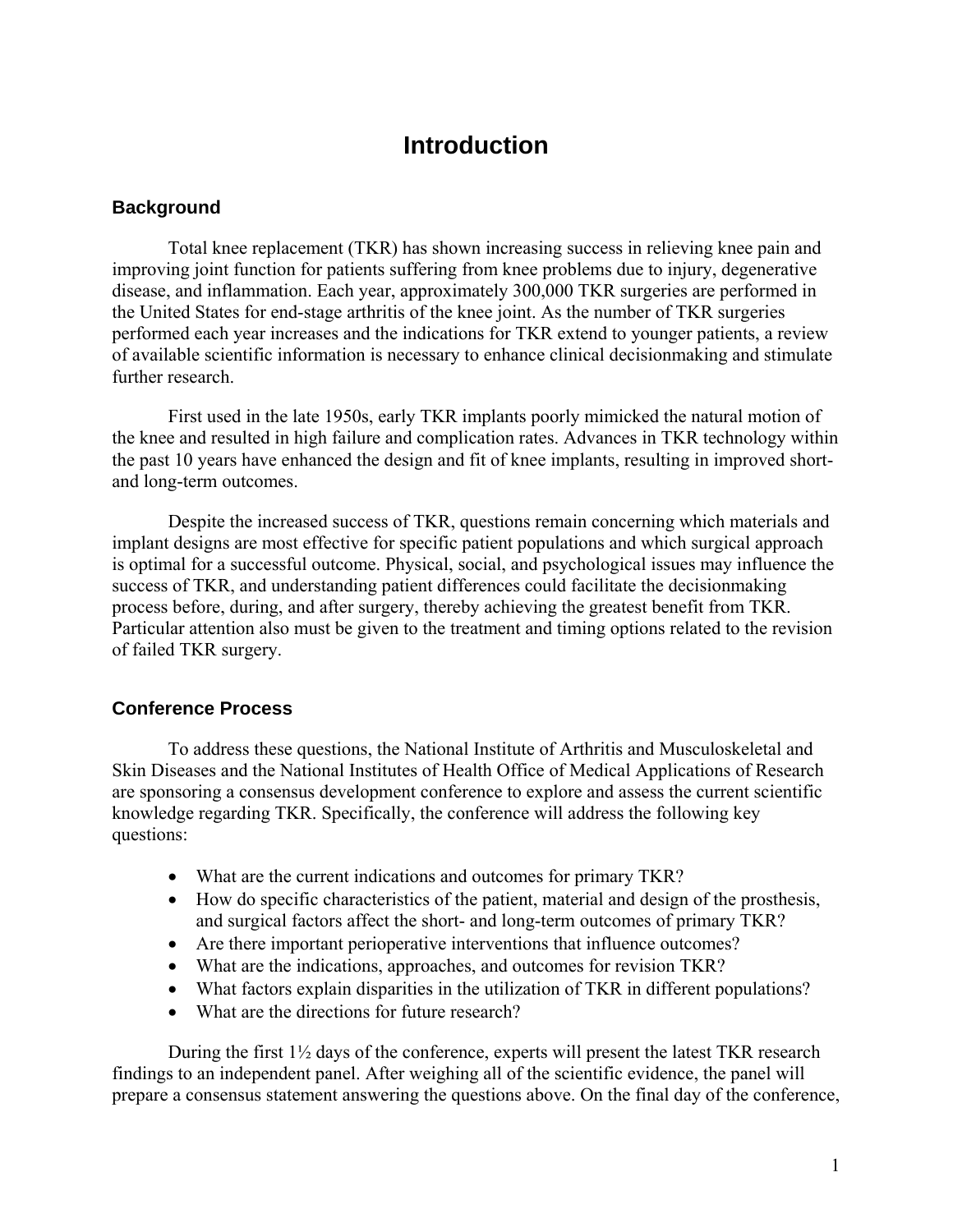the panel chairperson will read the draft statement to the conference audience and invite comments and questions. A press conference will follow, that afternoon, to allow the panel to respond to questions from the media.

The panel's draft consensus statement will be posted to the NIH Consensus Development Program's Web site—www.consensus.nih.gov—as soon as possible after the close of conference proceedings. The final statement will be posted 3 to 4 weeks later.

## **General Information**

Conference sessions will be held in the Natcher Conference Center, National Institutes of Health, Bethesda, Maryland.

The conference may be viewed live via webcast at http://videocast.nih.gov. Webcast sessions also will be available after the conference.

The dining center in the Natcher Conference Center is located on the main level, one floor above the auditorium. It is open from 6:30 a.m. to 2:30 p.m., serving hot breakfast and lunch, sandwiches and salads, and snack items. An additional cafeteria is available from 7 a.m. to 3:30 p.m., in Building 38A, level B1, across the street from the main entrance to the Natcher Conference Center.

The telephone number for the message center at the Natcher Conference Center is (301) 594-7302.

## **Conference Sponsors**

The primary sponsors of the conference are the National Institute of Arthritis and Musculoskeletal and Skin Diseases (NIAMS) and the Office of Medical Applications of Research (OMAR) of the National Institutes of Health (NIH), a component of the U.S. Department of Health and Human Services. The conference is cosponsored by the National Institute of Child Health and Human Development (NICHD), the U.S. Food and Drug Administration (FDA), the National Institute of Standards and Technology (NIST), and the Office of Research on Women's Health (ORWH), NIH.

The National Library of Medicine (NLM) and the Agency for Healthcare Research and Quality (AHRQ) provided additional support to conference development.

### **Financial Disclosure**

Each speaker presenting at this conference has been asked to disclose any financial interests pertaining to this subject area. Please refer to the material in your participant packet for details.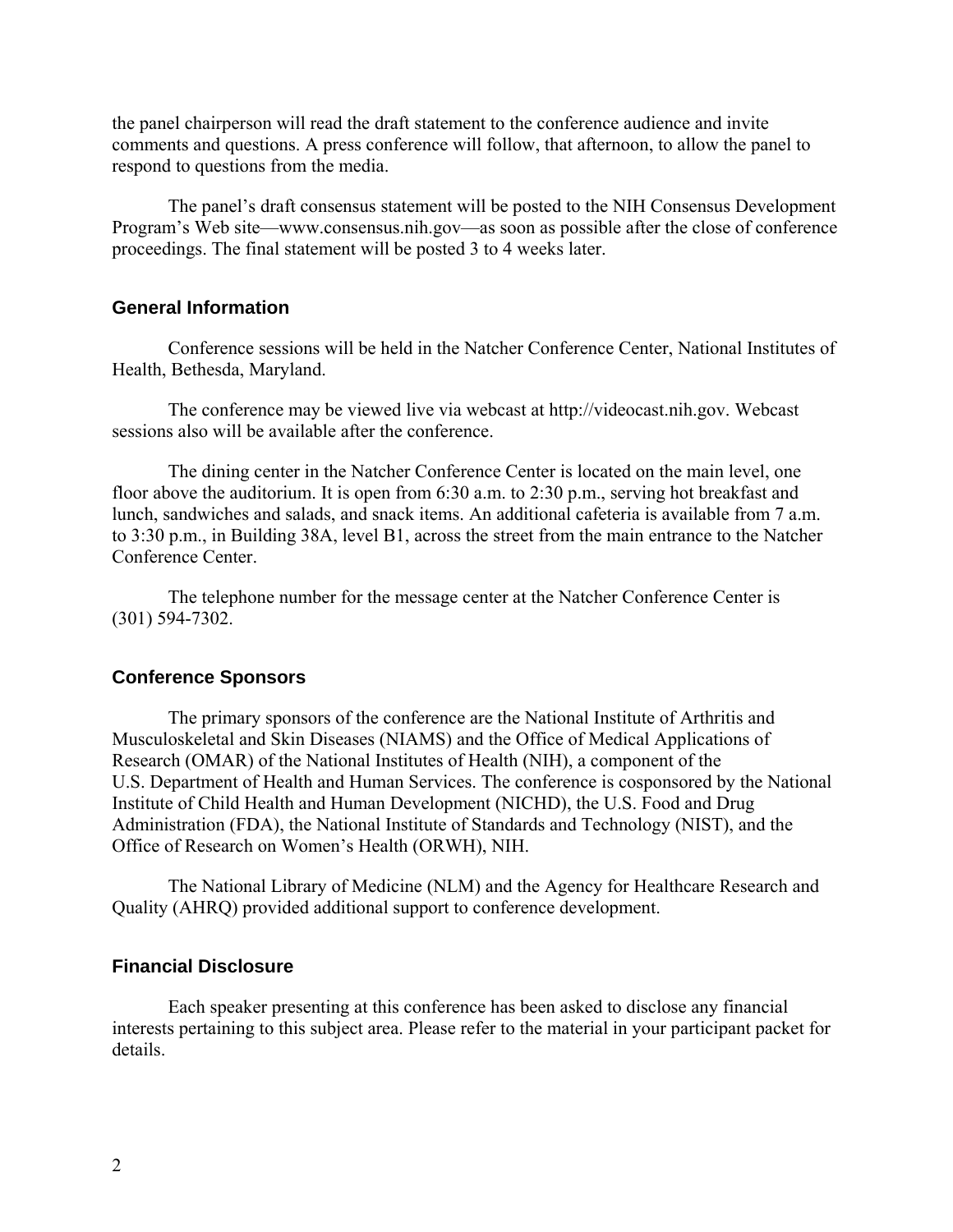# **Agenda**

## **Monday, December 8, 2003**

| $8:30$ a.m. | <b>Opening Remarks</b><br>Stephen I. Katz, M.D., Ph.D.<br>Director<br>National Institute of Arthritis and Musculoskeletal and Skin Diseases<br>National Institutes of Health |
|-------------|------------------------------------------------------------------------------------------------------------------------------------------------------------------------------|
| $8:40$ a.m. | Charge to the Panel<br>Susan Rossi, Ph.D., M.P.H.<br>Deputy Director<br>Office of Medical Applications of Research<br>National Institutes of Health                          |
| $8:50$ a.m. | Conference Overview and Panel Activities<br>E. Anthony Rankin, M.D.<br>Panel and Conference Chairperson<br>Chief of Orthopaedic Surgery<br>Providence Hospital               |

## **I. Current Indications and Outcomes**

| $9:00$ a.m. | Current Indications for Primary Total Knee Replacement         |
|-------------|----------------------------------------------------------------|
|             | Thomas S. Thornhill, M.D.                                      |
|             | John B. and Buckminster Brown Professor of Orthopaedic Surgery |
|             | <b>Harvard Medical School</b>                                  |
|             | Orthopaedic Surgeon in Chief                                   |
|             | Brigham and Women's Hospital                                   |
| $9:20$ a.m. | Known Complications of Primary Total Knee Arthroplasty         |
|             | Peter F. Sharkey, M.D., M.S.                                   |
|             | <b>Associate Professor</b>                                     |
|             | Department of Orthopaedic Surgery                              |
|             | Rothman Institute                                              |
|             | Thomas Jefferson University Hospital                           |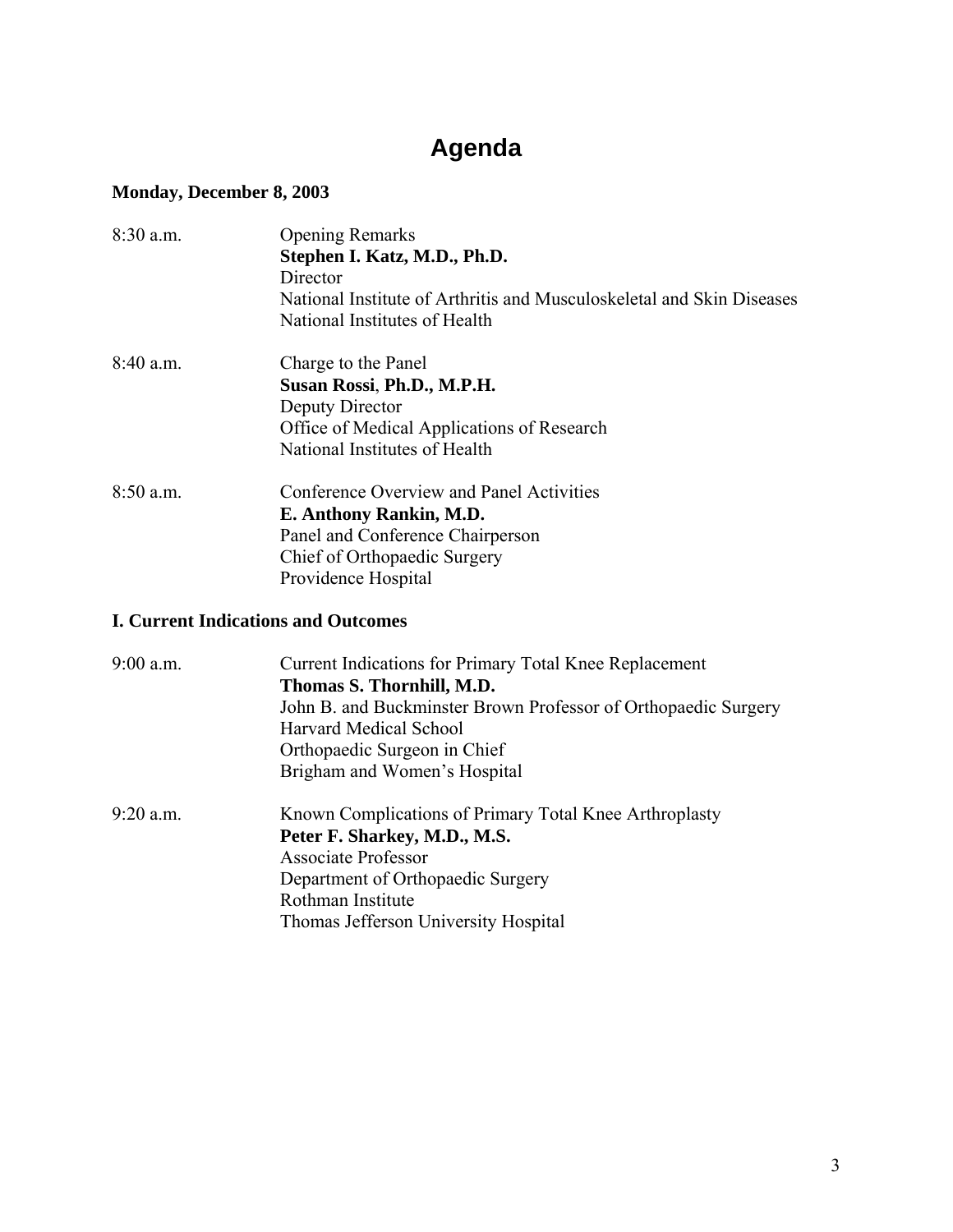## **Monday, December 8, 2003 (continued)**

| 9:40 a.m.    | <b>Expected Outcomes of Primary Total Knee Replacement</b><br>Jeffrey N. Katz, M.D., M.S.<br>Associate Professor of Medicine<br>Division of Rheumatology, Immunology and Allergy<br>Brigham and Women's Hospital                                                                                                                                                                                                                            |
|--------------|---------------------------------------------------------------------------------------------------------------------------------------------------------------------------------------------------------------------------------------------------------------------------------------------------------------------------------------------------------------------------------------------------------------------------------------------|
| $10:00$ a.m. | Summary of Evidence on Predictors of Total Knee Arthroplasty Outcomes<br>Robert L. Kane, M.D.<br>Professor<br>University of Minnesota School of Public Health<br>Director, Minnesota Evidence-based Practice Center                                                                                                                                                                                                                         |
| $10:20$ a.m. | Discussion<br>Participants with questions or comments for the speakers should proceed<br>to the microphones and wait to be recognized by the panel chair. Please<br>state your name and affiliation. Questions and comments not heard before<br>the close of the discussion period may be submitted at the registration<br>desk. Please be aware that all statements made at the microphone or<br>submitted later are in the public domain. |

## **II. Variables That Affect Short- and Long-Term Outcomes**

| $10:50$ a.m. | Effects of Patient and Surgical Factors on Total Knee Replacement<br>Outcomes<br>Joshua J. Jacobs, M.D.<br>Crown Family Professor of Orthopaedic Surgery<br><b>Rush Medical College</b>                                                                                                              |
|--------------|------------------------------------------------------------------------------------------------------------------------------------------------------------------------------------------------------------------------------------------------------------------------------------------------------|
| $11:10$ a.m. | The Effect of General Implant Design Factors on Outcomes<br>in Primary Total Knee Replacement<br>Timothy M. Wright, Ph.D.<br>Senior Scientist, Hospital for Special Surgery<br>Professor of Applied Biomechanics<br>Department of Orthopaedic Surgery<br>Weill Medical College of Cornell University |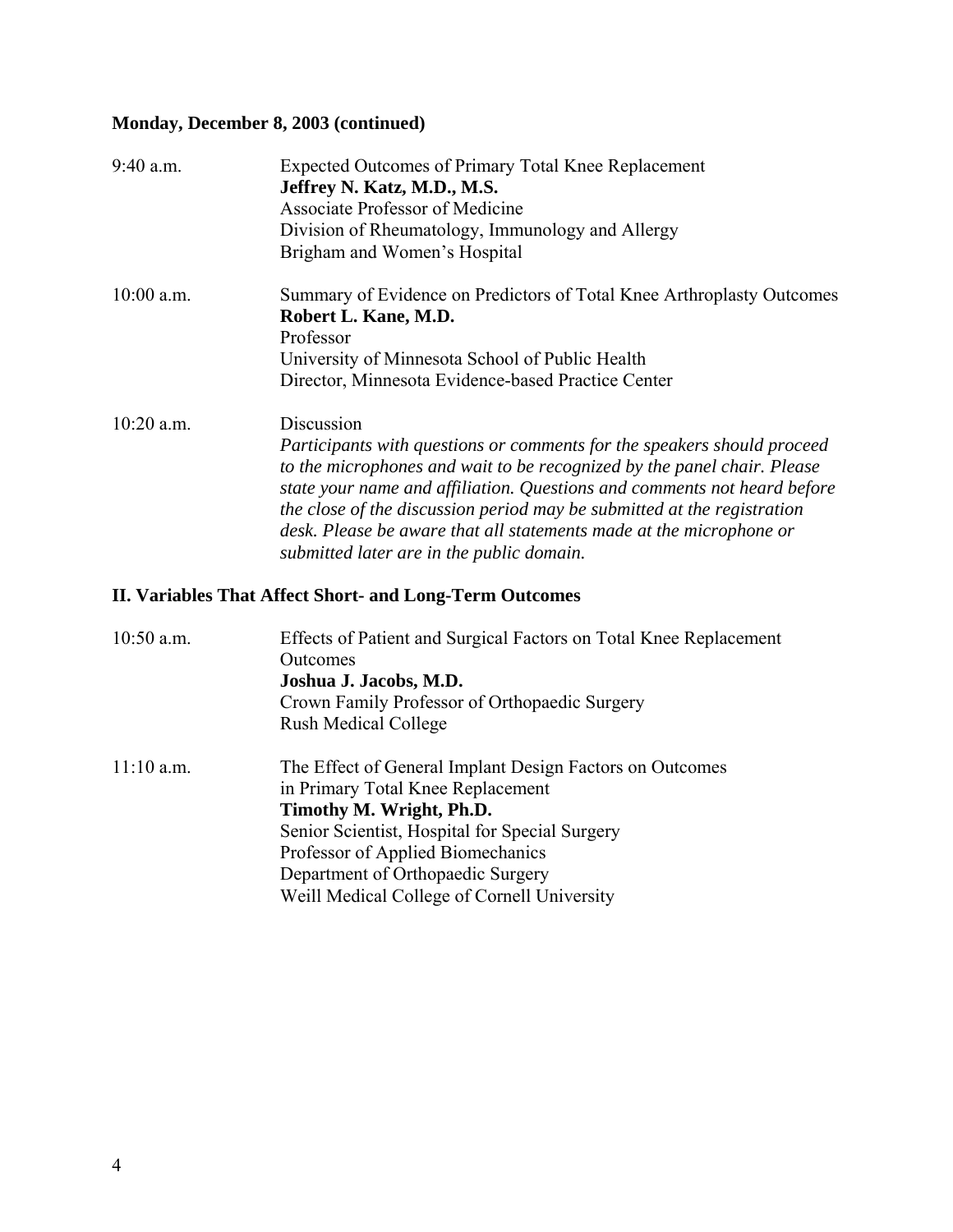# **Monday, December 8, 2003 (continued)**

| $11:30$ a.m. | The Specific Effect of the Mobile Bearing Design on the Short- and Long-<br>Term Outcomes of Primary Total Knee Replacement<br>Robert B. Bourne, M.D., FRCSC<br>Professor and Chairman<br>Division of Orthopaedic Surgery<br>Department of Surgery<br>London Health Sciences Centre<br>University of Western Ontario |
|--------------|----------------------------------------------------------------------------------------------------------------------------------------------------------------------------------------------------------------------------------------------------------------------------------------------------------------------|
| $11:50$ a.m. | Discussion                                                                                                                                                                                                                                                                                                           |
| $12:20$ p.m. | Lunch                                                                                                                                                                                                                                                                                                                |
| $1:30$ p.m.  | The Current Status of Unicompartmental Knee Arthroplasty<br>Richard D. Scott, M.D.<br>Professor of Orthopaedic Surgery<br><b>Harvard Medical School</b>                                                                                                                                                              |
| $1:50$ p.m.  | The Effect of Material Factors on the Short- and Long-Term Outcomes<br>of Primary Total Knee Replacement<br>Clare M. Rimnac, Ph.D.<br><b>Associate Professor</b><br>Department of Mechanical and Aerospace Engineering<br>Case Western Reserve University                                                            |
| $2:10$ p.m.  | The Effect of Knee Kinematics, Gait, and Wear on the Short- and<br>Long-Term Outcomes of Primary Total Knee Replacement<br>Thomas P. Andriacchi, Ph.D.<br>Professor<br>Division of Biomechancial Engineering<br>Department of Mechanical Engineering<br><b>Stanford University</b>                                   |
| $2:30$ p.m.  | Discussion                                                                                                                                                                                                                                                                                                           |
| $3:00$ p.m.  | Osteolysis: Etiology and Emerging Nonsurgical Treatments<br>Richard J. Looney, M.D.<br>Associate Professor of Medicine<br>Division of Rheumatology<br>Department of Medicine<br>University of Rochester                                                                                                              |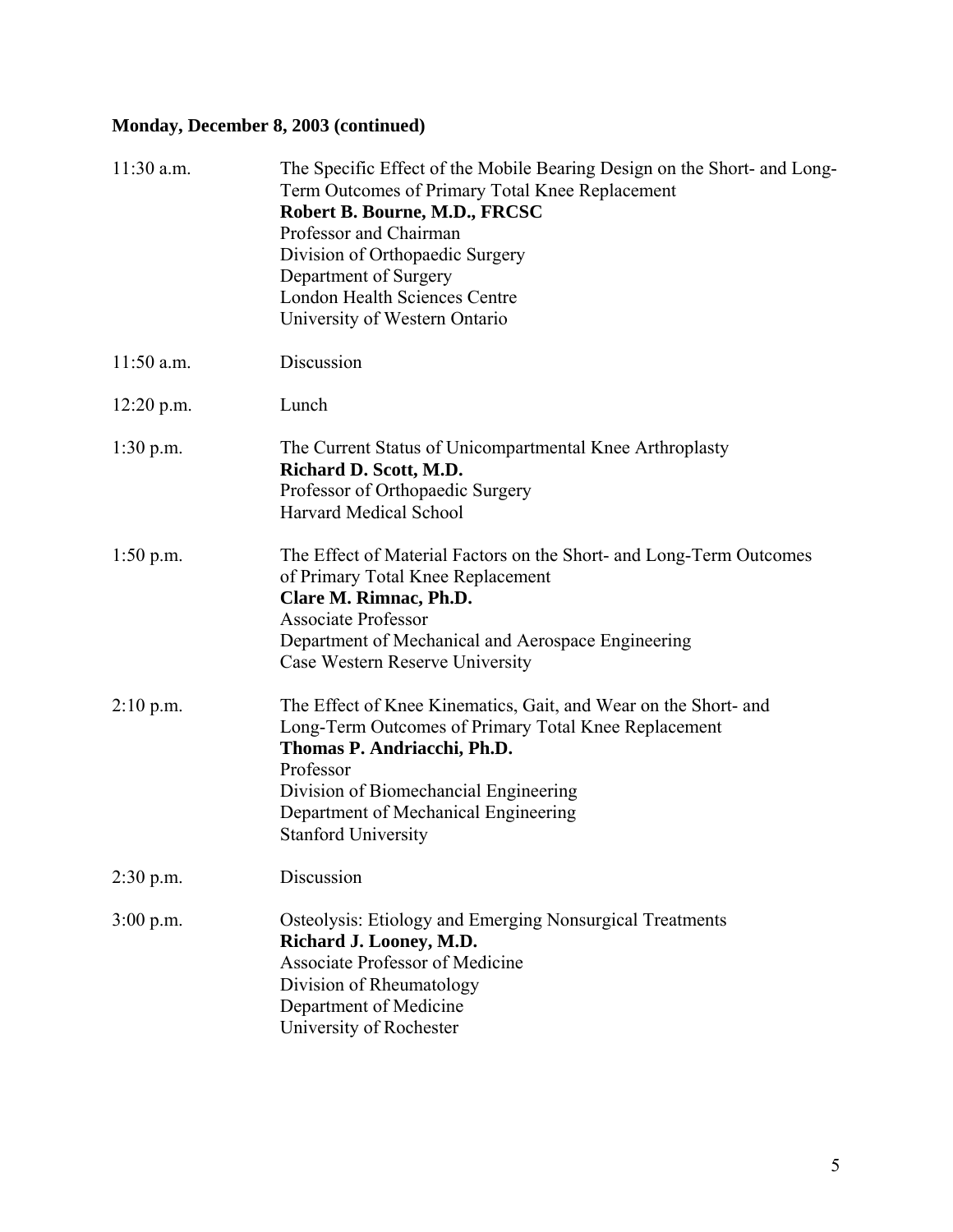## **Monday, December 8, 2003 (continued)**

| $3:20$ p.m. | <b>Osteolysis: Surgical Treatment</b><br>Gerard A. Engh, M.D.      |
|-------------|--------------------------------------------------------------------|
|             | Director, Knee Research<br>Anderson Orthopaedic Research Institute |
| $3:40$ p.m. | Discussion                                                         |

## **III. Medical Interventions That Influence Outcomes**

| $4:10 \text{ p.m.}$ | Medical Interventions That Influence Outcomes of Primary<br>and Secondary Total Knee Replacement<br>E. Michael Keating, M.D.<br>Orthopaedic Surgeon<br>Center for Hip and Knee Surgery                                                                                                                                        |
|---------------------|-------------------------------------------------------------------------------------------------------------------------------------------------------------------------------------------------------------------------------------------------------------------------------------------------------------------------------|
| $4:30$ p.m.         | Pre- and Postoperative Rehabilitation Interventions That Influence<br>Outcomes of Primary and Secondary Total Knee Replacement<br>Victoria A. Brander, M.D.<br>Director, Northwestern Arthritis Institute<br>Assistant Professor, Physical Medicine and Rehabilitation<br>Northwestern University Feinberg School of Medicine |
| $4:50$ p.m.         | Discussion                                                                                                                                                                                                                                                                                                                    |

5:20 p.m. Adjournment

## **Tuesday, December 9, 2003**

## **IV. Indications, Approaches, and Outcomes for Revision Total Knee Replacement and Salvage Procedures**

| $8:30$ a.m. | Indications and Approaches for Revision Total Knee Replacement and<br><b>Salvage Procedures</b><br>Chitranjan S. Ranawat, M.D.<br>Chairman, Department of Orthopaedic Surgery<br>Lenox Hill Hospital |
|-------------|------------------------------------------------------------------------------------------------------------------------------------------------------------------------------------------------------|
| $8:50$ a.m. | Salvage Procedures for Failed Total Knee Replacement<br>Aaron G. Rosenberg, M.D.<br>Professor of Surgery<br>Department of Orthopaedic Surgery<br><b>Rush Medical College</b>                         |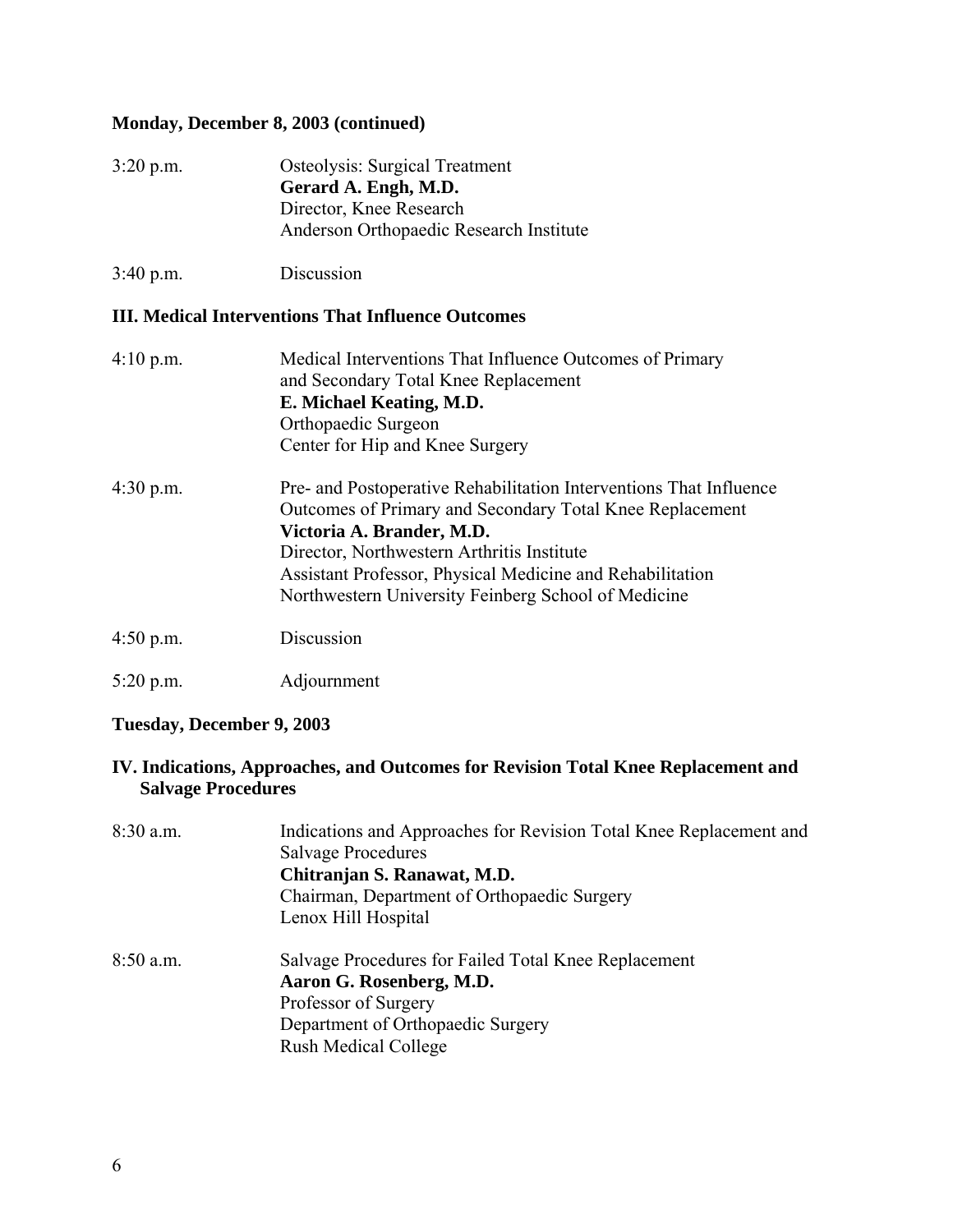## **Tuesday, December 9, 2003 (continued)**

| $9:10$ a.m. | Outcomes of Revision Total Knee Replacement and Salvage Procedures<br>for Failed Total Knee Replacement<br>Nizar N. Mahomed, M.D., Sc.D.<br>Smith and Nephew Chair in Orthopaedic Research<br><b>Associate Professor</b><br>Division of Orthopaedic Surgery<br>Department of Surgery<br>University Health Network<br>University of Toronto |
|-------------|--------------------------------------------------------------------------------------------------------------------------------------------------------------------------------------------------------------------------------------------------------------------------------------------------------------------------------------------|
| $9:30$ a.m. | Functional Outcome Following Revision Total Knee Arthroplasty:<br>Meta-analysis<br>Khaled J. Saleh, M.D.<br><b>Associate Professor</b><br>Department of Orthopaedic Surgery<br>University of Minnesota School of Medicine<br>Minnesota Evidence-based Practice Center                                                                      |
|             | V. Disparities in the Utilization of Total Knee Replacement                                                                                                                                                                                                                                                                                |
| $9:50$ a.m. | Disparities and Potential Inequities in the Use of Total Joint Replacement<br>Maria E. Suarez-Almazor, M.D., Ph.D., M.Sc.<br>Professor of Medicine<br>Department of Health Services Research and Rheumatology<br>Baylor College of Medicine                                                                                                |

| $10:10$ a.m. | Disparities in Utilization of Total Knee Arthroplasty                 |
|--------------|-----------------------------------------------------------------------|
|              | Timothy J. Wilt, M.D., M.P.H.                                         |
|              | Professor                                                             |
|              | Section of General Medicine                                           |
|              | Center for Chronic Disease Outcomes Research                          |
|              | Minneapolis Veterans Affairs Medical Center                           |
|              | University of Minnesota                                               |
|              | Co-Director, Minnesota Evidence-based Practice Center                 |
| $10:30$ a.m. | Patients' Perspectives: Qualitative Research Before and After Surgery |
|              | Paul A. Dieppe, M.D., FRCP, FFPH                                      |
|              | Professor                                                             |
|              |                                                                       |

Medical Research Council's Health Services Research Collaboration Department of Social Medicine University of Bristol

- 10:50 a.m. Discussion
- 11:00 a.m. Adjournment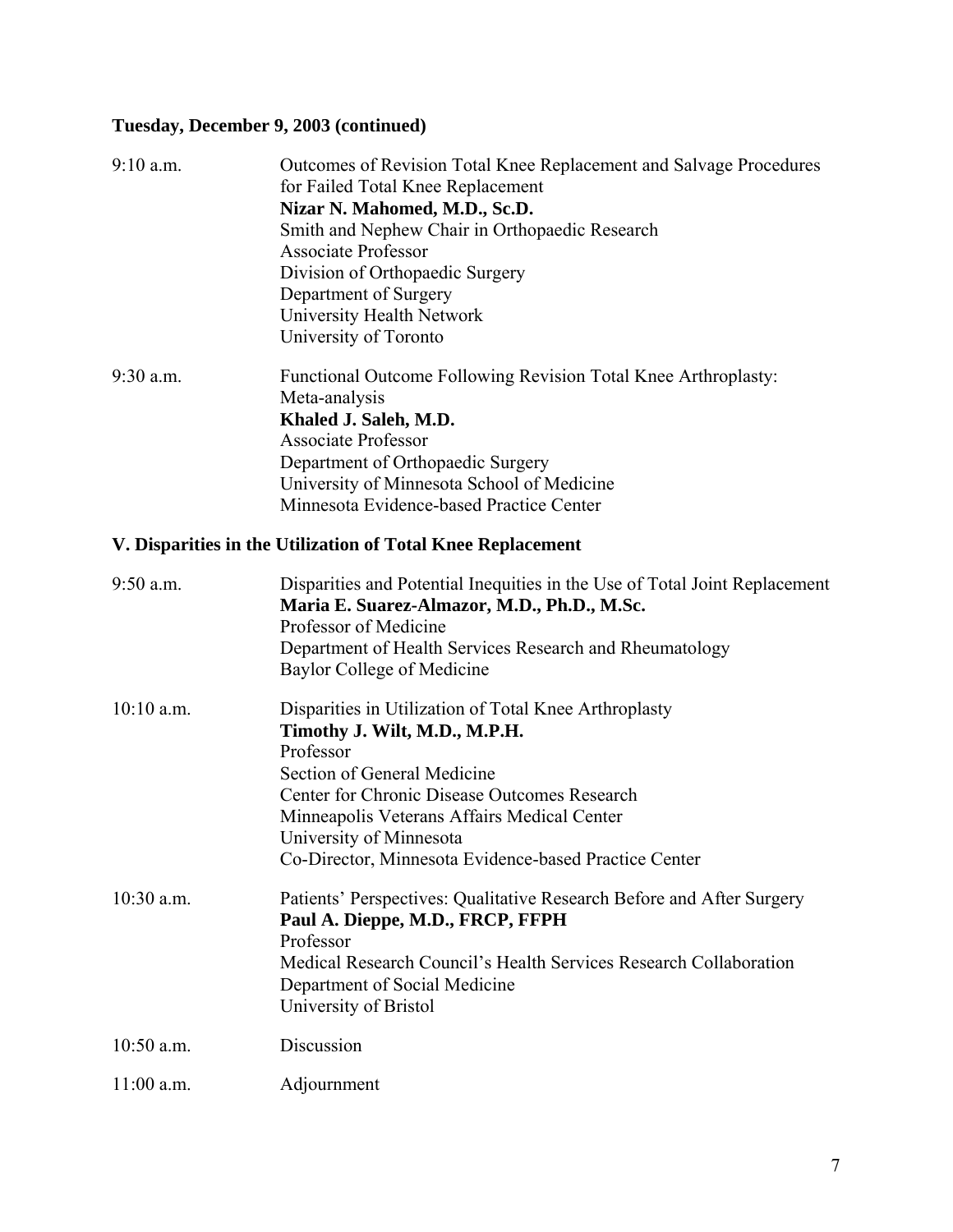## **Wednesday, December 10, 2003**

| $9:00$ a.m.  | Presentation of the Consensus Development Statement                                                                                                                                                                                                                                                                                                                                                                                                                                                          |  |  |  |  |
|--------------|--------------------------------------------------------------------------------------------------------------------------------------------------------------------------------------------------------------------------------------------------------------------------------------------------------------------------------------------------------------------------------------------------------------------------------------------------------------------------------------------------------------|--|--|--|--|
| $9:30$ a.m.  | <b>Public Discussion</b><br>The panel chair will call for questions and comments from the audience on<br>the draft consensus statement, beginning with the introduction and<br>continuing through each subsequent section in turn. Please confine your<br>comments to the section under discussion. The chair will use discretion in<br>proceeding to subsequent sessions so that comments on the entire<br>statement may be heard during the time allotted. Comments cannot be<br>accepted after 11:30 a.m. |  |  |  |  |
| $11:00$ a.m. | Conference Adjourns<br>Panel meets in executive session to review public comment. Conference<br>participants are welcome to return to the main auditorium to attend the<br>press conference at 2 p.m.; however, only members of the media are<br>permitted to ask questions during the press conference.                                                                                                                                                                                                     |  |  |  |  |
| $2:00$ p.m.  | Press Conference                                                                                                                                                                                                                                                                                                                                                                                                                                                                                             |  |  |  |  |

*The panel's draft statement will be posted to www.consensus.nih.gov as soon as possible after the close of proceedings, and the final statement will be posted 3 to 4 weeks later.*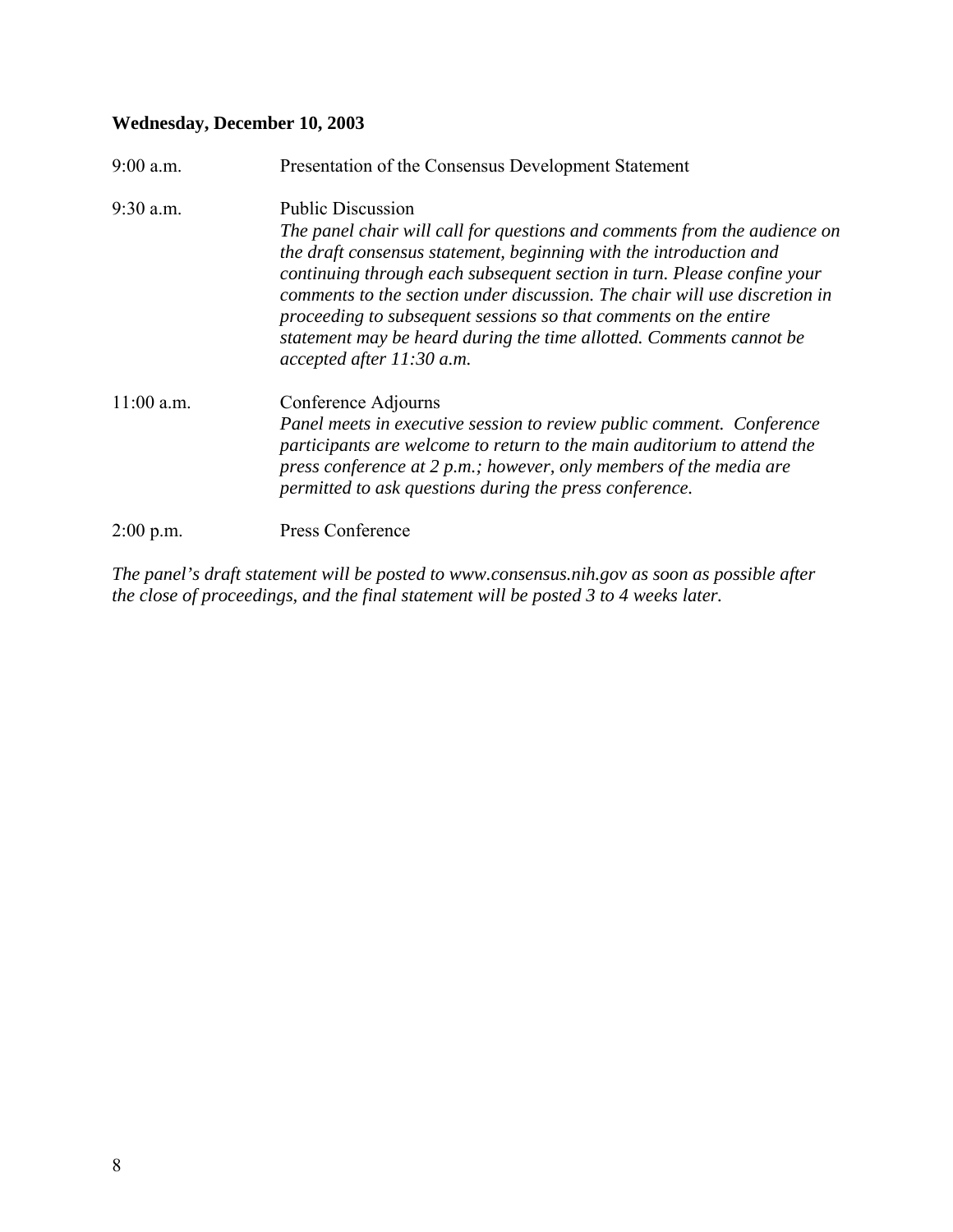# **Panel Members**

#### **Panel Chair: E. Anthony Rankin, M.D.**

Chief of Orthopaedic Surgery Providence Hospital Washington, DC

### **Graciela S. Alarcón, M.D., M.P.H.**

Professor of Medicine University of Alabama at Birmingham Birmingham, Alabama

#### **Rowland W. Chang, M.D., M.P.H.**

Professor of Preventive Medicine, Physical Medicine, and Rehabilitation Northwestern University Medical School Chicago, Illinois

#### **Leo M. Cooney, Jr., M.D.**

Chief, Section of Geriatric Medicine Yale-New Haven Hospital New Haven, Connecticut

**Linda S. Costley**  Covington, Georgia

#### **Anthony Delitto, Ph.D., P.T.**

Associate Professor and Chair Department of Physical Therapy University of Pittsburgh Pittsburgh, Pennsylvania

#### **Richard A. Deyo, M.D., M.P.H.**

Professor of Medicine and Health Services Co-Director, University of Washington Center for Cost and Outcomes Research Co-Director, Robert Wood Johnson Clinical Scholars Program University of Washington School of Medicine Seattle, Washington

#### **Sue Karen Donaldson, Ph.D., R.N., FAAN**

Professor of Medicine, School of Medicine Professor of Nursing, School of Nursing Johns Hopkins University Baltimore, Maryland

#### **Frederick J. Dorey, Ph.D.**

Senior Research Associate University of Southern California Cancer **Center** Department of Hematology and Oncology Children's Hospital Los Angeles, California

#### **Marc C. Hochberg, M.D., M.P.H.**

Head, Division of Rheumatology University of Maryland School of Medicine Baltimore, Maryland

#### **Catherine H. MacLean, M.D., Ph.D.**

Assistant Professor Division of Medicine and Rheumatology University of California, Los Angeles/RAND Los Angeles, California

#### **Edward H. Yelin, Ph.D.**

Professor of Medicine and Health Policy Department of Medicine University of California, San Francisco San Francisco, California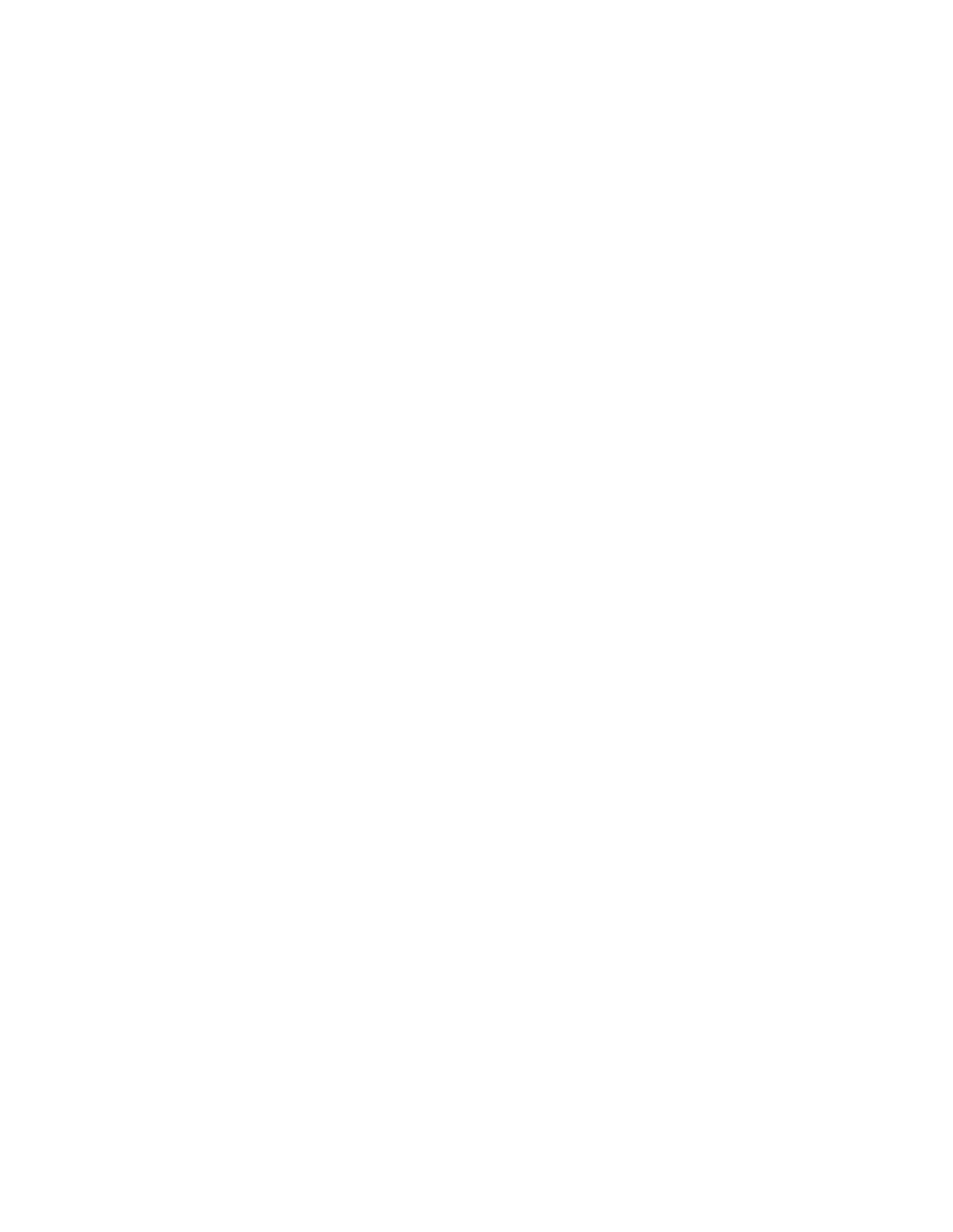# **Speakers**

## **Thomas P. Andriacchi, Ph.D.**

Professor Division of Biomechanical Engineering Department of Mechanical Engineering Stanford University Stanford, California

## **Robert B. Bourne, M.D., FRCSC**

Professor and Chairman Division of Orthopaedic Surgery Department of Surgery London Health Sciences Centre University of Western Ontario London, Ontario, Canada

### **Victoria A. Brander, M.D.**

Director, Northwestern Arthritis Institute Assistant Professor, Physical Medicine and Rehabilitation Northwestern University Feinberg School of Medicine Chicago, Illinois

## **Paul A. Dieppe, M.D., FRCP, FFPH**

Professor Medical Research Council's Health Services Research Collaboration Department of Social Medicine University of Bristol Bristol, United Kingdom

#### **Gerard A. Engh, M.D.**

Director, Knee Research Anderson Orthopaedic Research Institute Alexandria, Virginia

## **Joshua J. Jacobs, M.D.**

Crown Family Professor of Orthopaedic Surgery Rush Medical College Chicago, Illinois

## **Robert L. Kane, M.D.**

Professor University of Minnesota School of Public Health Director, Minnesota Evidence-based Practice Center Minneapolis, Minnesota

### **Jeffrey N. Katz, M.D., M.S.**

Associate Professor of Medicine Division of Rheumatology, Immunology and Allergy Brigham and Women's Hospital Boston, Massachusetts

### **E. Michael Keating, M.D.**

Orthopaedic Surgeon Center for Hip and Knee Surgery Mooresville, Indiana

#### **Richard J. Looney, M.D.**

Associate Professor of Medicine Division of Rheumatology Department of Medicine University of Rochester Rochester, New York

#### **Nizar N. Mahomed, M.D., Sc.D.**

Smith and Nephew Chair in Orthopaedic Research Associate Professor Division of Orthopaedic Surgery Department of Surgery University Health Network University of Toronto Toronto, Ontario, Canada

#### **Chitranjan S. Ranawat, M.D.**

Chairman Department of Orthopaedic Surgery Lenox Hill Hospital New York, New York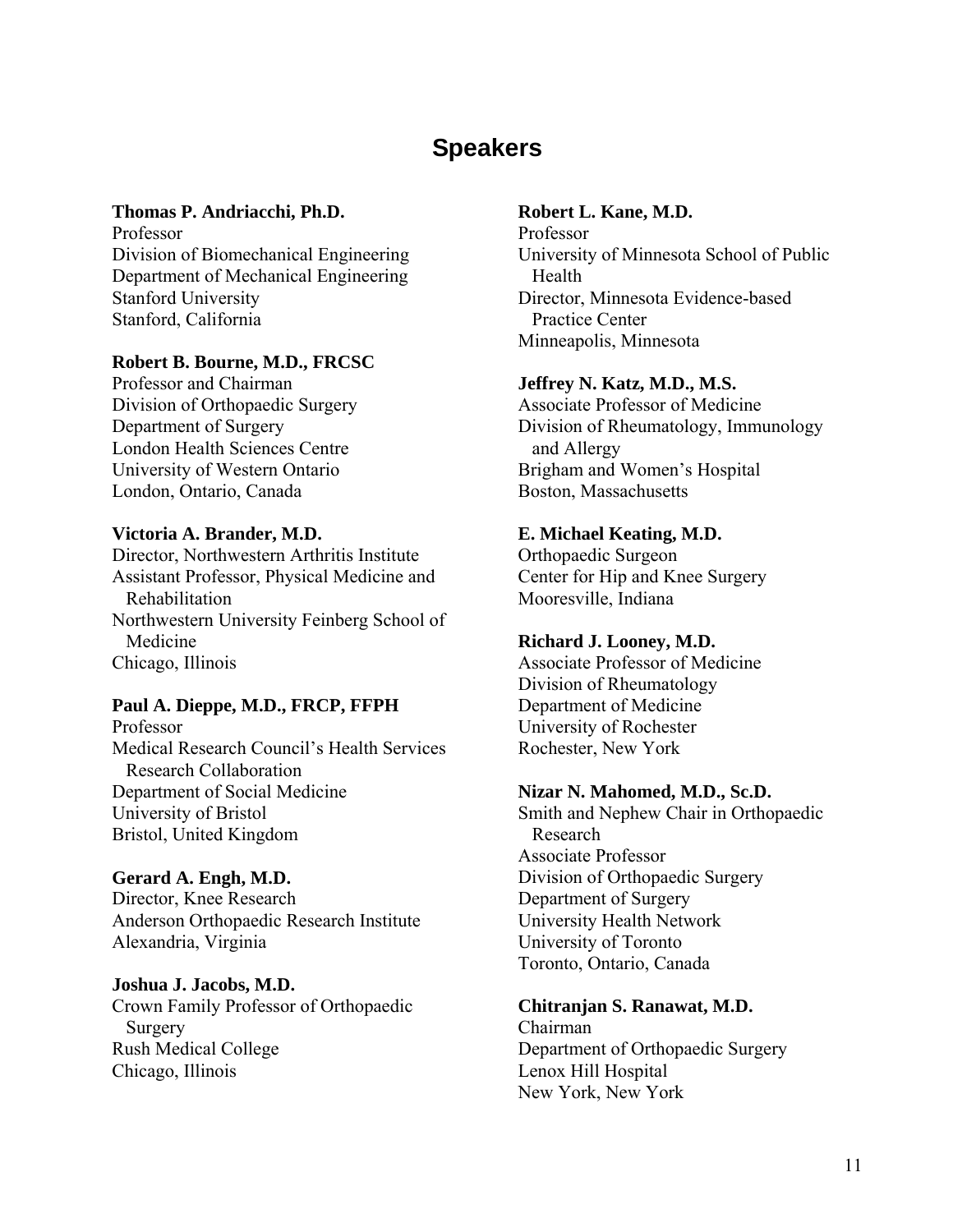## **Clare M. Rimnac, Ph.D.**

Associate Professor Department of Mechanical and Aerospace Engineering Case Western Reserve University Cleveland, Ohio

## **Aaron G. Rosenberg, M.D.**

Professor of Surgery Department of Orthopaedic Surgery Rush Medical College Chicago, Illinois

## **Khaled J. Saleh, M.D.**

Associate Professor Department of Orthopaedic Surgery University of Minnesota School of Medicine Minnesota Evidence-based Practice Center Minneapolis, Minnesota

## **Richard D. Scott, M.D.**

Professor of Orthopaedic Surgery Harvard Medical School Boston, Massachusetts

## **Peter F. Sharkey, M.D., M.S.**

Associate Professor Department of Orthopaedic Surgery Rothman Institute Thomas Jefferson University Hospital Philadelphia, Pennsylvania

### **Maria E. Suarez-Almazor, M.D., Ph.D., M.Sc.**

Professor of Medicine Department of Health Services Research and Rheumatology Baylor College of Medicine Houston, Texas

## **Thomas S. Thornhill, M.D.**

John B. and Buckminster Brown Professor of Orthopaedic Surgery Harvard Medical School Orthopaedic Surgeon in Chief Brigham and Women's Hospital Boston, Massachusetts

## **Timothy J. Wilt, M.D., M.P.H.**

Professor Section of General Medicine Center for Chronic Disease Outcomes Research Minneapolis Veterans Affairs Medical Center University of Minnesota Co-Director, Minnesota Evidence-based Practice Center Minneapolis, Minnesota

## **Timothy M. Wright, Ph.D.**

Senior Scientist, Hospital for Special Surgery Professor of Applied Biomechanics Department of Orthopaedic Surgery Weill Medical College of Cornell University New York, New York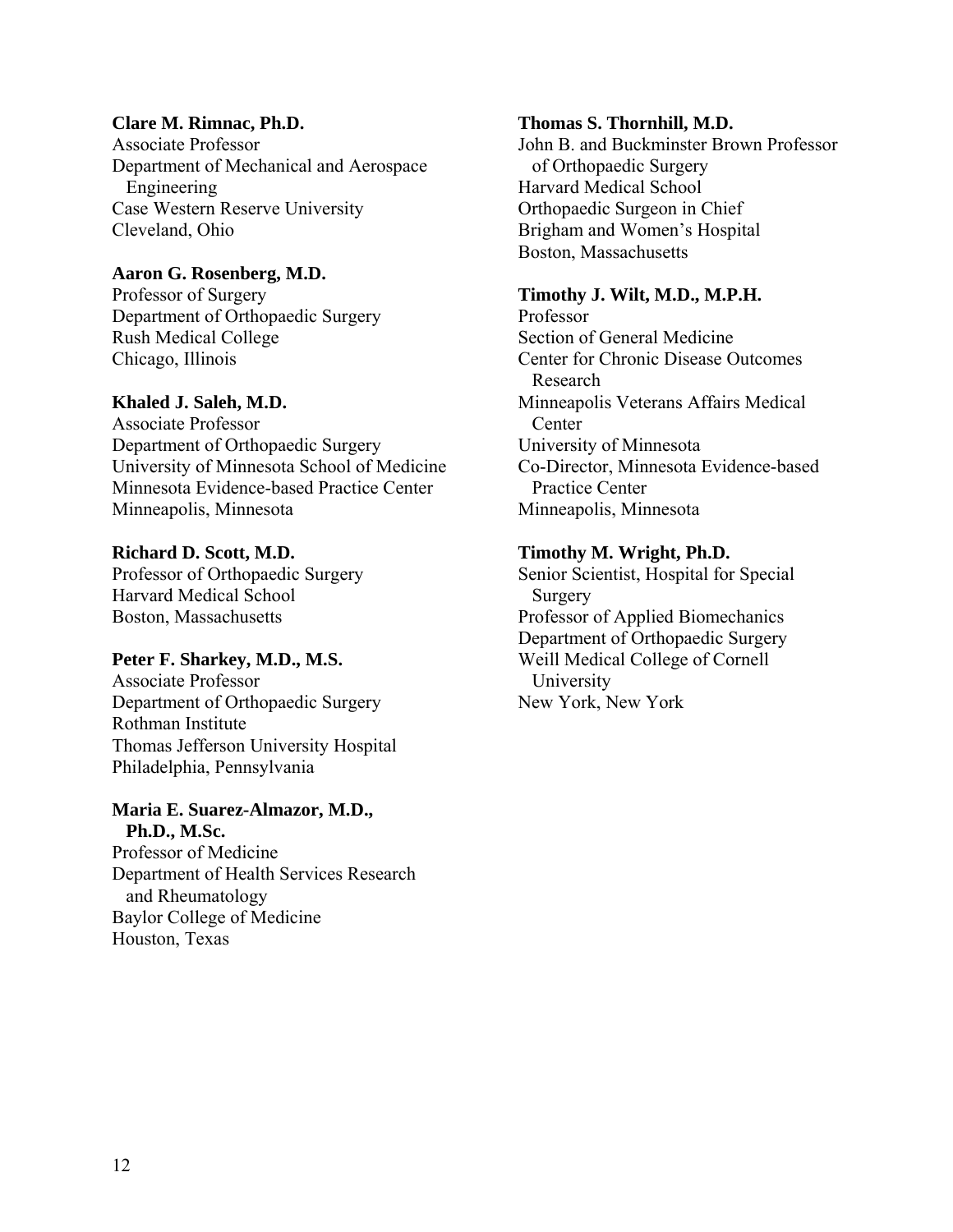# **Planning Committee**

## **Planning Committee Chair: James S. Panagis, M.D., M.P.H.**

Planning Committee Chairperson Director, Orthopaedics Program National Institute of Arthritis and Musculoskeletal and Skin Diseases National Institutes of Health Bethesda, Maryland

## **David Atkins, M.D., M.P.H.**

Chief Medical Officer Center for Outcomes and Effectiveness Agency for Healthcare Research and Quality Rockville, Maryland

## **Claire Bombardier, M.D.**

Canada Research Chair in Knowledge Transfer for Musculoskeletal Care Director, Health Care Research and Clinical Decision Making Toronto General Research Institute Clinical Research Coordinator Institute for Work and Health Toronto, Ontario, Canada

## **Thomas D. Brown, Ph.D.**

Richard and Janice Johnston Professor of Orthopaedic Biomechanics Department of Orthopaedic Surgery University of Iowa Hospitals and Clinics Iowa City, Iowa

## **Patricia Campbell, Ph.D.**

**Director** Implant Retrieval Laboratory Joint Replacement Institute at Orthopaedic Hospital Los Angeles, California

## **Rosaly Correa-de-Araujo, M.D., Ph.D., M.Sc.**

Health Scientist Administrator Center for Practice and Technology Assessment Agency for Healthcare Research and Quality Rockville, Maryland

## **Agustín Escalante, M.D.**

Associate Professor of Medicine Division of Rheumatology Department of Medicine University of Texas Health Science Center San Antonio, Texas

## **Gary E. Friedlaender, M.D.**

Panel and Conference Chairperson (until May 2003) Wayne O. Southwick Professor and Chairman Department of Orthopaedics and Rehabilitation Yale University School of Medicine New Haven, Connecticut

#### **Christine A. Kelley, Ph.D.**

Acting Director Division of Bioengineering National Institute of Biomedical Imaging and Bioengineering National Institutes of Health Bethesda, Maryland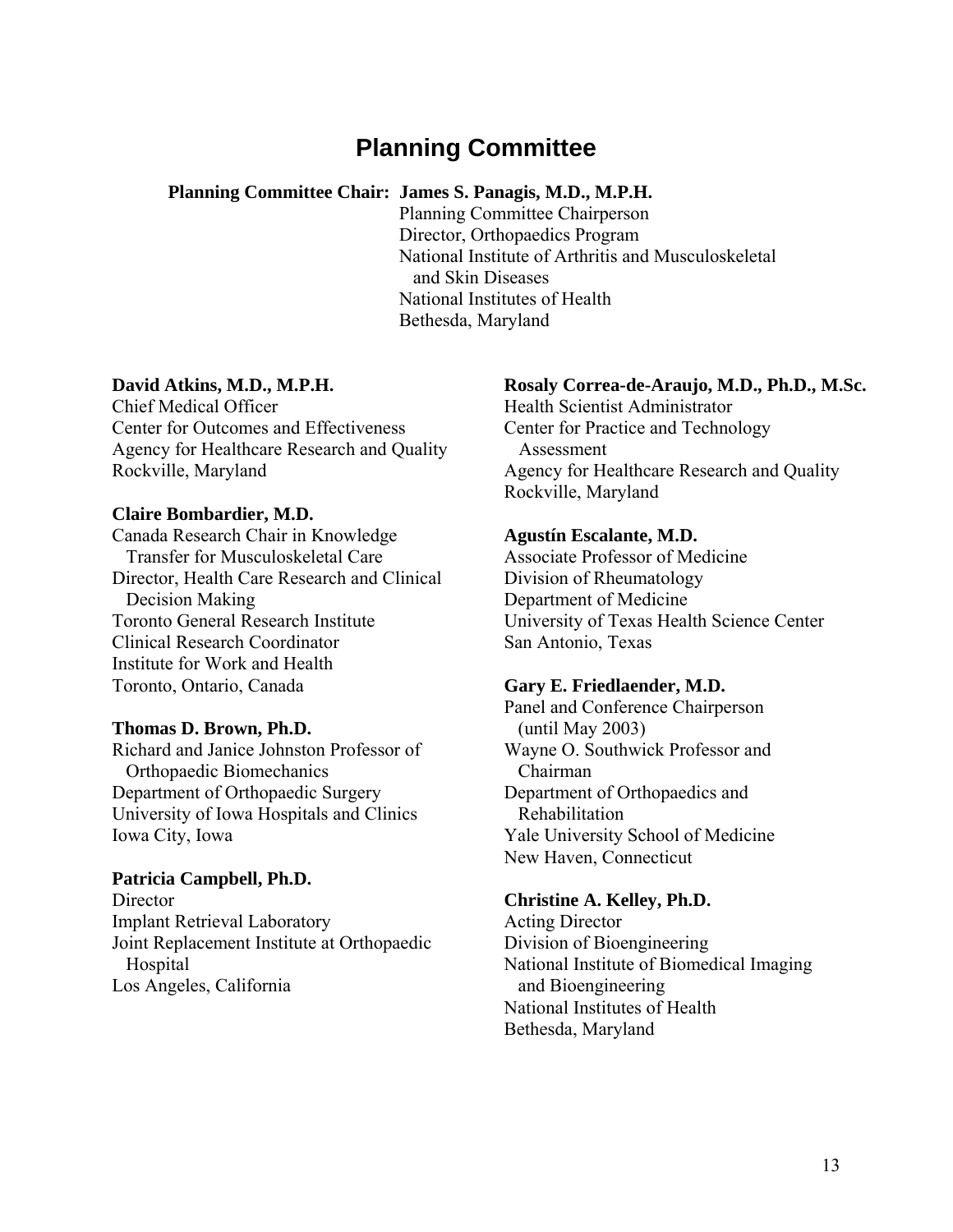## **Lori J. Klein, MALS**

Librarian Public Services Division National Library of Medicine National Institutes of Health Bethesda, Maryland

## **Barnett S. Kramer, M.D., M.P.H.**

**Director** Office of Medical Applications of Research Office of the Director National Institutes of Health Rockville, Maryland

## **Steven M. Kurtz, Ph.D., M.S.**

Principal Engineer and Office Director Exponent Philadelphia, Pennsylvania

## **Kelli K. Marciel, M.A.**

Communications Director Office of Medical Applications of Research Office of the Director National Institutes of Health Rockville, Maryland

#### **Lata S. Nerurkar, Ph.D.**

Program Analyst Office of Medical Applications of Research Office of the Director National Institutes of Health Rockville, Maryland

## **Karen Patrias, M.L.S.**

Senior Resource Specialist Public Services Division National Library of Medicine National Institutes of Health Bethesda, Maryland

## **Cynthia A. Rooney**

Program Analyst Office of Medical Applications of Research Office of the Director National Institutes of Health Rockville, Maryland

### **Susan Rossi, Ph.D., M.P.H.**

Deputy Director Office of Medical Applications of Research Office of the Director National Institutes of Health Rockville, Maryland

### **Edward M. Schwarz, Ph.D.**

Associate Professor Orthopaedics Department University of Rochester Rochester, New York

### **Bernard N. Stulberg, M.D.**

**Director** Joint Reconstruction Center Cleveland Orthopaedic and Spine Hospital at Lutheran Cleveland Clinic Health System Cleveland, Ohio

## **John A. Tesk, Ph.D.**

Senior Technical Advisor Industrial Liaison Office Office of the Director National Institute of Standards and Technology Gaithersburg, Maryland

#### **Timothy M. Wright, Ph.D.**

Senior Scientist, Hospital for Special Surgery Professor of Applied Biomechanics Department of Orthopaedic Surgery Weill Medical College of Cornell University New York, New York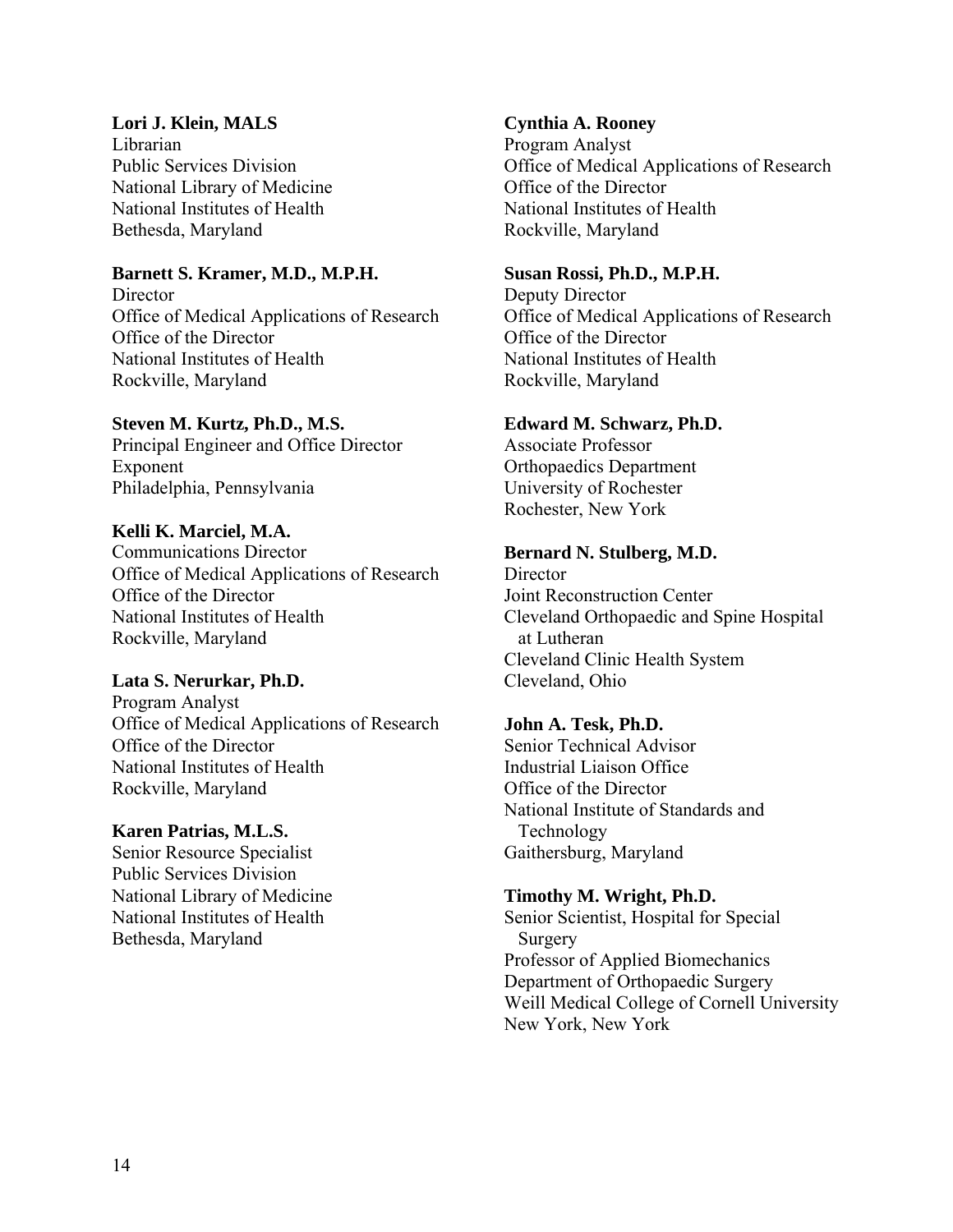## **Barbara Zimmerman, M.S.**

Branch Chief, Orthopaedic Devices Branch Division of General Restorative and Neurological Devices Office of Device Evaluation Center for Devices and Radiological Health U.S. Food and Drug Administration Rockville, Maryland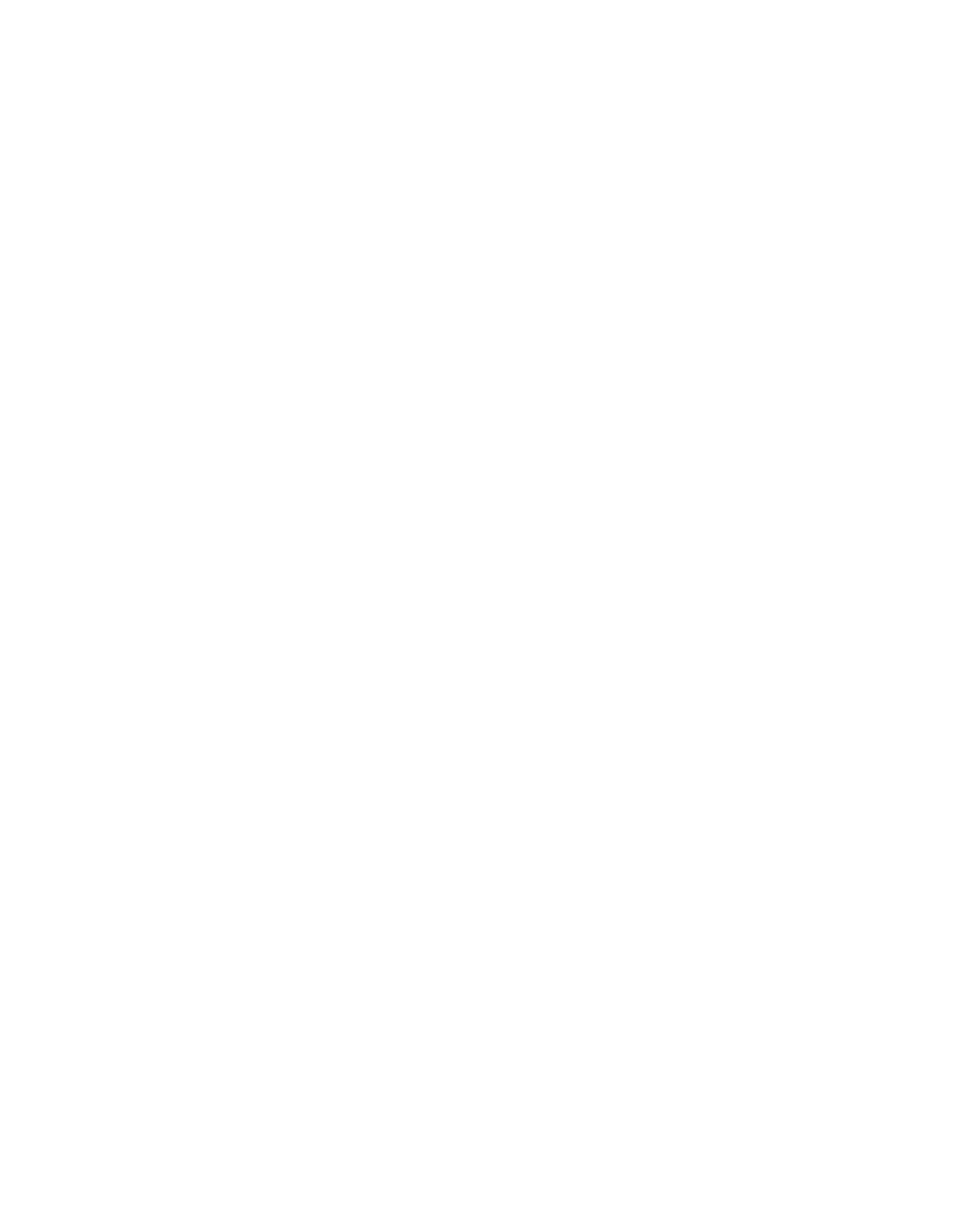# **Abstracts**

The following are abstracts of presentations to the NIH Consensus Development Conference on Total Knee Replacement. They are designed for the use of panelists and participants in the conference and as a reference document for anyone interested in the conference deliberations. We are grateful to the authors, who summarized their materials and made them available in a timely fashion.

> James S. Panagis, M.D., M.P.H. Director, Orthopaedics Program National Institute of Arthritis and Musculoskeletal and Skin Diseases National Institutes of Health Bethesda, Maryland

Cynthia A. Rooney Program Analyst Office of Medical Applications of Research National Institutes of Health Bethesda, Maryland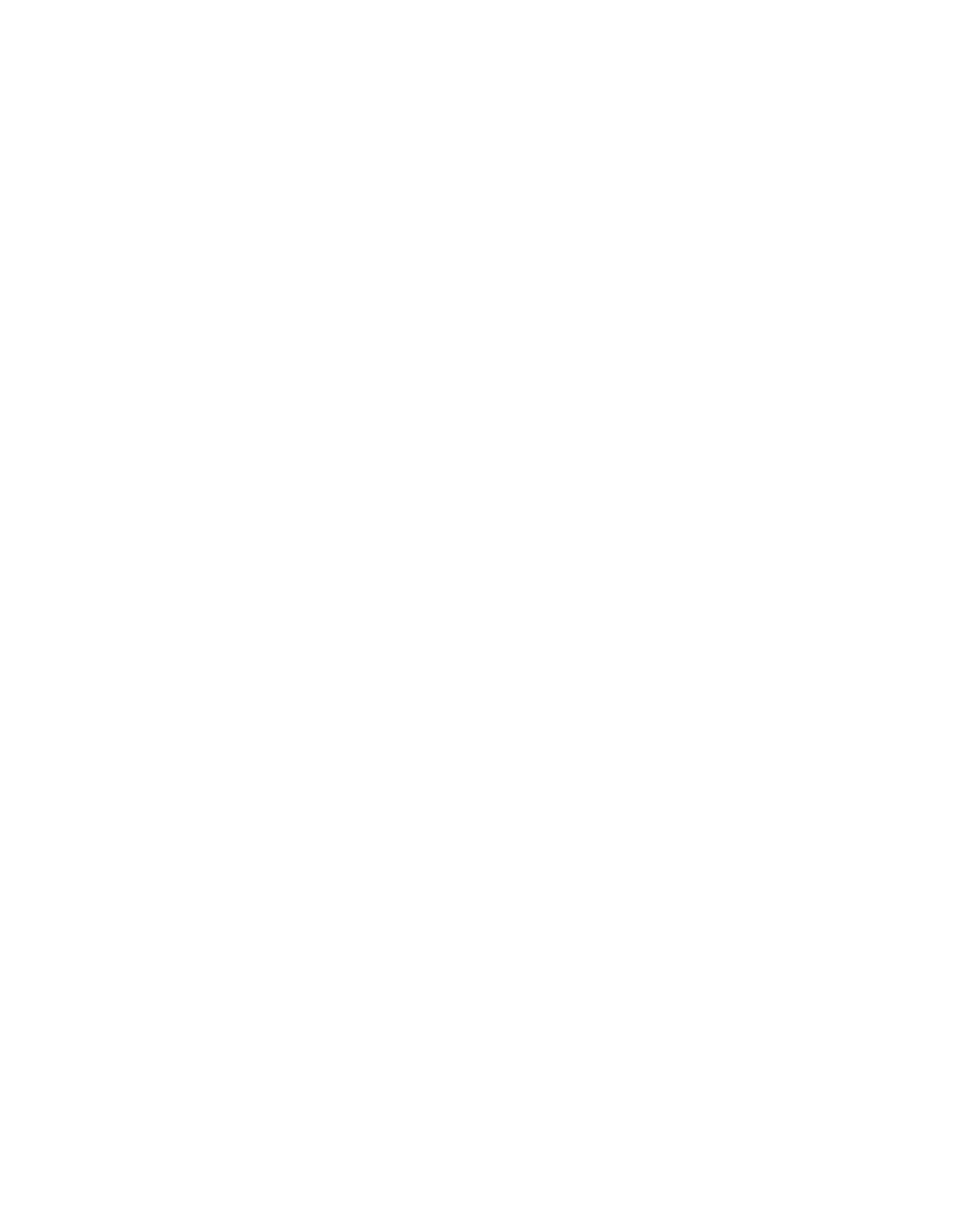## **Current Indications for Primary Total Knee Replacement**

## **Thomas S. Thornhill, M.D.**

The American College of Rheumatology has reported that total joint arthroplasty is one of the significant advances of the 20th century for the treatment of the arthritic patient. The evolution of total knee arthroplasty (TKA) has refined the procedure to relieve pain and restore function in over 95 percent of patients. Moreover, reported implant survival rates at 10 years are, in fact, superior to those for total hip arthroplasty. The early total knees were hinges and suffered from problems of loosening, infection, and inability to deal with patellofemoral arthritis. Total knees evolved from metal to plastic designs that either sacrificed, substituted, or preserved the posterior cruciate ligament. Each of these techniques has reported high survivorship at 5 to 10 years (Ranawat, Luessenhop, Rodriguez, 1997; Martin, McManus, Scott, et al., 1997; Schai, Thornhill, Scott, 1998). During this evolution, design problems have included polyethylene that was gamma irradiated in air, metal-backed patellae, and certain modular designs that lead to increased failure. The most important factors leading to successful TKA include proper patient selection and proper surgical technique.

The indications for TKA include destructive knee arthropathy, joint dysfunction, pain that cannot be controlled medically, and functional loss due to the arthritic knee. In 1996, Mancuso and colleagues surveyed orthopaedists in the New York area and noted variation among surgeons in the indications for TKA. In an unrelated study of octogenarians, Joshi (2003) and colleagues showed that TKA was of great help even though these patients with low demand might do well with a more standard prosthesis. In 2002, Fortin and coworkers reported on outcomes based on timing of hip and knee arthroplasty and concluded that patients with worse baseline functional status had poorer outcomes than a cohort who underwent arthroplasty with less functional impairment.

Selection of TKA for both inflammatory and noninflammatory arthritis of the knee must be considered in the context of other surgical procedures available for treatment of this condition. These procedures include arthroscopy for early meniscal damage, osteotomy, unicompartmental knee replacement, and total knee replacement (TKR). It also is important to ascertain how easily each of these procedures can be converted to a successful total knee, if needed. The studies of Gill and colleagues (1995), Levine and colleagues (1996), and others have compared the conversion to total knee of many of these procedures. The decision about which is the proper procedure depends on the extent of the arthritis, the diagnosis, associated conditions, the degree of deformity, and the patient's age and activities.

TKR patients are generally hospitalized for 4 to 5 days depending on the region and associated comorbidity. Many of these patients can go home, but some require a supervised rehabilitation facility. The proposed changes under the Centers for Medicare & Medicaid Services "75% Rule" may jeopardize many TKR patients by denying them access to needed rehabilitation facilities. Following rehabilitation, patients are permitted to walk, swim, golf,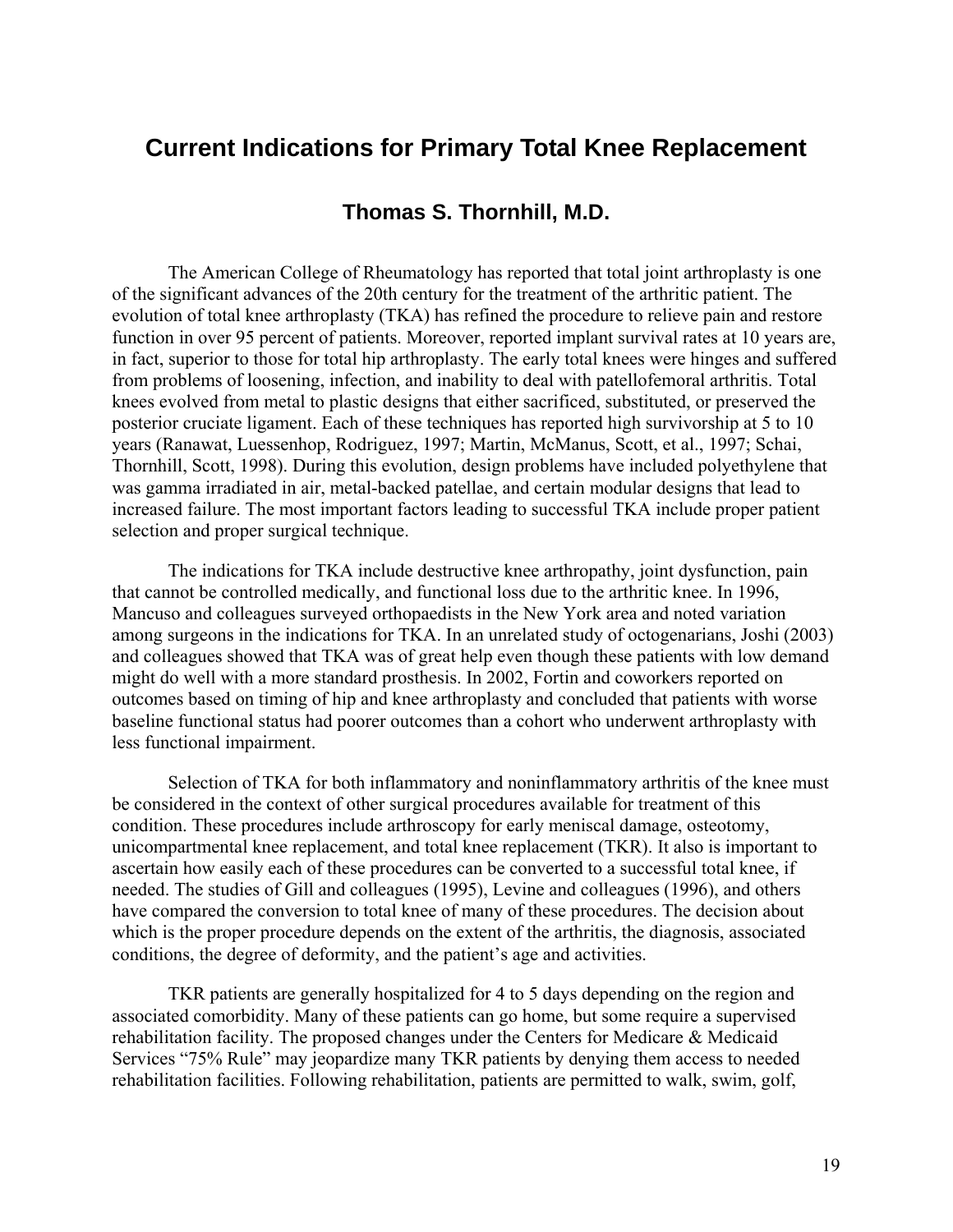garden, and even engage in recreational skiing and doubles tennis. It is not recommended that they jog or participate in repeated activities that involve impact loading.

TKA remains an important treatment option for the care of patients with severe inflammatory and noninflammatory arthritis. This procedure has proven invaluable in restoration of function and has had a strong economic impact in returning patients to work and independent living.

## **References**

Fortin PR, Penrod JR, Clarke AE, St-Pierre Y, Joseph L, Belisle P, et al. Timing of total joint replacement affects clinical outcomes among patients with osteoarthritis of the hip or knee. Arthritis Rheum 2002;46(12):3327–30.

Gill T, Schemitsch EH, Brick GW, Thornhill TS. Revision total knee arthroplasty after failed unicompartmental knee arthroplasty or high tibial osteotomy. Clin Orthop 1995;321:10–8.

Joshi AB, Markovic L, Gill G. Knee arthroplasty in octogenarians: results at 10 years. J Arthroplasty 2003;18(3):295–8.

Levine WN, Ozuna RM, Scott RD, Thornhill TS. Conversion of failed modern unicompartmental arthroplasty to total knee arthroplasty**.** J Arthroplasty 1996;11(7):797–801.

Mancuso CA, Ranawat CS, Esdaile JM, Johanson NA, Charlson ME. Indications for total hip and total knee arthroplasties. Results of orthopaedic surveys. J Arthroplasty 1996;11(1):34–46.

Martin SD, McManus JL, Scott RD, Thornhill TS. Press-fit condylar total knee arthroplasty. 5 to 9-year follow-up evaluation. J Arthroplasty 1997;12(6):603–14.

Ranawat CD, Luessenhop CP, Rodriguez JA. The press-fit condylar modular total knee system. Four-to-six-year results with a posterior-cruciate-substituting design. J Bone Joint Surg Am 1997; 79(3):342–8.

Schai PA, Thornhill TS, Scott RD. Total knee arthroplasty with the PFC system. Results at a minimum of ten years and survivorship analysis. J Bone Joint Surg Br 1998; 80(5):850–8.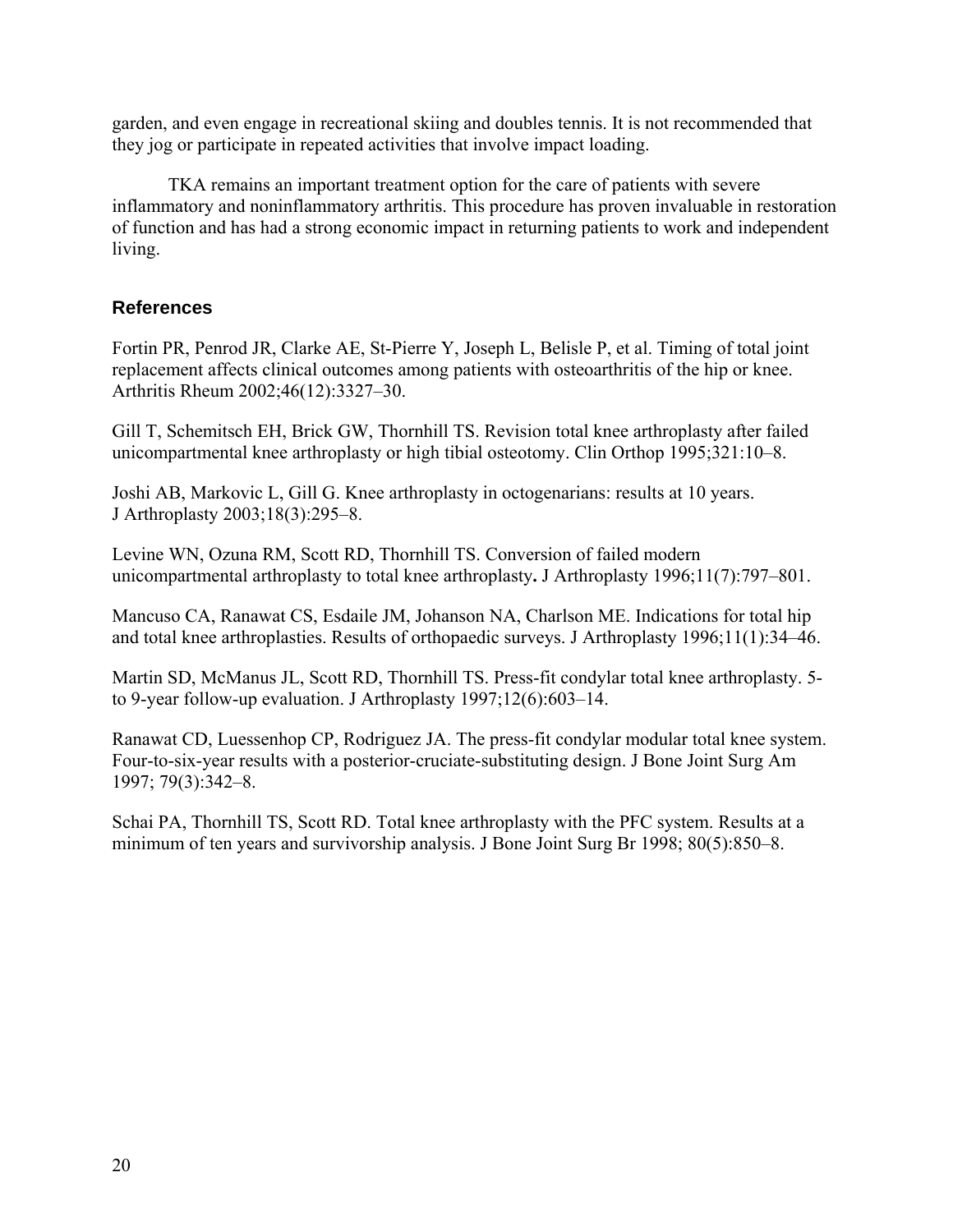## **Known Complications of Primary Total Knee Arthroplasty**

## **Peter F. Sharkey, M.D., M.S.**

Total knee arthroplasty (TKA) is an extremely successful operation in terms of both outcome and durability. Success rates exceeding 90 percent, measured by patient satisfaction, have been reported. In addition, cemented knee implants have been shown to be durable beyond the second decade (Rand, Trousdale, Ilstrup, et al., 2003). Nonetheless, as with any operation, an inherent complication rate is associated with TKA, and complications can quite negatively influence the results of the procedure. Medical complications, including pulmonary embolism, myocardial infarction, arrhythmias, and congestive heart failure, have been reported to occur in 1 to 2 percent of cases after TKA (Mantilla, Horlocker, Schroeder, et al., 2002). Deep-vein thrombosis and pulmonary embolism are dreaded complications of TKA; however, significant morbidity or mortality associated with these complications is relatively rare (Fitzgerald, Spiro, Trowbridge, et al., 2001; Kim, Kim, 2002). Most authors agree that some form of thromboembolic prophylaxis is necessary following TKA (Reitman, Emerson, Higgins, et al., 2003). Aspirin, low-molecular-weight heparin, low-dose warfarin, and pneumatic compression boots all have been demonstrated to have a favorable risk-benefit profile and have been recommended for use in thromboembolic prophylaxis following TKA (Brookenthal, Freedman, Lotke, et al., 2001; Larson, MacMillan, Lachiewicz, 2001; Mesko, Brand, Iorio, et al., 2001; Westrich, Haas, Mosca, et al., 2000; Westrich, Menezes, Sharrock, et al., 1999).

Preoperative medical evaluation and clearance by a qualified internist are mandatory before surgical intervention. If significant underlying medical problems are suspected, surgery should be postponed until the patient's condition can be optimized. For patients with comorbidities, bilateral TKA may not be justified. Staged, sequential unilateral TKA has been shown to result in a lower complication rate in high-risk patients (Adili, Bhandari, Petruccelli, et al., 2001; Lane, Hozack, Shah, et al., 1997; Parvizi, Sullivan, Trousdale, et al., 2001). The benefits of improved surgical techniques, shorter surgical times, and earlier mobilization after TKA are accepted.

Surgical complications following TKA include infection, component failure, woundhealing problems, and nerve and vascular injuries. Infection occurs after 1 to 2 percent of cases, but the risk can be diminished with the use of prophylactic antibiotics (Tang, Chiu, Ng, et al., 2003), body-exhaust suits (Der Tavitian, Ong, Taub, et al., 2003), and "total joint rooms." Risk factors for infection include a history of multiple knee surgeries, immune-compromised patients, and long operating room times. Incision and drainage and long-term antibiotics often can successfully treat early infection, generally defined as infection present less than 2 weeks. Chronic infection usually requires revision surgery, with removal of components and staged reconstruction. Any patient with "suspicious pain" after TKA should be evaluated carefully for infection by checking a sedimentation rate, C-reactive protein, and aspiration. Nuclear scans are of questionable value (Peersman, Laskin, Davis, et al., 2001; Tsukayama, Goldberg, Kyle, 2003).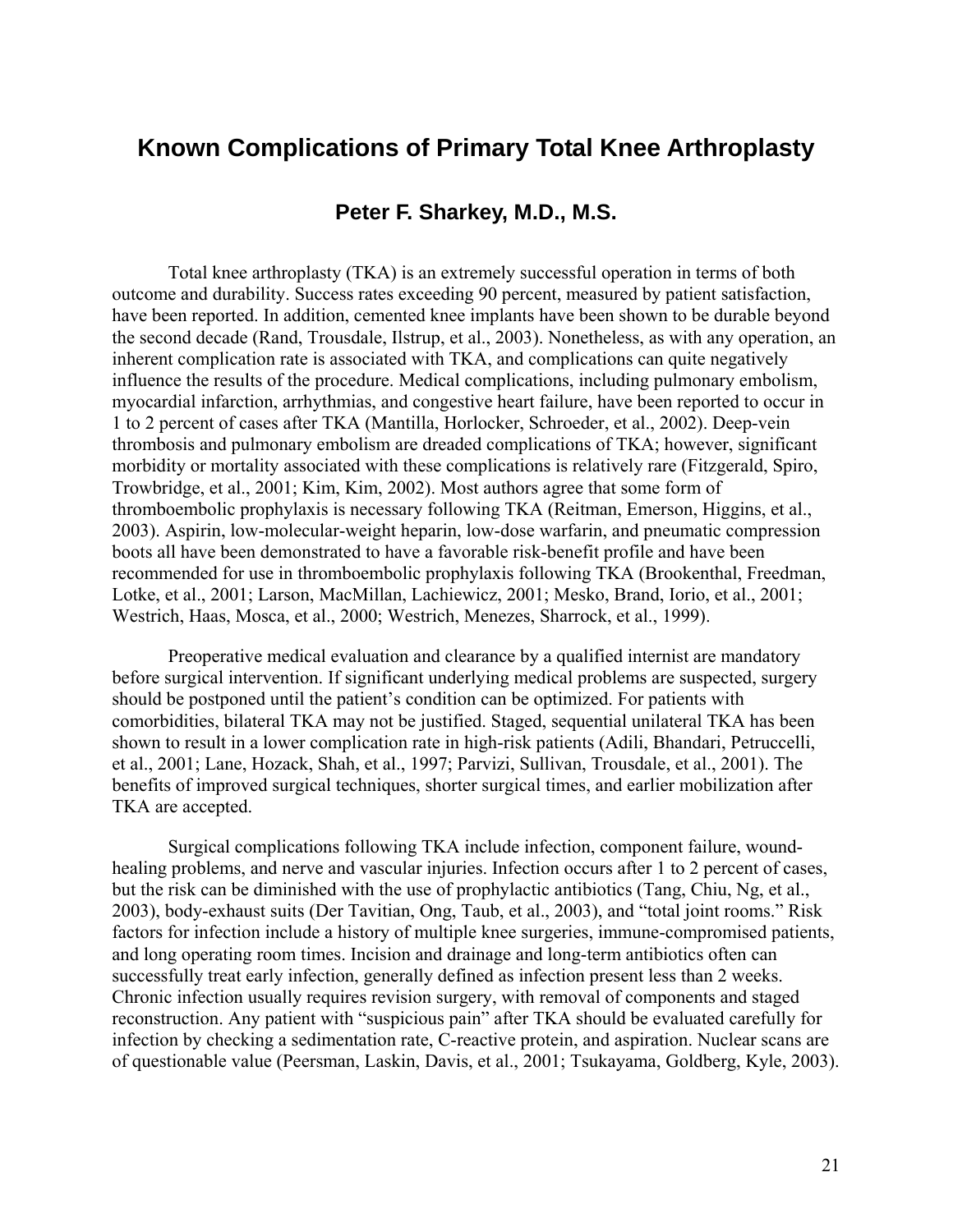Mechanical problems following total knee arthroplasty include component loosening, polyethylene wear, malalignment, and instability (Sharkey, Hozack, Rothman, et al., 2002). These complications are often the result of surgical error. However, obesity, increased patient activity, and poor component design can contribute to the incidence of these failure modes (Deshmukh, Hayes, Pinder, 2002; Miric, Lim, Kahn, et al., 2002).

Patellar problems post TKA are particularly troublesome. Avascular necrosis of the patella, poor surgical technique, and increased patient activity can lead to patellar fracture and loosening. Meticulous surgical technique, with particular attention to patellar tracking, can result in a very low incidence of failure. Metal backing on the patellar component, although a good idea theoretically, has been shown to predispose the patellar component to early failure. The patella should be resurfaced using cemented all-polyethylene components. Young, heavy patients or highly active patients with very good range of motion are predisposed to patellar failure after TKA. In these high-risk patients, consideration should be given to not resurfacing the patella. Although this practice may result in more anterior knee pain following TKA, it lessens the risk of disastrous complications.

Delayed wound healing after TKA has been associated with prior surgery, malnutrition, rheumatoid arthritis, obesity, the use of steroids, and diabetes. Wound problems can be prevented by using existing incisions or, if the incision cannot be used, leaving at least a 7 cm skin bridge between the old incision and the new incision. Presurgical reconstruction using tissue expanders also may prevent disastrous wound-healing complications. In addition, judicious use of a lateral release is imperative; a lateral release has been associated with delayed wound healing. If a hematoma or persistent drainage is noted postoperatively, aggressive management with incision and drainage should be considered. Proactive management of these problems can prevent wound-healing issues. Furthermore, persistent drainage or hematoma may be a sign of infection, and early incision and drainage could prevent deep infection.

Vascular complications following TKA, while relatively rare, are obviously important (Ninomiya, Dean, Goldberg, 1999). Early recognition is critical before tissue necrosis occurs. With early recognition and treatment, good outcomes can be obtained. However, if the problem is not recognized early, compartment syndrome and tissue necrosis can occur with terrible consequences. Tourniquets should be avoided in high-risk patients (Eyres, Sharpe, Abdel-Salam, 1999). If a patient's pulses cannot be palpated preoperatively, then evaluation by a vascular surgeon should be considered.

Neural complications, usually peroneal nerve palsy, also have been reported after TKA (Schinsky, Macaulay, Parks, et al., 2001). Causes are variable but have been reported to include correction of severe deformities, such as the valgus knee or the knee with a severe flexion contracture. Compression of the nerve also can result in palsy. The use of epidural anesthesia is a risk factor since patients are not aware of the evolution of nerve palsy. The use of continuous passive motion (CPM), combined with epidural anesthesia, may potentiate this complication. Treatment should include prompt recognition, removing the dressing, CPM, and flexing the knee. If palsy occurs in conjunction with a hematoma, then evacuation should be performed.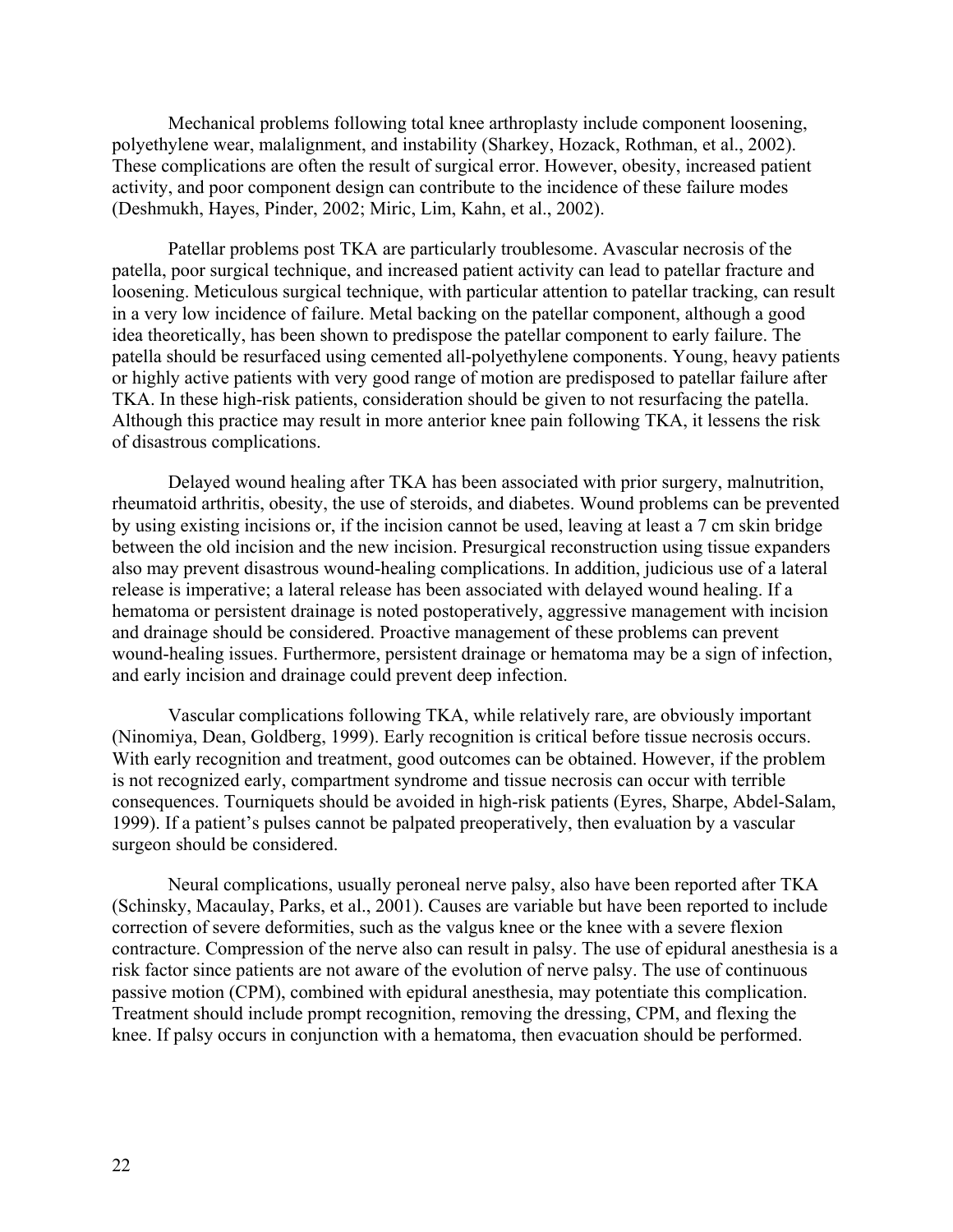## **References**

Adili A, Bhandari M, Petruccelli D, De Beer J. Sequential bilateral total knee arthroplasty under 1 anesthetic in patients > or = 75 years old: complications and functional outcomes. J Arthroplasty 2001;16(3):271–8.

Brookenthal KR, Freedman KB, Lotke PA, Fitzgerald RH, Lonner JH. A meta-analysis of thromboembolic prophylaxis in total knee arthroplasty. J Arthroplasty 2001;16(3):293–300.

Der Tavitian J, Ong SM, Taub NA, Taylor GJ. Body-exhaust suit versus occlusive clothing. A randomised, prospective trial using air and wound bacterial counts. J Bone Joint Surg Br 2003;85(4):490–4.

Deshmukh RG, Hayes JH, Pinder IM. Does body weight influence outcome after total knee arthroplasty? A 1-year analysis. J Arthroplasty 2002;17(3):315–9.

Eyres KS, Sharpe I, Abdel-Salam A. The tourniquet in total knee arthroplasty. J Bone Joint Surg Br 1999;81(5):932.

Fitzgerald RH Jr, Spiro TE, Trowbridge AA, Gardiner GA Jr, Whitsett TL, O'Connell MB, et al. Prevention of venous thromboembolic disease following primary total knee arthroplasty. A randomized, multicenter, open-label, parallel-group comparison of enoxaparin and warfarin. J Bone Joint Surg Am 2001;83-A(6):900–6.

Kim YH, Kim JS. Incidence and natural history of deep-vein thrombosis after total knee arthroplasty. A prospective, randomised study. J Bone Joint Surg Br 2002;84(4):566–70.

Lane GJ, Hozack WJ, Shah S, Rothman RH, Booth RE Jr, Eng K, et al. Simultaneous bilateral versus unilateral total knee arthroplasty. Outcomes analysis. Clin Orthop 1997;345:106–12.

Larson CM, MacMillan DP, Lachiewicz PF. Thromboembolism after total knee arthroplasty: intermittent pneumatic compression and aspirin prophylaxis. J South Orthop Assoc 2001;10(3):155–63.

Mantilla CB, Horlocker TT, Schroeder DR, Berry DJ, Brown DL. Frequency of myocardial infarction, pulmonary embolism, deep venous thrombosis, and death following primary hip or knee arthroplasty. Anesthesiology 2002;96(5):1140–6.

Mesko JW, Brand RA, Iorio R, Gradisar I, Heekin R, Leighton R, et al. Venous thromboembolic disease management patterns in total hip arthroplasty and total knee arthroplasty patients: a survey of the AAHKS membership. J Arthroplasty 2001;16(6):679–88.

Miric A, Lim M, Kahn B, Rozenthal T, Bombick D, Sculco TP. Perioperative morbidity following total knee arthroplasty among obese patients. J Knee Surg 2002;15(2):77–83.

Ninomiya JT, Dean JC, Goldberg VM. Injury to the popliteal artery and its anatomic location in total knee arthroplasty. J Arthroplasty 1999;14(7):803–9.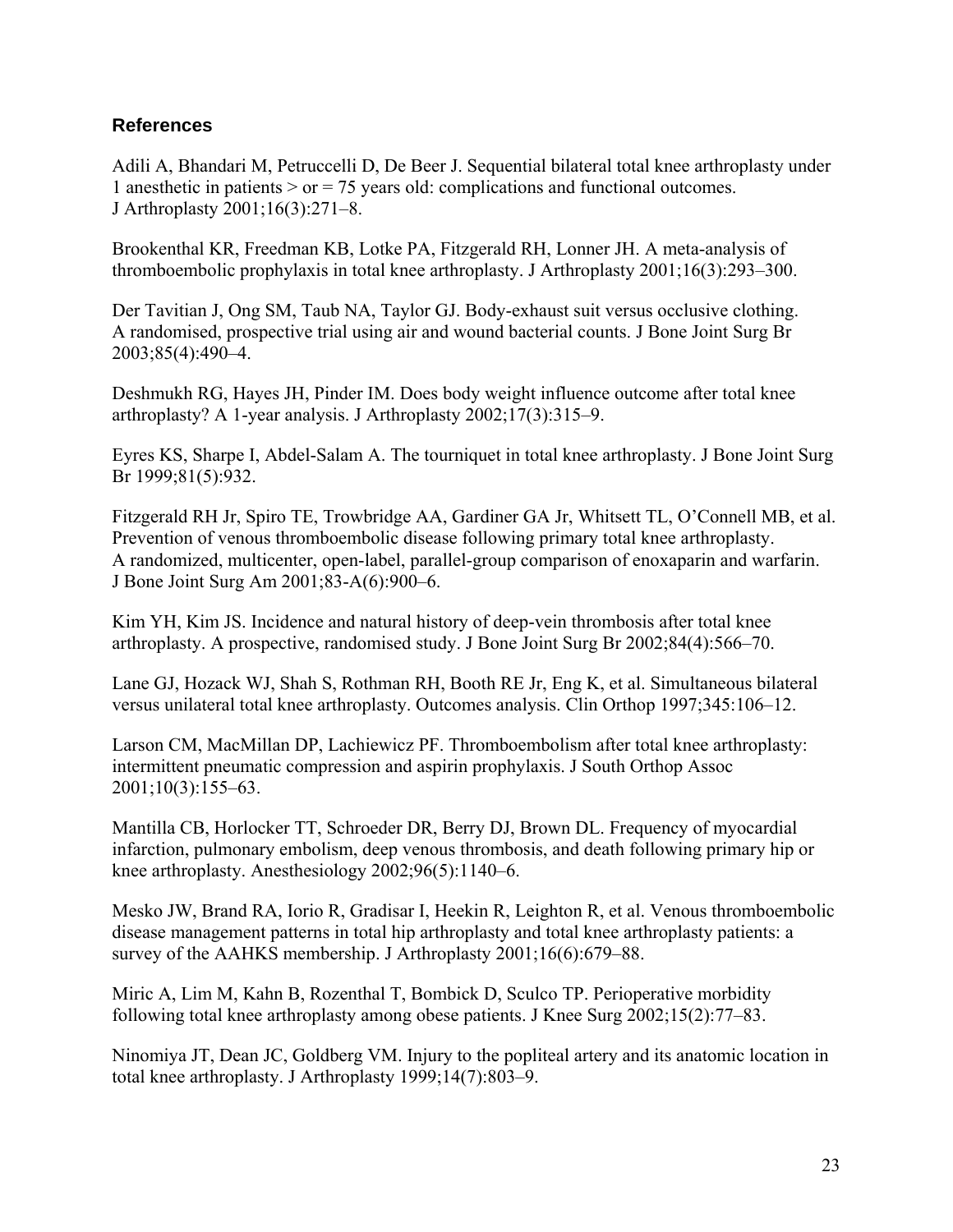Parvizi J, Sullivan TA, Trousdale RT, Lewallen DG. Thirty-day mortality after total knee arthroplasty. J Bone Joint Surg Am 2001;83-A(8):1157–61.

Peersman G, Laskin R, Davis J, Peterson M. Infection in total knee replacement: a retrospective review of 6489 total knee replacements. Clin Orthop 2001;392:15–23.

Rand JA, Trousdale RT, Ilstrup DM, Harmsen WS. Factors affecting the durability of primary total knee prostheses. J Bone Joint Surg Am 2003;85-A(2):259–65.

Reitman RD, Emerson RH, Higgins LL, Tarbox TR. A multimodality regimen for deep venous thrombosis prophylaxis in total knee arthroplasty. J Arthroplasty 2003;18(2):161–8.

Schinsky MF, Macaulay W, Parks ML, Kiernan H, Nercessian OA. Nerve injury after primary total knee arthroplasty. J Arthroplasty 2001;16(8):1048–54.

Sharkey PF, Hozack WJ, Rothman RH, Shastri S, Jacoby SM. Insall Award paper. Why are total knee arthroplasties failing today? Clin Orthop 2002;404:7–13.

Tang WM, Chiu KY, Ng TP, Yau WP, Ching PtP, Seto WH. Efficacy of a single dose of cefazolin as a prophylactic antibiotic in primary arthroplasty. J Arthroplasty 2003;18(6):714–8.

Tsukayama DT, Goldberg VM, Kyle R. Diagnosis and management of infection after total knee arthroplasty. J Bone Joint Surg Am 2003;85-A Suppl 1:S75–80.

Westrich GH, Haas SB, Mosca P, Peterson M. Meta-analysis of thromboembolic prophylaxis after total knee arthroplasty. J Bone Joint Surg Br 2000;82(6):795–800.

Westrich GH, Menezes A, Sharrock N, Sculco TP. Thromboembolic disease prophylaxis in total knee arthroplasty using intraoperative heparin and postoperative pneumatic foot compression. J Arthroplasty 1999;14(6):651–6.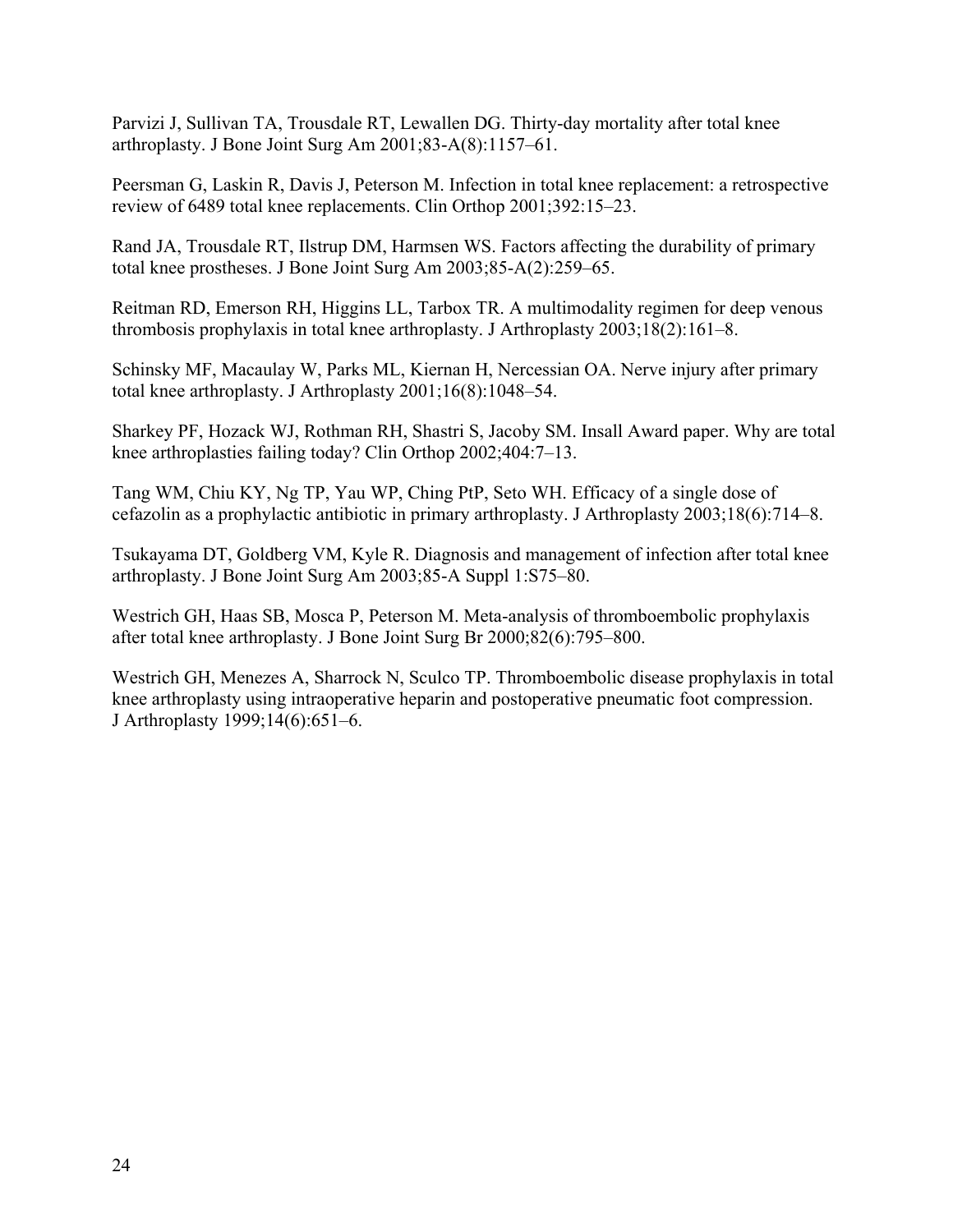## **Expected Outcomes of Primary Total Knee Replacement**

## **Jeffrey N. Katz, M.D., M.S.**

"Outcomes" is a broad term that covers a wide range of results of surgery, some short term and others long term, some technical and others more global. The following classification will guide this discussion of total knee replacement (TKR) outcomes.

| <b>Time Period</b>                      | <b>Broad Category</b>                                               | <b>Specific Examples</b>                                                                          |
|-----------------------------------------|---------------------------------------------------------------------|---------------------------------------------------------------------------------------------------|
| Perioperative                           | Mortality<br><b>Medical complications</b><br>Surgical complications | MI, DVT, PE, fat embolus, pneumonia<br>Infection, fracture                                        |
| Short term<br>$(i.e., 1-5 years)$       | Patient centered<br>Complications                                   | Pain, function, satisfaction, QOL<br>Infection, early prosthesis failure                          |
| Long term<br>$(i.e., 10+ \text{years})$ | Patient centered<br>Surgical                                        | Pain, function, QOL<br>Mortality<br>Late infection<br>Prosthesis survival (loosening, osteolysis) |

**Table 1.** Classification of the outcomes of TKR

MI=myocardial infarction; DVT=deep vein thrombosis; PE=pulmonary embolism; QOL=quality of life

#### **Perioperative Outcomes**

A population-based study of the outcomes of TKR in the Medicare population analyzed data on 80,000 Medicare recipients who had primary TKR in U.S. hospitals in 2000 (Katz, Mahomed, Baron, et al., 2003). Algorithms based on validated Medicare claims were used to identify events occurring within the first 90 days following primary TKR. The data show 90-day mortality at 0.6 percent, MI at 0.8 percent, pneumonia requiring hospitalization at 1.4 percent, PE at 0.8 percent, and deep prosthetic infection at 0.4 percent. These data reflect the experience nationwide, not just in referral centers where a relatively small number of patients undergo the procedure.

The study examined the association between the annual TKR volume performed by the hospital and surgeon and the outcomes of surgery. As has been reported for total hip replacement (Katz, Losina, Barrett, et al., 2001) and many other procedures (Birkmeyer, Siewers, Finlayson, et al., 2002; Dudley, Johansen, Brand, et al., 2000; Halm, Lee, Chassin, 2002), high-volume centers tend to have lower rates of these adverse events following TKR compared with lowvolume centers (Katz, Mahomed, Baron, et al., 2003).

## **Short-Term Outcomes of TKR**

The literature on TKR outcomes includes many articles reported from referral centers and a small number of population-based and community-based reports. The distinction is important because in the United States only 20 percent of patients undergoing primary TKR receive surgery in centers that perform more than 200 cases per year in the Medicare population (Katz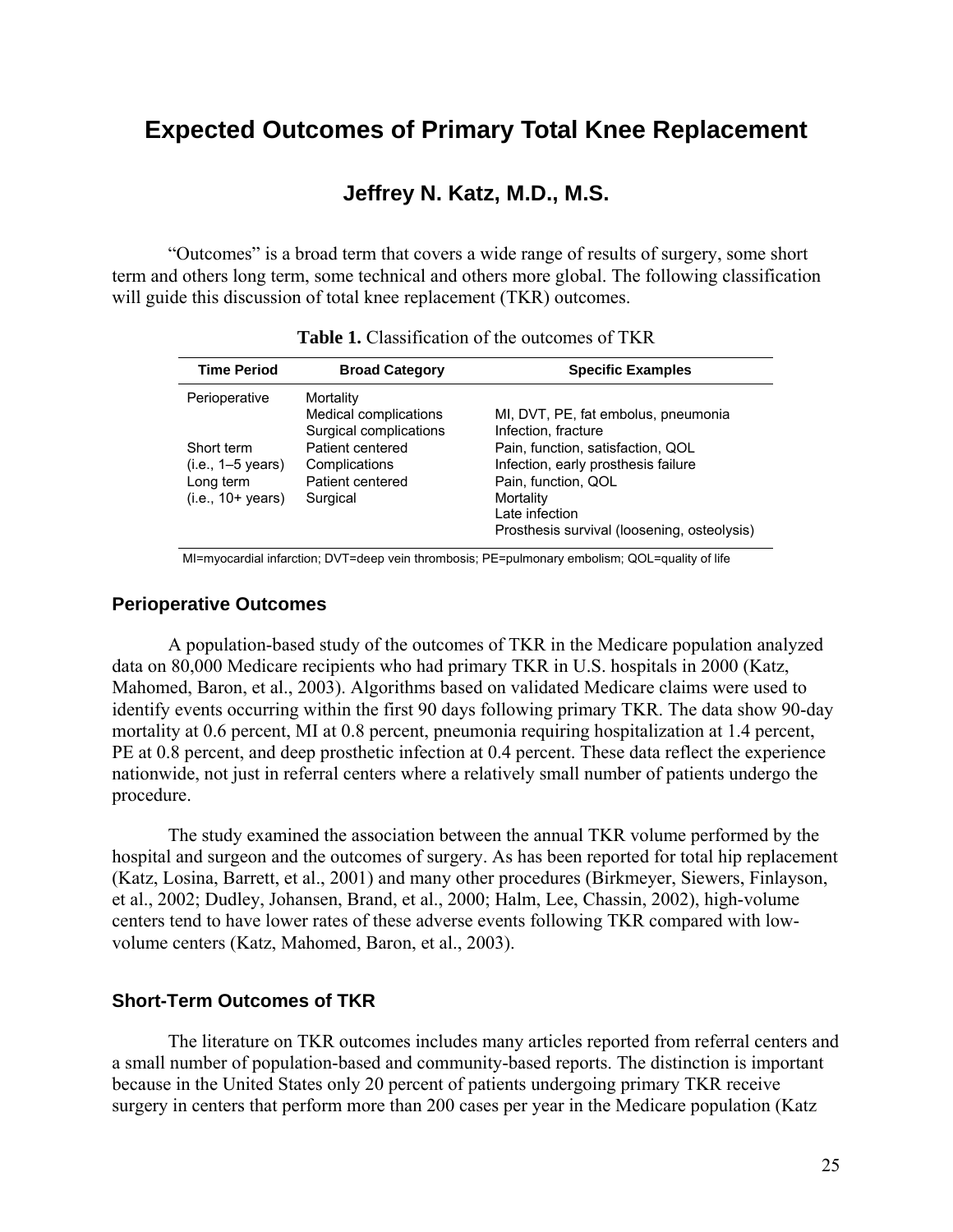JN, unpublished data), yet the vast majority of published reports are from such high-volume centers.

Callahan and colleagues (1994) reported a quantitative synthesis (meta-analysis) of the literature reported through 1992. These authors included 130 studies, which enrolled more than 9,000 patients. Sixty-three percent of the patients had osteoarthritis (OA) and one-third had rheumatoid arthritis (RA), compared with over 90 percent having OA in population-based samples (Katz, Mahomed, Baron, et al., 2003). Because the articles used a wide range of outcome measures, synthesis was difficult. Nevertheless, a synthesis of the literature demonstrated that 89 percent of patients had good or excellent outcomes.

Hawker and colleagues (1998) reported a cross-sectional study of the outcomes of primary TKR in three population-based cohorts (one in Indiana, one in Pennsylvania, and another across the entire United States) of Medicare recipients who had TKR between 1985 and 1989. Patients responded to a survey that elicited their current status in 1992 (2 to 7 years postoperatively) and their recalled status before TKR. The study had an 80-percent response rate. Knee pain improved dramatically in the cohort. Whereas 59 percent of respondents recalled severe pain on walking preoperatively, only 6 percent reported severe pain with walking at the time of the survey. Fifty-five percent of respondents reported no difficulty walking on flat ground at the time of the survey. Eighty-five percent of patients were satisfied with the results of surgery, 3.5 percent were neutral, and 11 percent were dissatisfied.

Heck and colleagues (Heck, Robinson, Partridge, 1998) performed a prospective community-based study of the outcome of TKR in patients cared for by 48 orthopaedic surgeons operating in 25 hospitals throughout Indiana. Of 563 patients referred for the study, one-half participated and provided 2-year followup data. Eighty-one percent of patients demonstrated improvement in physical functional status, measured with the SF-36 physical composite score. Eighty-eight percent of patients were satisfied with the results of surgery, 3 percent were neutral, and 9 percent were dissatisfied.

Robertsson and colleagues (2000) reported on patient satisfaction with surgery among patients in the Swedish Knee Arthroplasty Register. More than 25,000 patients were queried 2 to 17 years following primary TKR. Among patients operated on for OA, 83 percent were very satisfied or satisfied, and, among patients operated on for RA, 86 percent were very satisfied or satisfied.

Therefore, despite differences in study populations and methodology, there is striking consistency in the finding that about 85 percent of patients are satisfied with TKR (table 2).

| <b>Author, Year</b> | Design          | <b>Sample</b>         | N      | <b>Percent Satisfied With TKR</b> |
|---------------------|-----------------|-----------------------|--------|-----------------------------------|
| Hawker, 1998        | Cross-sectional | Population based      | 1.750  | 85%                               |
| Heck, 1998          | Prospective     | Community based       | 291    | 88%                               |
| Robertson, 2000     | Cross-sectional | National TKR registry | 24.368 | $83\% - OA$<br>86%-RA             |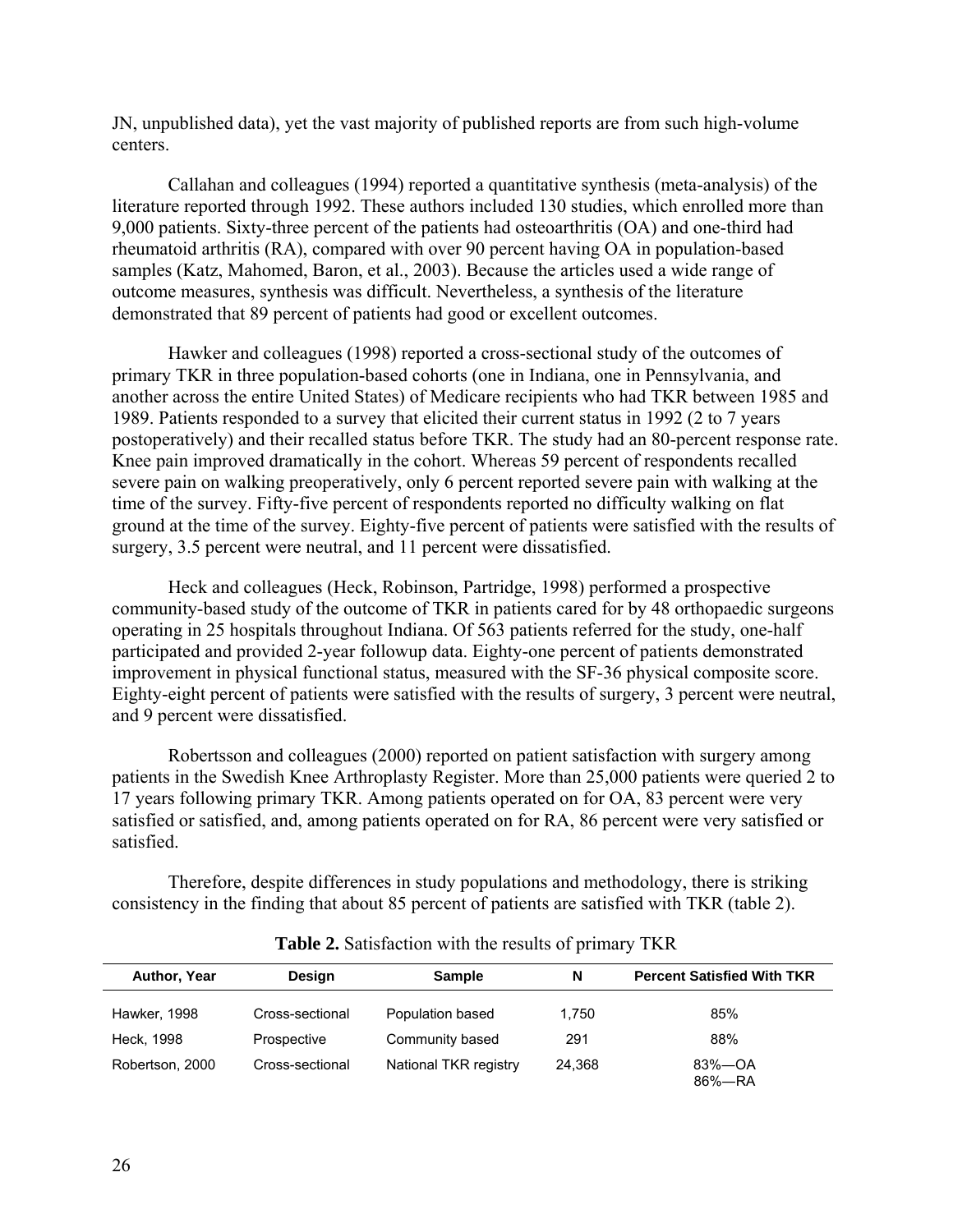The indications of TKR are expanding to include older patients, younger patients, and patients with select comorbid problems, particularly obesity. Age does not appear to be associated with pain relief, functional status, and satisfaction with surgery (Hawker, Wright, Coyte, et al., 1998; Robertsson, Dunbar, Pehrsson, et al., 2000). Morbid obesity may be associated with a higher rate of complications (Winiarsky, Barth, Lotke, 1998). This risk factor can be modified by bariatric surgery before TKR in carefully selected patients (Parvizi, Trousdale, Sarr, 2000). There are no reports of differential outcomes of TKR in patients of different races, although this issue has received little formal study.

## **Long-Term Outcomes**

**Patient survival.** Mortality 30 days following TKR was 0.21 percent in a Mayo Clinic series (Parvizi, Sullivan, Trousdale, et al., 2001) and 0.46 percent within 90 days in a single surgeon's practice (Gill, Mills, Joshi, 2003). Mortality at 90 days was 0.6 percent in a population-based cohort of Medicare beneficiaries (Katz, Mahomed, Baron, el al., 2003). Therefore, mortality in the perioperative period is well below 1 percent. In the meta-analysis of Callahan and colleagues (1994), approximately 1.5 percent of patients died per year of followup. Because older patients face a finite risk of death even without TKR, deaths should be compared with the number of expected deaths, adjusting for age and sex, with a standardized mortality ratio. In one small Japanese series (Ohzawa, Takahara, Furumatsu, et al., 2001) of 165 total knee replacements followed for 9 years, the standardized mortality ratio for patients with OA undergoing TKR was 0.11 (95-percent confidence interval [CI]: 0.02–0.40). A study from the United Kingdom of 936 patients with TKR (Khan, Emberson, Dowd, 2002) found a standardized mortality ratio in the first 3 postoperative months of 0.74 (95-percent CI: 0.29–1.53). These findings may simply reflect favorable selection; that is, patients selected for elective surgery are healthier than controls. However, it is possible that these orthopaedic procedures actually reduce mortality by permitting patients to be more active and to avoid potentially toxic pain medications. This is an important area for further research.

**Prosthesis survival.** The meta-analysis of Callahan and colleagues (1994) found that per year of followup, approximately 1 percent of patients with tricompartmental TKR underwent revision. A report from the Mayo Clinic on 11,606 patients followed as long as 20 years found a prosthesis survival of 91 percent at 10 years, 84 percent at 15 years, and 78 percent at 20 years (Rand, Trousdale, Ilstrup, et al., 2003). A report from the Hospital of Special Surgery that followed TKR recipients as long as 22 years reported annual failure rates of about 0.4 percent (Font-Rodriguez, Scuderi, Insall, 1997). Therefore, in these referral center series, over 90 percent of TKR patients survived without revision 10 years following surgery.

There is less information on the rates of revision in population-based cohorts. Revisions are difficult to identify using administrative data because of coding ambiguities. Heck and colleagues (Heck, Melfi, Mamlin, et al., 1998) used Medicare claims data to estimate a rate of revision between 1 and 4.2 percent after 4 years of followup. The wide range reflects the bestand worse-case scenarios, using their estimation procedures. Coyte and colleagues (1999) used similar procedures to estimate the rate of revision of TKR in an Ontario cohort and found that 4.3 to 8.0 percent were revised after 7 years. These estimates are gross, but they support the general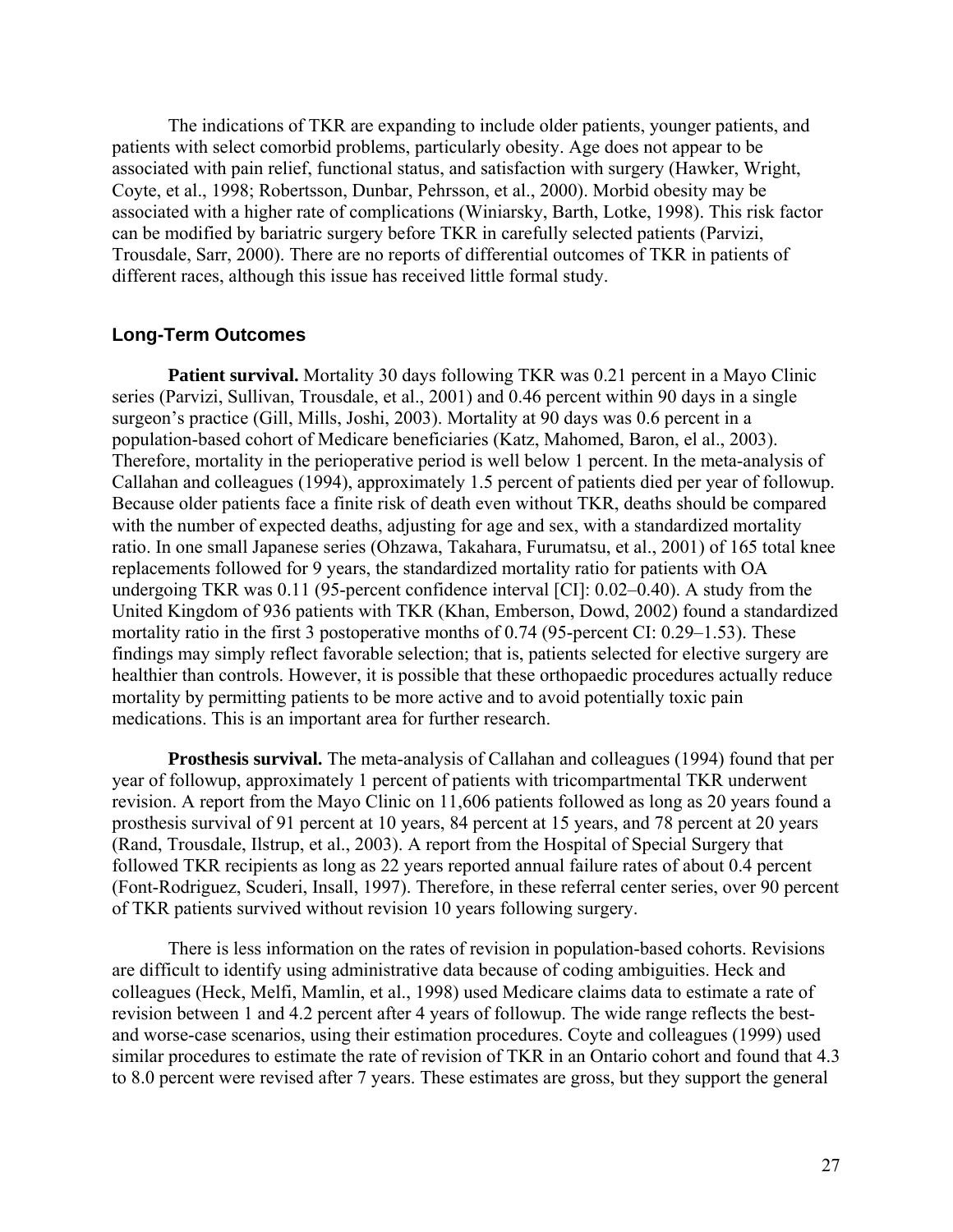statement that revision rates appear to be no higher than 1 percent per year. The proportion of revisions due to mechanical loosening, osteolysis, and infection require further study.

## **Methodological Notes**

Although reliable, valid, and responsive measures have been developed for assessing the outcome of TKR, these measures are not used consistently. Hence, it is difficult to synthesize results across reports. Furthermore, results are generally reported with mean scores at the group level. No standard measures of "success" exist at the individual level (such as a specified level of pain relief and functional improvement). Claims data are useful for determining rare outcomes such as complications, revisions, and death; however, claims data are intended for administrative purposes, not for clinical research. As a result, a number of frustrating limitations arise. For example, many administrative data systems do not distinguish right from left TKR, leaving ambiguity as to whether a revision reflects failure of the index or of the contralateral knee.

## **Future Research**

The younger, more demanding patient with advanced knee OA remains a challenge. Although published data suggest excellent functional and symptomatic results in this group, with prosthesis survival exceeding 90 percent at 10 years, these individuals continue to represent a growing, challenging pool of TKR patients, for whom prosthesis design and patient selection could be further optimized. The outcome of TKR in racial and ethnic minorities also needs further study; we must define and implement structures and processes of care that enhance the success and accessibility of TKR. In addition, data on survival following TKR and total hip replacement raise the question of whether these procedures may actually improve the quantity as well as the quality of life. This is a critically important research question. Finally, the research base consists of isolated observations. Research on broad policy models of OA treatment and outcome that incorporate nonoperative and surgical therapy, as well as health services delivery strategies, would permit a clearer view of the consequences of interventions to manage patients with knee OA.

## **References**

Birkmeyer JD, Siewers AE, Finlayson EV, Stukel TA, Lucas FL, Batista I, et al. Hospital volume and surgical mortality in the United States. N Engl J Med 2002;346(15):1128–37.

Callahan CM, Drake BG, Heck DA, Dittus RS. Patient outcomes following tricompartmental total knee replacement. A meta-analysis. JAMA 1994;271(17):1349–57.

Coyte PC, Hawker G, Croxford R, Wright JG. Rates of revision knee replacement in Ontario, Canada. J Bone Joint Surg Am 1999;81(6):773–82.

Dudley RA, Johansen KL, Brand R, Rennie DJ, Milstein A. Selective referral to high-volume hospitals: estimating potentially avoidable deaths. JAMA 2000;283(9):1159–66.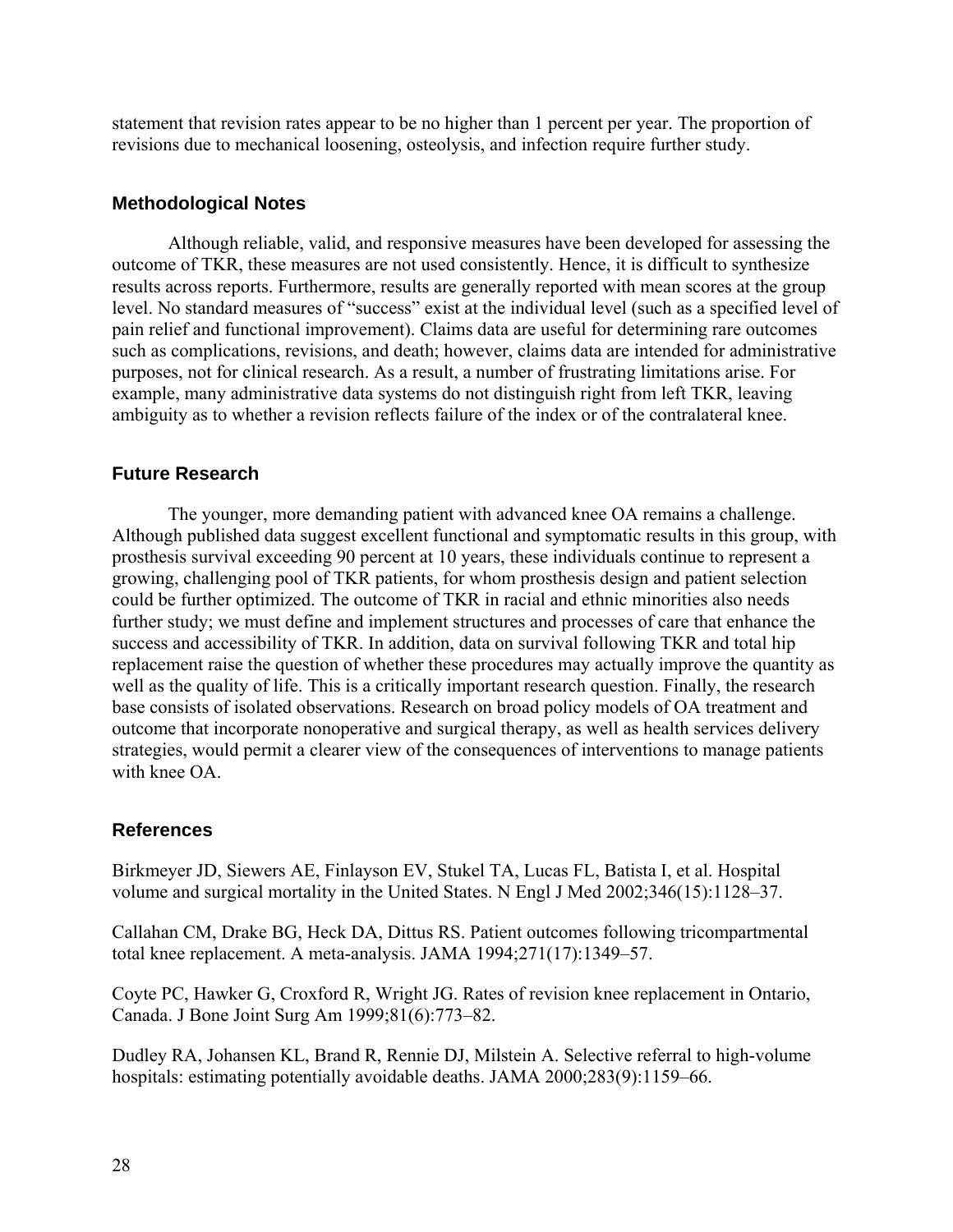Font-Rodriguez DE, Scuderi GR, Insall JN. Survivorship of cemented total knee arthroplasty. Clin Orthop 1997;345:79–86.

Gill GS, Mills D, Joshi AB. Mortality following primary total knee arthroplasty. J Bone Joint Surg Am 2003;85-A(3):432–5.

Halm EA, Lee C, Chassin MR. Is volume related to outcome in health care? A systematic review and methodologic critique of the literature. Ann Intern Med 2002;137(6):511–20.

Hawker G, Wright J, Coyte P, Paul J, Dittus R, Croxford R, et al. Health-related quality of life after knee replacement. J Bone Joint Surg Am 1998;80(2):163–73.

Heck DA, Melfi CA, Mamlin LA, Katz BP, Arthur DS, Dittus RS, et al. Revision rates after knee replacement in the United States. Med Care 1998;36(5):661–9.

Heck DA, Robinson RL, Partridge CM, Lubitz RM, Freund DA. Patient outcomes after knee replacement. Clin Orthop 1998;356:93–110.

Katz JN BJ, Mahomed NN, Baron JA, Wright J, Losina E. Association between hospital and surgeon procedure volume and outcome of total knee replacement [Abstract]. Arthritis Rheum 2003;48:in press.

Katz JN, Losina E, Barrett J, Phillips CB, Mahomed NN, Lew RA, et al. Association between hospital and surgeon procedure volume and outcomes of total hip replacement in the United States Medicare population. J Bone Joint Surg Am 2001;83-A:1622–9.

Khan A, Emberson J, Dowd GS. Standardized mortality ratios and fatal pulmonary embolism rates following total knee replacement: a cohort of 936 consecutive cases. J Knee Surg 2002;15(4):219–22.

Ohzawa S, Takahara Y, Furumatsu T, Inoue H. Patient survival after total knee arthroplasty. Acta Med Okayama 2001;55(5):295–9.

Parvizi J, Sullivan TA, Trousdale RT, et al. Thirty-day mortality after total knee arthroplasty. J Bone Joint Surg Am 2001;83-A(8):1157–61.

Parvizi J, Trousdale RT, Sarr MG. Total joint arthroplasty in patients surgically treated for morbid obesity. J Arthroplasty 2000;15(8):1003–8.

Rand JA, Trousdale RT, Ilstrup DM, Harmsen WS. Factors affecting the durability of primary total knee prostheses. J Bone Joint Surg Am 2003;85-A(2):259–65.

Robertsson O, Dunbar M, Pehrsson T, Knutson K, Lidgren L. Patient satisfaction after knee arthroplasty: a report on 27,372 knees operated on between 1981 and 1995 in Sweden. Acta Orthop Scand 2000;71(3):262–7.

Winiarsky R, Barth P, Lotke P. Total knee arthroplasty in morbidly obese patients. J Bone Joint Surg Am 1998;80(12):1770–4.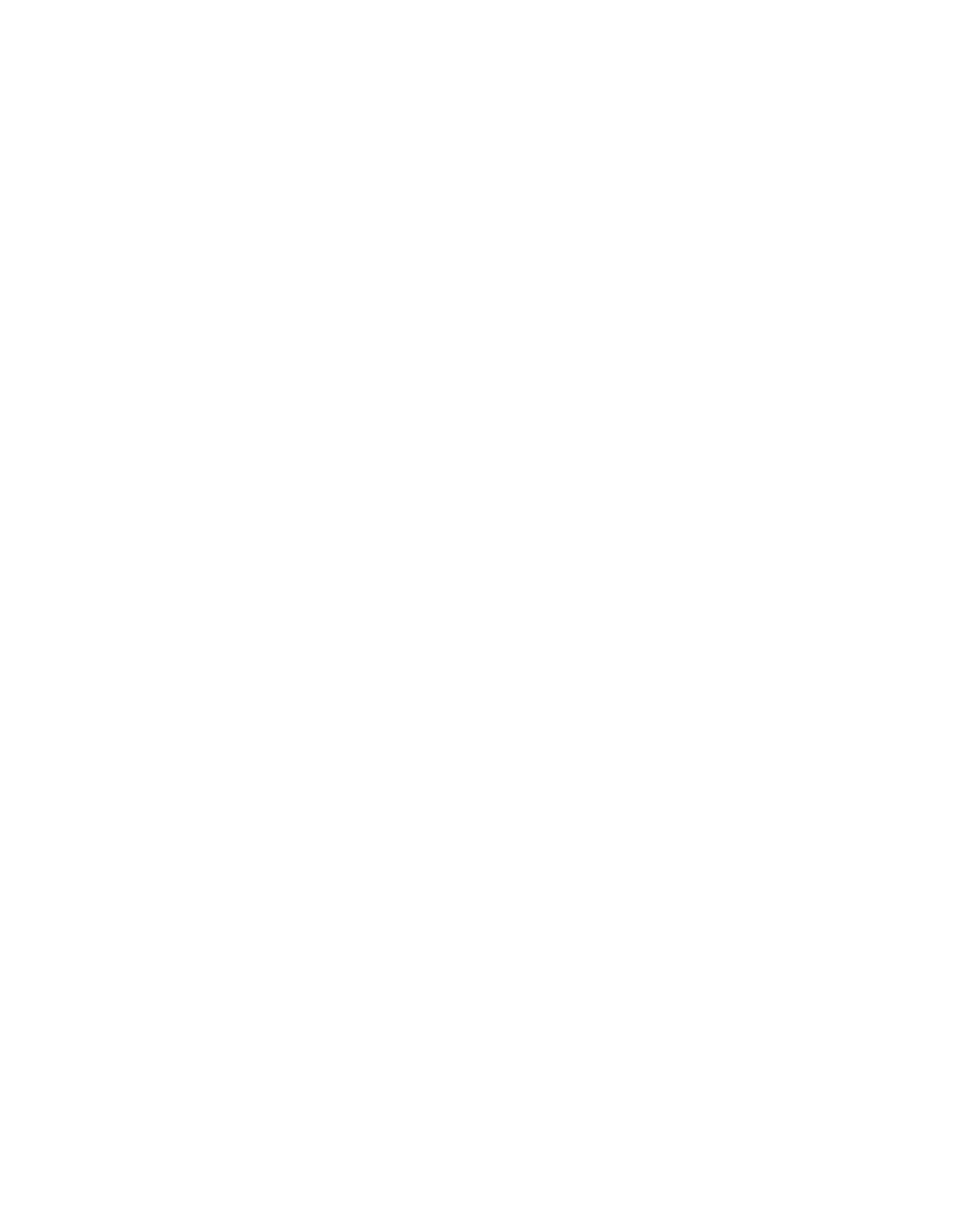# **Summary of Evidence on Predictors of Total Knee Arthroplasty Outcomes**

## **Robert L. Kane, M.D.**

Total knee arthroplasty (TKA) is one of the most common orthopaedic procedures. In 2001, 171,335 primary knee replacements and 16,895 revisions were performed (Orthopedic Network News Online, 2002). Because these procedures are elective and expensive (Medicare paid approximately \$3.2 billion in 2000 for hip and knee joint replacements) and because the prevalence of arthritis is expected to grow substantially as the population ages (Acheson, Collart, 1975; Peyron, 1986), these procedures are likely to come under increasing scrutiny.

Previous reports suggest that TKA improves functional status, relieves pain, and results in relatively low perioperative morbidity (Callahan, Drake, Heck, et al., 1994). However, the conclusions of consensus panels or surveys of health care providers suggest considerable disagreement about the indications and contraindications for the procedure (Tierney, Fitzgerald, Heck, et al., 1994; Wright, Coyte, Hawker, et al., 1995; Mancuso, Ranawat, Esdaile, et al., 1996; Coyte, Hawker, Croxford, et al., 1996; Wright, Hawker, Bombardier, et al., 1999; Malmlin, Melfi, Parchman, et al., 1998). However, these opinions are not entirely evidence based. This presentation summarizes the analysis of the literature prepared by the Minnesota Evidence-based Practice Center.

### **Literature Review**

To address the question about the indications and outcomes of TKA, the National Library of Medicine staff conducted a systematic review of the literature published from 1995 to April 2003. Of the 3,519 references screened using our inclusion criteria (primary TKA studies, more than 100 knees per study, baseline data and postoperative outcomes data provided, experimental or quasiexperimental study design, English language, tricompartmental), 611 references either met the inclusion criteria or needed further screening of the full article to determine whether they met inclusion. Of these, 62 studies reported pre- and post-TKA functional data using at least 1 of the 4 established measures we relied on (Knee Society [KS] score, Hospital for Special Surgery [HSS] score, Western Ontario and McMaster Universities Osteoarthritis Index [WOMAC], or SF-36). All but 15 studies were conducted in the United States or Canada. Whenever feasible, we present the analysis using both patients and knees. We conducted a meta-analysis of the functional outcomes data.

## **Patient Sample**

On average, the patients were younger than 75 and very few of them were older than 85, about two-thirds were female, and about one-third were considered obese (BMI [body mass index] of 30 or higher). Nearly 90 percent of the patients had osteoarthritis. We did not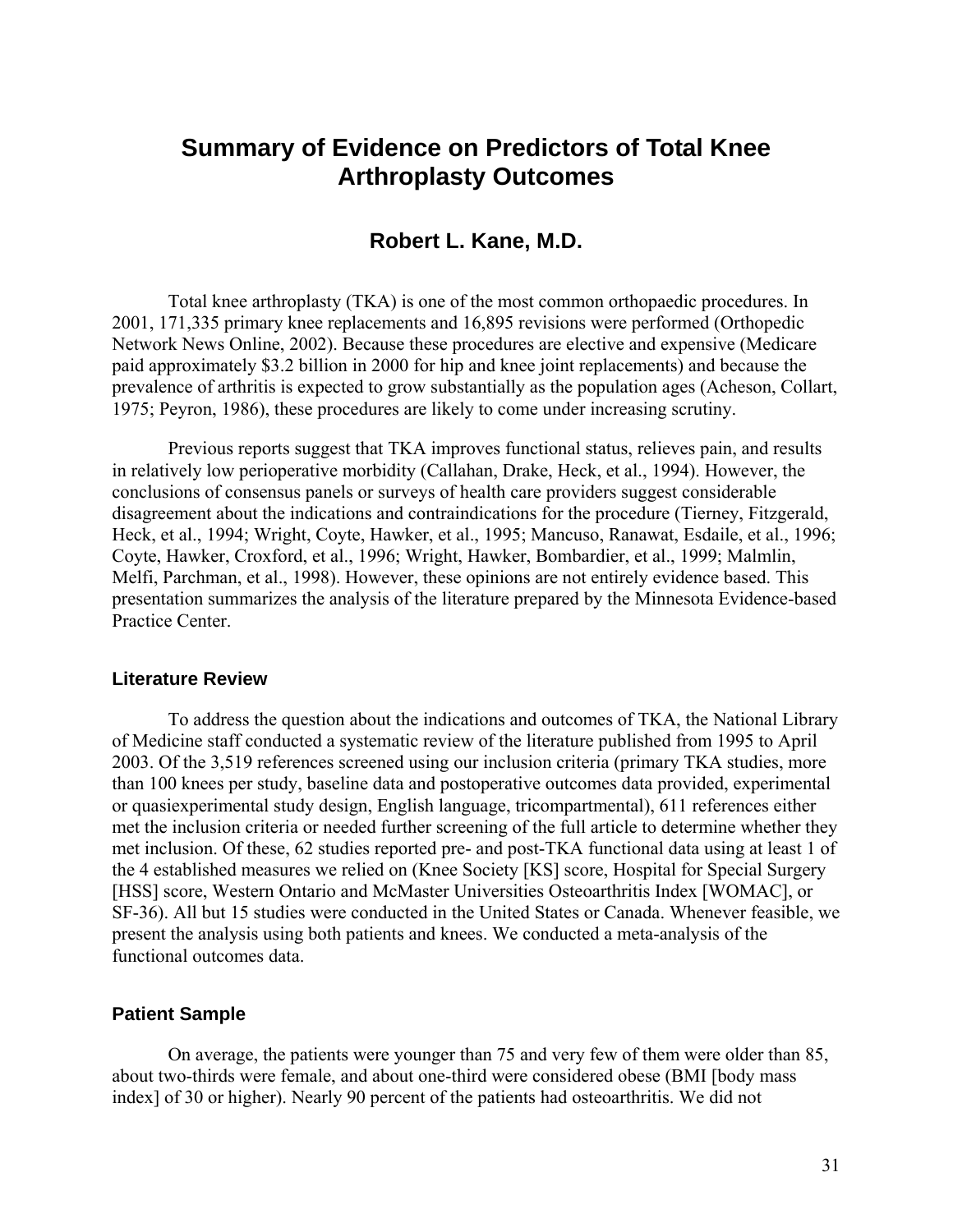specifically address bilateral TKA, but we did separate analyses by numbers of knees and numbers of patients.

## **Summary of Major Findings**

The basic observations can be summarized as follows:

- The average age of patients undergoing TKA in these reports was 70 years. No studies provided data on racial or ethnic status.
- The functional scores after TKA are consistently higher than before the procedure. The mean effect size (defined as the number of standard deviations of change from baseline scores) for the HSS studies is 3.91 for those with followup up to 2 years, 3.01 for those with followup of 2 to 5 years, and 2.97 for those studies with more than 5 years of followup. For the studies using KS, the mean effect size is 2.35 for those with followup of 0 to 2 years, 2.73 for those with followup of 2 to 5 years, and 2.67 for those with followup of 5 or more years. For WOMAC studies, the mean effect size for 0 to 2 years of followup is 1.62. The more generic SF-36 scores have the smallest mean effect size; for the studies with 0 to 2 years of followup, the mean effect size is 1.27.
- There is no evidence that age, gender, or obesity is a strong predictor of functional outcomes.
- Patients with rheumatoid arthritis show more improvement than those with osteoarthritis, but this finding may be related to their poorer functional scores at the time of treatment and hence the potential for more improvement.
- The revision rate through 5 or more years is 2.0 percent of knees and 2.1 percent of patients.
- Complications as defined by each investigator occurred in 5.4 percent of patients and 7.6 percent of knees. The vast majority of complications were "knee related" or deep venous thrombosis. Only 8 cardiovascular or pulmonary complications were reported in nearly 6,000 patients, suggesting that these adverse effects were not fully addressed in this literature.
- There is reason to suspect selection effects in both the type of patients referred for TKA and those reported in the literature and the attrition on followup. Therefore, these findings must be interpreted with caution as the basis for clinical practice. Some information on attrition rate was reported for 49 studies. Of these studies, the median percentage of subjects lost to followup was 2 percent, and the range was 0 to 28 percent. If death is added to the definition, the range increases to 0 to 56 percent with a median of 12 percent.

## **Discussion**

We differentiated "indications for TKA" from "correlates or factors related to outcomes." The former addresses the factors needed to warrant TKA (or, conversely, the factors that contraindicate TKA because the procedure is ineffective or unnecessary or because it places the patient at unacceptably high perioperative risk). The latter addresses whether outcomes vary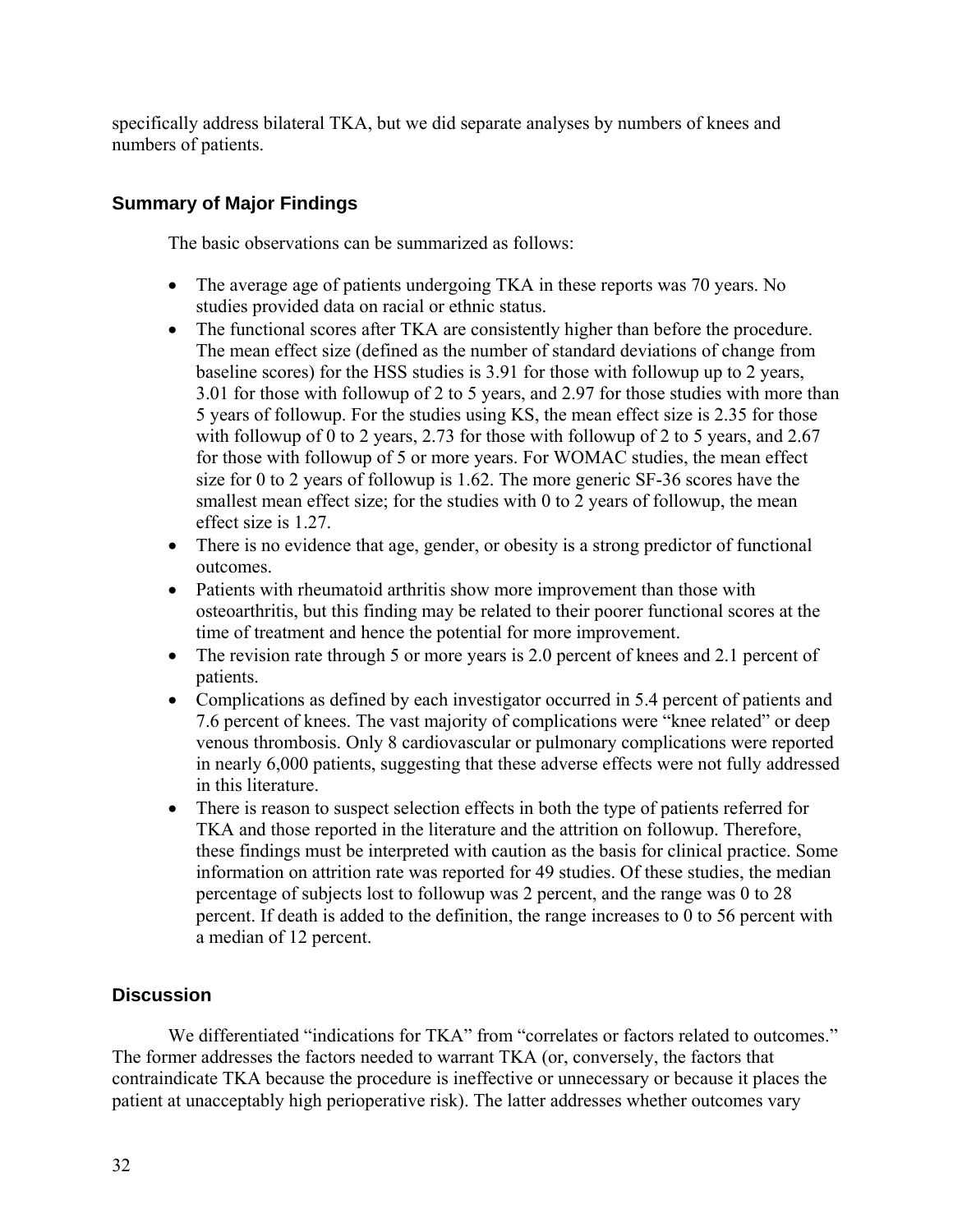according to clinical or demographic factors. To address indicators would require a design that compared the outcomes of persons with the potential indicator with and without surgical treatment. However, it is possible to examine the potential for contraindications by examining only those who receive arthroplasties.

The number of studies that employed any analytic technique examining the functional outcome in terms of at least one independent variable of interest was limited. Only 12 of the 69 studies used any analysis that directly assessed the relationship of these patient variables to a change in functional status.

#### **Study Design Issues**

The conclusions are tempered by the limitations of many of the designs of the studies included in the analysis. Undoubtedly, the candidates at highest risk were censored out. Although osteoarthritis does not seem to be a predictor of outcomes, the results seem to be somewhat better for rheumatoid arthritis, but few of these studies simultaneously controlled for other aspects of the patients.

#### **Quality of the Evidence**

Overall, the scientific quality of the current evidence is weak. Only a handful of studies employed any form of multivariate analysis. The outcomes of orthopaedic surgery, like most other treatments, are the results of the treatments interacting with the characteristics of the patients. Real understanding will come about only when the analytic techniques can address both sets of variables simultaneously. The analyses that come from such studies must employ sophisticated statistical methods to examine the effects of the patient characteristics on the outcomes of interest. Orthopaedic outcomes research has made considerable strides in the past decade. Much greater attention is now paid to using established outcomes measures. The next step in this progress is to employ more sophisticated research designs that incorporate patient characteristics into the analysis.

#### **Research Recommendations**

The current state of empirical work does not provide a strong basis for making clinical recommendations regarding indications for outcomes from TKA. As the pressure mounts for using more discrimination in identifying subjects for elective surgery, better information will be needed. The ideal study design to answer questions about indications for surgery remains a randomized clinical trial (RCT) in which persons with advanced arthritis (or other potential joint problems) are randomly assigned to medical management or joint replacement. However, given the enthusiasm for joint replacement and the generally positive effects on function, it might be difficult to recruit subjects for such RCTs, even without the prospect of sham surgery. Therefore, a major component of research into the effectiveness of joint replacement and the patient characteristics associated with better outcomes will be well-conducted observational studies.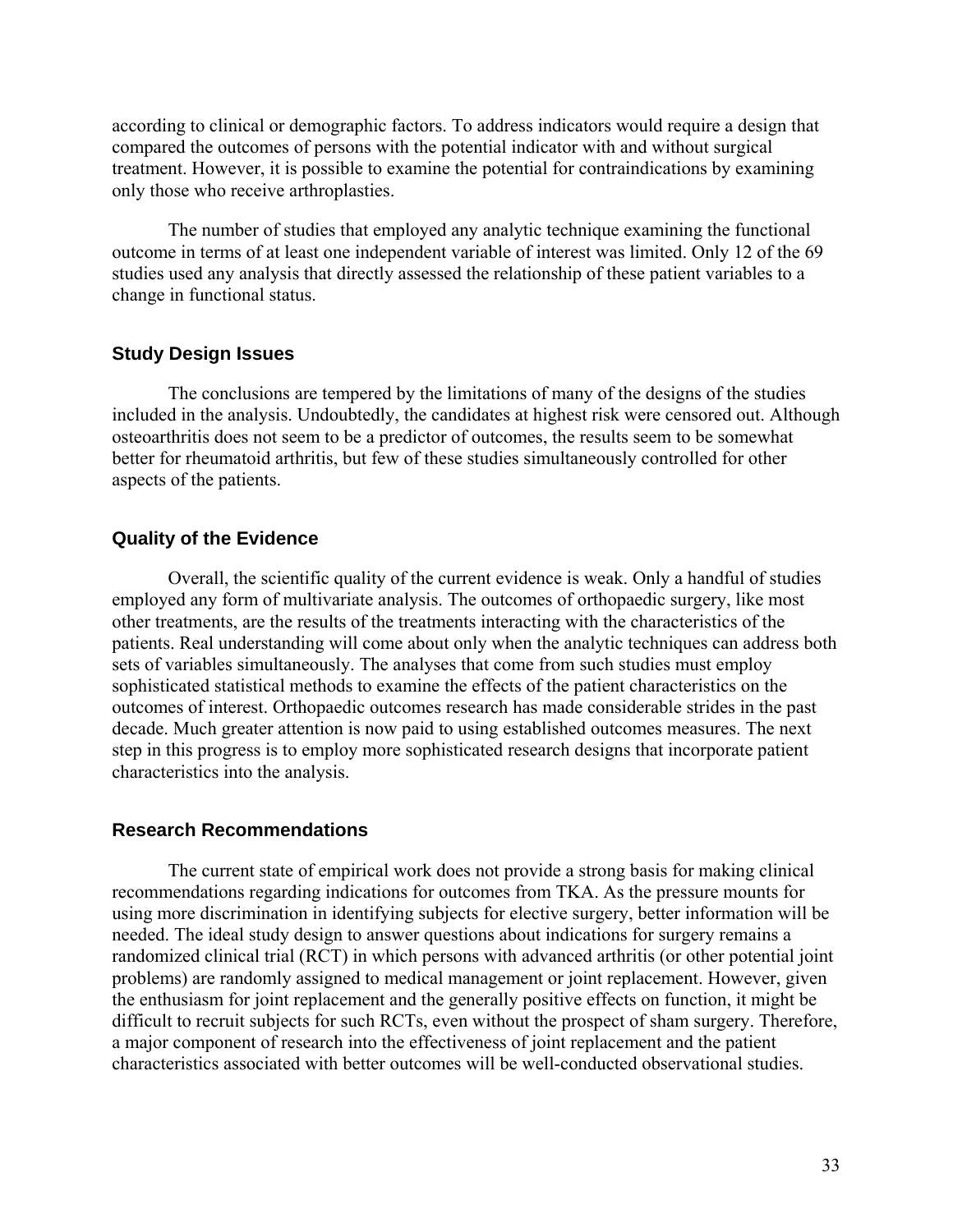More attention must be paid to the independent variables (or risk factors) associated with clinically relevant outcomes. Adequate research designs will require the use of multivariate analysis. To generate the sample size needed for multivariate analysis, these studies will likely have to be cooperative ventures. Such a plan would also broaden their representation. They will require systematic collection of data on potential indicators and risk factors and active followup to maintain the cohort, even when patients do not return for scheduled followup clinical visits.

A further concern is that much of the orthopaedic research to date has been sponsored by device manufacturers, who obviously have a stake in the results. More independently funded research might help to provide data that can be more readily adopted as the basis for evidencebased practice.

## **References**

Acheson RM, Collart AB. New Haven survey of joint diseases. XVII. Relationship between some systemic characteristics and osteoarthrosis in a general population. Ann Rheum Dis 1975;34(5):379–87.

Callahan CM, Drake BG, Heck DA, Dittus RS. Patient outcomes following tricompartmental total knee replacement. A meta-analysis. JAMA 1994;271(17):1349–57.

Coyte PC, Hawker G, Croxford R, Attard C, Wright JG. Variation in rheumatologists' and family physicians' perceptions of the indications for and outcomes of knee replacement surgery. J Rheumatol 1996;23(4):730–8.

Malmlin LA, Melfi CA, Parchman ML, Gutierrez B, Allen DI, Katz BP, et al. Management of osteoarthritis of the knee by primary care physicians. Arch Fam Med 1998;7(6):563–7.

Mancuso CA, Ranawat CS, Esdaile JM, Johanson NA, Charlson ME. Indications for total hip and total knee arthroplasties. Results of orthopaedic surveys. J Arthroplasty 1996;11(1):34–46.

Orthopedic Network News Online. 2002 hip and knee implant review. CMS MedPar (www.orthopedicnetworknews.com). Accessed 9/8/03.

Peyron JG. Osteoarthritis. The epidemiologic viewpoint. Clin Orthop 1986;213:13–9.

Tierney WM, Fitzgerald JF, Heck D, Kennedy JM, Katz BP, Melfi CA, et al. Tricompartmental knee replacement. A comparison of orthopaedic surgeons' self reported performance rates with surgical indications, contraindications, and expected outcomes. Clin Orthop 1994;305:209–17.

Wright JG, Coyte P, Hawker G, Bombardier C, Cooke D, Heck D, et al. Variation in orthopedic surgeons' perceptions of the indications for and outcomes of knee replacement. CMAJ 1995;152(5):687–97.

Wright JG, Hawker GA, Bombardier C, Croxford R, Dittus RS, Freund DA, et al. Physician enthusiasm as an explanation for area variation in the utilization of knee replacement surgery. Med Care 1999:37(9):946–56.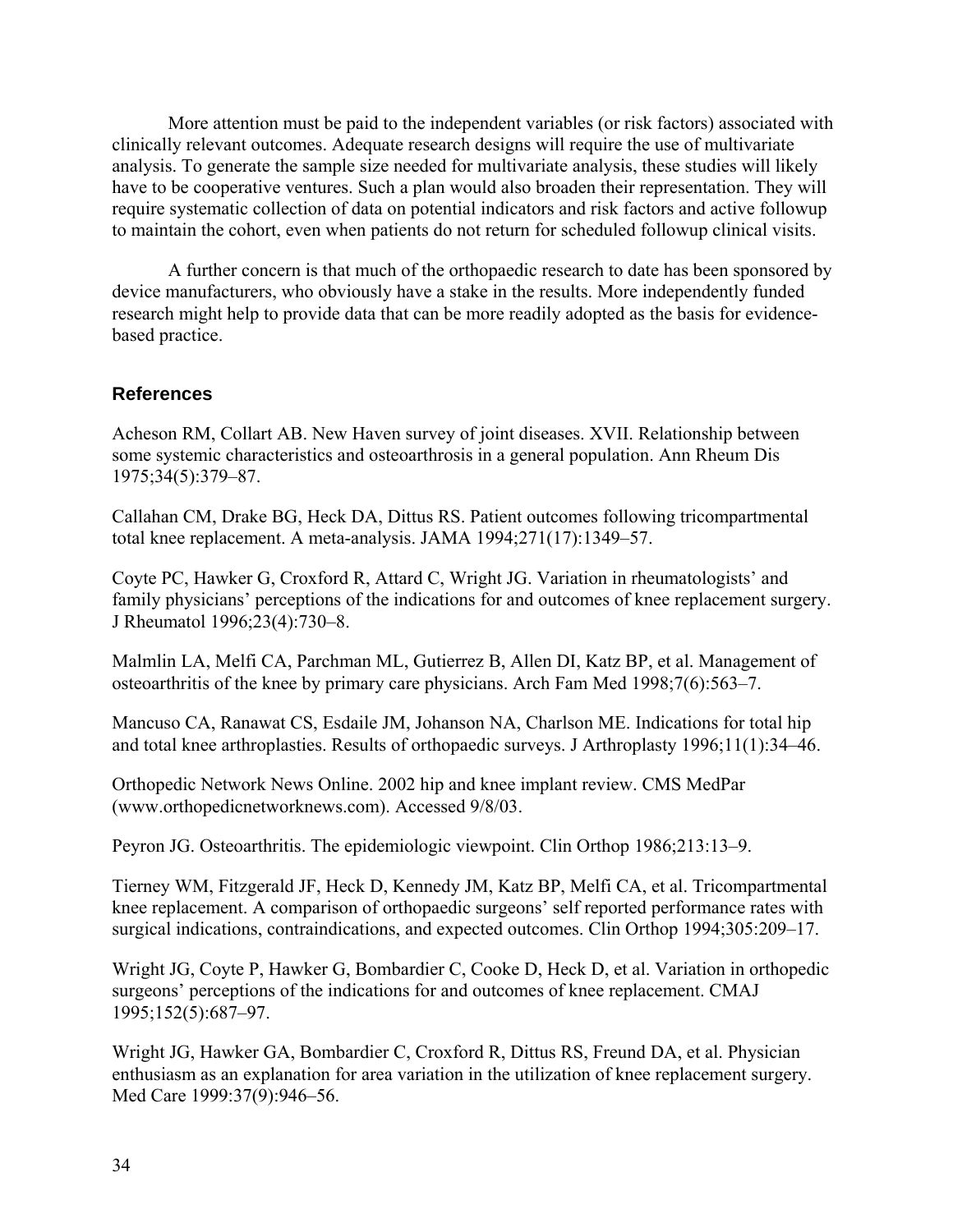# **Effects of Patient and Surgical Factors on Total Knee Replacement Outcomes**

## **Joshua J. Jacobs, M.D.**

A growing body of literature explores the relationship of patient- and surgical-specific factors to the clinical outcomes of total knee arthroplasty. This information comes from case series, implant registries, and government databases. Although many published studies address these issues, several of them are limited by small patient numbers and the short duration of followup. In addition, the findings from the myriad of studies available are often conflicting. The studies highlighted in this summary have been chosen primarily on the basis of the large numbers of patients involved and the long duration of followup.

#### **Patient Characteristics**

The patient characteristics that have been studied most frequently include the underlying diagnosis (e.g., osteoarthritis [OA], rheumatoid arthritis [RA], posttraumatic arthritis), age, and weight (body mass index [BMI]). Valuable, unique information on the effects of these parameters on outcomes comes from national implant registries, particularly from Scandinavian countries with relatively stable populations and national health systems. The advantage of registries is that large numbers of patients are available for study; the disadvantages are that the only available outcome measure is survivorship and that the populations are relatively homogeneous. Robertsson and colleagues (2001) reported on the Swedish Knee Arthroplasty Register, which included information on 41,233 total knee replacements (TKRs) performed between 1975 and 1997. Analysis of survivorship rates during those years revealed that the higher the age of the patients at the primary operation, the lower the revision rate. This relationship between survivorship and age also was apparent when the revision was done for loosening but not for infection. With regard to gender, the cumulative revision rate (CRR) did not differ between the sexes for OA, whereas men had a higher CRR for RA. In addition, men had a higher CRR when the revision was for infection.

The authors of the Swedish Knee Arthroplasty Register study also observed that the primary disease had an effect on the outcomes. After correcting for age, patients with TKRs for OA had 1.3 times the risk of revision for any reason (1.7 times for loosening) in comparison with patients with RA. However, patients with RA had 1.4 times the risk of revision for infection. In contrast, RA patients undergoing unicompartmental knee arthroplasty had 3.1 times the risk of revision as those undergoing TKR.

Furnes and colleagues (2002) reported on 7,174 primary TKRs performed between 1994 and 2000 in the Norwegian Arthroplasty Register. This study found statistically significant increases in the revision rate in patients undergoing surgery who were younger than 60 years old at the time of primary TKR. While there were no differences in survivorship between patients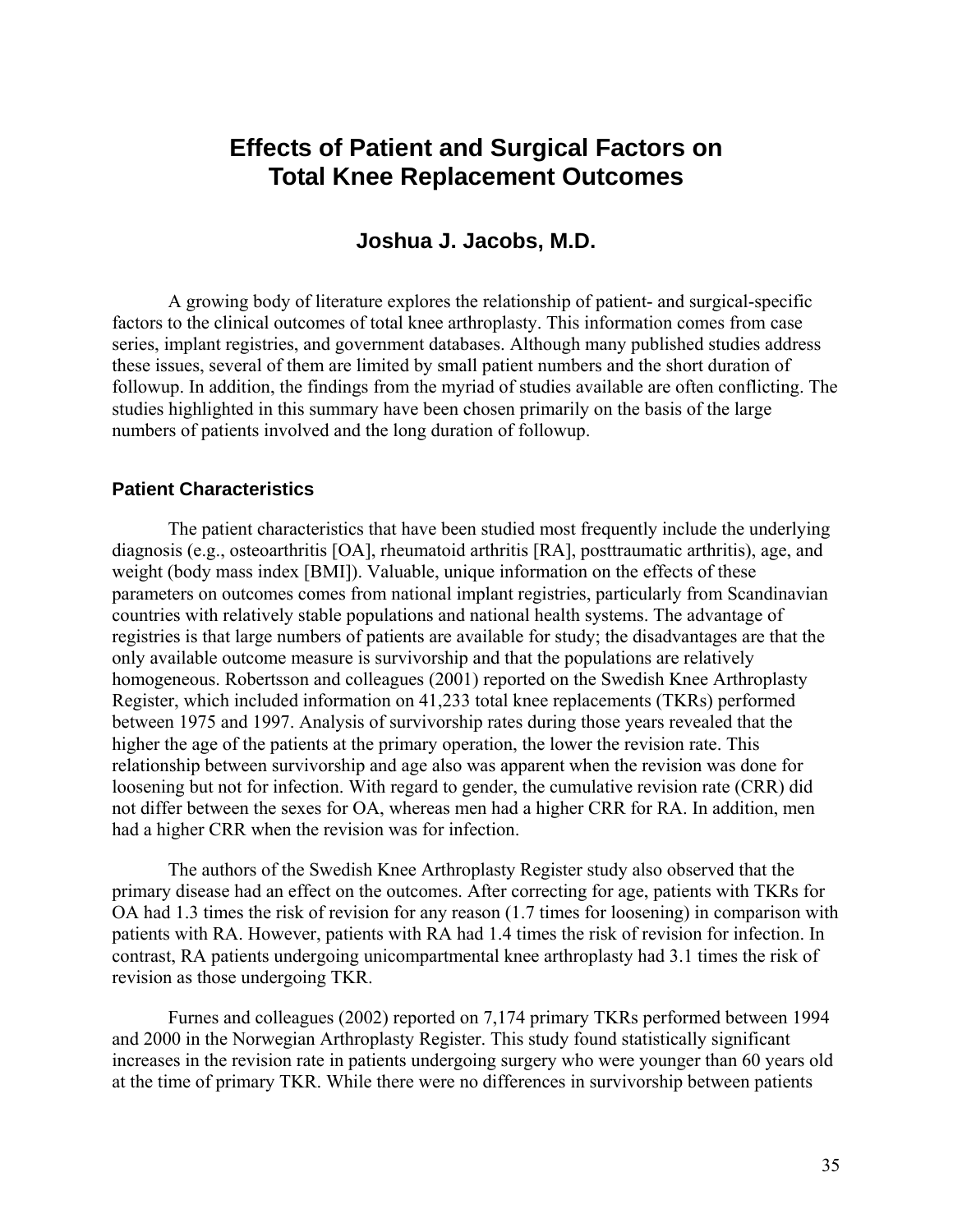with OA and those with RA, patients with posttraumatic arthritis had more revisions for infection, instability, and pain compared with those with primary gonarthrosis.

Vazquez-Vela Johnson and colleagues (2003) reported on 402 patients undergoing 562 primary cemented cruciate-retaining TKRs of one design carried out by a single surgical team. The most significant demographic factor associated with a lower 10-year survivorship was the age of the patient at the time of arthroplasty. Patients older than 60 had a survival rate of 99.1 percent, whereas patients younger than 60 had a survival rate of 82.4 percent. Gender also had a significant impact―women had a higher survival rate at 10 years than men (98.6 versus 94.5 percent,  $p = 0.042$ ). BMI was shown to have a significant impact on survivorship as well. Patients with OA and a BMI higher than 30 had a survival rate of 92.7 percent, whereas patients with OA and a BMI lower than 30 had a survival rate of 98.4 percent ( $p = .0015$ ). The highest survival rates at 10 years were observed in nonobese women with OA who were older than 60 years (99.4 percent), and the worst survival rates were seen in obese men with OA who were younger than 60 years (35.7 percent).

In an analysis of all hospitalizations in Ontario, Canada, between April 1984 and March 1991, Coyte and colleagues (1999) found that total knee revisions were relatively rare, with only 1,301 patients hospitalized for this reason during this time interval. The following patient factors were shown to be associated with longer survivorship: the diagnosis of RA, age greater than 55, and residence in a rural area. Gender and comorbidity (the Charlson index) were not shown to be associated with survivorship.

Another patient-related factor that has been discussed in the context of patient outcomes is activity level. Because there is very limited literature comparing quantitative estimates of activity level on TKR outcomes, patient age has been considered a surrogate. The generally poorer results of TKR in younger individuals are usually ascribed to the fact that these individuals are more active and place more demands on their prostheses, leading eventually to implant loosening. However, this assertion has not been proven in a rigorous fashion. Gait adaptations, common to patients following TKR (Andriacchi, Galante, Fermier, 1982), may influence the dynamics of the artificial knee joint. Hilding and coworkers (1996) reported that patients who walked with a higher peak flexion moment show increased tibial component migration that put them at risk for aseptic loosening.

Other patient-related factors that have been correlated to TKR outcomes, as determined by patient-completed health status forms, include psychosocial variables (Sharma, Sinacore, Daugherty, et al., 1996; Heck, Robinson, Partridge, et al., 1998), comorbidities (Wasielewski, Weed, Prezioso, et al., 1998), and preoperative functional status (Fortin, Penrod, Clarke, et al., 2002).

### **Surgical Technique**

Surgical technique is arguably the most important determinant of TKR outcome. This statement is supported by the fact that surgeons who perform more than 20 TKRs annually have fewer complications than those who perform fewer than 20 (Heck, Robinson, Partridge, et al., 1998). Numerous facets of surgical technique may contribute to outcomes, many of which are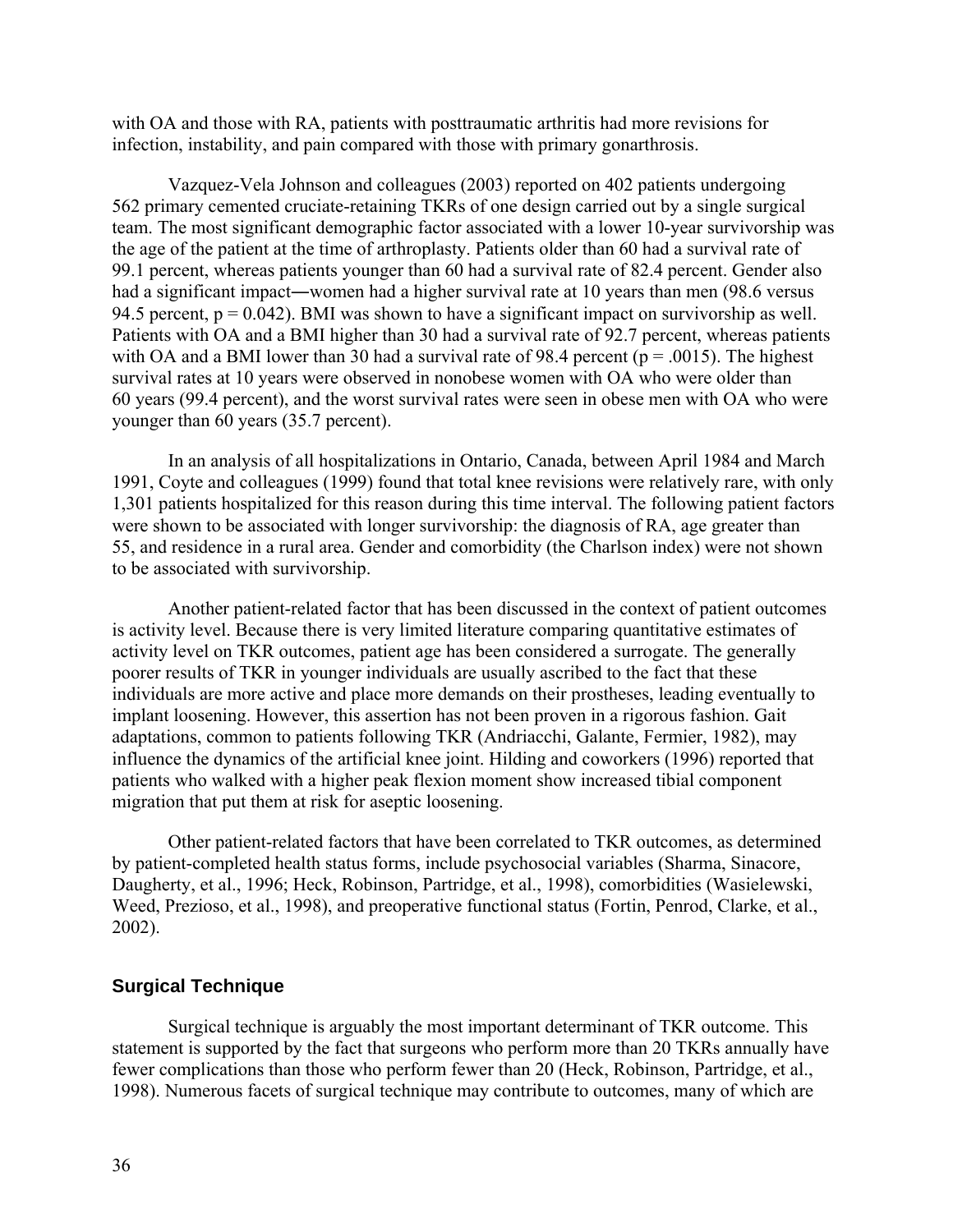difficult to quantify or describe. Parameters that have been considered include alignment, surgical approach, method of fixation, and ligament balance.

As was the case for patient factors, valuable information on the effect of surgical factors can be obtained from national registries. Findings from the Swedish register (Robertsson, Knutson, Lewold, et al., 2001), for example, demonstrate a 1.4 times higher risk of revision of cementless tibial components compared with cemented components in patients with OA. The impact of other surgical variables cannot be ascertained from these registries because information on component alignment, surgical approach, and ligament balance is not recorded. In fact, there is extremely limited literature on the effect of these surgical parameters on short- or long-term TKR outcomes, whether measured by survivorship or patient-completed health status forms. Nonetheless, Sharkey and colleagues (2002) reported that 33 percent of the 212 total knee revision surgeries performed at one institution from 1997 to 2000 were required because of malalignment (12 percent) and instability (21 percent). In a study examining retrievals from an early cruciate retaining TKR design (Wasielewski, Galante, Leighty, et al., 1994), the authors correlated increased polyethylene wear to inadequate medial release, excessive posterior slope of the tibial component, elevation of the joint line, and patellar subluxation.

Restoration of the proper position of the tibiofemoral joint line has been shown to affect the outcome of posterior stabilized TKRs (Figgie, Goldberg, Heiple, et al., 1986). Malalignment and improper soft tissue balance are commonly reported and are known to cause elevated and eccentric loads between femur and tibia (Dorr, Conaty, Schreiber, et al., 1985). This situation increases the contact stresses tremendously, often resulting in accelerated wear (Collier, Mayor, McNamara, et al., 1991; Kilgus, Moreland, Finerman, et al., 1991; Wright, Hood, Burstein, 1982). Malrotation of the femoral and tibial components has been shown to affect the performance of the patellofemoral joint―the combined (tibial plus femoral) internal rotation correlated with the severity of the patellofemoral malfunction. Small amounts (1 to 4 degrees) of combined internal rotation were associated with maltracking, whereas large amounts (7 to 17 degrees) were associated with early patellar dislocation or late patellar component failure (Berger, Crossett, Jacobs, et al., 1998).

Additional clinical studies are needed to fill the gaps in our knowledge concerning the relationship between specific surgical factors and patient outcomes.

#### **References**

Andriacchi TP, Galante JO, Fermier RW. The influence of total knee-replacement design on walking and stair-climbing. J Bone Joint Surg Am 1982;64(9):1328–35.

Berger RA, Crossett LS, Jacobs JJ, Rubash HE. Malrotation causing patellofemoral complications after total knee arthroplasty. Clin Orthop 1998;356:144–53.

Collier JP, Mayor MB, McNamara JL, Surprenant VA, Jensen RE. Analysis of the failure of 122 polyethylene inserts from uncemented tibial knee components. Clin Orthop 1991;273:232–42.

Coyte PC, Hawker G, Croxford R, Wright JG. Rates of revision knee replacement in Ontario, Canada. J Bone Joint Surg Am 1999;81(6):773–82.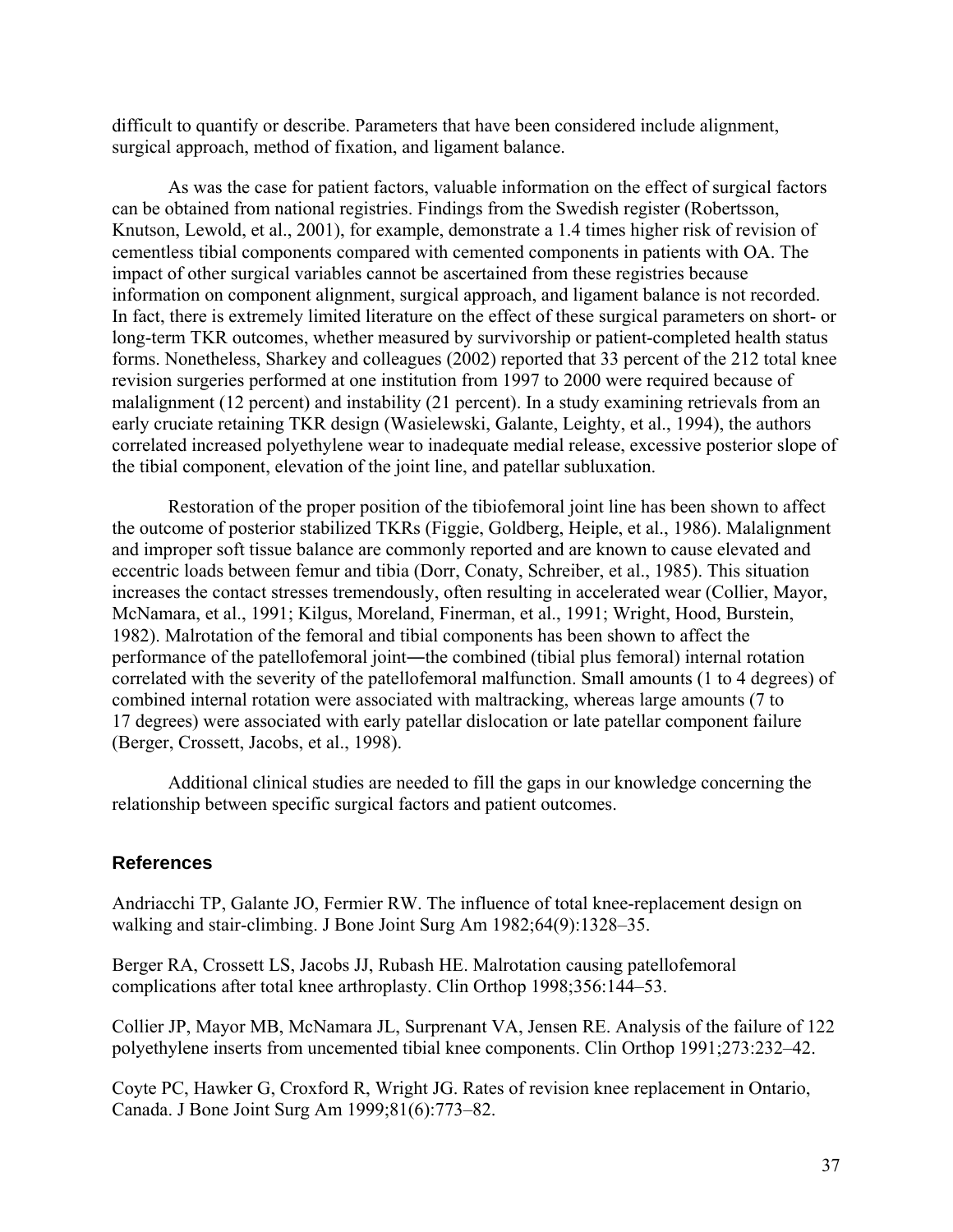Dorr LD, Conaty JP, Schreiber R, Mehne DK, Hall D. Technical factors that influence mechanical loosening of total knee arthroplasty. In: Dorr LD (ed.), The Knee. Baltimore: University Park Press, 1985.

Figgie HE 3rd, Goldberg VM, Heiple KG, Moller HS 3rd, Gordon NH. The influence of tibialpatellofemoral location on function of the knee in patients with the posterior stabilized condylar knee prosthesis. J Bone Joint Surg Am1986;68(7):1035–40.

Fortin PR, Penrod JR, Clarke AE, St. Pierre Y, Joseph L, Belisle P, et al. Timing of total joint replacement affects clinical outcomes among patients with osteoarthritis of the hip or knee. Arthritis Rheum 2002;46(12):3327–30.

Furnes O, Espehaug B, Lie SA, Vollset SE, Engesaeter LB, Havelin LI. Early failures among 7,714 primary total knee replacements. A follow-up study from the Norwegian Arthroplasty Register 1994–2000. Acta Orthop Scand 2002;73(2):117–29.

Heck DA, Robinson RL, Partridge CM, Lubitz RM, Freund DA. Patient outcomes after knee replacement. Clin Orthop 1998;356:93–110.

Hilding MB, Lanshammer H, Ryd L. Knee joint loading and tibial component loosening. RSA and gait analysis in 45 osteoarthritic patients before and after TKA. J Bone Joint Surg Br 1996;78(1):66–73.

Kilgus DJ, Moreland JR, Finerman GA, Funahashi TT, Tipton JS. Catastrophic wear of tibial polyethylene inserts. Clin Orthop 1991;273:223–31.

Robertsson O, Knutson K, Lewold S, Lidgren L. The Swedish Knee Arthroplasty Register 1975–1997: an update with special emphasis on 41,233 knees operated on in 1988–1997. Acta Orthop Scand 2001;72(5):503–13.

Sharkey PF, Hozack WJ, Rothman RH, Shastri S, Jacoby SM. Insall Award paper. Why are total knee arthroplasties failing today? Clin Orthop 2002;404:7–13.

Sharma L, Sinacore J, Daugherty C, Kuesis DT, Stulberg SD, Lewis M, et al. Prognostic factors for functional outcome of total knee replacement: a prospective study. J Gerontol A Biol Sci Med Sci 1996;51(4):M152–7.

Vazquez-Vela Johnson G, Worland RL, Keenan J, Norambuena N. Patient demographics as a predictor of the ten-year survival rate in primary total knee replacement. J Bone Joint Surg Br 2003;85(1):52–6.

Wasielewski RC, Galante JO, Leighty RM, Natarajan RN, Rosenberg AG. Wear patterns on retrieved polyethylene tibia inserts and their relationship to technical considerations during total knee arthroplasty. Clin Orthop 1994;299:31–43.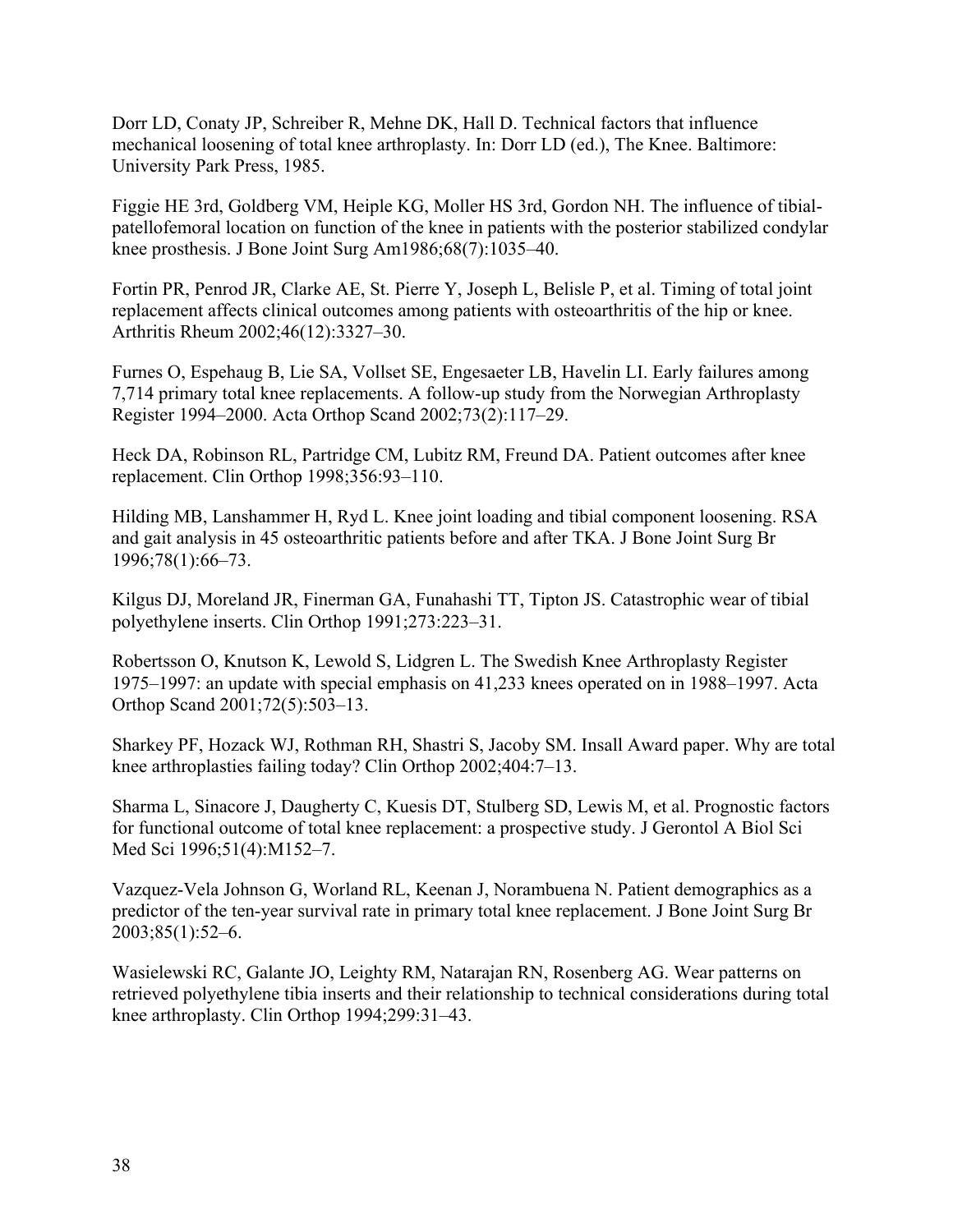Wasielewski RC, Weed H, Prezioso C, Nicholson C, Puri RD. Patient co-morbidity: relationship to outcomes of total knee arthroplasty. Clin Orthop 1998;356:85–92.

Wright TM, Hood RW, Burstein AH. Analysis of material failures. Orthop Clin North Am 1982;13(1):33–44.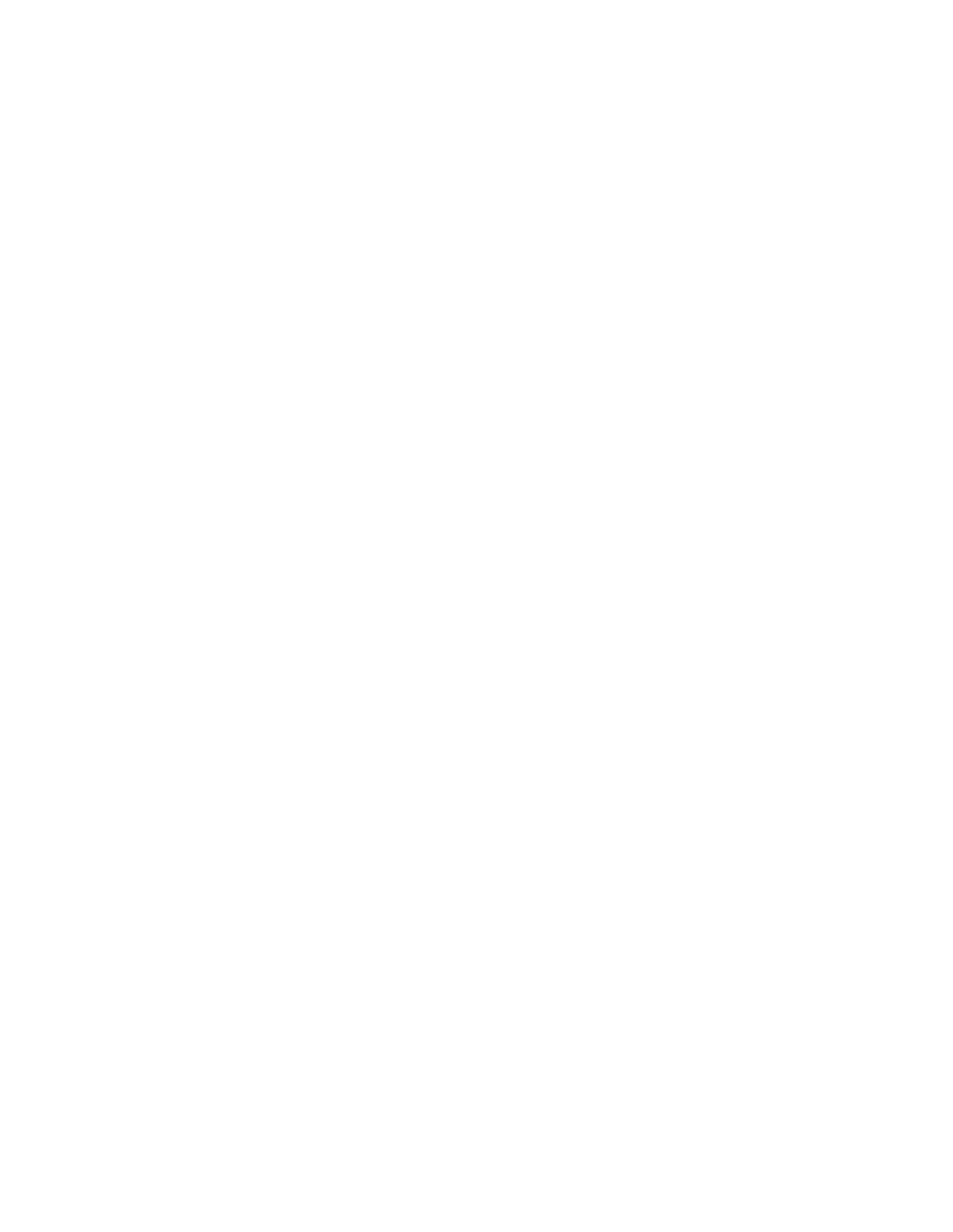# **The Effect of General Implant Design Factors on Outcomes in Primary Total Knee Replacement**

# **Timothy M. Wright, Ph.D.**

Replacing the knee joint with man-made implants requires that the resulting bone-implant system restore normal function and transfer large loads across the joint. The implants themselves must remain well fixed to the supporting bone and must resist wear and mechanical failure for decades. The challenge in total knee replacement design is to balance these competing goals. Ensuring normal function requires that the implant's surfaces not be overly constrained. However, reducing constraint usually means reducing conformity between the surfaces, leading to large stresses in the implant components that in turn increase the chance for wear and loosening. The effect of implant design factors on clinical outcomes can best be understood by considering how compromises between these goals are achieved.

#### **Lessons From the Natural Knee Joint**

The primary motion of the knee is flexion and extension as controlled by bony anatomy, muscle forces, and ligament constraints. The tibial plateaus are rather flat, and the femoral condyles have a large radius in extension and a smaller radius in flexion. As the knee is flexed, constraint provided by the posterior cruciate ligament (PCL) causes the femur to roll back on the tibia. The posterior translation combined with the condyles' smaller radii of curvature provides the knee with its large range of motion. Load is transferred across the joint with the aid of menisci and cartilage, which help distribute loads over a large contact area.

Other knee motions are considerably smaller. Large moments are created across the joint because of the side-to-side forces that occur with the ground during walking. The bicondylar nature of the knee allows it to resist these moments by redistributing the load shared by the two plateaus (Burstein, Wright, 2001). Little medial-lateral movement between the joint surfaces is required; rather, the compliant nature of the soft tissues provides for load redistribution.

As with most joints, the muscles that move the knee are at a mechanical disadvantage in resisting the loads that occur with daily activities. Muscle forces and, consequently, joint contact forces are quite large―as much as 4 times body weight during normal activities (Morrison, 1970). Transferring the contact loads into the supporting cancellous bone and then to the cortical shaft dominates the mechanical burden placed on the knee. In the proximal tibia, for example, the load is carried almost entirely by the cancellous bone near the joint and is gradually transmitted to the cortical bone as the cancellous bone stiffness decreases and the outer shell stiffness increases. To carry this load, the bone density is greatest beneath the plateaus, where the loads applied by the femoral condyles are greatest during activities of daily living. The lowest density bone is found in the region between the plateaus.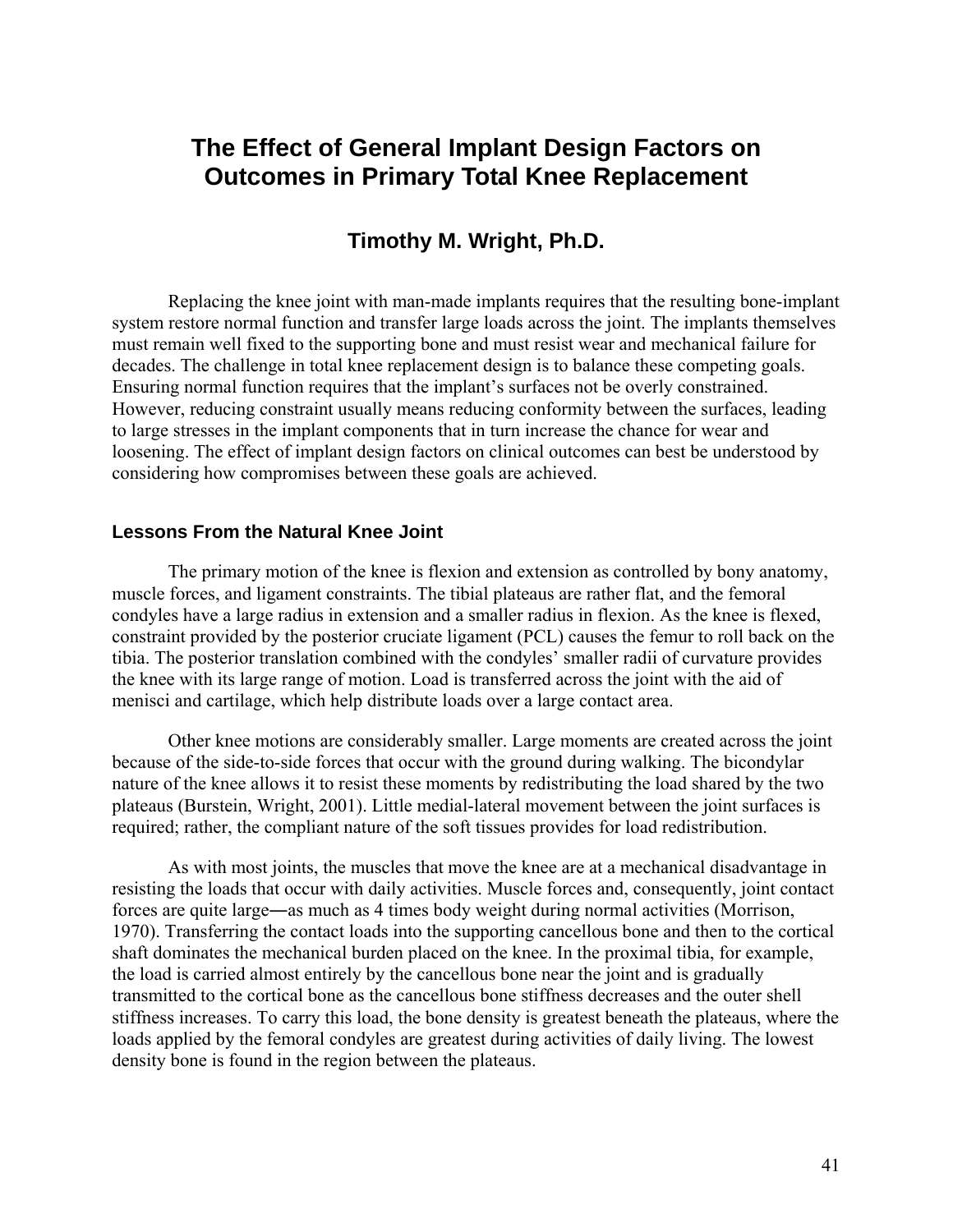#### **Knee Replacement Design**

The motion provided by a knee replacement is controlled through the articular geometry of the femoral and tibial components. Combining curved surfaces in both the anteroposterior and medial-lateral directions (creating a toroidal shape) is a common method employed to provide adequate range of motion and appropriate constraint to knee replacements while at the same time minimizing contact stresses that might cause wear and implant loosening (Insall, Scott, Ranawat, 1979; Bartel, Bicknell, Wright, 1986).

Additional geometric constraints are used to control motion. For example, femoral rollback during knee flexion, and therefore a large range of motion, can be provided by substituting for the PCL through a post-and-cam mechanism (Insall, Lachiewicz, Burstein, 1982). Similarly, constraints to side-to-side translations and rotations can be controlled by more constrained post-and-cam combinations, an important consideration in treating patients with inadequate collateral ligaments and bony deformities (Donaldson, Sculco, Insall, et al., 1988).

Most contemporary knee replacements are modular; the tibial component consists of a metallic tray into which is fixed a polyethylene insert to serve as the articulating component. Modular components provide the surgeon with important intraoperative options, such as the level of constraint and the choice of cementless fixation. The metallic tray better distributes load to the underlying bone than an all-polyethylene component (Bartel, Burstein, Santavicca, et al., 1982); however, metal-backed components also incorporate another interface besides the joint surface at which wear and mechanical failure can occur (Rao, Engh, Collier, et al., 2002).

Mobile bearing knee designs intentionally include an additional moving interface. The bearing needed for function is separate from the bearing between the articular surfaces to attempt to have muscles and ligaments control more of the joint motion while simultaneously allowing for more conforming articular surfaces in fixed bearing designs, leading to lower contact stresses and presumably better wear resistance (Buechel, Pappas, 1986; O'Connor, Goodfellow, 1996).

#### **Outcomes and Knee Design**

Contemporary designs provide patients with a stable, flexible joint adequate for daily activities and with implants that remain fixed to the surrounding bone for decades (Aglietti, Buzzi, De Felice, et al., 1999). Design differences intended to address the compromise between function and wear often demonstrate equivalent clinical results (Clark, Rorabeck, McDonald, et al., 2001), although considerable evidence exists that design can adversely affect outcome, leading to premature catastrophic implant failure and osteolysis (Tsao, Mintz, McCrae, et al., 1993; Huang, Ma, Liau, et al., 2002). The role of specific design factors is difficult to discern because comparative studies of designs are rare and, even then, more than one important design factor often is different between the implants being studied. Thus, the benefit of specific design features often is established through preclinical testing and analyses (Sathasivam, Walker, 1999; Akagi, Ueo, Takagi, et al., 2002) in the hope that improved outcomes will occur as they are adopted.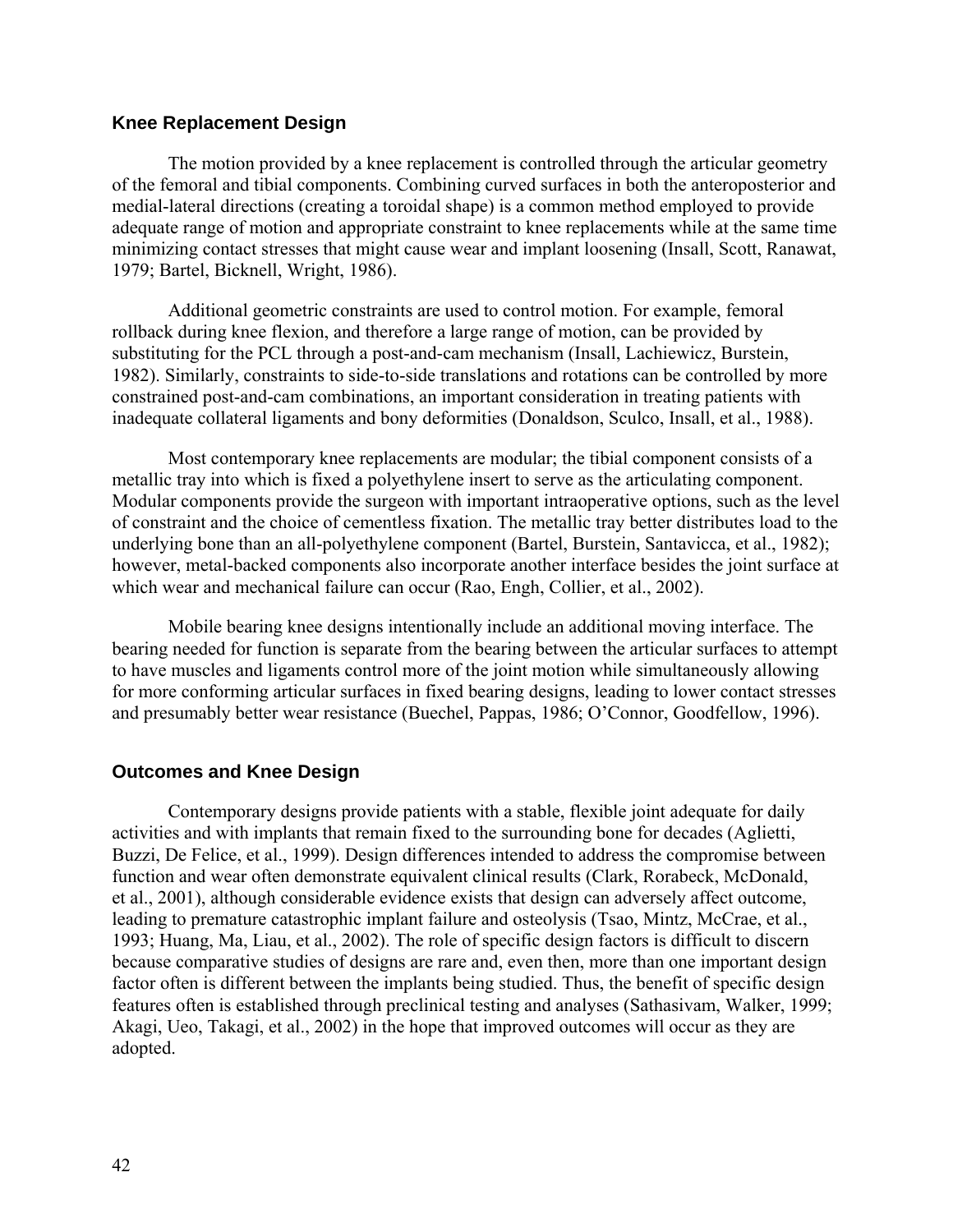## **References**

Aglietti P, Buzzi R, De Felice R, Giron F. The Insall-Burstein total knee replacement in osteoarthritis: a 10-year minimum follow-up. J Arthroplasty 1999;14(5):560–5.

Akagi M, Ueo T, Takagi H, Hamanishi C, Nakamura T. A mechanical comparison of 2 posterior-stabilizing designs: Insall/Burstein 2 knee and Bisurface knee. J Arthroplasty 2002;17(5):627–34.

Bartel DL, Bicknell VL, Wright TM. The effect of conformity, thickness, and material on stresses in ultra-high molecular weight components for total joint replacement. J Bone Joint Surg Am 1986;68(7):1041-51.

Bartel DL, Burstein AH, Santavicca EA, Insall JN. Performance of the tibial component in total knee replacement. J Bone Joint Surg Am 1982;64(7):1026–33.

Buechel FF, Pappas MJ. The New Jersey low-contact-stress knee replacement system: biomechanical rationale and review of the first 123 cemented cases. Arch Orthop Trauma Surg 1986;105(4):197–204.

Burstein AH, Wright TM. Biomechanics. In: Insall JN, Scott WN (eds). Surgery of the Knee, 3rd ed. New York: Churchill Livingstone, 2001.

Clark CR, Rorabeck CH, MacDonald S, MacDonald D, Swafford J, Cleland D. Posteriorstabilized and cruciate-retaining total knee replacement: a randomized study. Clin Orthop 2001;392:208–12.

Donaldson WF 3rd, Sculco TP, Insall JN, Ranawat, CS. Total condylar III knee prosthesis: long term follow-up study. Clin Orthop 1988;226:21–8.

Huang CH, Ma HM, Liau JJ, Ho FY, Cheng CK. Osteolysis in failed total knee arthroplasty: a comparison of mobile-bearing and fixed-bearing knees. J Bone Joint Surg Am 2002;84- A(12):2224–9.

Insall JN, Lachiewicz PF, Burstein AH. The posterior stabilized condylar prosthesis: a modification of the total condylar design. Two to four-year clinical experience. J Bone Joint Surg Am 1982;64(9):1317-23.

Insall J, Scott WN, Ranawat CS. The total condylar knee prosthesis. A report of two hundred and twenty cases. J Bone Joint Surg Am 1979;61(2):173–80.

Morrison JB. The mechanics of the knee joint in relation to normal walking. J Biomech 1970;3(1):51–61.

O'Connor JJ, Goodfellow JW. Theory and practice of meniscal knee replacement: designing against wear. Proc Inst Mech Eng [H] 1996;210(3):217–22.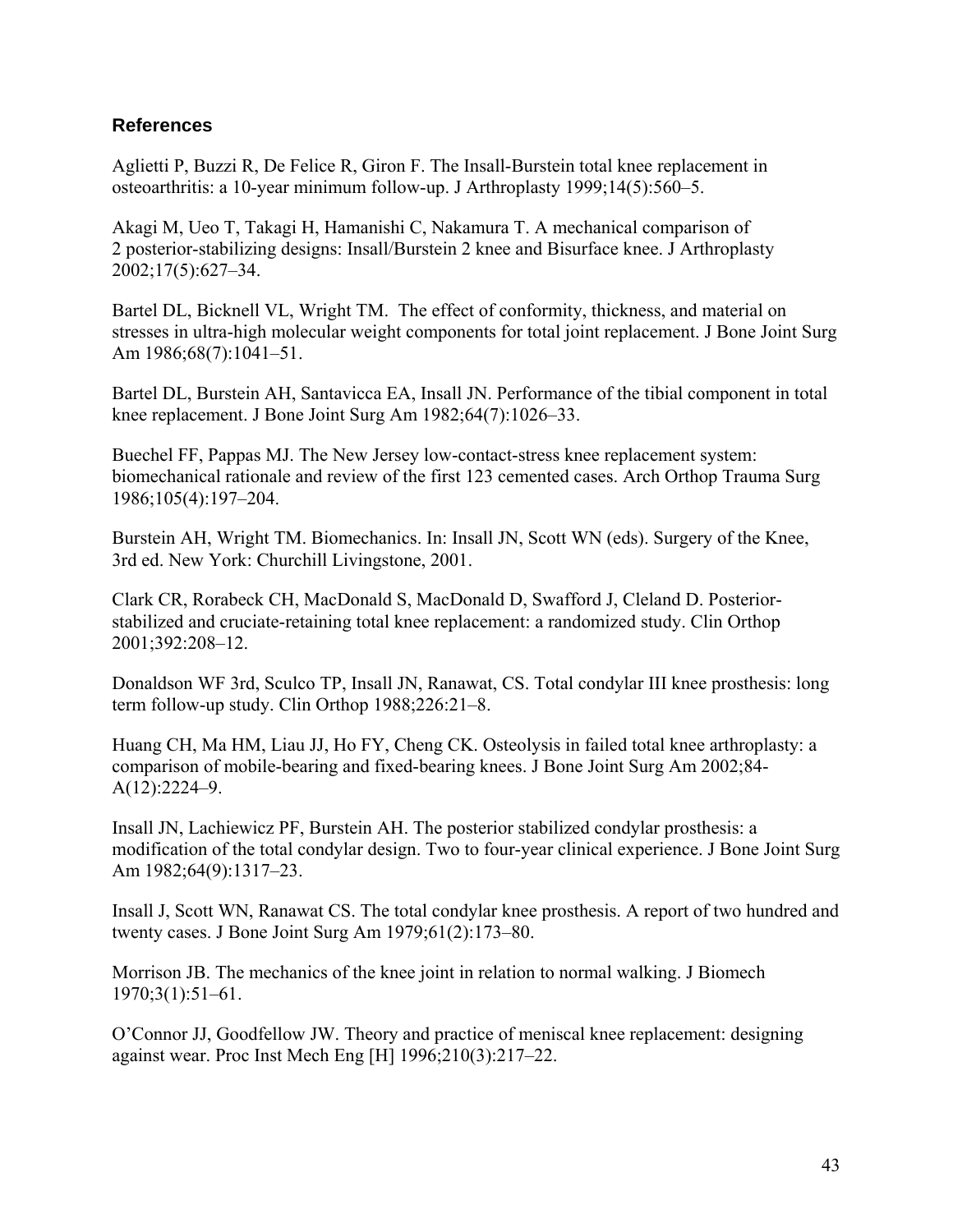Rao AR, Engh GA, Collier MB, Lounici S. Tibial interface wear in retrieved total knee components and correlations with modular insert motion. J Bone Joint Surg Am 2002;84-A(10):1849–55.

Sathasivam S, Walker PS. The conflicting requirements of laxity and conformity in total knee replacement. J Biomech 1999;32(3):239–47.

Tsao A, Mintz L, McRae CR, Stulberg SD, Wright T. Failure of the porous-coated anatomic prosthesis in total knee arthroplasty due to severe polyethylene wear. J Bone Joint Surg Am 1993;75(1):19–26.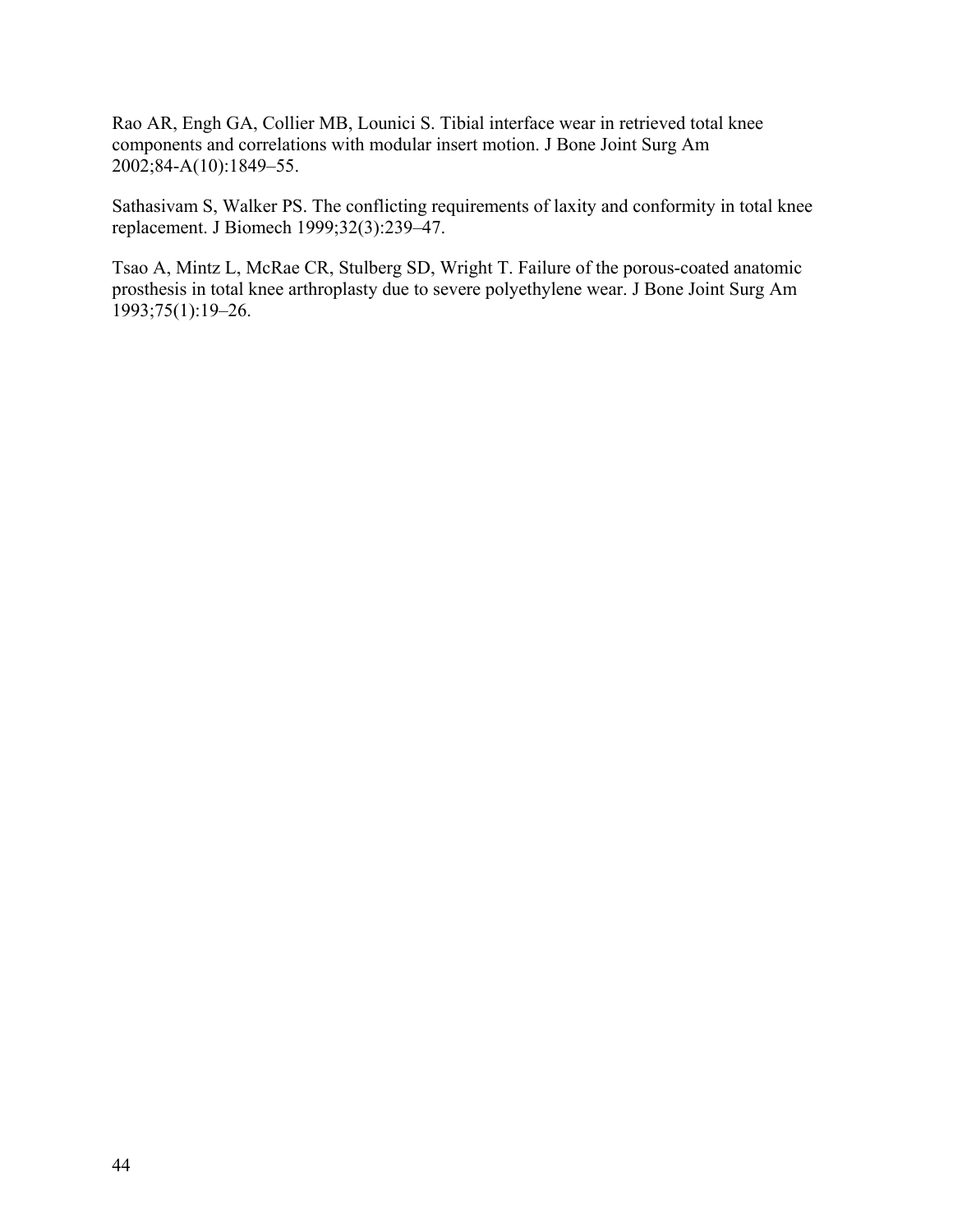# **The Specific Effect of the Mobile Bearing Design on the Short- and Long-Term Outcomes of Primary Total Knee Replacement**

# **Robert B. Bourne, M.D., FRCSC**

Total knee replacement (TKR) has revolutionized the care of patients with end-stage arthritic conditions of the knee. The success of total knee arthroplasty, an aging population, and increased public demand have led to dramatic increases in the number of knee replacements. In addition, a growing trend is to offer TKR to patients who are younger than 60 years of age. When TKR is offered to younger, more active patients, wear becomes an important issue (D'Lima, Trice, Urquhart, et al., 2001; Walker, Sathasivam, 1999). It is recognized that most total knee replacements have high contact stresses that often exceed the yield point of ultra-high molecular weight polyethylene (UHMWPE), resulting in significant wear (Bourne, Rorabeck, Finlay, et al., 1987; D'Lima Trice, Urquhart et al., 2001; Robinson, Mulliken, Bourne, et al., 1995). It is also recognized that most total joint replacements do not replicate normal joint kinematics, resulting in varying degrees of sliding at the articular surface that, in concert with high-contact stresses, can lead to increased wear (Goodfellow, O'Connor, 1986; Hirakawa, Bauer, Stulbert, et al., 1996; Jones, Skedros, Chan, et al., 2001; Schroeder-Boersch, 2001; Stiehl, Dennis, Komistek, et al., 1997; Stiehl, Dennis, Komistek, et al., 1999; Stiehl, Komistek, Dennis, et al., 2001; Stukenborg-Colsman, Ostermeier, Hurschler, et al., 2000).

Mobile bearing TKR has been proposed as a solution to many of these problems. Goodfellow and O'Connor (1986) first proposed the Oxford meniscal-bearing TKR as a more kinematically sound design. In the original Oxford implant, the medial and lateral tibiofemoral joints, but not the patellofemoral joints, were resurfaced, and the anterior and posterior cruciate ligaments (PCLs) were preserved. The four-bar linkage created by the anterior cruciate ligament (ACL) and the PCL directed the movement of the meniscal bearings forward in extension and backward in flexion. This meniscal-bearing design had the advantages of low contact stresses that might result in less fatigue wear, less constraint that might lead to less loosening, and a selfaligning potential that might lead to better range of motion and improved patellofemoral kinematics.

Buechel and Pappas (1990) developed the low contact stress (LCS) TKR. The LCS device resembled a condylar knee replacement that not only allowed replacement of the patellofemoral joint but also could be inserted with either a meniscal or rotating-platform configuration. Once again, these authors claimed the benefits of better kinematics, lower contact stresses, less constraint, and self-aligning principle.

Today, the Oxford TKR usually is used in unicompartmental knee arthroplasty mainly because the ACL is normal in only about one-third of arthritic patients (Bourne, Rorabeck, Finlay, et al., 1987). When the ACL was absent, a higher rate of aseptic loosening and bearing dislocation was noted (Bourne, Rorabeck, Finlay, et al., 1987; Goodfellow, O'Connor, 1986).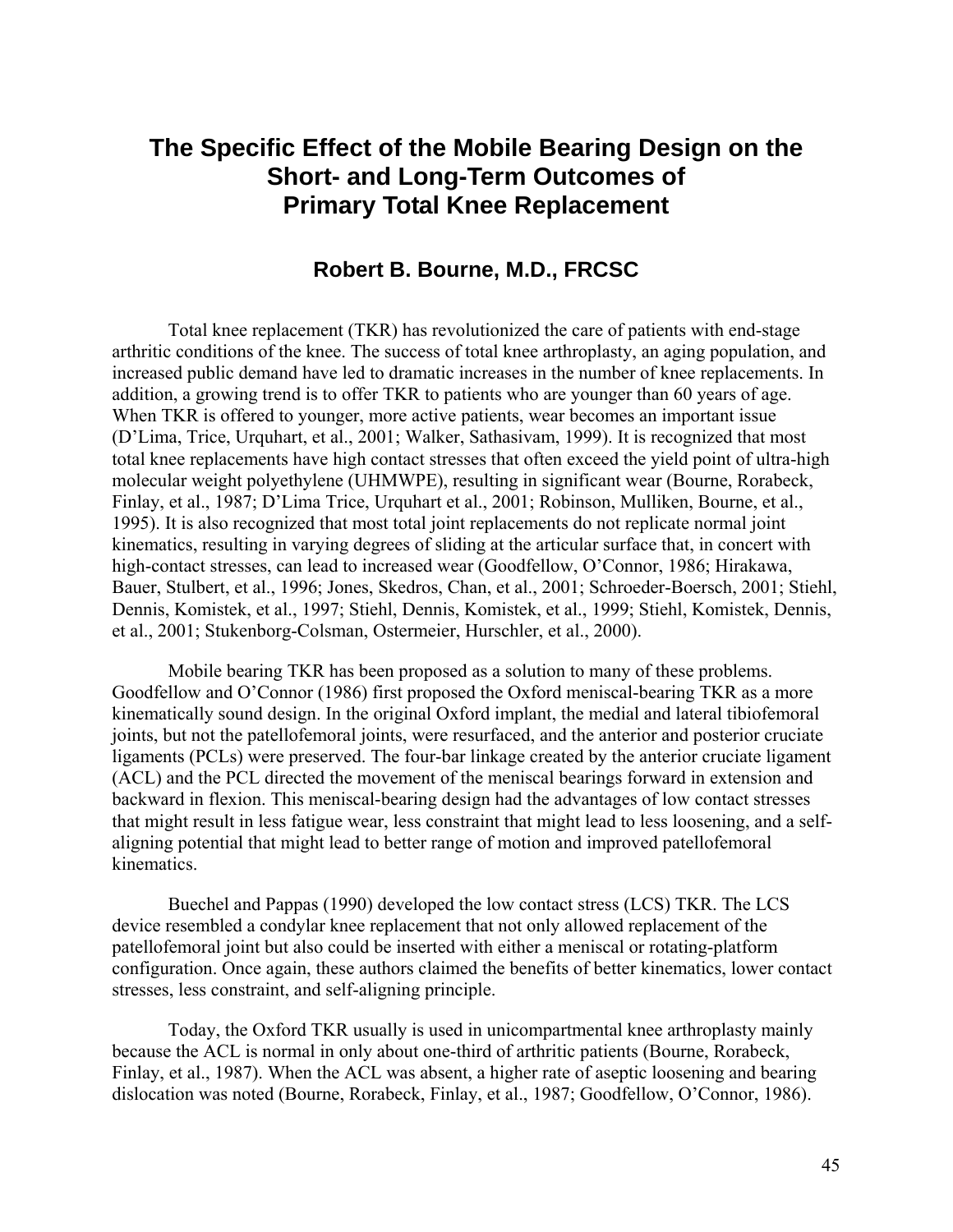The LCS meniscal-bearing TKR also has been less successful than the rotating-platform version (Callaghan, Insall, Greenwald, et al., 2001; Callahgan, Squire, Goetz, et al., 2000; Collier, Mayor, McNamara, et al., 1991; Matsuda, White, Williams, et al., 1998). With the LCS meniscal design, bearing dislocation has been observed in 1.3 to 9.3 percent of patients (Buechel, Pappas, 1990; Callaghan, Squire, Goetz, et al., 2000; Sorrells, Stiehl, Voorhorst, 2001). Occasional catastrophic wear of the meniscal bearing also was observed, perhaps related to polyethylene that was sterilized by gamma irradiation and air. As such, the LCS rotatingplatform TKR has been used much more commonly. Excellent 10-year survivorship has been reported with the LCS rotating-platform knee in 94 to 100 percent of patients (Callaghan, Insall, Greenwald, et al., 2001; Callaghan, Squire, Goetz, et al., 2000; Sorrells, Stiehl, Voorhorst, 2001).

Many unresolved issues remain for rotating-platform mobile bearing TKR (Draganich, Pottenger, 2000; Goodfellow, O'Connor, 1978; Kaper, Smith, Bourne, et al., 1999; Lewandowski, Askew, Lin, et al., 1997; Matsuda, Whiteside, White, et al., 1999; Polyzoides, Dendrinos, Tsakonas, 1996; Sathasivam, Walker, Campbell, et al., 2001; Stiehl, Voorhorst, 1999; Stiehl, Voorhorst, Keblish, et al., 1997; Stukenborg-Colsman, Ostermeier, Hurschler, et al., 2000; Walker, Sathasivam, 2000; Walker, Sathasivam, 1999). These issues include the femoral "J" curve that determines whether the tibial component will be fully congruent from –5 to 90 degrees flexion or gait congruent from 0 to 20 degrees. Another issue is the need for anteroposterior translation of the rotating platform. A third issue involves determining which rotating-platform implant is best and whether these mobile-bearing knee replacements are superior to fixed-bearing implants in terms of range of motion, kinematics, and wear.

#### **Knee Range of Motion During Normal Gait**

Knee range of motion during normal gait has been assessed at the London Health Sciences Centre at the University of Western Ontario. In healthy subjects, the mean knee flexion was about 8 degrees at heel strike, achieving a maximum knee flexion of 15 degrees at midstance and 10 degrees at toe-off. Because of preexisting flexion contractures, flexion in subjects scheduled for TKR differed: 16 degrees at heel strike, 17 degrees at midstance, and 19 degrees at toe-off. In the middle of the swing phase, the healthy patients had flexion of 65 degrees, whereas the subjects with arthritis had flexion of only 52 degrees.

#### **Contact Area Studies**

Contact area studies have demonstrated that gait-congruous mobile bearing TKRs have large areas of tibiofemoral contact only during gait and line-contact similar to fixed bearing TKRs at higher degrees of flexion. On the other hand, totally congruous mobile bearing knee replacements provide large areas of tibial femoral load bearing from 5 degrees hyperextension to 90 degrees flexion.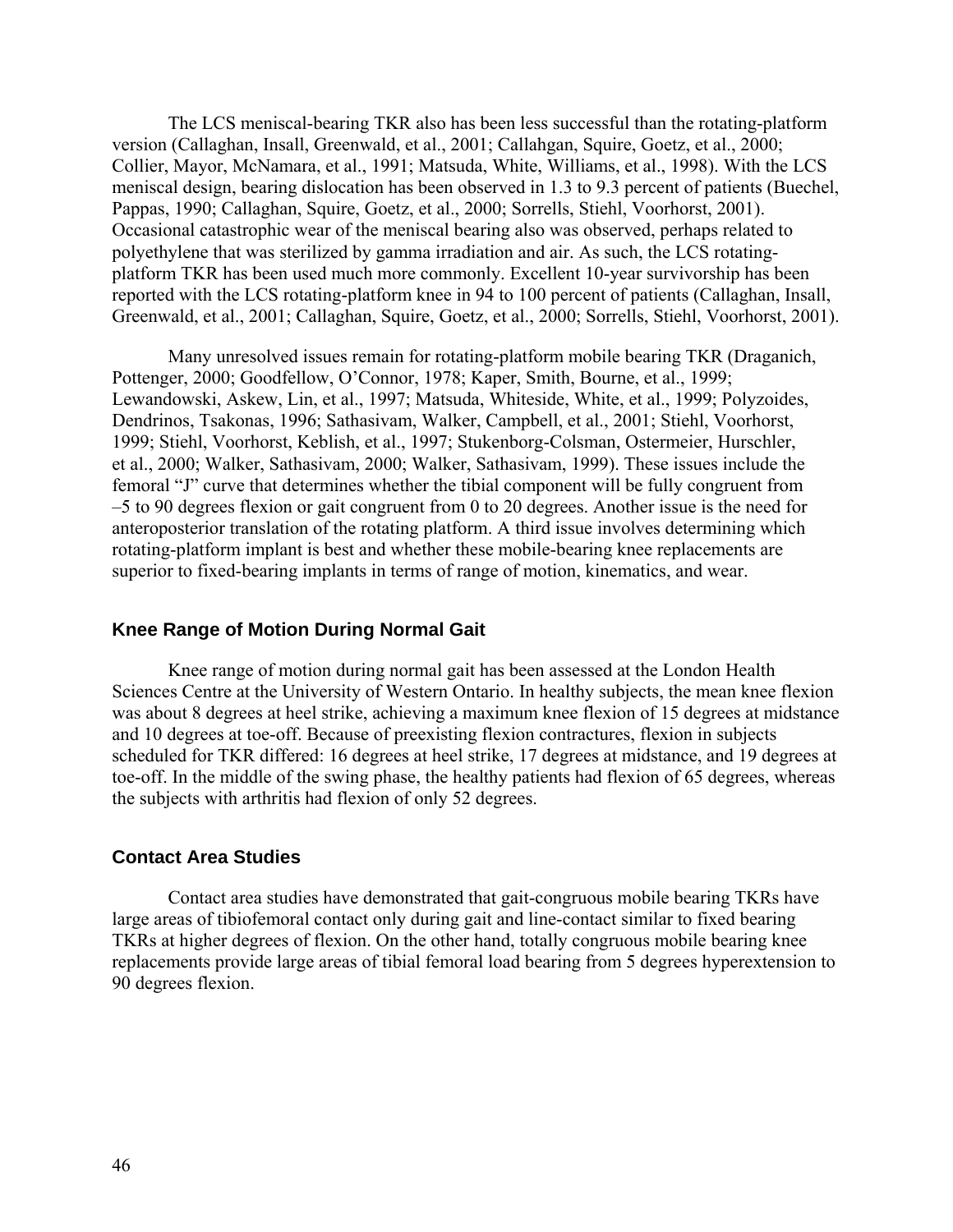### **Knee Wear Simulator Studies**

Somewhat paradoxically, knee wear simulator studies have demonstrated gravimetric wear that was least for fixed bearing TKR, followed by rotate-only, then rotate, and translate rotating-platform implants.

### **Discussion**

Rotating-platform TKR seems to provide equivalent clinical results to fixed-bearing TKR. Rotating-platform TKR also provides designing surgeons and orthopaedic companies to enhance the performance of TKRs, particularly for use in younger patients. Although attractive, the benefits of rotating-platform TKR need to be elucidated. If cross-linked polyethylene has a role in TKR, it might be with rotating-platform TKR in which contact stresses are lower and fatigue wear less of a problem. In addition, alternate-bearing surfaces for the femoral and tibial components may provide an increased advantage in rotating-platform knee replacements minimizing abrasive and adhesive wear.

## **References**

Bourne RB, Rorabeck CH, Finlay B, Nott L. Kinematic I and Oxford knee arthroplasty: a 5–8 year follow-up. J Arthroplasty 1987;2(4):285–91.

Buechel FF, Pappas MJ. Long-term survivorship analysis of cruciate-sparing versus cruciatesacrificing knee prostheses using meniscal bearings. Clin Orthop 1990;260:162–9.

Callaghan JJ, Insall JN, Greenwald AS, Dennis DA, Komistek RD, Murray DW, et al. Mobilebearing knee replacement: concepts and results. Instr Course Lect 2001;50:431–49.

Callaghan JJ, Squire MW, Goetz DD, Sullivan PM, Johnston RC. Cemented rotating-platform total knee replacement. A nine to twelve-year follow-up study. J Bone Joint Surg Am 2000;82(5):705–11.

Collier JP, Mayor MB, McNamara JL, Suprenant VA, Jensen RE. Analysis of the failure of 122 polyethylene inserts from uncemented tibial knee components. Clin Orthop 1991;273:232–42.

D'Lima DD, Trice M, Urquhart AG, Colwell CW Jr. Tibiofemoral conformity and kinematics of rotating-bearing knee prostheses. Clin Orthop 2001;386:235–42.

Draganich LF, Pottenger LA. The TRAC PS mobile-bearing prosthesis: design rationale and in vivo 3-dimensional laxity. J Arthroplasty 2000;15(1):102–12.

Goodfellow J, O'Connor J. The mechanics of the knee and prosthesis design. J Bone Joint Surg Br 1978;60-B(3):358–69.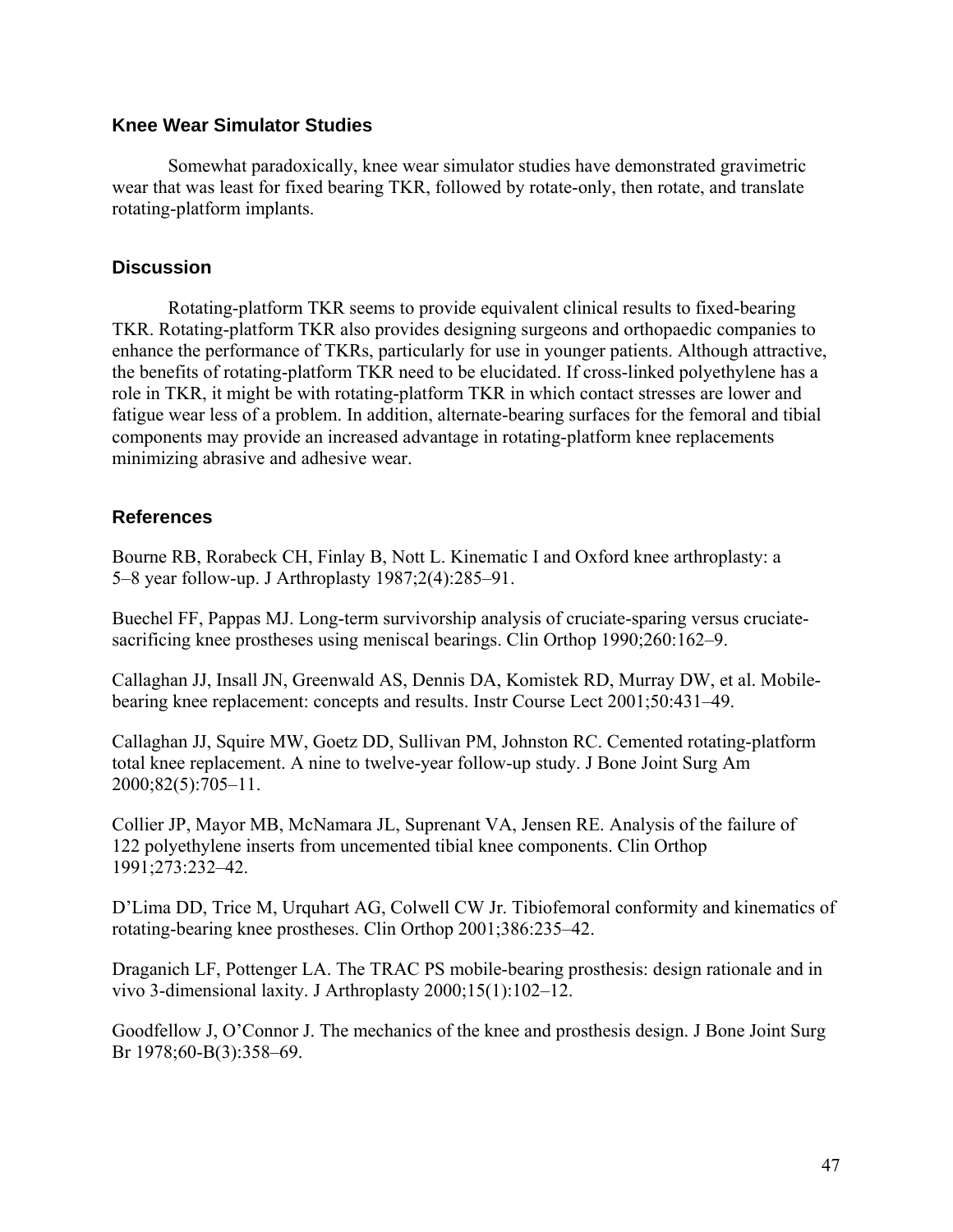Goodfellow JW, O'Connor J. Clinical results of the Oxford knee. Surface arthroplasty of the tibiofemoral joint with a meniscal bearing prosthesis. Clin Orthop 1986;205:21–42.

Hirakawa K, Bauer TW, Stulberg BN, Wilde AH, Borden LS. Characterization of debris adjacent to failed knee implants of 3 different designs. Clin Orthop 1996;331:151–8.

Jones RE, Skedros JG, Chan AJ, Beauchamp DH, Harkins PC. Total knee arthroplasty using the S-ROM mobile-bearing hinge prosthesis. J Arthroplasty 2001;16(3):279–87.

Kaper BP, Smith PN, Bourne RB, Rorabeck CH, Robertson D. Medium-term results of a mobile bearing total knee replacement. Clin Orthop 1999;367:201–9.

Lewandowski PJ, Askew MJ, Lin DF, Hurst FW, Melby A. Kinematics of posterior cruciate ligament-retaining and -sacrificing mobile bearing total knee arthroplasties. An in vitro comparison of the New Jersey LCS meniscal bearing and rotating platform prostheses. J Arthroplasty 1997;12(7):777–84.

Matsuda S, White SE, Williams VG 2nd, McCarthy DS, Whiteside LA. Contact stress analysis in meniscal bearing total knee arthroplasty. J Arthroplasty 1998;13(6):699–706.

Matsuda S, Whiteside LA, White SE, McCarthy DS. Knee stability in meniscal bearing total knee arthroplasty. J Arthroplasty 1999;14(1):82–90.

Polyzoides AJ, Dendrinos GK, Tsakonas H. The Rotaglide total knee arthroplasty. Prosthesis design and early results. J Arthroplasty 1996;11(4):453–9.

Robinson EJ, Mulliken BD, Bourne RB, Rorabeck CH, Alvarez C. Catastrophic osteolysis in total knee replacement. A report of 17 cases. Clin Orthop 1995;321:98–105.

Sathasivam S, Walker PS, Campbell PA, Rayner K. The effect of contact area on wear in relation to fixed bearing and mobile bearing knee replacements. J Biomed Mater Res 2001;58(3):282–90.

Schroeder-Boersch H. Joint biomechanics and design of modern knee prostheses―time for revised thinking! Z Orthop Ihre Grenzgeb 2001;139(1):3–7. German.

Sorrells RB, Stiehl JB, Voorhorst PE. Midterm results of mobile-bearing total knee arthroplasty in patients younger than 65 years. Clin Orthop 2001;390:182–9.

Stiehl JB, Dennis DA, Komistek RD, Keblish PA. In vivo kinematic analysis of a mobile bearing total knee prosthesis. Clin Orthop 1997;345:60–6.

Stiehl JB, Dennis DA, Komistek RD, Crane HS. In vivo determination of condylar lift-off and screw-home in a mobile-bearing total knee arthroplasty. J Arthroplasty 1999;14(3):293-9.

Stiehl JB, Komistek RD, Dennis DA, Keblish PA. Kinematics of the patellofemoral joint in total knee arthroplasty. J Arthroplasty 2001;16(6):706–14.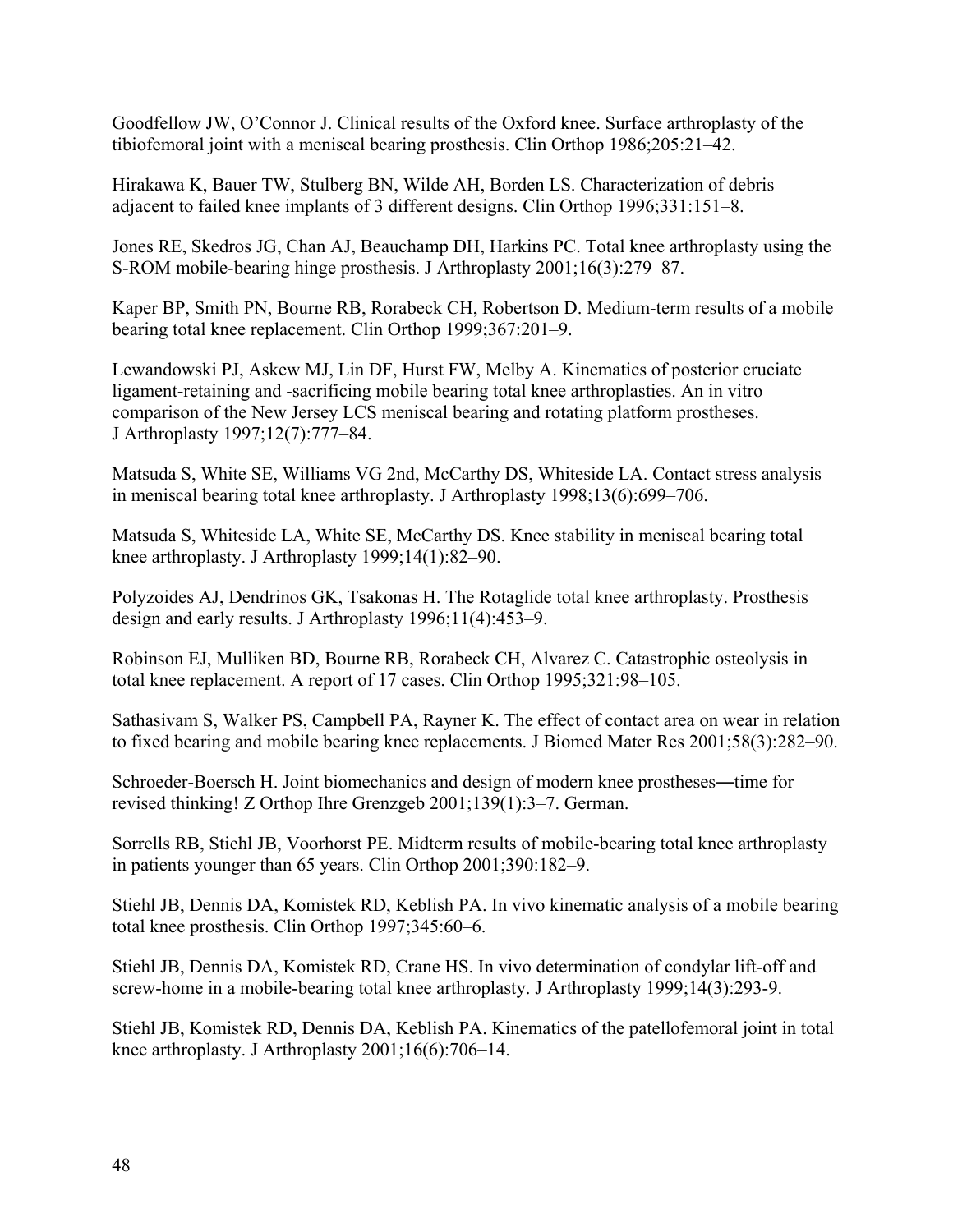Stiehl JB, Voorhorst PE. Total knee arthroplasty with a mobile-bearing prosthesis: comparison of retention and sacrifice of the posterior cruciate ligament in cementless implants. Am J Orthop 1999;28(4):223–8.

Stiehl JB, Voorhorst PE, Keblish P, Sorrells RB. Comparison of range of motion after posterior cruciate ligament retention or sacrifice with a mobile bearing total knee arthroplasty. Am J Knee Surg 1997;10(4):216–20.

Stukenborg-Colsman C, Ostermeier S, Hurschler C, Wirth CJ. Knee endoprosthesis: biomechanical requirements and consequences. Orthopade 2000;29(8):722–6. German.

Walker PS, Sathasivam S. Design forms of total knee replacement. Proc Inst Mech Eng 2000;214(1):101–19.

Walker PS, Sathasivam S. The design of guide surfaces for fixed bearing and mobile bearing knee replacements. J Biomech 1999;32(1):27–34.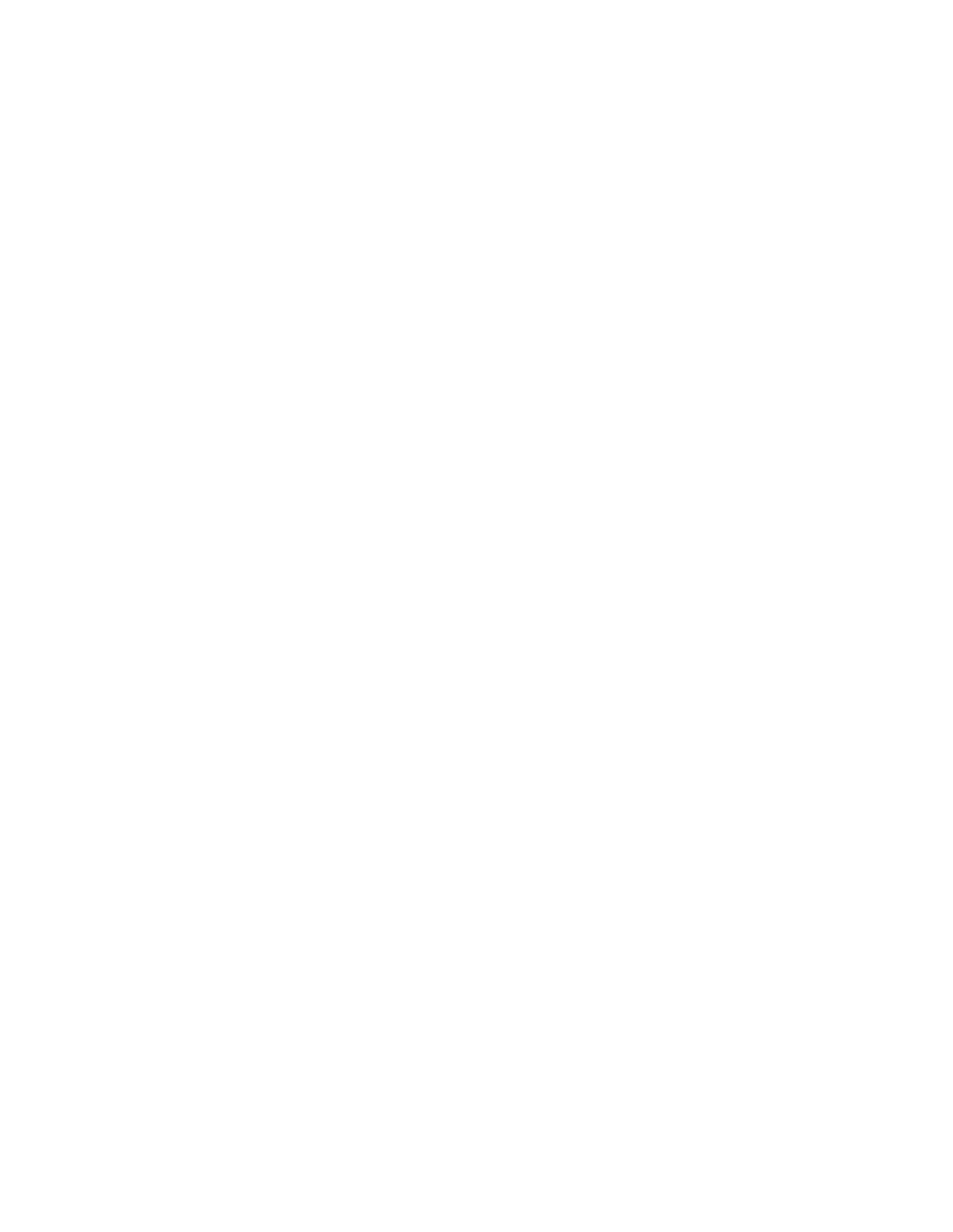# **The Current Status of Unicompartmental Knee Arthroplasty**

# **Richard D. Scott, M.D.**

#### **Current Indications**

In theory, unicompartmental knee arthroplasty (UKA) is an attractive alternative to osteotomy or total knee arthroplasty (TKA) in selected osteoarthritic patients. Advantages over osteotomy include a higher initial success, fewer early complications, a longer lasting result, better cosmetic alignment, the ability to do bilateral surgeries the same day, and easier conversion to TKA should that become necessary in the future (Hanssen, Stuart, Scott, et al., 2000; Kozinn, Scott, 1989; Thornhill, Scott, 1989). Advantages of UKA over TKA include the preservation of both cruciate ligaments, allowing more normal knee kinematics and a potentially higher level of performance. In addition, bone stock is preserved, providing the possibility for an easier revision should that become necessary in the future. Easier revision was not documented by an early series of failed UKAs but has been confirmed by several more recent reports (Levine, Ozuna, Scott, et al., 1996; McAuley, Engh, Ammeen, 2001).

Possible revision problems following tibial osteotomy include unusable previous incisions, poorly accessible prior hardware, joint line distortion, malunion, nonunion, patella baja, offset tibial shafts, deficient lateral tibial bone, and the potential for deficient medial tibial bone. Potential revision problems after TKA include the possibility of joint line distortion and patella baja. There also is the probability of deficient femoral bone, patellar bone, and both medial and lateral tibial bone. Revision problems following UKA should only consist of the possibility of deficient medial bone, depending on the amount of resection for the initial procedure or the mechanism of failure (if it involves loosening and subsidence of the tibial component).

The ideal patient for UKA has been described as an elderly sedentary individual with significant joint space loss isolated to either the medial or lateral compartment. Angular deformity should be no more than 5 or 10 degrees off a neutral mechanical axis. Ideal weight is below 180 pounds. Preoperative flexion contracture should be less than 15 degrees. At surgery, the anterior cruciate ligament is ideally intact and there is no evidence of inflammatory synovitis (Kozinn, Scott, 1989). Indications for the procedure are broadening today because of the availability of less invasive operative techniques and more rapid recovery with UKA (Romanowski, Repicci, 2002). Because of its conservative nature, the procedure is thought of as a conservative first arthroplasty in the middle-aged patient. Because of its less invasive nature with more rapid recovery and potentially less medical morbidity, it is considered the "last arthroplasty" in the octogenarian or older (Deshmukh, Scott, 2002).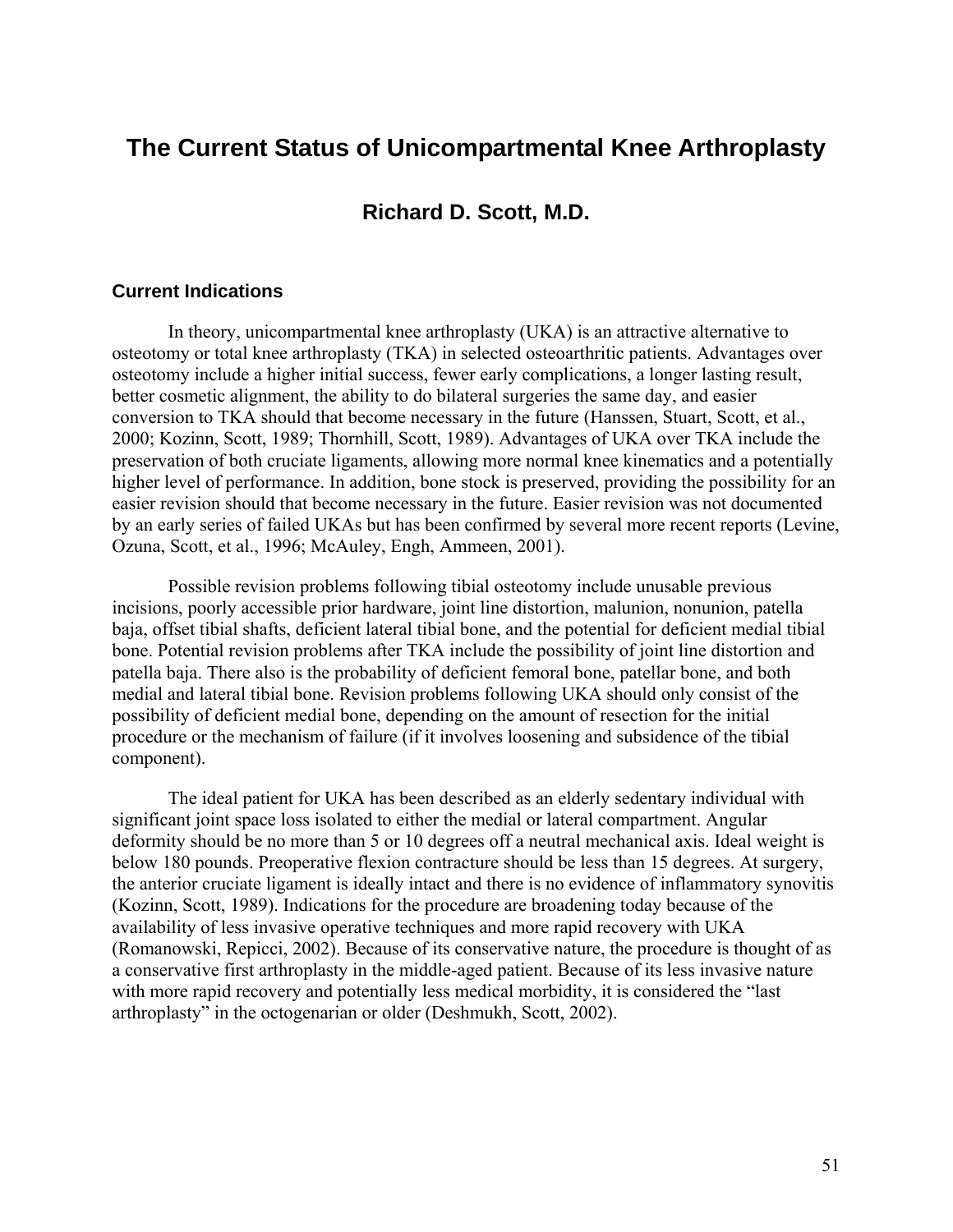#### **Outcomes of UKA**

Initial results reported for UKA in the 1970s were not as encouraging as they are today. This improvement is most likely due to lessons that had yet to be learned about patient selection, surgical technique, and prosthetic design. By the 1980s, reported results were improving, with postoperative range of motion much higher than that reported for TKA (Marmor, 1988; Scott, Santore, 1981). As longer followups were reported, results were obtained that were competitive with those reported for TKA. Through the first postoperative decade, revision rates were seen at approximately 1-percent failure per year or a 90-percent survivorship of the prosthesis at 10 years. Survivorship into the second decade appeared to slightly accelerate and be somewhat less than that reported for TKA (Deshmukh, Scott, 2001; Scott, Cobb, McQueary, et al., 1991). More recently, however, some 10-year results have been reported that have survivorship well over 95 percent at 10 years. These improved results most likely reflect the lessons learned about patient selection, prosthetic design, and surgical technique (Berger, Nedeff, Barden, 1999; Murray, Goodfellow, O'Connor, 1998). Modes of failure most often consist of problems with component wear or loosening or because of secondary degeneration of the opposite compartment. This latter complication is usually a late cause of failure but can occur early if the alignment of the knee is overcorrected by the surgical technique.

#### **Factors That Influence Prosthetic Wear and Loosening**

Polyethylene wear often is design related or accelerated by problems with surgical technique. A study has been reported that suggests that the wear pattern of the prosthesis reproduces the preoperative wear pattern of the arthritic knee (McCallum, Scott, 1995). This wear pattern for the varus knee is most often anterior and medial (White, Ludkowski, Goodfellow, 1991). Prosthetic designs and surgical technique must accommodate this wear pattern. For example, a UKA with conforming articulating topography often will result in excessive stresses imparted to the fixation interface because the conformity conflicts with the predetermined wear pattern of that individual knee. Fixed-bearing UKA prostheses must be nonconforming where the articulation is slightly round on the femoral side and mostly flat on the tibial side. Conforming articulations must be of the mobile-bearing type so that they can accommodate to the individual knee's wear pattern.

Similarly, placement of the femoral and tibial components should be such that this anterior and medial wear pattern should not be exaggerated. This favors placement of a medial femoral component slightly to the lateral side of the center of the condyle to centralize the articulation of the femoral component on the tibial component. In addition, the surgeon must avoid significant internal rotation of the femoral component because this situation will cause the leading edge of the femoral runner to articulate more toward the periphery of the tibial component and accentuate any abnormal wear pattern.

#### **UKA as an Option in the Middle-Aged Patient**

Although the classic selection criteria for UKA have emphasized the elderly patient as a candidate, the indications for UKA are rightfully being extended to a younger age group. The advantages of UKA in the middle-aged patient (especially female) are its high initial success,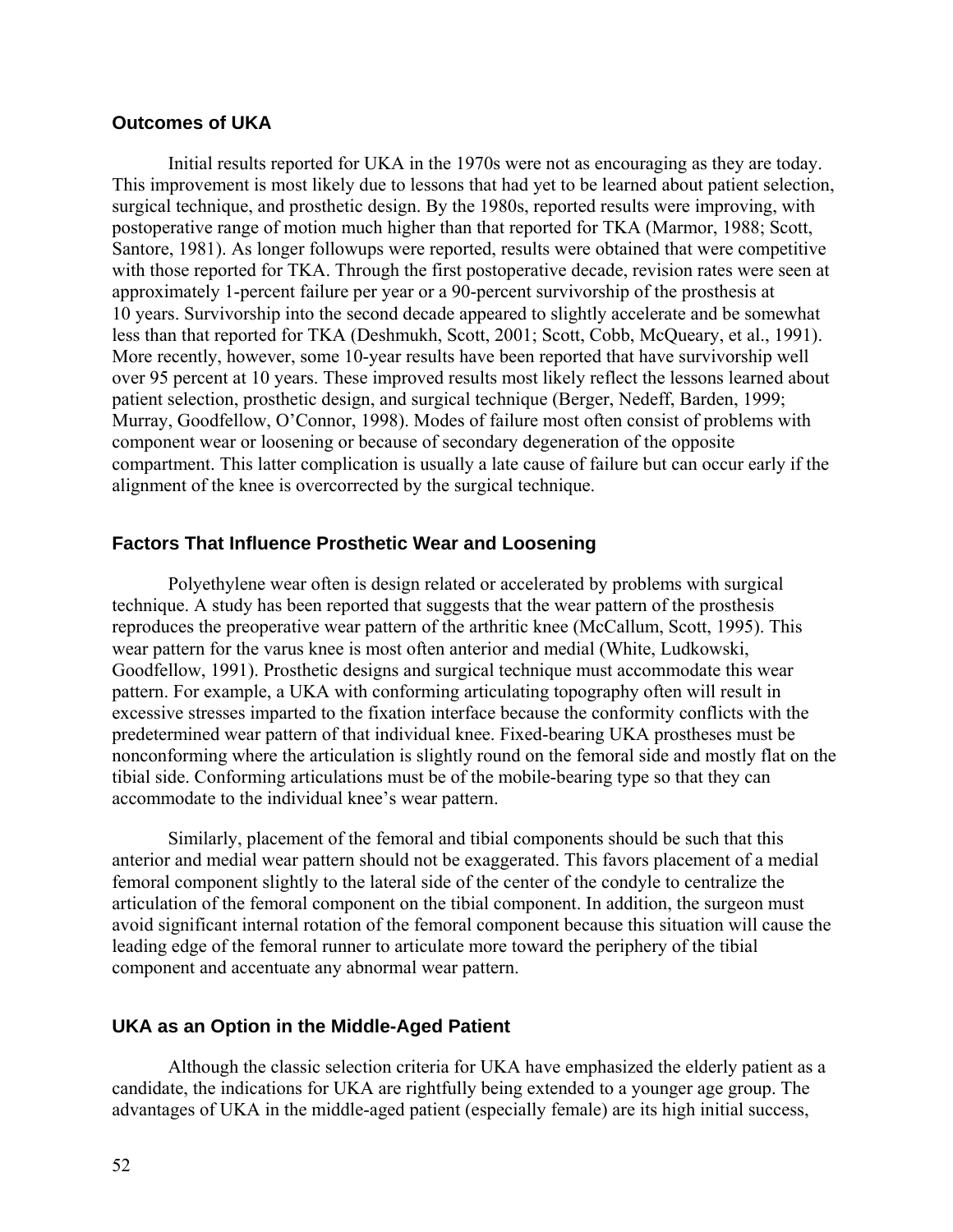few early complications, preservation of both cruciate ligaments, and easy future conversion (Deshmukh, Scott, 2002). As of this date, however, there are few reports in the literature on results of UKA in middle-aged patients (Engh, McAuley, 1999; Schai, Suh, Thornhill, et al., 1998), and their followup is relatively short. A soon-to-be-published report by Price and colleagues (2001) delivered at the American Academy of Orthopaedic Surgeons in 2001 revealed a survivorship of 92 percent in patients younger than age 60. The advent of less invasive surgery and operative techniques that allow more rapid recovery with less morbidity supports the concept of pursuing UKA in younger patients (Romanowski, Repicci, 2002). Caution should be used, however, in advocating this procedure for the young, heavy, athletic person because high levels of physical activity may be detrimental to the longevity of the procedure.

### **The Future**

UKA is now being performed with increasing frequency throughout the world. This trend will most likely continue. Research must continue in the areas of ideal patient selection, prosthetic design, and surgical technique. Improvements in the durability of the polyethylene will enhance longevity. Mobile-bearing articulations may improve long-term polyethylene wear by providing increased surface conformity without constraint. Their routine use in the United States is hindered by current Food and Drug Administration regulations that require a minimum of 6 mm of polyethylene in the articulation. When combined with the thickness of the metal tray, composite thicknesses of mobile bearings in the United States approach 10 mm and prevent a conservative tibial resection. In Europe, polyethylene as thin as 3.5 mm is being used with good initial success. If research proves that this smaller thickness is sufficient in a mobile-bearing unit, it will allow a surgeon to remain conservative with the initial tibial resection, even in mobilebearing designs.

## **References**

Berger RA, Nedeff DD, Barden RM, Sheinkop MM, Jacobs JJ, Rosenberg AG, et al. Unicompartmental knee arthroplasty: clinical experience at 6- to 10-year followup. Clin Orthop 1999;367:50−60.

Deshmukh RV, Scott RD. Unicompartmental knee arthroplasty: long-term results. Clin Orthop 2001;392:272−8.

Deshmukh RV, Scott RD. Unicompartmental knee arthroplasty for younger patients: an alternative view. Clin Orthop 2002;404:108−12.

Engh GA, McAuley JP. Unicondylar arthroplasty: an option for high demand patients with gonarthrosis. Inst Course Lect 1999;48:143−8.

Hanssen AD, Stuart MJ, Scott RD, Scuderi GR. Surgical options for the middle-aged patient with osteoarthritis of the knee joint. Instr Course Lect 2001;50:499−511.

Kozinn SC, Scott RD. Unicondylar knee arthroplasty. J Bone Joint Surg Am 1989;71:145−50.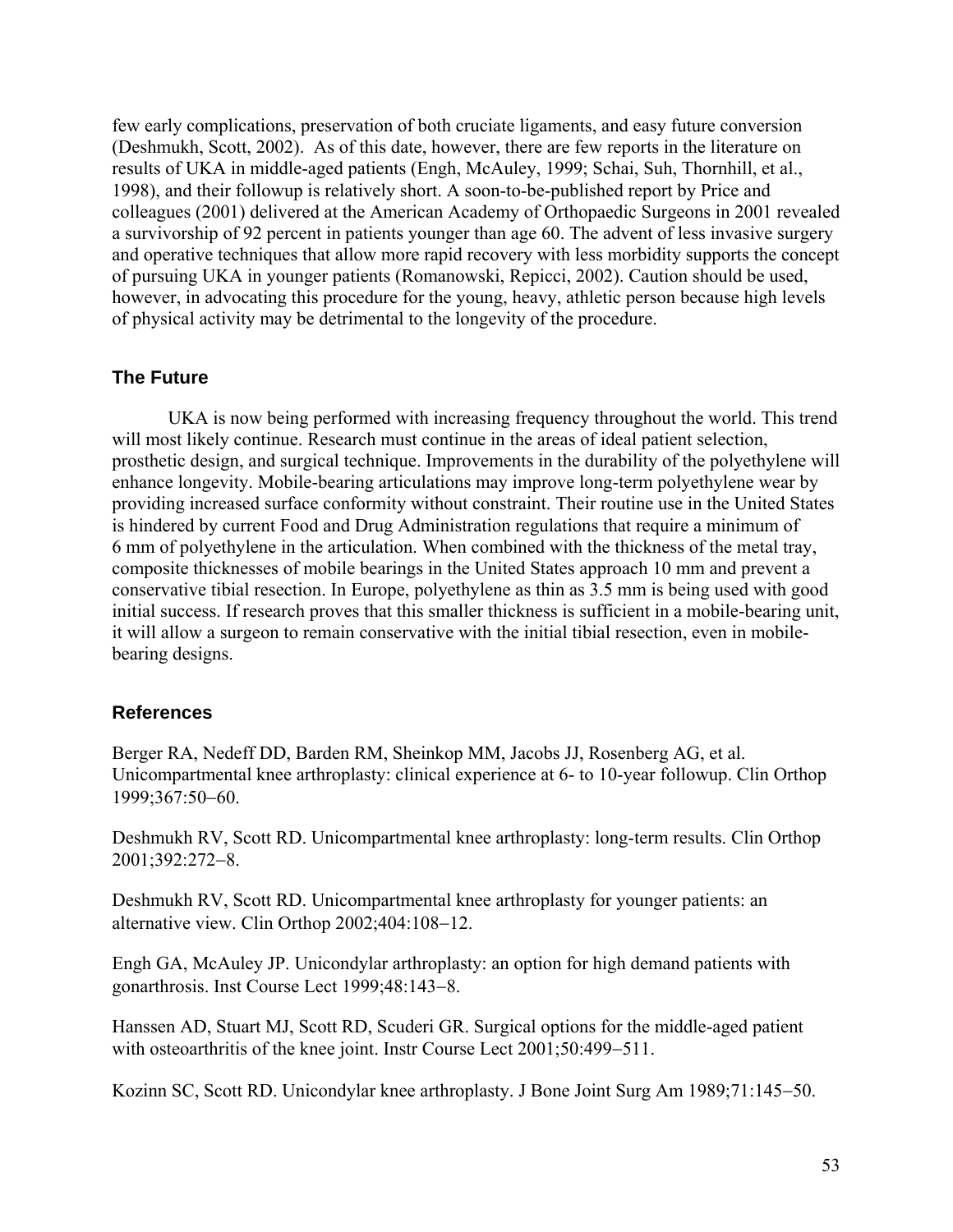Levine WN, Ozuna RM, Scott RD, Thornhill TS. Conversion of failed modern unicompartmental arthroplasty to total knee arthroplasty. J Arthroplasty 1996;11(7):797−801.

Marmor L. Unicompartmental knee arthroplasty: ten- to 13-year follow-up study. Clin Orthop 1988;226:14−20.

McAuley JP, Engh GA, Ammeen DJ. Revision of failed unicompartmental knee arthroplasty. Clin Orthop 2001;392:279−82.

McCallum JD 3rd, Scott RD. Duplication of medial erosion in unicompartmental knee arthroplasties. J Bone Joint Surg Br 1995;77(5):726−8.

Murray DW, Goodfellow JW, O'Connor JJ. The Oxford medial unicompartmental knee arthroplasty: a ten-year survival study. J Bone Joint Surg Br 1998;80(6):983−9.

Price A, Svard U, Murray D, Dodd C, O'Connor JJ, Goodfellow JW. Results of the Oxford unicompartmental knee arthroplasty in patients under 60. Paper No. 17. Presented at the annual meeting of the American Academy of Orthopaedic Surgeons, San Francisco, 2001.

Romanowski MR, Repicci JA. Minimally invasive unicondylar arthroplasty: eight-year followup. J Knee Surg 2002;15(1):17−22.

Schai PA, Suh JT, Thornhill TS, Scott RD. Unicompartmental knee arthroplasty in middle-aged patients: a 2- to 6-year follow-up evaluation. J Arthroplasty 1998;13(4):365−72.

Scott RD, Cobb AG, McQueary FG, Thornhill TS. Unicompartmental knee arthroplasty: eightto 12-year follow-up with survivorship analysis. Clin Orthop 1991;271:96−100.

Scott RD, Santore RF. Unicondylar unicompartmental replacement for osteoarthritis of the knee. J Bone Joint Surg Am 1981;63(4):536−44.

Thornhill TS, Scott RD. Unicompartmental total knee arthroplasty. Orthop Clin North Am 1989;20(2):245−56.

White SH, Ludkowski PF, Goodfellow JW. Anteromedial osteoarthritis of the knee. J Bone Joint Surg Br 1991;73(4):582−6.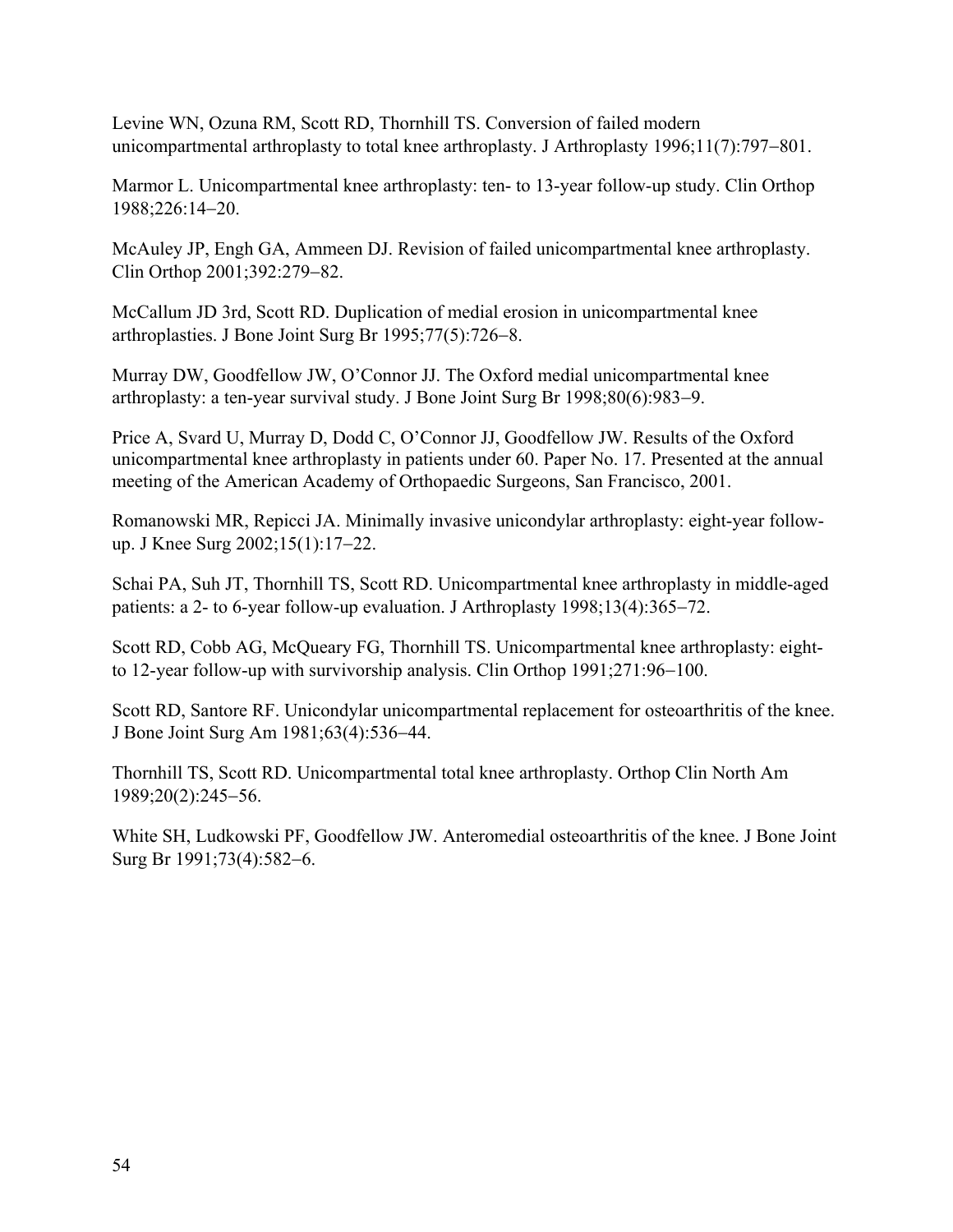# **The Effect of Material Factors on the Short- and Long-Term Outcomes of Primary Total Knee Replacement**

# **Clare M. Rimnac, Ph.D.**

Total knee replacements (TKRs) are typically composed of metallic components that articulate against an ultra-high molecular weight polyethylene (UHMWPE) component. While TKRs have been removed or revised due to failure of metallic components (Rimnac, Wright, Bartel, et al., 1991), the material of most concern with respect to its influence on both short- and long-term performance of TKRs is UHMWPE. One study reported that 25 percent of TKR revisions were related to UHMWPE damage and wear (Sharkey, Hozack, Rothman, 2002), exceeding the individual percentage of revisions attributed to loosening, instability, and infection. Osteolysis around TKRs, as a result of the generation of sub-micron-sized UHMWPE debris, also has become of increasing concern in the past 10 years (Peters, Engh, Dwyer, et al., 1992; Huang, Ma, Liau, et al., 2002).

In addition to patient factors, component geometry, and factors such as malalignment and abnormal kinematics, material factors affect the wear of UHMWPE tibial components. Therefore, efforts have been made to optimize UHMWPE component performance through consideration of resin type and manufacturing method (e.g., presence or absence of calcium stearate, compression molding, ram extrusion), sterilization method (e.g., gamma radiation in oxygen or low-oxygen environment, ethylene oxide gas, gas plasma), and modifications to the UHMWPE microstructure (crosslinking) (Kurtz, Muratoglu, Evans, et al., 1999).

### **Types of UHMWPE Wear Damage and Fracture**

Wear damage occurs to the articulating surface of tibial and patellar components (Won, Rohatgi, Kraay, et al., 2000), to central cams and posts (Furman, Mahmood, Wright, et al., 2003), and to the backsurface of tibial components (Wasielewski, 2002). UHMWPE knee components can undergo adhesive, abrasive, and fatigue wear damage. Adhesive wear of tibial knee (and acetabular hip) components is believed to be related to the plastic flow behavior of UHMWPE (Kurtz, Rimnac, Pruitt, et al., 2000). Abrasive wear of UHMWPE components is related to the surface roughness of the counterface and also to the presence of third-body particulates (porous coating or bone cement debris). When third-body particulates are present, the wear of both conventional and crosslinked UHMWPE materials may be greatly increased compared with clean conditions (Widding, Scott, Jani, et al., 2003). The fatigue fracture behavior of UHMWPE is believed to affect pitting and delamination types of wear damage (Wright, Bartel, 1986). UHMWPE knee patellar components, condyles, and cams and posts of tibial components also can undergo gross fracture (Weightman, Isherwood, Swanson, 1979; Wright, Rimnac, Stulberg, 1992; Won, Rohatgi, Kraay, et al., 2000; Furman, Mahmood, Wright, et al., 2003; Hendel, Garti, Weisbort, 2003). This occurrence also is related to the fatigue and fracture strength of UHMWPE.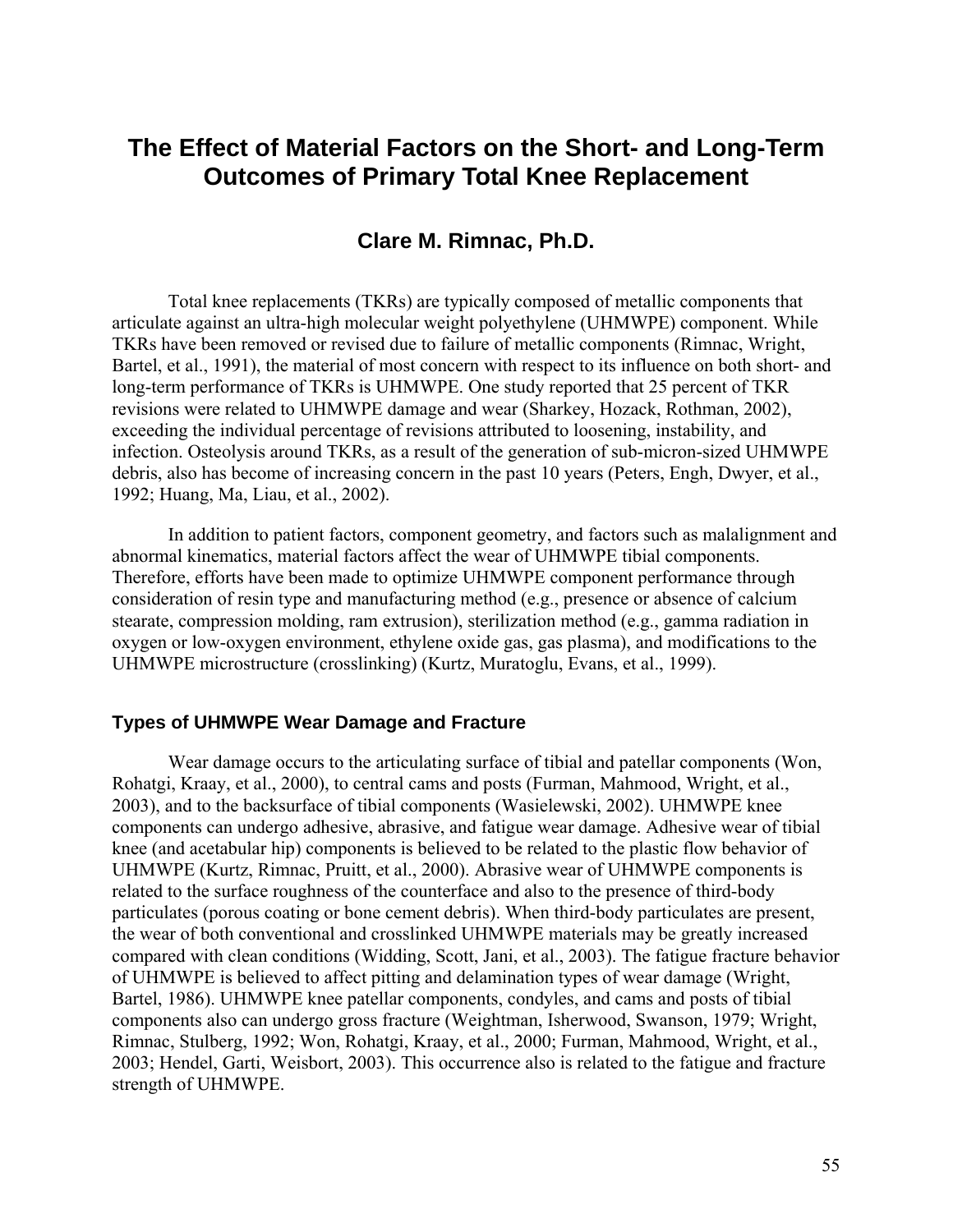#### **Influence of Resin Type, Manufacturing Method, and Sterilization Method**

The potential deleterious effect of the additive calcium stearate was at one time controversial; however, the discussion is moot today because UHMWPE resins containing calcium stearate are no longer offered (Kurtz, Edidin, 2003). It is difficult to separate the influence of UHMWPE resin type and manufacturing method on component performance because these two variables often have been coupled (Won, Rohatgi, Kraay, et al., 2000). Subtle differences in the morphology and fatigue crack propagation behavior of compression-molding versus ram-extrusion UHMWPE have been reported (Pruitt, Bailey, 1998). Overall, it is unclear whether manufacturing method affects the performance of TKRs, although one clinical report of a single TKR design found that direct compression-molded tibial components had better longterm performance than ram-extruded and machined components (Weber, Worland, Keenan, et al., 2002). Regarding sterilization, retrieval studies of tibial knee components suggest that shelf aging and/or in vivo aging following gamma radiation sterilization in air can be detrimental to component performance (Collier, Sperling, Currier, et al., 1996). In particular, delamination in tibial knee components can be exacerbated by oxidative degradation (Bohl, Bohl, Postak, et al., 1999). Gross fracture also may be exacerbated by oxidative degradation (Wright, Rimnac, Stulberg, et al., 1992; Won, Rohatgi, Kraay, et al., 2000). Oxidative degradation of UHMWPE results in a decrease in fatigue crack propagation resistance (Baker, Hastings, Pruitt, 2000). Therefore, sterilization and processing methods have been modified to eliminate or substantially reduce oxidative degradation of UHMWPE. For example, UHMWPE components that are gamma radiation sterilized are now typically packaged in a low-oxygen environment. Poststerilization processes also are used now to consume free radicals and, thus, reduce oxidative degradation (Kurtz, Muratoglu, Evans, et al., 1999). Other forms of sterilization (ethylene oxide gas, gas plasma) do not affect the mechanical behavior of UHMWPE.

### **Influence of Modification of UHMWPE Microstructure**

Highly crosslinked UHMWPEs, processed with a total dose ranging from 50 to 105 kGy, have been introduced for total hip replacement and TKR components to reduce wear (Kurtz, Muratoglu, Evans, et al., 1999; Muratoglu, Mark, Vittetoe, et al., 2003). In addition to radiation dose level, postirradiation thermal treatments (to reduce long-lived free radicals that could lead to oxidative degradation) also are employed. Crosslinking UHMWPE appears to be beneficial with respect to reduction of adhesive wear. Therefore, crosslinking UHMWPE may be beneficial for use in TKR components in terms of long-term performance. However, crosslinking adversely affects uniaxial ductility, and the uniaxial failure strain of UHMWPE decreases linearly with increasing radiation dose (Martell, Verner, Incavo, 2002). The choice of thermal treatment also affects the crystallinity and mechanical properties of highly crosslinked UHMWPE; the effect of these modifications on component performance is unknown. Crosslinking also leads to a reduction in fatigue and fracture resistance; therefore, its use in TKR components is of some concern because of the potential increased propensity for fracture. In this regard, one manufacturer uses a lower radiation dose (65 kGy) for crosslinked UHMWPE for knee components compared with the higher doses used for hip replacements; this lower dose presumably mitigates fracture risk. Also, crosslinked UHMWPE has not yet been introduced in cruciate-sacrificing tibial knee component designs with central posts, again possibly because of the concern of fracture.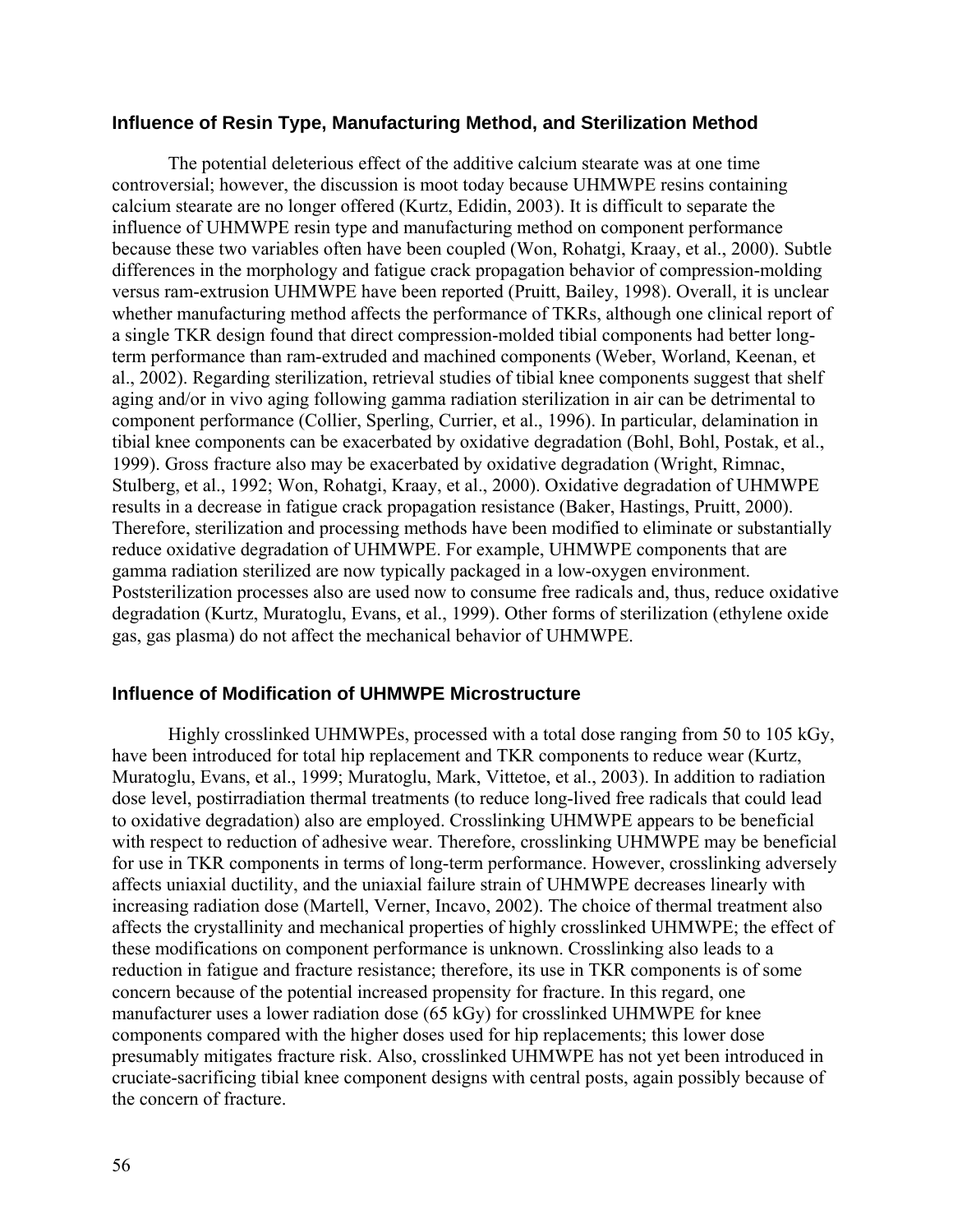## **Directions for Future Research**

With the continuing introduction of new UHMWPE formulations into clinical use, there is a need to develop a fundamental understanding of failure mechanisms in conventional and highly crosslinked UHMWPE materials so that material/design combinations of knee components at risk of in vivo fracture can be predicted. At present, total knee wear simulator testing is the primary method for preclinical verification of a TKR. Unfortunately, this method, at best, provides only some ranking of materials/designs with respect to wear resistance and provides even less guidance with respect to component fracture resistance. Furthermore, the ability to reliably predict stochastic failure and damage evolution in UHMWPE materials at the macroscale would assist in predicting failure events at the microscale. In this regard, a wear model that is based on polymer physics, as opposed to empirical observations, would be a valuable tool in modeling and predicting the performance of new and existing UHMWPE materials. The foundation for failure, damage, and wear theories for UHMWPE materials has been laid with the establishment of a physically based constitutive model for conventional and highly crosslinked UHMWPEs (Bergstrom, Rimnac, Kurtz, 2003). Continued efforts to improve preclinical predictions of the performance of TKR materials/designs and well-controlled retrieval analysis studies of in vivo performance of TKRs (to "close the design loop") are needed.

## **References**

Baker DA, Hastings RS, Pruitt L. Compression and tension fatigue resistance of medical grade ultra high molecular weight polyethylene: the effect of morphology, sterilization, aging, and temperature. Polymer 2000;41:795–808.

Bergstrom JS, Rimnac CM, Kurtz SM. Prediction of multiaxial mechanical behavior for conventional and highly crosslinked UHMWPE using a hybrid constitutive model. Biomaterials 2003;24(8):1365–80.

Bohl JR, Bohl WR, Postak PD, Greenwald AS. The Coventry Award. The effects of shelf life on clinical outcome for gamma sterilized polyethylene tibial components. Clin Orthop 1999;367:28–38.

Collier JP, Sperling DK, Currier JH, Sutula LC, Saum KA, Mayor MB. Impact of gamma sterilization on clinical performance of polyethylene in the knee. J Arthroplasty 1996;11(4):377–89.

Furman BD, Mahmood F, Wright TM, Haas SB. Insall Burstein PS II has more severe anterior wear and fracture of the tibial post than Insall Burstein I. Transactions of the 49th annual meeting of the Orthopaedic Research Society, New Orleans, LA, 2003.

Hendel D, Garti A, Weisbort M. Fracture of the central polyethylene tibial spine in posterior stabilized total knee arthroplasty. J Arthroplasty 2003;18(5):672–74.

Huang CH, Ma HM, Liau JJ, Ho FY, Cheng CK. Osteolysis in failed total knee arthroplasty: a comparison of mobile-bearing and fixed-bearing knee designs. J Bone Joint Surg Am 2002;84-A(12):2224–9.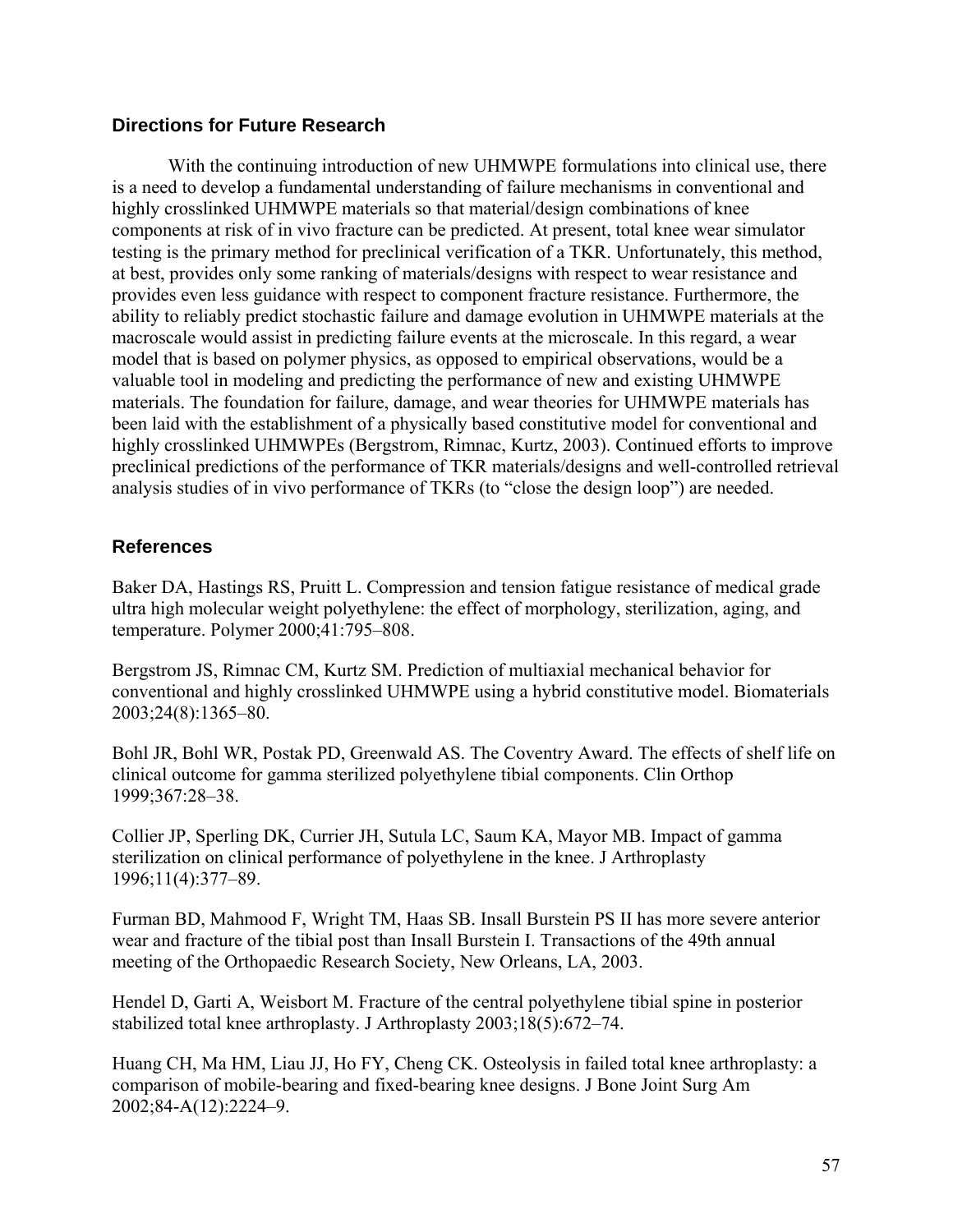Kurtz SM, Edidin AA (2003). www.uhmwpe.org.

Kurtz SM, Muratoglu OK, Evans M, Edidin AA. Advances in the processing, sterilization, and crosslinking of ultra-high molecular weight polyethylene for total joint arthroplasty. Biomaterials 1999;20(18):1659–88.

Kurtz SM, Rimnac CM, Pruitt L, Jewett CW, Goldberg V, Edidin AA. The relationship between the clinical performance and large deformation mechanical behavior of retrieved UHMWPE tibial inserts. Biomaterials 2000;21(3):283–91.

Martell J, Verner JJ, Incavo SJ. Clinical performance of a highly crosslinked polyethylene at two years in total hip arthroplasty: a randomized prospective trial. Trans Am Assoc Hip Knee Surg 2002;12:24.

Muratoglu OK, Mark A, Vittetoe DA, Harris WH, Rubash HE. Polyethylene damage in total knees and use of highly crosslinked polyethylene. J Bone Joint Surg Am 2003;85-A Suppl 1:S7–S13.

Peters PC Jr, Engh GA, Dwyer KA, Vinh TN. Osteolysis after total knee arthroplasty without cement. J Bone Joint Surg Am 1992;74(6):864–76.

Pruitt L, Bailey L. Factors affecting the near-threshold fatigue behavior of surgical grade ultra high molecular weight polyethylene. Polymer 1998;39(8–9): 545–53.

Rimnac CM, Wright TM, Bartel DL, Klein RW, Petko AA. Failure of orthopaedic implants: three case histories. Mater Charac 1991;26:201–9.

Sharkey PF, Hozack WJ, Rothman RH, Shastri S, Jacoby SM. Insall Award paper. Why are total knee arthroplasties failing today? Clin Orthop 2002;404:7–13.

Wasielewski RC. The causes of insert backside wear in total knee arthroplasty. Clin Orthop 2002;404:232–46.

Weber AB, Worland RL, Keenan J, Van Bowen J. A study of polyethylene and modularity issues in >1000 posterior cruciate-retaining knees at 5 to 11 years. J Arthroplasty 2002;17(8):987–91.

Weightman B, Isherwood DP, Swanson SA. The fracture of ultrahigh molecular weight polyethylene in the human body. J Biomed Mater Res 1979;13(4):669–72.

Widding K, Scott ML, Jani S. Good V. Crosslinked UHMWPE in total knees: clean versus abrasive conditions. Transactions of the 49th annual meeting of the Orthopaedic Research Society, New Orleans, LA, 2003.

Won CH, Rohatgi S, Kraay MJ, Goldbert VM, Rimnac CM. Effect of resin type and manufacturing method on wear of polyethylene tibial components. Clin Orthop 2000;376:161–71.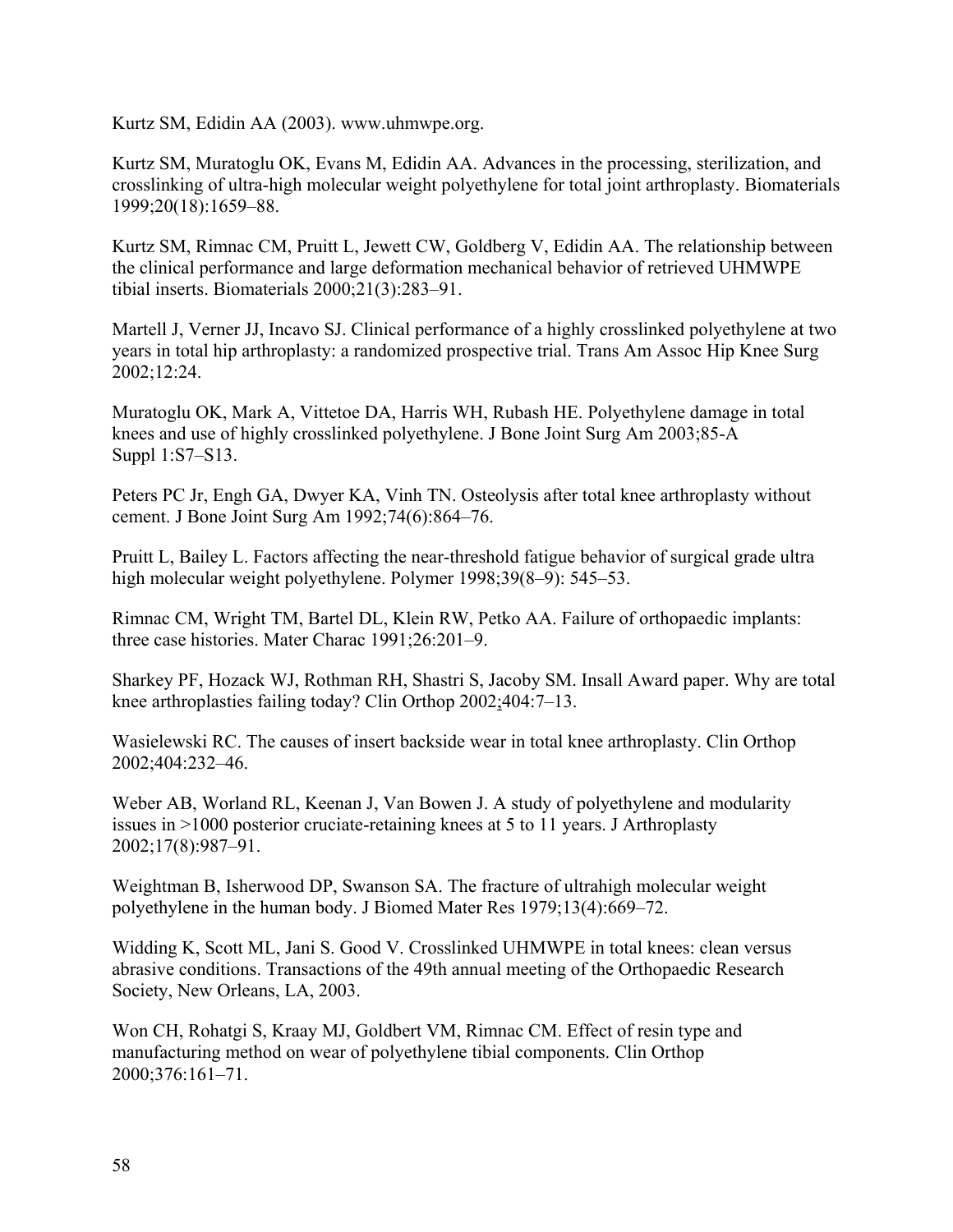Wright TM, Bartel DL. The problem of surface damage in polyethylene total knee components. Clin Orthop 1986;205:67–74.

Wright TM, Rimnac CM, Stulberg SD, Mintz L, Tsao AK, Klein RW, et al. Wear of polyethylene in total joint replacements: observations from retrieved PCA knee implants. Clin Orthop 1992;276:126–34.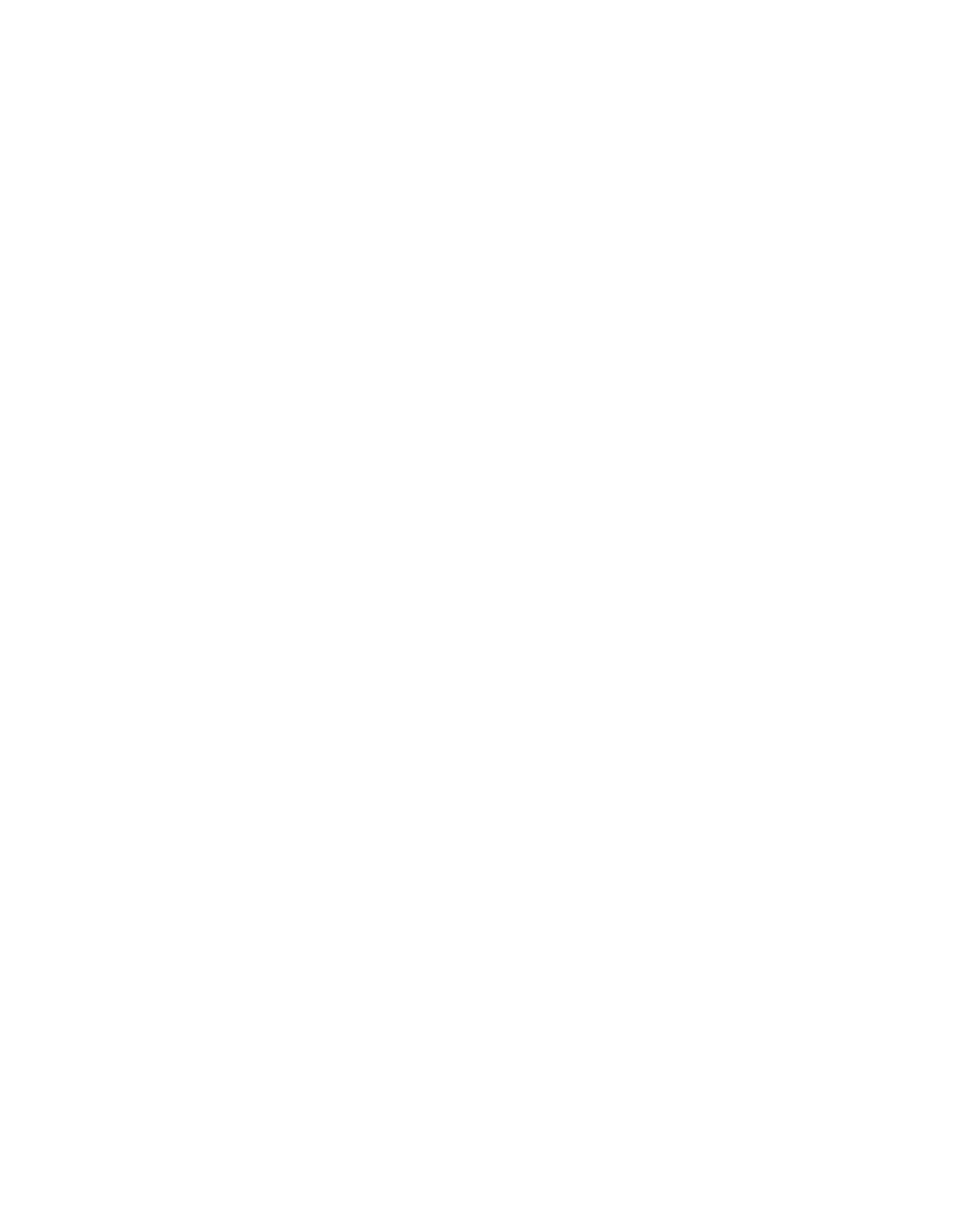# **The Effect of Knee Kinematics, Gait, and Wear on the Shortand Long-Term Outcomes of Primary Total Knee Replacement**

# **Thomas P. Andriacchi, Ph.D.**

#### **Introduction**

The primary goals of total knee replacement (TKR) include restoring function and maintaining the long-term mechanical integrity of the device. An understanding of knee kinematics during ambulatory activities is fundamental to meeting both of these goals. In particular, short-term outcome depends on restoring ambulatory function during activities of daily living. Long-term failure modes, such as wear, fatigue failure, and loosening, are influenced by the kinematics of the joint because the cyclic mechanical demands on the joint depend on ambulatory function. This presentation examines the relationship between knee kinematics, patient function, and the mechanical factors that influence long-term wear failure modes of primary TKR.

#### **Knee Kinematics and Ambulatory Function**

The motion of the knee is complex and involves displacements with 6 degrees of freedom during most ambulatory activities. While the primary motion of the knee is flexion, the secondary displacements, including anterior-posterior (AP) translation, internal-external (IE) rotation, and abduction-adduction, play an important role in the overall function of the knee joint (Fukubayashi, Torzilli, Sherman, et al., 1982). During passive motion, the secondary displacements of the knee are coupled to knee flexion. Certain passive motions of the knee (screw-home; external tibial rotation with extension [Hallén, Lindahl, 1966] and femoral rollback; posterior movement of the femur with flexion [Andriacchi, Stanwyck, Galante, 1986]) have been characterized and are considered fundamental to normal knee function. The passive characteristics of the secondary movements of the knee have been related to the shape of the articular surfaces and ligament function (Wilson, Feikes, Zavatsky, et al., 2000). However, when extrinsic forces are present, the secondary motions are driven by the magnitude and direction of these forces because secondary motions such as AP translation or IE tibial rotation require relatively low forces to displace the joint from a neutral position (Markolf, Bargar, Shoemaker, et al., 1981; Markolf, Graff-Radford, Amstutz, 1978; Rudy, Sakane, Debski, et al., 2000). Therefore, during weight-bearing activities, the secondary displacements of the knee depend on extrinsic forces acting during a particular activity. Of course, the secondary displacements are contained within an envelope of passive limits of the joint (Blankevoort, Huiskes, de Lange, 1988).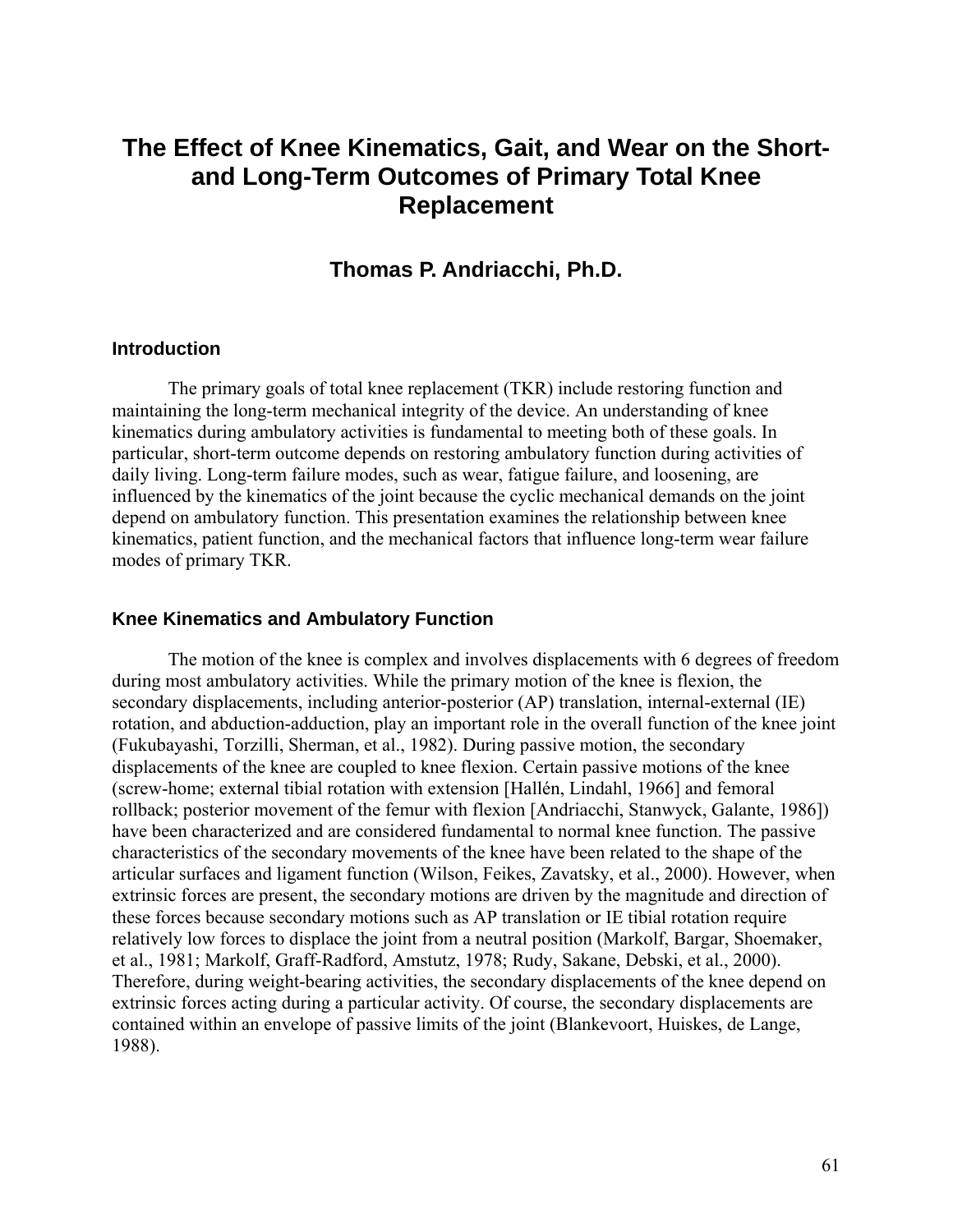The secondary displacements of the knee are extremely important to restoring normal function during activities of daily living. Two examples include stair climbing and squatting into deep flexion:

**Stair Climbing.** The ability to step up or down is required for restoring normal function following TKR. The AP displacement (secondary to flexion) of the knee has been shown to influence the ability of patients to ascend stairs in a normal manner (Andriacchi, Galante, Fermier, 1982.) Abnormal rollback was one explanation given for the reduced quadriceps moment associated with cruciate sacrificing because reduced rollback would shorten the lever arm of the quadriceps muscle (Andriacchi, Galante, Fermier, 1982). However, recent studies (Andriacchi, Dyrby, Johnson, 2003) demonstrate that the femur does not simply roll back with flexion during stair climbing. AP motion of the femur depends on the phase of the stair-climbing cycle. During the early swing phase, the femur moves forward with flexion as a result of the hamstring producing knee flexion. The femur begins moving posteriorly at approximately 45 degrees of flexion, probably as tension in the posterior cruciate ligament (PCL) increases. The results of the study suggest that restoring or replacing PCL function near 45 degrees of flexion is an important consideration in TKR.

**Squatting Into Deep Flexion.** The capacity for deep flexion is essential for activities of daily living for Indian, Middle Eastern, and Japanese cultures. However, even in Western cultures, a wide range of activities (recreational and occupational) requires deep flexion. Several recent studies (Andriacchi, Dyrby, Johnson, 2003; Hefzy, Kelly, Cooke, 1998) of deep flexion indicate the importance of IE during squatting into deep flexion. Squatting from a standing position requires approximately 150 degrees of flexion to a resting squat. Flexion between 0 and 120 degrees is accompanied by approximately 10 degrees of external rotation of the femur. However, between 120 and 150 degrees of flexion, the femur externally rotates an additional 20 degrees. Therefore, beyond 120 degrees of flexion, the knee requires substantial external rotation to achieve deep flexion. Currently, most designs of total knee arthroplasty can achieve 120 degrees of flexion. However, patients requiring deeper flexion will need the capacity for substantial rotation beyond 120 degrees.

#### **Kinematics and Wear**

Implant wear is the primary mechanical factor limiting the long-term outcome of TKR. The kinematics of the knee is a critical factor influencing wear at the joint (Wimmer, Andriacchi, 1997; Wimmer, Andriacchi, Natarajan, et al., 1998). Again, the secondary displacements are an important consideration in the outcome of TKR because these displacements have a substantial influence on wear.

**Rolling Versus Sliding.** Subtle variations in rolling, tractive rolling, and sliding motion and the direction of the pathway of motion can have substantial effects on the production of wear debris or cyclic fatigue of the ultra-high molecular weight polyethylene (UHMWPE) (Wimmer, Andriacchi, 1997). The degree of rolling and sliding can be quantified by the slip velocity. The magnitude of the interfacial slip velocity provides quantification of the rolling versus sliding behavior of the tibiofemoral joint when relative motion occurs. For pure rolling, the interfacial slip velocity approaches zero (Johnson, 1985; Johnson, Andriacchi, Laurent, 2000; Johnson,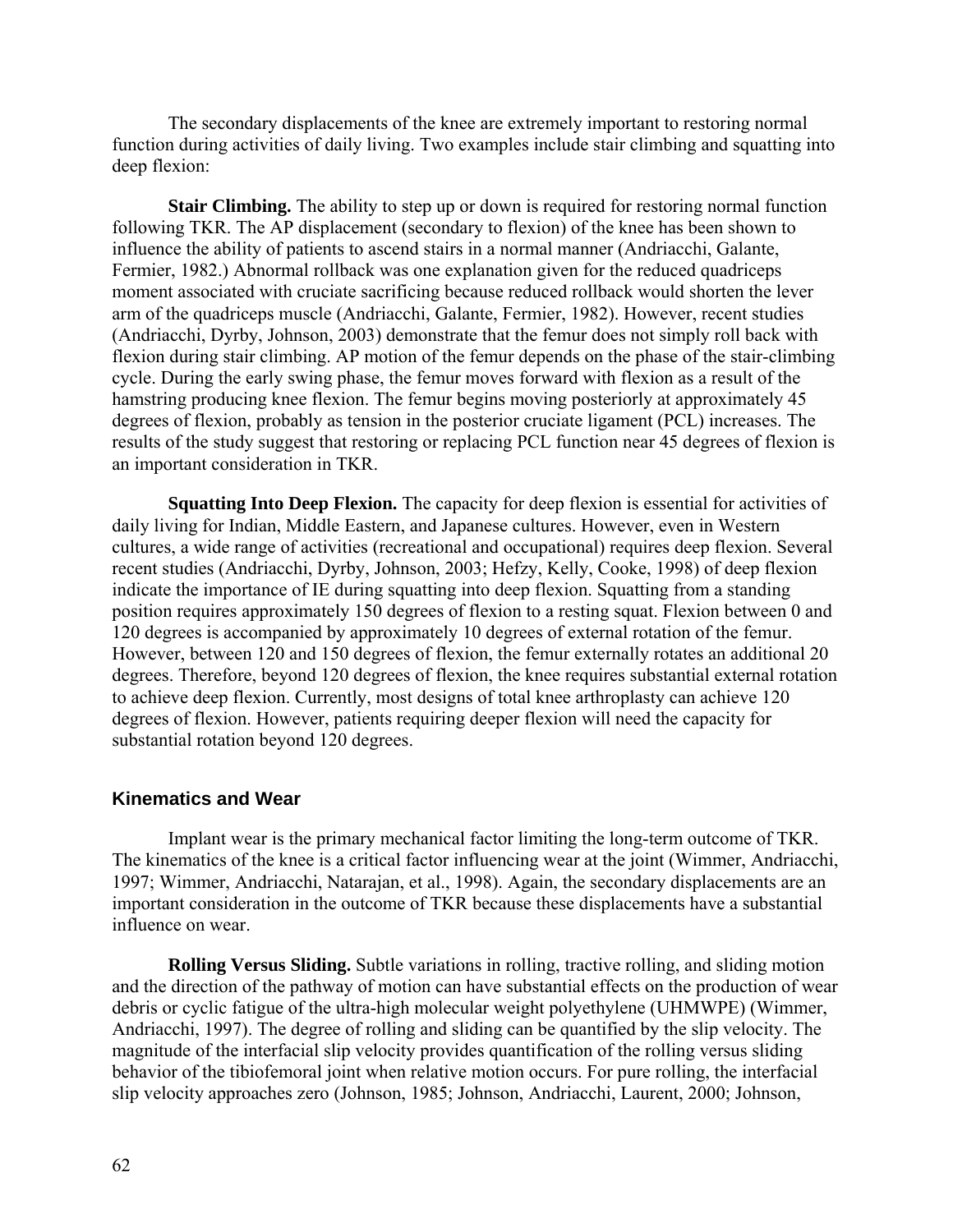Andriacchi, Laurent, et al., 2001). The absolute maximum slip velocities occur during swing phase just before heelstrike. A previous knee simulator study (Johnson, Andriacchi, Laurent, 2000) showed that the maximum wear rate was significantly greater when these slip velocities were incorporated as input to the simulator relative to studies in which the slip velocities were not applied. Therefore, the high slip velocities during heelstrike and during swing phase indicate the potential for sliding motion that can produce a greater volume of abrasive wear debris.

The considerable differences in the wear scar formation between retrieved and simulatortested implants (Harman, DesJardins, Banks, et al., 2001) can be explained by differences between in vivo kinematics and the type of kinematics used in wear simulators. In addition, the variability of in vivo wear scar formation has been related to the variability of human gait after TKR (Wimmer, Nechtow, Kleingries, et al., 2003). Most of the variability in worn contact area can be explained by gait abnormalities of TKR patients. These abnormalities cause larger wear areas contributing to possibly higher wear rates. Since most TKR patients walk with an abnormal gait pattern, knee simulator input parameters should be reconsidered.

#### **References**

Andriacchi TP, Dyrby CO, Johnson TS. The use of functional analysis in evaluating knee kinematics. Clin Orthop 2003;410:44–53.

Andriacchi TP, Galante JO, Fermier RW. The influence of total knee-replacement design on walking and stair-climbing. J Bone Joint Surg Am 1982;64(9):1328–35.

Andriacchi TP, Stanwyck TS, Galante JO. Knee biomechanics and total knee replacement. J Arthroplasty 1986;1(3):211–19.

Blankevoort L, Huiskes R, de Lange A. The envelope of passive knee-joint motion. J Biomech 1988;21(9):705–20.

Fukubayashi T, Torzilli PA, Sherman MF, Warren RF. An in vitro biomechanical evaluation of anterior-posterior motion of the knee. Tibial displacement, rotation, and torque. J Bone Joint Surg Am 1982;64(2):258–64.

Hallén LG, Lindahl O. The "screw-home" movement in the knee-joint. Acta Orthop Scand 1966;37(1):97–106.

Harman M, DesJardins JD, Banks S, Benson L, LaBerge M, Hodge W. Damage patterns on polyethylene inserts after retrieval and after wear simulation Trans Orthop Res Soc 2001;26:1003.

Hefzy MS, Kelly BP, Cooke TD. Kinematics of the knee joint in deep flexion: a radiographic assessment. Med Eng Phys 1998;20(4):302–7.

Johnson KL. Contact mechanics. Cambridge, MA: Cambridge University Press, 1985.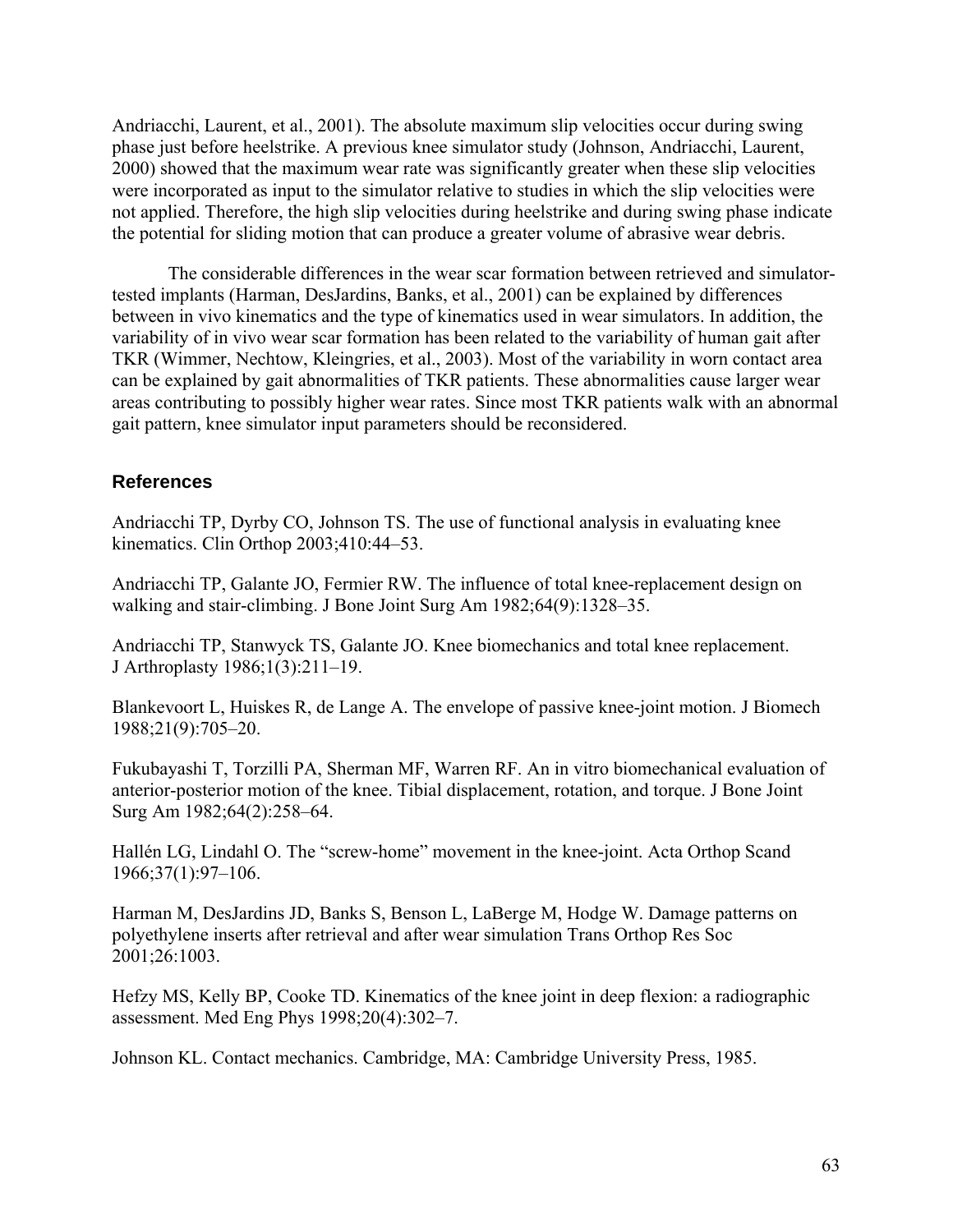Johnson T, Andriacchi T, Laurent M. Development of a knee wear test method based on prosthetic in vivo slip velocity profiles. Trans Orthop Res Soc 2000;25:30.

Johnson TS, Andriacchi TP, Laurent MP, Yao JQ, McClean C. An in vivo based knee wear test protocol incorporating a heel strike slip velocity transient. Trans Orthop Res Soc 2001;26:1006.

Markolf KL, Bargar WL, Shoemaker SC, Amstutz HC. The role of joint load in knee stability. J Bone Joint Surg Am 1981;63(4):570–85.

Markolf KL, Graff-Radford A, Amstutz HC. In vivo knee stability. A quantitative assessment using an instrumented clinical testing apparatus. J Bone Joint Surg Am 1978; 60(5):664–74.

Rudy TW, Sakane M, Debski RE, Woo SL. The effect of the point of application of anterior tibial loads on human knee kinematics. J Biomech 2000;33(9):1147–52.

Wilson DR, Feikes JD, Zavatsky AB, O'Connor JJ. The components of passive knee movement are coupled to flexion angle. J Biomech 2000;33(4):465–73.

Wimmer MA, Andriacchi TP. Tractive forces during rolling motion of the knee: implications for wear in total knee replacement. J Biomech 1997;30(2):131–7.

Wimmer MA, Andriacchi TP, Natarajan RN, Loos J, Karlhuber M, Petermann J, et al: A striated pattern of wear in ultrahigh-molecular-weight polyethylene components of Miller-Galante total knee arthroplasty. J Arthroplasty 1998;13(1):8–16.

Wimmer MA, Nechtow WH, Kleingries M, Schwenke T, Rosenberg AG, Jacobs J, et al. TKR wear scar formation is influenced by the hosts gait pattern. Trans Orthop Res Soc 2003;28:1004.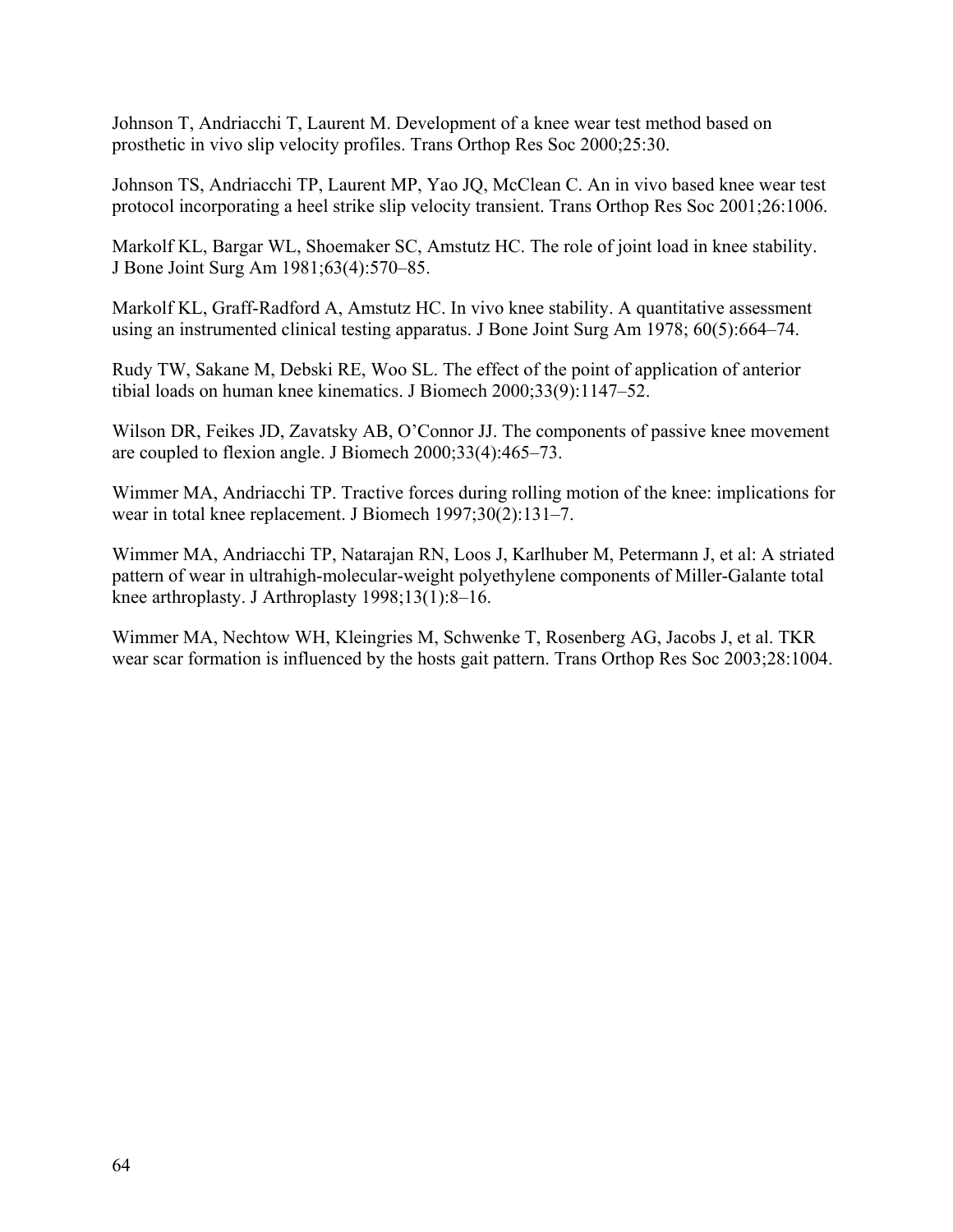# **Osteolysis: Etiology and Emerging Nonsurgical Treatments**

# **Richard J. Looney, M.D.**

#### **Inflammation in Periprosthetic Osteolysis**

Early loosening may reflect poor surgical technique, infection, or mechanical overload. After several years of bone loss at the bone-prosthesis interface, osteolysis seems to be the critical process responsible for loosening. This osteolysis appears to result from an inflammatory reaction to particulate debris generated from the prosthesis. At the interface between the prosthesis and the bone, a membrane resembling the synovial membrane of joints and tendons is formed; this membrane is composed principally of fibroblasts and macrophages. The quest for more durable and wear-resistant materials, which will generate less wear debris, and other aspects of better implant designs continue to be areas of active investigation. However, several groups, including our own, have focused on the host response to wear debris, postulating that wear-debris-induced osteolysis is the major cause of prosthetic implant failure (Goldring, Jasty, Roelke, et al., 1986). In this model, wear debris generated from the prosthesis is phagocytosed by macrophages and initiates an inflammatory response that leads to the recruitment of activated osteoclasts and osteolysis at the bone-implant interface.

#### **Potential Therapies**

Currently, no drugs are specifically approved for the treatment of aseptic loosening of prostheses. However, the above paradigm for loosening (i.e., wear-debris-induced, tumor necrosis factor (TNF)-alpha-mediated inflammation resulting in osteoclast activation) suggests that three categories of drugs should be tested for their ability to prevent or treat loosening of prosthetic joints (Schwarz, Looney, O'Keefe, 2000).

The first category is the bisphosphonates. These drugs can inhibit osteoclasts, are effective, and are used widely to prevent or treat osteoporosis. A recent small clinical study showed that alendronate can reduce the periprosthetic bone loss that develops soon after total hip replacement. However, as the authors of that study point out, this early bone loss is probably secondary to stress shielding rather than to wear-debris-induced inflammation. Indeed, patients who had a total hip replacement more than 5 years previously or who were awaiting revision surgery for loosening did not have a similar increase in periprosthetic bone density when treated with alendronate. Unfortunately, periprosthetic osteolysis was not an endpoint in this study. The effects of bisphosphonates on inflammation-induced osteolysis also have been evaluated in patients with rheumatoid arthritis (RA). In three studies, the effects of bisphosphonates on radiographically evaluated erosions have varied but have been predominantly negative. In one small study (a total of 27 patients randomized to either 1,000 mg/day of pamidronate by mouth or placebo for a year), erosions in the treated group progressed less rapidly. However, no such effect was found in two larger studies (a total of 40 patients given 30 mg of pamidronate or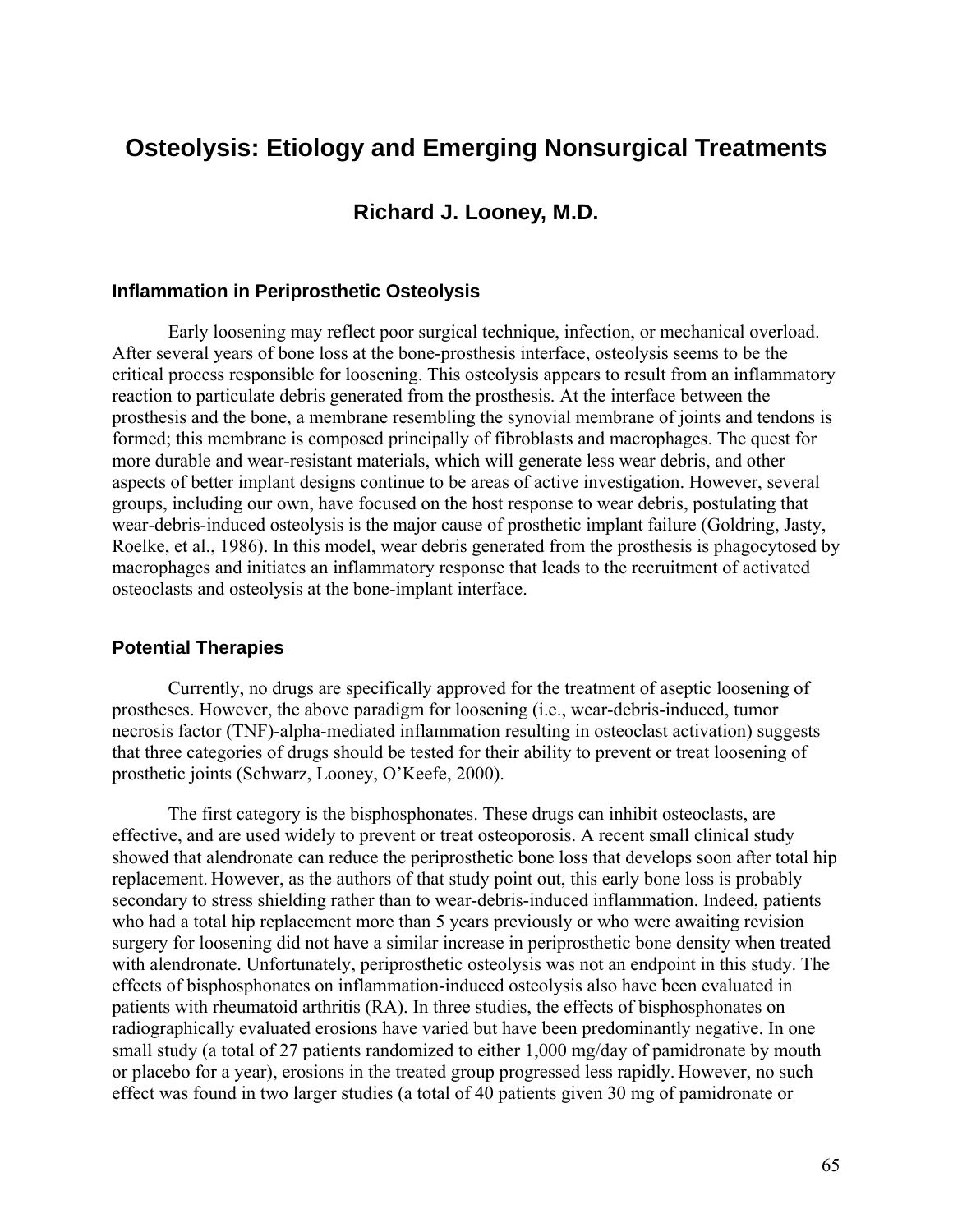placebo intravenously each month for a year, and a total of 105 patients given 300 mg/day pamidronate or placebo by mouth for 3 years). In this study, spinal and femoral bone mineral density improved significantly in the treated group even though the erosions progressed. Although it is possible that the doses used were inadequate to block osteolysis, these studies in humans suggest that bisphosphonates may be less effective for use against inflammation-induced osteolysis than against generalized osteoporosis. On the other hand, a report on how zolendronate blocks bone resorption in a rabbit/carrageenan model of inflammatory arthritis indicates that bisphosphonates may be effective in some types of inflammation-induced osteolysis.

A second category of drugs for the treatment of prosthetic loosening comprises those designed to inhibit TNF, namely etanercept and infliximab. Both of these agents are potent inhibitors of synovial inflammation and both have been approved worldwide for the treatment of RA. Recent studies have shown that both can block erosions in this disease. Because of their effects on erosions in RA and on wear-debris-induced osteolysis in animals, these anti-TNF agents are the most promising medications available for the treatment of established loosening. However, they are very expensive and therefore should not be used to treat loosening until their efficacy is proven in clinical trials.

Finally, a third category of drugs to treat prosthetic loosening comprises the biologics being developed that interfere with RANK/RANK-ligand signaling. RANK (receptor activator of nuclear factor-kappaß) is a receptor on osteoclasts and osteoclast precursors that transmits a signal required during osteoclast and lymph node development. RANK-ligand (also known as OPGL, ODF, and TRANCE) is an agonist for RANK and is expressed on osteoblasts and activated T cells; it provides the essential signal for osteoclast differentiation and survival. Osteoprotegrin (OPG) is a natural decoy receptor that binds RANK-ligand and prevents it from interacting with RANK. The biologics being developed to inhibit osteoclasts include recombinant OPG and a soluble form of RANK. The potency of these molecules is best illustrated by the phenotype or transgenic mice that overexpress these factors and suffer from osteopetrosis. Preliminary studies in an animal model indicate that a soluble chimeric RANK-Fc molecule has no effect on inflammation but completely inhibits osteoclast induction and weardebris-induced osteolysis in vivo. Therefore, these new RANK-based biologics, which are even more potent inhibitors of osteoclasts than the bisphosphonates, may offer another future approach to the treatment or prevention of periprosthetic osteolysis.

#### **Need for Better Imaging Techniques**

The development of three-dimensional (3-D) imaging now permits quantitative analysis of bone loss in the periacetabular region (Looney, Boyd, Totterman, et al., 2002). In association with other validated clinical and laboratory outcome measures, 3-D imaging will provide a comprehensive outcome measure of drug performance. This work provides an important basis for the development of clinical trials examining intervention in this complex disease process and is an important advance in our assessment of periprosthetic bone loss.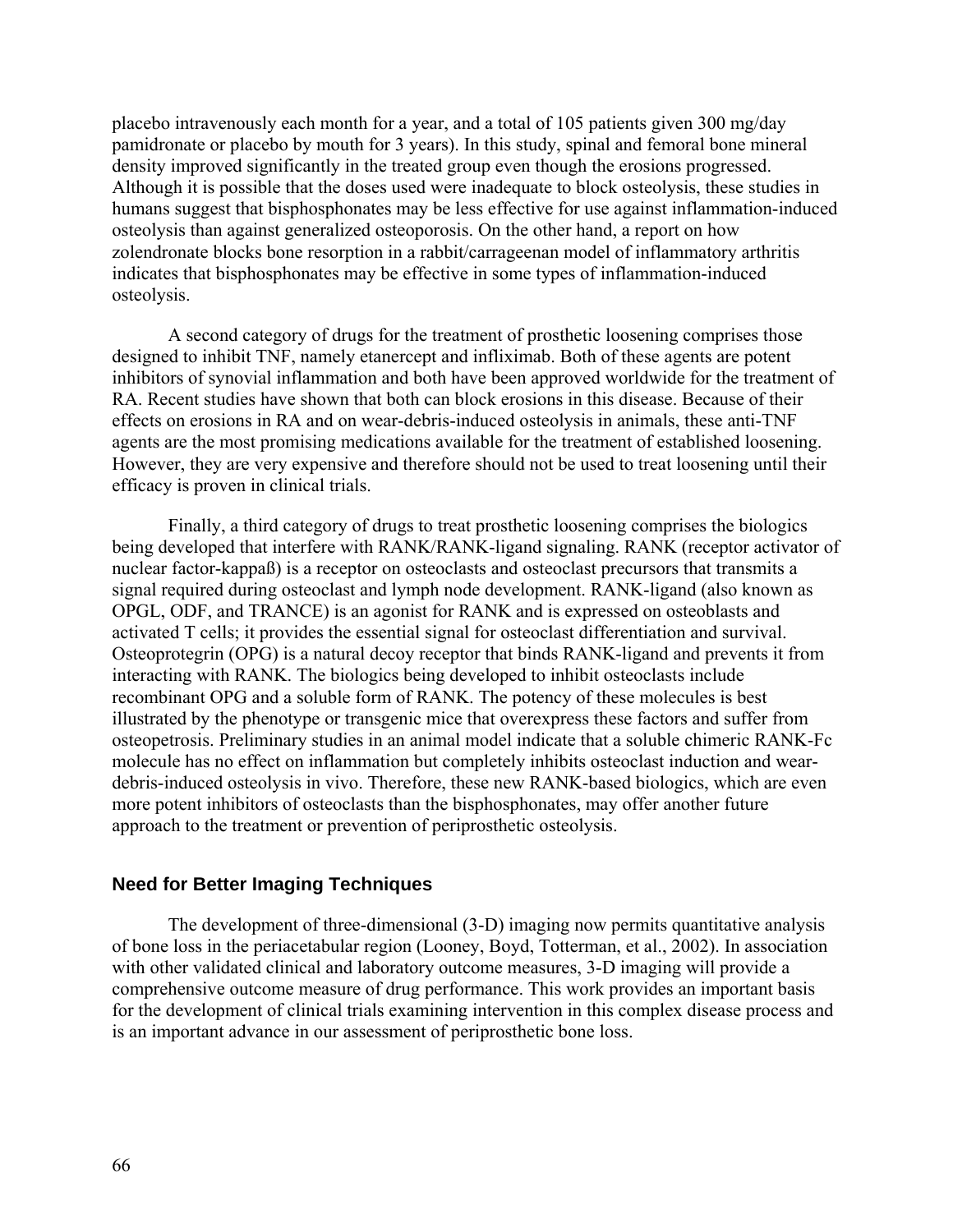## **Pilot Study of Etanercept in Periacetabular Osteolysis (Schwarz, Boyd, Totterman, et al., 2003)**

The cytokine TNF-alpha has been demonstrated to be central to this process and is considered to be a leading target for intervention. Unfortunately, even though the Food and Drug Administration (FDA)-approved TNF antagonists are available, such as etanercept, no reliable outcome measures exist to evaluate the efficacy of a drug to prevent periprosthetic osteolysis. To develop an effective outcome measure, we evaluated the progression of lesion size in 20 patients with established periacetabular osteolysis (mean 29.99 cm<sup>3</sup>, range 2.9–92.7 cm<sup>3</sup>) of an uncemented primary total hip replacement over 1 year, using a novel volumetric computer tomography (3D-CT) technique. We also evaluated polyethylene wear, urine N-telopeptides, and functional assessments (Western Ontario McMaster [WOMAC]) osteoarthritis index, SF-36 health survey, and Harris hip score) for comparison. At the time of entry into the study, baseline CT scans were obtained and the patients were randomized to etanercept (25 mg s.q., twice/week) and placebo in a double-blinded fashion. CT scans, urine, and functional assessments also were obtained at 6 and 12 months. No serious adverse drug-related events were reported, but one patient required revision surgery before completion of the study because of aseptic loosening. No remarkable differences between the groups were observed. However, the study was not powered to see significant drug effects. 3D-CT data from the 19 patients were used to determine the mean increase in lesion size over 48 weeks, which was  $3.19 \text{ cm}^3$  ( $p < 0.0013$ ). Analysis of the urine N-telopeptides and functional assessment data failed to identify a significant correlation with wear or osteolysis. In conclusion, volumetric CT was able to measure progression of osteolysis over the course of a year, thus providing a technology that could be used in therapeutic trials. Using the data from this pilot, we provide a model power calculation for such trials.

## **References**

Goldring SR, Jasty M, Roelke MS, Rourke CM, Bringhurst FR, Harris WH. Formation of a synovial-like membrane at the bone-cement interface. Its role in bone resorption and implant loosening after total hip replacement. Arthritis Rheum 1986;29(7):836–42.

Looney RJ, Boyd A, Totterman S, Seo GS, Tamez-Pena J, Campbell D, et al. Volumetric computerized tomography as a measurement of periprosthetic acetabular osteolysis and its correlation with wear. Arthritis Res 2002;4(1):59–63.

Schwarz EM, Boyd A, Totterman S, Campbell D, O'Keefe RJ, Looney RJ. Use of volumetric computerized tomography as a primary outcome measure to evaluate drug efficacy in the prevention of periprosthetic osteolysis: a 1-year clinical pilot of etanercept vs placebo. J Ortho Res, in press.

Schwarz EM, Looney RJ, O'Keefe RJ. Anti-TNF-alpha therapy as a clinical intervention for periprosthetic osteolysis. Arthritis Res 2000;2(3):165–8.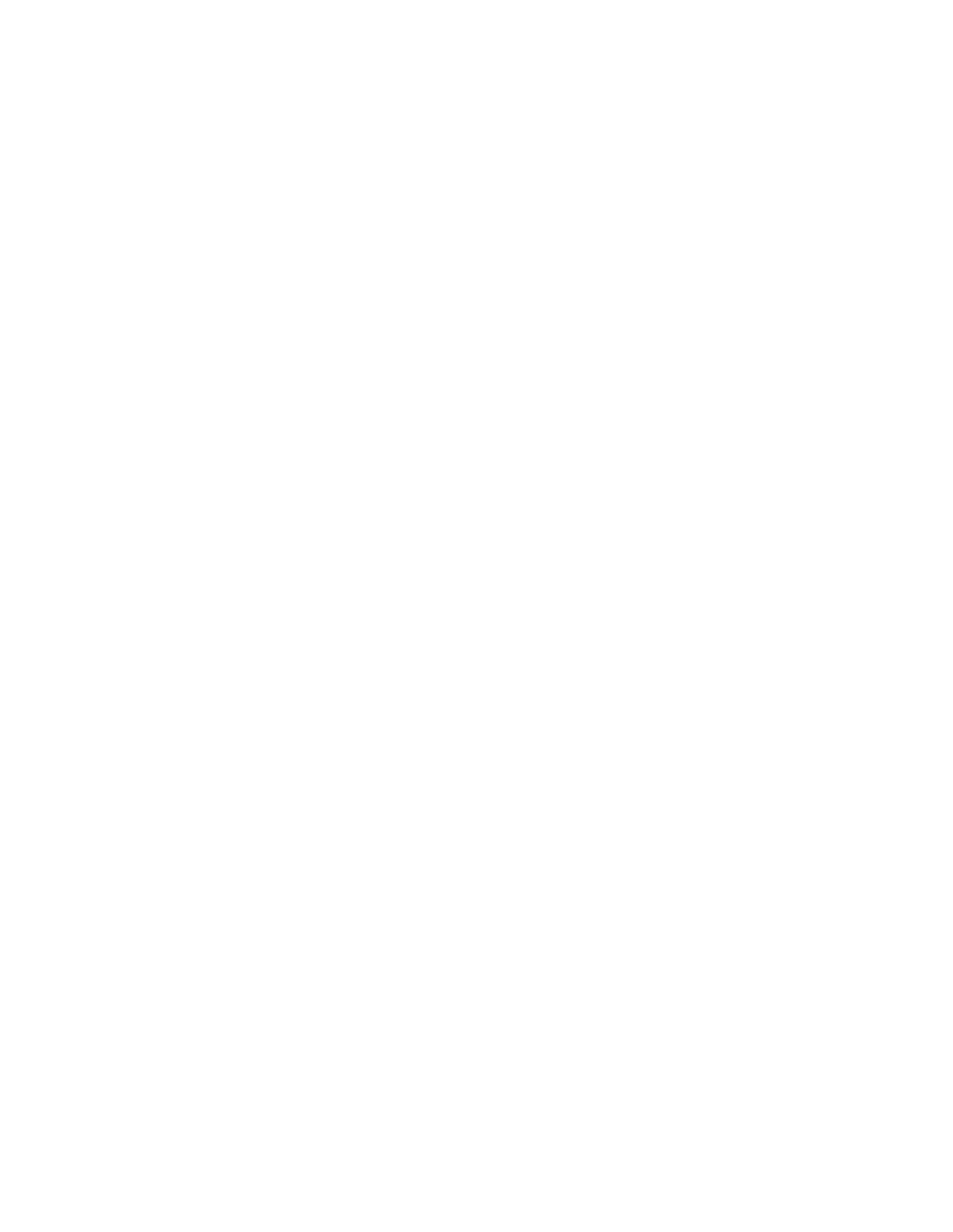# **Osteolysis: Surgical Treatment**

## **Gerard A. Engh, M.D.**

#### **Implant Failure**

When an implant fails because of wear and osteolysis, the surgeon must try to identify the underlying cause, particularly if the failure is premature (i.e., less than 10 years after implantation). The problem often can be identified and corrected with revision surgery.

Patient factors, surgical technique factors, and implant factors must be considered on a case-by-case basis. Patient factors, such as size and activity level, are largely out of the surgeon's control. If an error in surgical technique is evident, such as malalignment or instability, revision surgery must be directed to correcting the surgical error. If the underlying problem is with the implant design, fabrication, or sterilization, the deficiency must be eliminated with the revision implant.

To plan for the revision surgery, the surgeon must have knowledge of the implant system being revised. The operative report from the patient's primary arthroplasty is needed to identify the manufacturer and size of the implant. When retention of any of the primary components is contemplated, product identification labels provide the most reliable source of information. The labels should be obtained to determine whether acceptable modular parts are available from the manufacturer.

#### **Surgical Options for Revision Total Knee Arthroplasty With Modular Components**

Four surgical options exist for managing wear and osteolysis with modular components. These options include modular tibial insert exchange using standard inserts, tibial insert exchange using custom or modified inserts, tibial component revision, and full revision of both the femoral and tibial components.

**Polyethylene Insert Exchange.** When an implant fails prematurely for wear and osteolysis, materials issues must be evaluated. However, the influence of design, fabrication, and sterilization methods on wear-related factors is difficult to analyze. Clinical studies rarely contain information on the method of sterilization and shelf life, factors known to adversely affect the mechanical properties of polyethylene through oxidation (Bohl, Bohl, Postak, et al., 1999; McGovern, Ammeen, Collier, et al., 2002). Although manufacturers have abandoned this method of sterilization, the shelf lives of most implants in retrieval analyses and clinical outcome studies are unknown.

Modularity also may play a part in accelerated wear by contributing additional debris from backside insert wear and baseplate wear (Engh, Lounici, Rao, et al., 2001; O'Rourke, Callaghan, Goetz, et al., 2002; Wasielewski, Parks, Williams, et al., 1997). If the original insert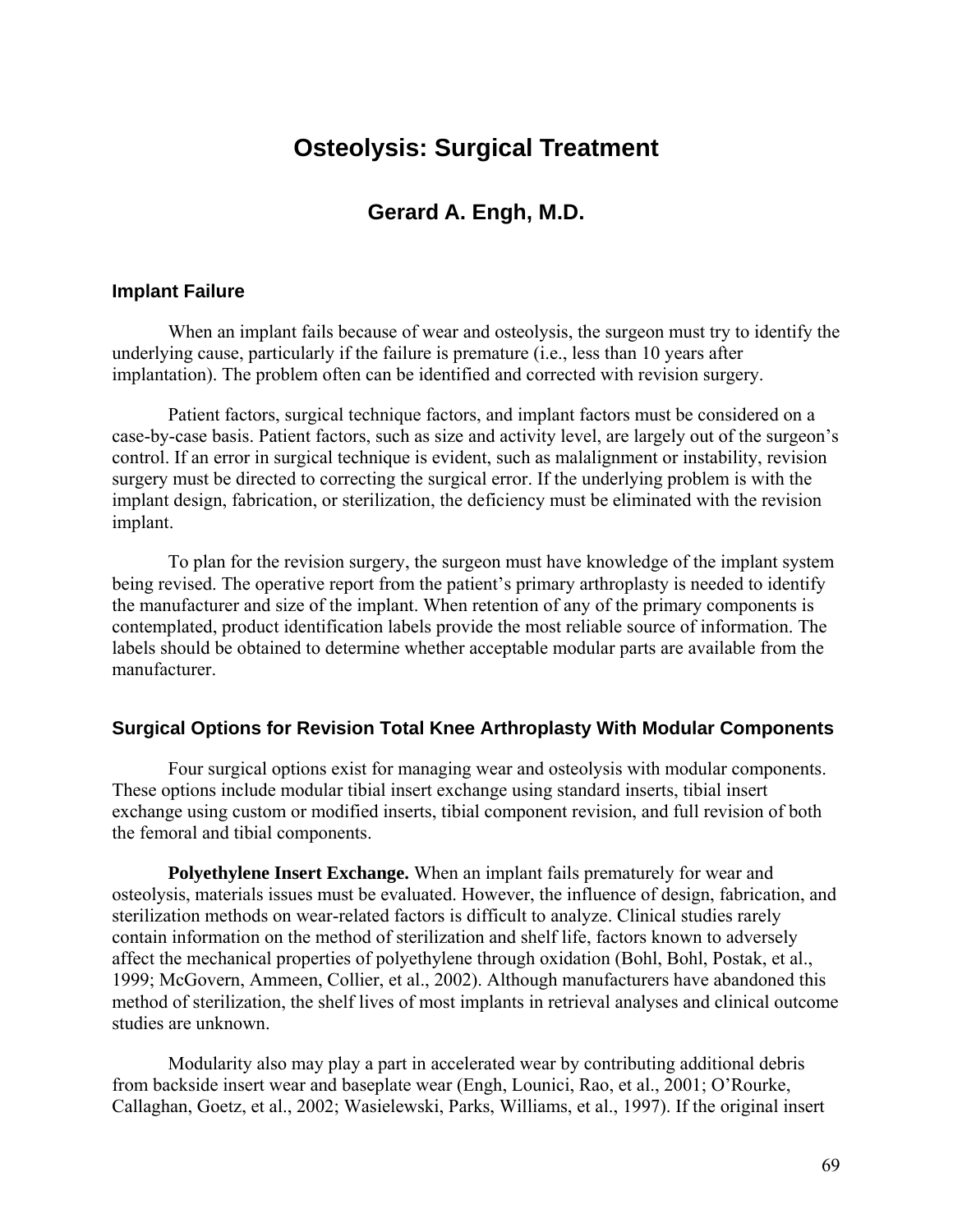failed because of oxidation from a prolonged shelf life or because of a poor modular locking mechanism, the revision insert must not reintroduce the same deficiency. In this situation, simple insert revision is not an acceptable option.

Although insert exchange would appear to be an attractive revision option with anticipated low morbidity, the results have been discouraging. In one study, 48 knees managed with modular tibial insert exchange were followed for an average of 7.4 years (Engh, Koralewicz, Pereles, 2000). Six of 22 inserts (27 percent) exchanged because of severe wear of the primary insert failed fewer than 5 years after the exchange. When insert wear was not the primary reason for revision, only one implant failed insert exchange. Therefore, insert exchange did not address the problem of severe wear or a deficient modular locking mechanism. In addition, it is important to note that the shelf life of the new polyethylene insert was unknown and may have contributed to failure of the insert exchange.

**Insert Exchange With a Modified Modular Tibial Insert***.* Modular interface wear may sometimes be secondary to a design issue with the tibial insert. In a study of tibial osteolysis by Peters and colleagues (1992), the high central tibial eminence of the polyethylene insert was noted to have severe wear from impingement on the intercondylar recess of the Synatomic femoral component. Removal of this eminence on a modified insert resulted in a successful outcome with insert exchange. Only 1 of 10 cases failed with this modified insert (Engh, Parks, Ammeen, 1994).

A second option in this surgical management category, with unpublished but reportedly successful outcomes, is to eliminate backside motion by stabilizing a modular insert with cement fixation. This technique is particularly applicable with posterior-stabilized total knee implants in which impingement and post wear have been identified as a potential source of wear debris and a cause of backside tibial insert wear. Although this approach does not eliminate the potential for post wear, it is hoped that it will eliminate backside wear.

If insert wear is due to malalignment, a custom implant can be fabricated to correct the problem. Up to 4 degrees of angular deformity can be corrected with such a modified insert.

**Tibial Component Revision.** If the tibial component is to be revised and the femoral component retained, the new tibial implant must have an intact and proven modular component locking mechanism. Otherwise, the surgeon should consider tibial component revision to a onepiece tibia or full revision to an implant with a more stable locking mechanism.

A tibial baseplate that reduces backside wear can provide an alternative to full knee revision. One option that does not eliminate backside motion but should reduce wear is the use of a polished cobalt chrome baseplate. I have managed 65 knees with osteolysis by converting an unpolished titanium tibial baseplate to a polished cobalt-chrome baseplate. Of 46 knees with minimum 2-year followup after tibial component re-revision (mean: 62 months [range, 25–189]), this procedure has been successful in 37 knees. The remaining nine knees required additional surgery.

**Full Knee Revision.** Specific results of full knee revision for management of wear and osteolysis have not been reported. In most total knee revision studies, the reported reason for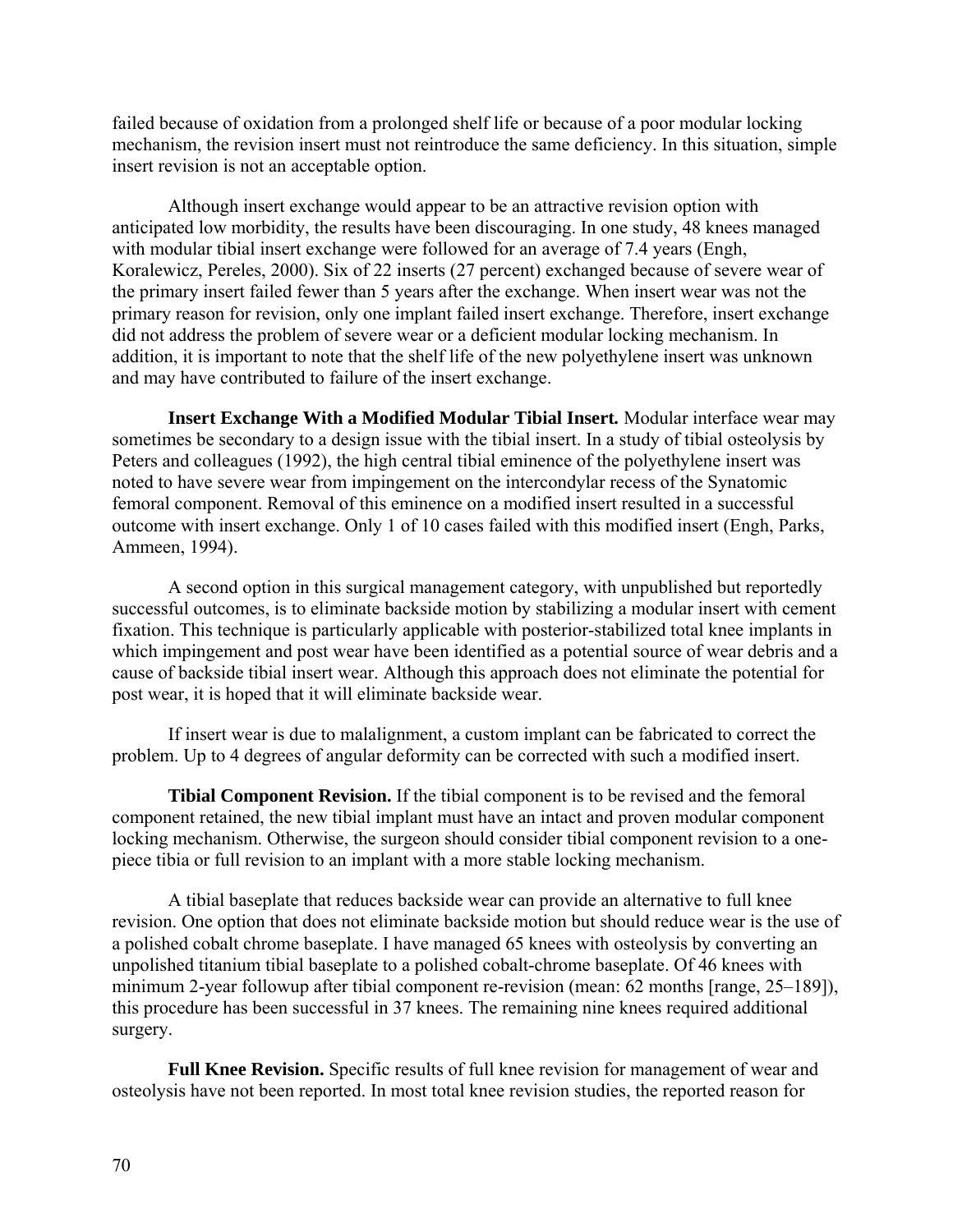revision surgery was aseptic loosening, not wear and osteolysis. In many instances, full knee revision is the only option when an implant fails from wear and osteolysis, particularly if bone support is severely compromised and fracture has occurred, or is likely to occur, through an osteolytic bone defect. If the primary implant is obsolete and replacement parts for the primary system are not available, full revision is the only option. Similarly, if the polyethylene inserts available with the primary components were gamma irradiated in air with an unknown or unacceptable shelf life, all components must be revised. In addition, if the implant in situ has significant backside wear and a revision component is not available to minimize backside wear by an improved locking mechanism design, full revision is the only option.

At the Anderson Clinic, 124 full knee revisions have been performed secondary to wear and osteolysis. A total of 67 knees had osteolytic defects on both the femoral and tibial sides. A minimum 2-year followup (mean: 62 months [range, 24–159]) of 73 knees revealed that only 4 knees have undergone re-revision. In 30 knees, large osteolytic bone defects were repaired with allograft bone. Even though these knees had the most severe damage from wear debris, the outcome of revision surgery was most successful with full revision.

#### **Conclusions**

A variety of surgical options are available with revision arthroplasty to manage wear and osteolysis. As long as the underlying mechanism for accelerated wear is addressed and eliminated with the revision implant, the outcome of revision surgery is similar to revision surgery for other reasons. Although revision implants are considerably more expensive than primary components, the best results appear to be with full revision. Because revision implants have been available for only 10 years, longer followup is necessary to determine the durability of such components and to compare their outcome with that of primary total knee implants. In my practice, when I examined the clinical outcome according to the four surgical options for managing wear and osteolysis, the Knee Society clinical scores of my patients are relatively similar to each other and to the results with primary knees (table 1).

| <b>Surgical Option</b>             | <b>Mean Knee Society</b><br><b>Clinical Score</b> | <b>Mean Knee Society</b><br><b>Functional Score</b> | <b>Mean Arc of Motion</b>                              |
|------------------------------------|---------------------------------------------------|-----------------------------------------------------|--------------------------------------------------------|
| <b>Insert Exchange</b>             | 84 pts. (range, 40–99)                            | 78 pts. (range, 0-100)                              | 105 $^{\circ}$ (range, 61 $^{\circ}$ –124 $^{\circ}$ ) |
| Modified/Custom Insert<br>Exchange | 87 pts. (range, 65–100)                           | 70 pts. (range, 45–100)                             | 109 $^{\circ}$ (range, 94 $^{\circ}$ –130 $^{\circ}$ ) |
| <b>Tibial Re-revision</b>          | 82 pts. (range, 49–100)                           | 67 pts. (range, 0-100)                              | 100 $^{\circ}$ (range, 0 $^{\circ}$ -135 $^{\circ}$ )  |
| <b>Full Revision</b>               | 87 pts. (range, 45–100)                           | 69 pts. (range, 0-100)                              | 106 $^{\circ}$ (range, 35 $^{\circ}$ -140 $^{\circ}$ ) |

|  | Table 1. Clinical outcomes by surgical option |  |  |
|--|-----------------------------------------------|--|--|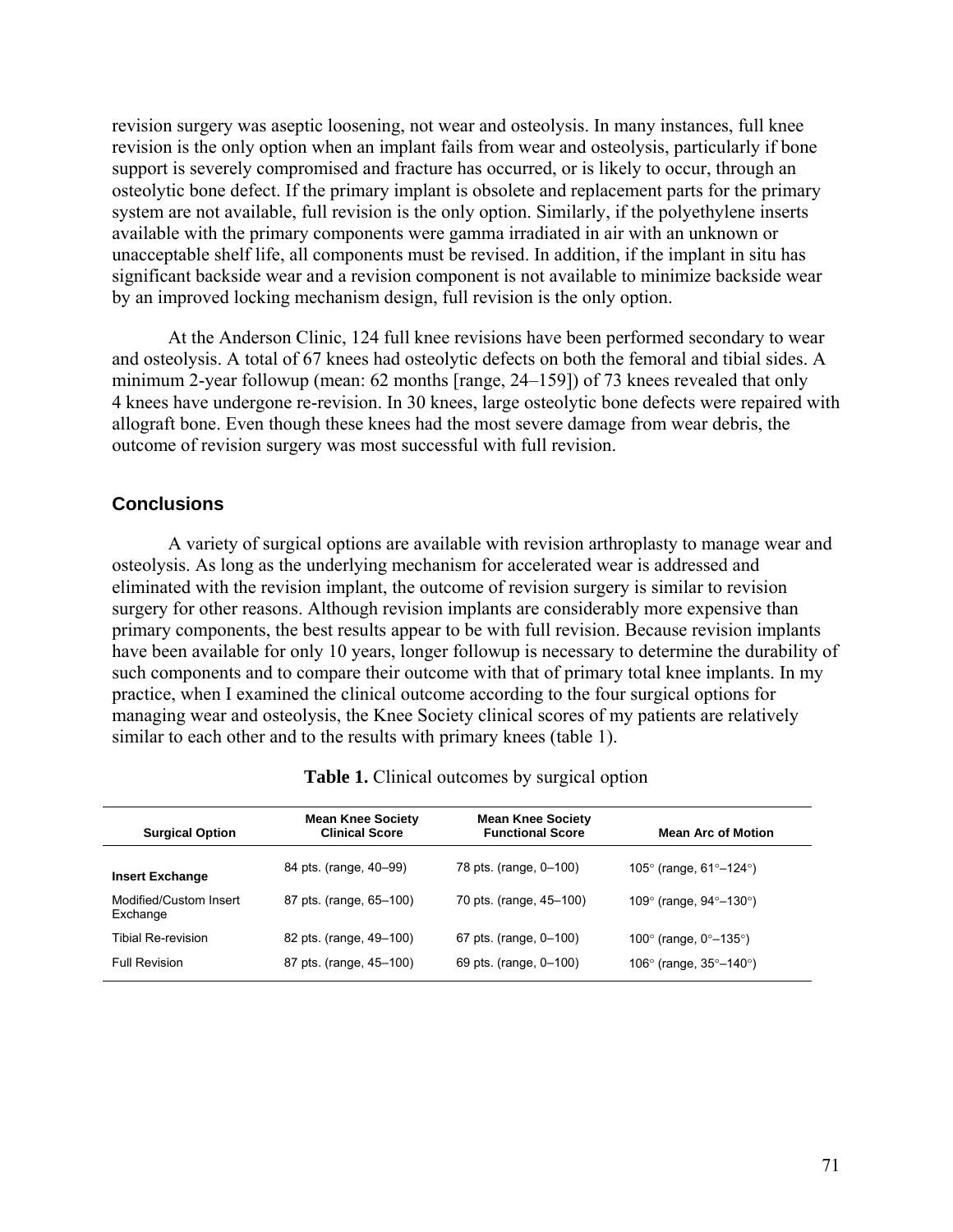### **References**

Bohl JR, Bohl WR, Postak PD, Greenwald AS. The Coventry Award. The effects of shelf life on clinical outcome for gamma sterilized polyethylene tibial components. Clin Orthop 1999;367:28–38.

Engh GA, Koralewicz LM, Pereles TR. Clinical results of modular polyethylene insert exchange with retention of total knee arthroplasty components. J Bone Joint Surg Am 2000;82(4):516–23.

Engh GA, Lounici S, Rao AR, Collier MB. In vivo deterioration of tibial baseplate locking mechanisms in contemporary modular total knee components. J Bone Joint Surg Am 2001;83- A(11):1660–5.

Engh GA, Parks NL, Ammeen DJ. Tibial osteolysis in cementless total knee arthroplasty. A review of 25 cases treated with and without tibial component revision. Clin Orthop 1994;309:33–43.

McGovern TF, Ammeen DJ, Collier JP, Currier BH, Engh GA. Rapid polyethylene failure of unicondylar tibial components sterilized with gamma irradiation in air and implanted after a long shelf life. J Bone Joint Surg Am 2002;84-A(6):901–6.

O'Rourke MR, Callaghan JJ, Goetz DD, Sullivan PM, Johnston RC. Osteolysis associated with a cemented modular posterior-cruciate-substituting total knee design: five to eight-year follow-up. J Bone Joint Surg Am 2002;84-A(8):1362–71.

Peters PC Jr, Engh GA, Dwyer KA, Vinh TN. Osteolysis after total knee arthroplasty without cement. J Bone Joint Surg Am 1992;74(6):864–76.

Wasielewski RC, Parks N, Williams I, Surprenant H, Collier JP, Engh G. Tibial insert undersurface as a contributing source of polyethylene wear debris. Clin Orthop 1997;345:53–9.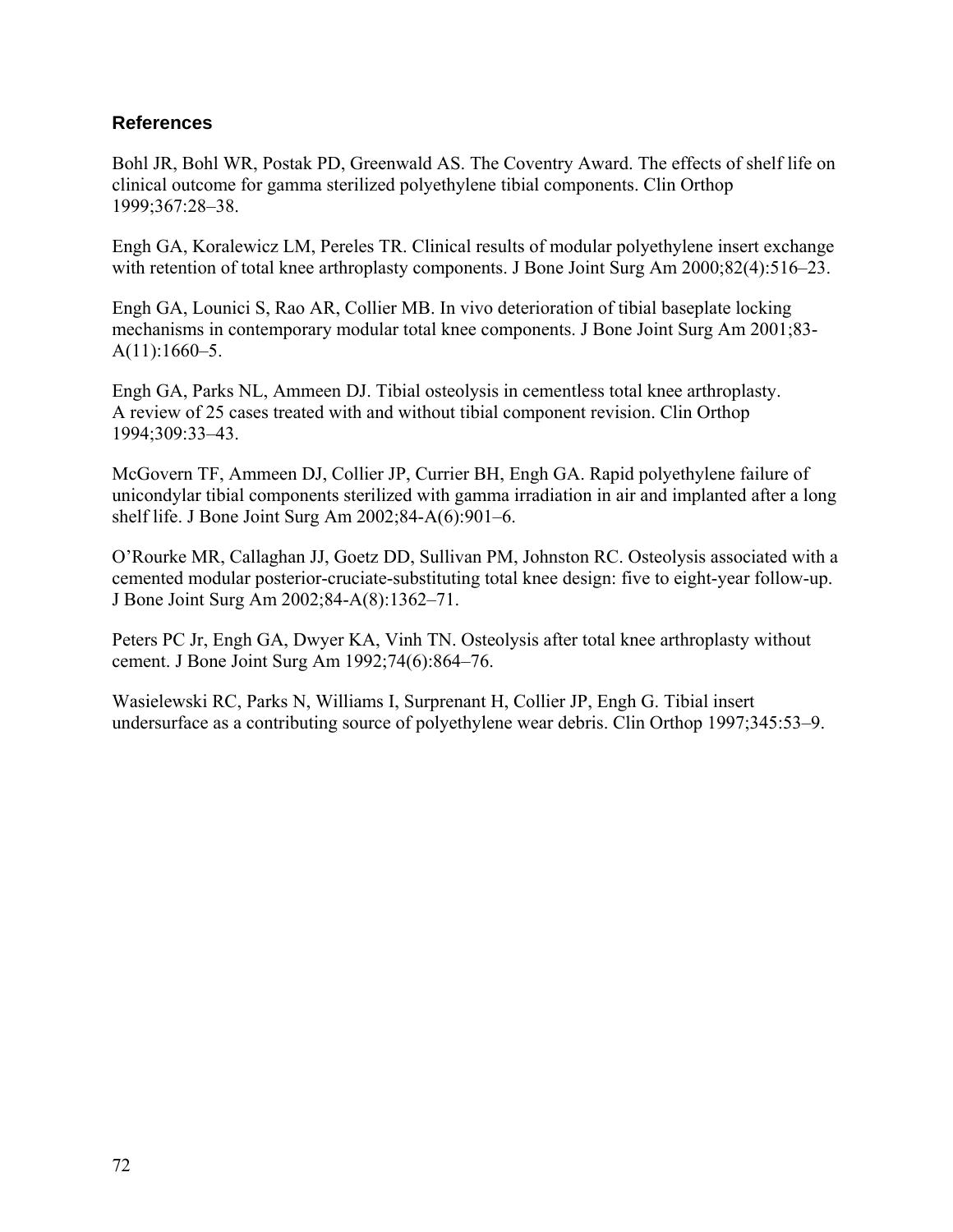# **Medical Interventions That Influence Outcomes of Primary and Secondary Total Knee Replacement**

## **E. Michael Keating, M.D.**

Several medical interventions can potentially affect outcomes of primary and secondary total knee replacement (TKR). Some of these interventions have been studied and reported in detail, and yet a definitive answer is still elusive. These medical interventions include blood management, type of anesthesia, deep vein thrombosis (DVT) prophylaxis, antibiotic prophylaxis, and pain management.

#### **Blood Management**

The use of allogeneic blood has been shown to be a risk that should be avoided if possible in primary and secondary TKR. It has been associated with immunomodulation and subsequent increased infections and length of hospital stay. The alternatives to allogeneic blood are autologous blood, salvage and reinfusion, hemodilution, and treatment of anemia with pharmaceuticals. All of these techniques have shown decreased allogeneic blood usage; however, no technique in regular use today has been able to decrease allogeneic use below 6 percent. One of the problems has been the lack of a consistently applied transfusion protocol. Another problem has been the overutilization and wastage of autologous blood. In addition, many questions still exist about the cost-effectiveness and the actual real cost of these techniques.

#### **Anesthesia**

A controversy still exists regarding the use of regional versus general anesthesia in TKR. Most studies comparing regional and general anesthesia have been done without the use of DVT prophylaxis in the general anesthesia arm. In these series, regional anesthesia has had fewer DVTs. The studies have been in high-risk general surgery populations. In one randomized prospective study of TKR patients, there was no difference in morbidity or DVT rate.

#### **DVT Prophylaxis**

Multiple agents have been studied for prevention of DVT and pulmonary embolus. These agents have been reasonably successful in the prevention of DVT, but a fatal pulmonary embolus rate of approximately 1 percent has been found in all the studies. The studies also have shown an increased risk of bleeding complications. In addition, some recent studies, not well controlled, have shown an increase in infection rate with the use of DVT prophylaxis.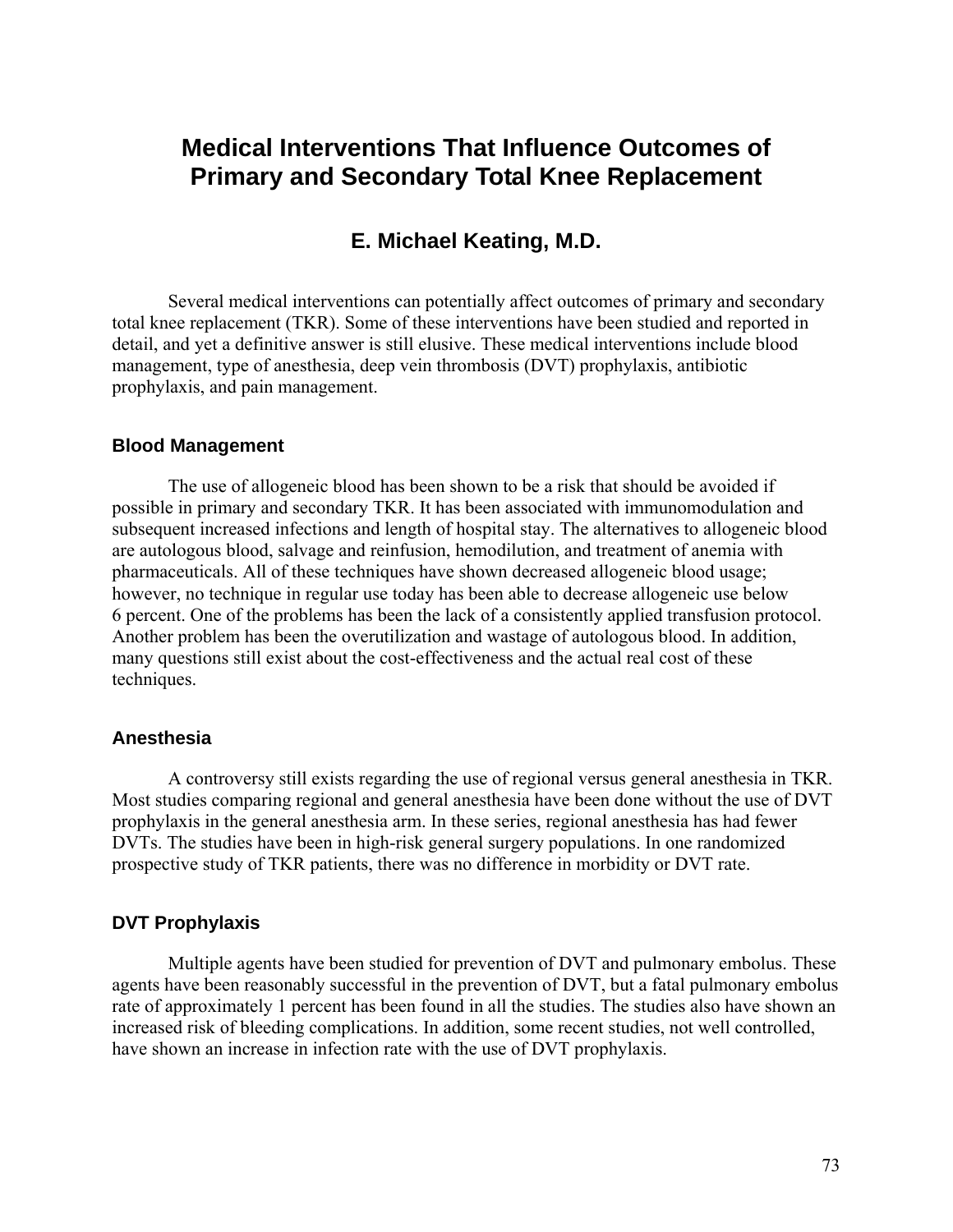### **Antibiotic Prophylaxis**

The use of prophylactic antibiotics has been shown to be effective in decreasing infection rates post TKR. The use of antibiotics in cement has been shown to be effective in decreasing infection in European and Scandinavian studies. Usage in the United States has been hampered by lack of Food and Drug Administration (FDA) approval and worry about the development of resistant organisms in the patients developing infections.

### **Pain Management**

Studies have been done to evaluate pain management after TKR. The studies have shown that adequate pain management is essential for rehabilitation. However, no single method has been shown to be both effective and risk free.

### **References**

Ballantyne J, Carr D, deFerranti S, Saurez T, Lau J, Thomas C. The comparative effects of postoperative analgesic therapies on pulmonary outcome: cumulative meta-analyses of randomized controlled trials. Anesth Analg 1998;86(3):598–612.

Keating EM, Meding JB. Perioperative blood management practices in elective orthopaedic surgery. J Am Acad Orthop Surg 2002;10(6):393–400.

Rigg JR, Jamrozik K, Myles PS, Silbert BS, Peyton PJ, Parsons RW, Collins KS, MASTER Anaethesia Trial Study Group. Epidural anaesthesia and analgesia and outcome of major surgery: a randomized trial. Lancet 2002;359:1276–82.

Williams-Russo P, Sharrock NE, Haas SB, Insall J, Windsor RE, Laskin RS, Ranawat CS, Go G, Ganz SB. Randomized trial of epidural versus general anesthesia: outcomes after total knee replacement. Clin Orthop 1996 (Oct);331:199–208.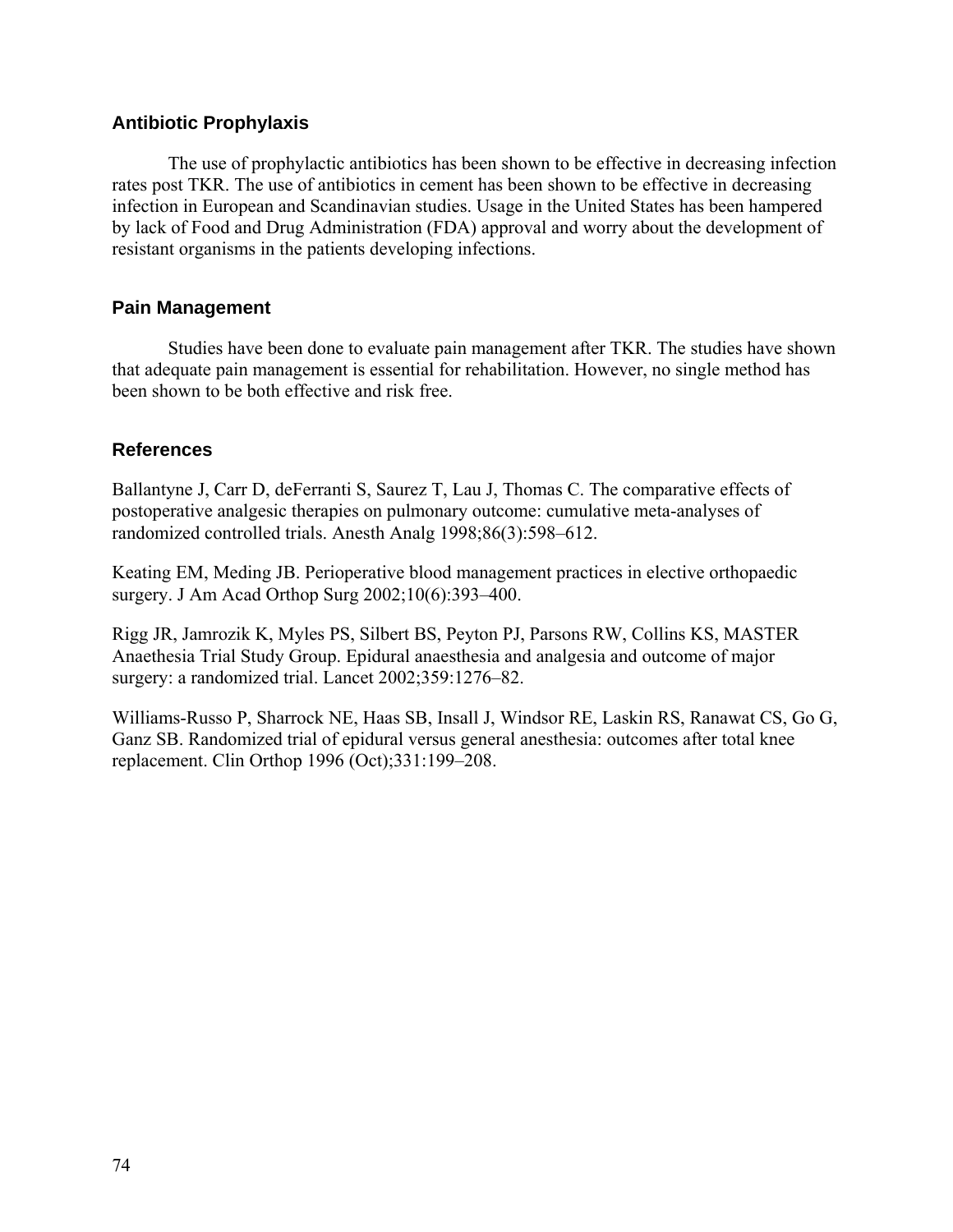# **Pre- and Postoperative Rehabilitation Interventions That Influence Outcomes of Primary and Secondary Total Knee Replacement**

**Victoria A. Brander, M.D.** 

#### **Preoperative Physical Therapy and Exercise Programs**

Patients with osteoarthritis (OA) exhibit significant physical impairments and functional limitations when compared with their peers who do not have OA. Studies have shown that exercise and physical therapy (PT) for knee OA provide benefit (Minor, Hewett, Webel, et al., 1989; Ettinger, Burns, Messier, et al., 1997). Exercise is recommended as an initial OA intervention by the American College of Rheumatology. Therefore, exercise prescription should be a part of the routine management of patients with knee arthritis. Exercise as a specific preoperative strategy has not been studied extensively. Most studies are limited by small sample size, lack of randomization, and failure to account for the numerous other perioperative interventions or patient-specific factors that affect outcome.

In a randomized, controlled trial, Deyle and colleagues (2000) compared PT to placebo (subtherapeutic ultrasound). The PT group exhibited significant improvements; 20 percent of the untreated patients went on to total knee arthroplasty (TKA) compared with only 5 percent of the therapy group. In a small prospective trial, Rodgers and colleagues (1998) reported that PT before TKA produced modest gains only in flexion strength and muscle area. D'Lima and coworkers (1996) assigned 10 patients to each of 3 preoperative groups (control, PT, and aerobic exercise). All three groups showed improvement after surgery, but there were no significant differences in ultimate outcome. Wang and coworkers (2002) randomized 28 patients scheduled for TKA to either PT or "routine" care. Gait characteristics were better in the exercise group. Therefore, although there are no large, controlled prospective trials of preoperative PT, available literature, anecdotal evidence, and data regarding positive effects of exercise in knee OA suggest that exercise should be a routine recommendation before total knee replacement (TKR) surgery. The overall efficacy of PT as well as specific PT treatments must be evaluated.

#### **Preoperative Patient Education**

Preoperative educational interventions are used increasingly to facilitate streamlined postoperative care. However, limited data are available to evaluate the impact of these programs. Daltroy and colleagues (1998) suggested that total joint replacement (TJR) patients who exhibit the most denial and the highest anxiety achieved the greatest benefit from preoperative education. Maurer and coworkers (1999) compared the effects of exercise versus patient education on pain and function. Exercisers improved more than those receiving education. In a prospective, observational study, Brander and colleagues (2003) reported that heightened preoperative anxiety and depression were associated with excessive pain and poor outcome after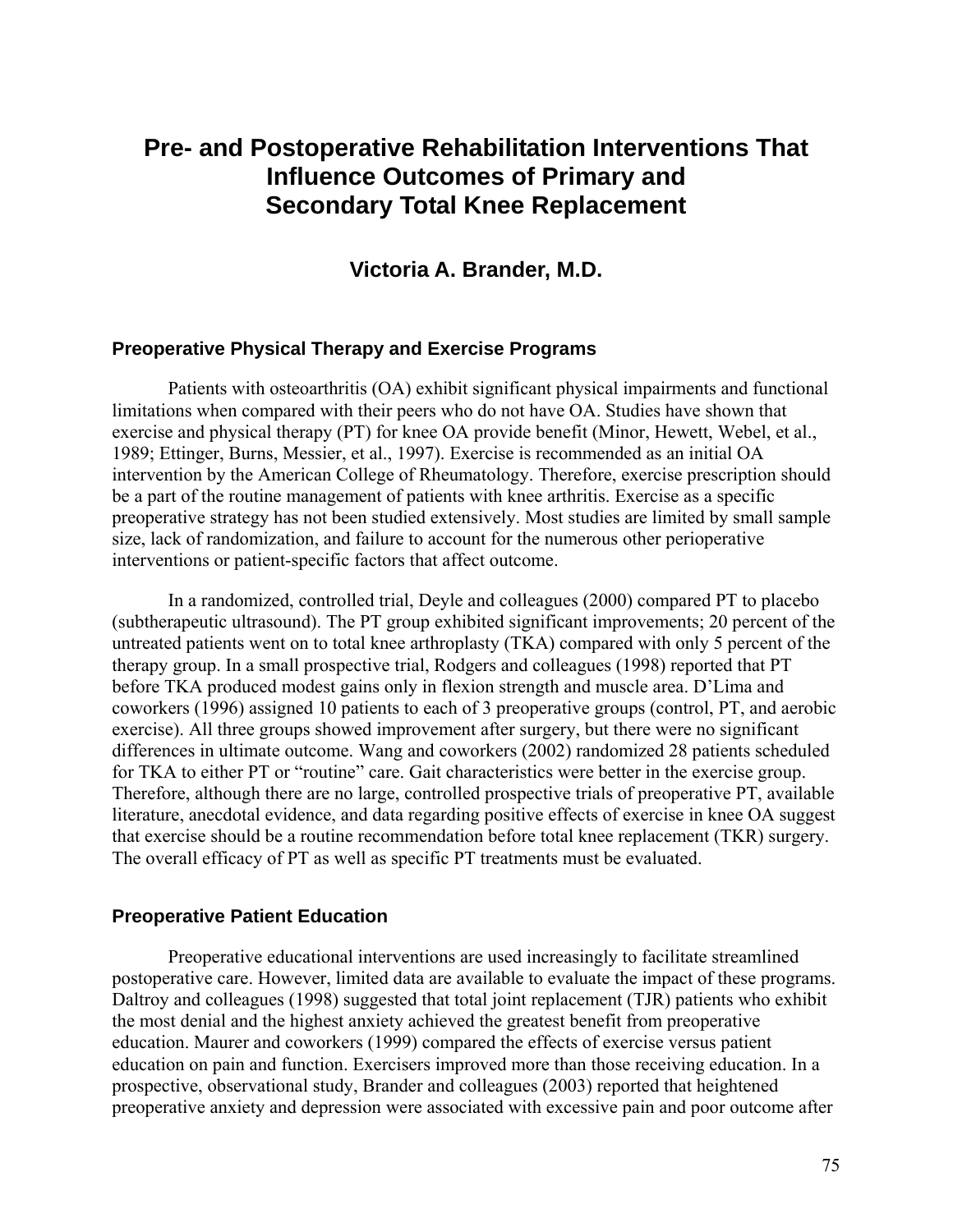TKA, suggesting that preoperative treatments of psychological impairments (such as selfefficacy training or treatment of depression) might be useful. Anecdotal evidence suggests that preoperative education may increase patient satisfaction and facilitate the discharge process. In summary, specific preoperative education may be useful, particularly in anxious patients. More research is needed to identify the most efficient forms of preoperative patient education.

#### **Postoperative Rehabilitation Interventions**

The goals of rehabilitation following TKA are to obtain rapid recovery of knee motion, strength, and independence. No research exists to support the use of any specific postoperative exercise protocols. Kramer and coworkers (2003) compared home exercise to outpatient PT after TKA and found no differences in overall outcome. In a randomized prospective trial, Hewitt and Shakespeare (2001) suggested that flexion-based exercises are superior to extension after TKA. The use of continuous passive motion (CPM) following TKA remains controversial. Although several studies suggest that CPM allows for greater early knee flexion, less pain, and fewer manipulations, studies are consistently unable to prove long-term benefit. One randomized, controlled trial (McInnes, Larson, Daltroy, et al., 1992) reported that although CPM increased flexion and decreased swelling and the number of manipulations, it did not affect pain, extension, strength, or outcome. However, CPM did result in cost savings as a consequence of fewer manipulations. Pope and coworkers (1997) prospectively randomized 53 patients to no CPM, CPM of 0 to 40 degrees, or CPM of 0 to 70 degrees. At 1 week, the patients in the 0 to 70 CPM category exhibited greater flexion but required more analgesics and had more blood loss. At 1 year, there were no significant differences. Kumar and colleagues (1996) prospectively compared CPM with early passive flexion of the knee (the "drop and dangle" exercise method). Compared with patients in the CPM group, patients in the drop-and-dangle group were discharged from the hospital 1 day earlier, had better extension range at 6 months, and had less wound drainage. Comparing CPM to home PT, Worland and colleagues (1998) reported no differences in outcome at 6 months, yet the costs for CPM were much lower than the costs for PT. In summary, no specific research supports the use of particular postoperative rehabilitation protocols. CPM may be a cost-effective intervention, facilitating early knee flexion after TKA but without apparent long-term significance. A subset of patients, such as those with very stiff or painful knees, might gain an advantage from CPM. Further study is needed to clarify this possibility.

#### **Postacute Inpatient Rehabilitation Care**

Since the introduction of diagnosis-related group (DRG)-based Medicare payments to acute care hospitals, length of hospital stay after TJR has been reduced dramatically through earlier mobilization of patients, streamlining care, discharging patients at lower functional levels, and transferring patients to DRG-exempt rehabilitation units. Several investigators have sought to predict the patients with TKA who might require prolonged inpatient care. In a retrospective study, Forrest and coworkers (1998) reported that only age and diabetes correlated with the need for inpatient rehabilitation after total joint arthroplasty (TJA). No prospective, randomized trials have evaluated differences in outcome between patients discharged to home and those sent for inpatient rehabilitation. Early transfer, by postoperative day (POD) three, to inpatient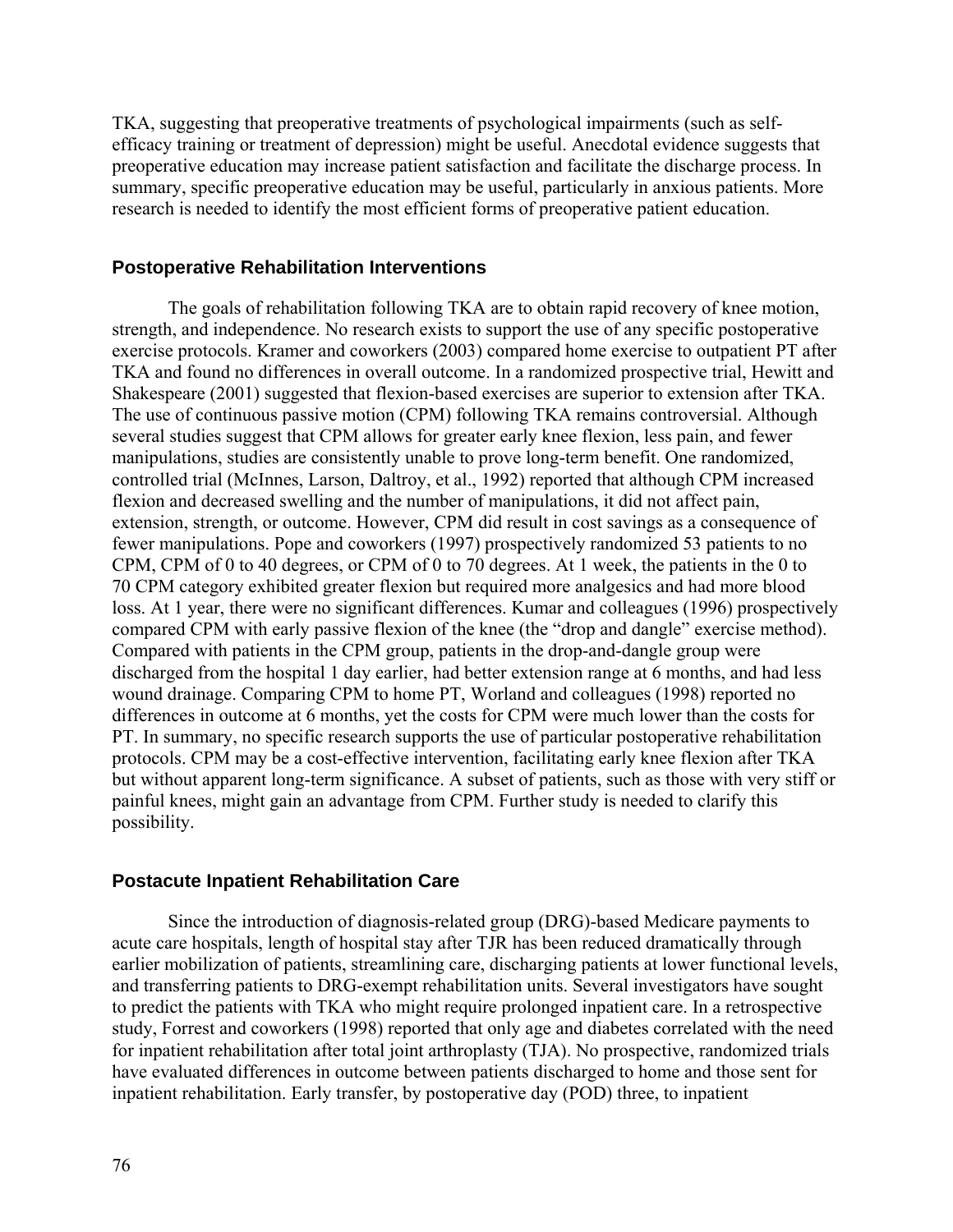rehabilitation has become a common clinical practice, the merits of which have been debated. Its proponents believe that patients at risk for poor recovery warrant aggressive inpatient rehabilitation to achieve their goals. Others argue that the practice is simply a cost-shifting maneuver. In a prospective, randomized controlled trial, Munin and colleagues (1989) sought to determine the effect of early transfer of high-risk patients to inpatient rehabilitation. Patients who were transferred at POD 3 compared with POD 7 exhibited shorter length of stay, lower total cost, more rapid achievement of goals, and equivalent 4-month outcomes. Mahomed and coworkers (2000) retrospectively surveyed TJA patients and found no differences between those who went to inpatient rehabilitation and those who went home. Therefore, further research on the utility of postacute inpatient care is imperative in light of the common utilization of inpatient rehabilitation services, the costs associated with this care, and the clear need for extended rehabilitative care in the most disabled patients.

#### **Long-Term Exercise Guidelines for TKA Patients**

Studies of individuals following TKA have demonstrated persistent physical impairments and functional limitations. These impairments should be used to guide prescription of specific rehabilitation interventions. Fuchs and colleagues (1999) described reduced proprioception after TKA. Berman and coworkers (1991) found reduced quadriceps strength 2 years following surgery. Huang and coworkers (1996) reported abnormal quadriceps-hamstring strength ratios more than 6 years after surgery. Lorentzen and colleagues (1999) described a loss of isometric flexion strength in the operated limb after surgery. Wilson and coworkers (1990) reported reduced knee range of motion during walking and stair descent but normal gait after TKA. The use of rehabilitation techniques similar to the treatment of patellofemoral pain syndrome (PFPS) might be extrapolated to the TKA population given the similarity of functional biomechanical deficits. Like PFPS patients, TKA patients experience impairments that include medial quadriceps insufficiency; inflexibility of the lateral retinacula, iliotibial band, hamstrings, and gastrocnemius muscles (which increase effective knee flexion or cause lateral tracking of the patella); gluteus medius and hip external rotator weakness (leading to medial rotation of the femur); imbalance of hip internal and external rotators; and excessive pronation of the foot. Rehabilitation methods can include incorporating taping of the patella, proper shoe orthotics, strengthening of the quadriceps (VMO) via a short-arc (<45 degrees of knee flexion) to minimize patellofemoral joint stress, and hip external rotator strengthening. Specific exercise strategies need further study.

The long-term impact of regular physical activity on prosthetic longevity is debated. The common belief is that regular physical activity, through imparting greater stress on the prosthetic joint, leads to more rapid wear and early failure. Most studies have not directly evaluated the impact of exercise on TKR longevity. Instead, assumptions are based on lab testing of implant materials, mathematical models, and clinical outcome studies in which age is used as a proxy for activity. All of these methods pose difficulties when extrapolated to the clinical setting. For example, the strength of in vitro testing is its incorporation of bone and material into the test; however, it offers only a very basic model of a much more complicated physiologic situation. Analytical estimates are similarly primitive, lacking contributions from other muscle groups and out-of-plane forces. Wide variations in activity among persons of specific age groups make activity assumptions based on age fairly invalid. Kuster and colleagues (2000) tested the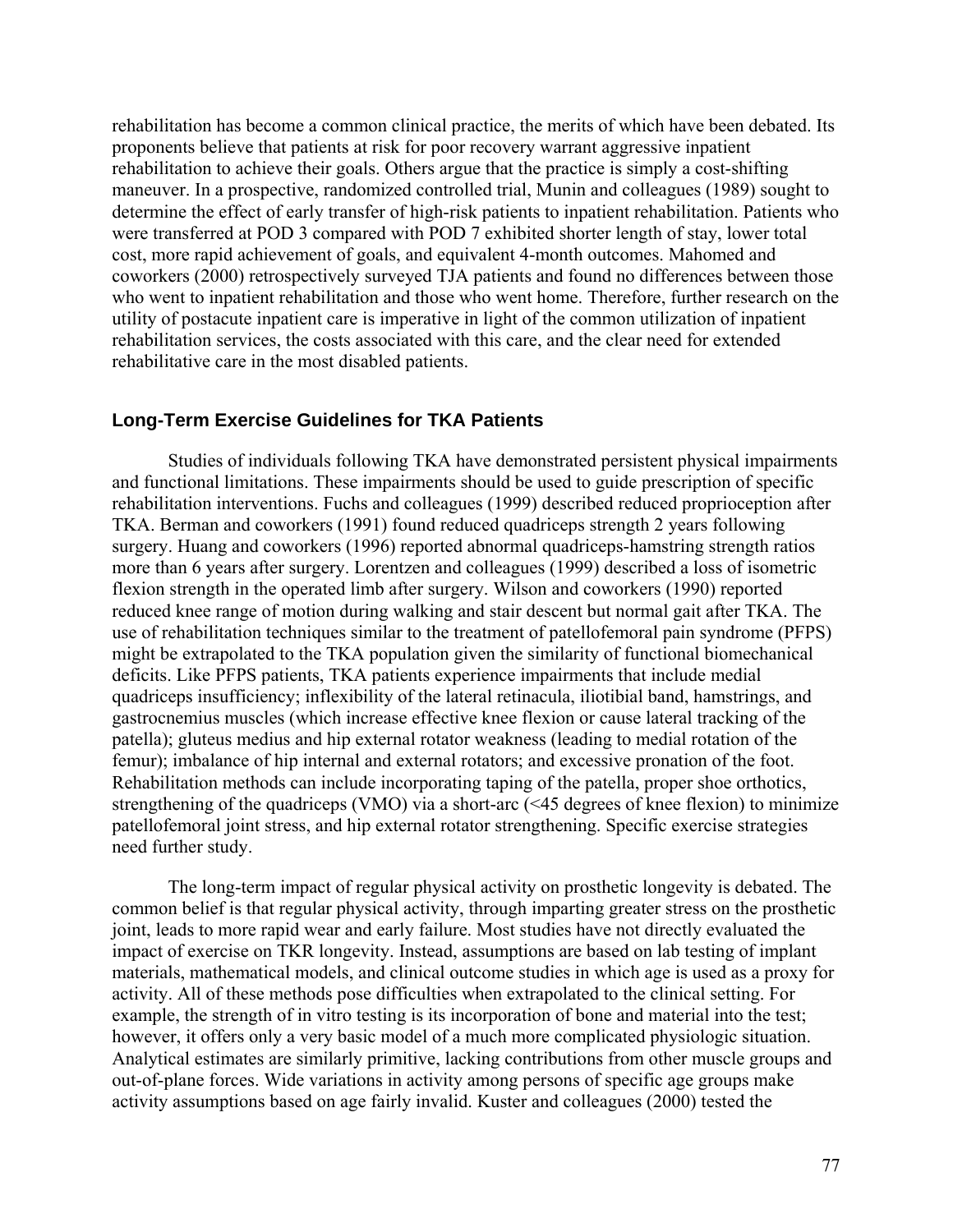compressive forces generated during recreational activities. Using pressure-sensitive film, the researchers measured the amount of implant surface area that was loaded to the polyethelene "yield point." Cycling caused the least stress; power walking led to no overloaded areas. However, downhill hiking and jogging were associated with significant overloaded areas. In summary, regular exercise offers numerous health benefits; however, the effect of exercise on implant longevity, patient satisfaction, and quality of life after TKA requires further investigation.

### **References**

Berman AT, Bosacco SJ, Israelite C. Evaluation of total knee arthroplasty using isokinetic testing. Clin Orthop 1991;271:106–13.

Brander VA, Stulberg SD, Adams AD. Predicting those at risk for greater total knee replacement pain: a prospective, observational study. Clin Orthop 2003;416:1–10.

Daltroy LH, Morlino CI, Eaton HYM, Poss R, Liang MH. Preoperative education for total hip and knee replacement patients. Arthritis Care Res 1998;11(6):469–78.

Deyle GD, Henderson NE, Matekel RL, Ryder MG, Garber MB, Allison SC. Effectiveness of manual physical therapy and exercise in osteoarthritis of the knee. A randomized, controlled trial. Ann Intern Med 2000;132(3):173–81.

D'Lima DD, Colwell CW Jr, Morris BA, Hardwick ME, Kozin F. The effect of preoperative exercise on total knee replacement outcomes. Clin Orthop 1996;326:174–82.

Ettinger WH Jr, Burns R, Messier SP, Applegate W, Rejeski WJ, Morgan T, et al. A randomized trial comparing aerobic exercise and resistance exercise with a health education program in older adults with knee osteoarthritis. The Fitness Arthritis and Seniors Trial (FAST). JAMA 1997;277(1):25-31.

Forrest G, Fuchs M, Gutierrez A, Girardy J. Factors affecting length of stay and need for rehabilitation after hip and knee arthroplasty. J Arthroplasty 1998;13(2):186–90.

Fuchs S, Thorwesten L, Niewerth S. Proprioceptive function in knees with and without total knee arthroplasty. Am J Phys Med Rehabil 1999;78(1):39–45.

Hewitt B, Shakespeare D. Flexion vs. extension: a comparison of post-operative total knee arthroplasty mobilization regimes. Knee 2001;8(4):305-9.

Huang CH, Cheng CK, Lee YT, Lee KS. Muscle strength after successful total knee replacement: a 6- to 13-year followup. Clin Orthop 1996:328:147–54.

Kramer JF, Speechley M, Bourne R, Rorabeck C, Vaz M. Comparison of clinic- and home-based rehabilitation programs after total knee arthroplasty. Clin Orthop 2003;410:225–34.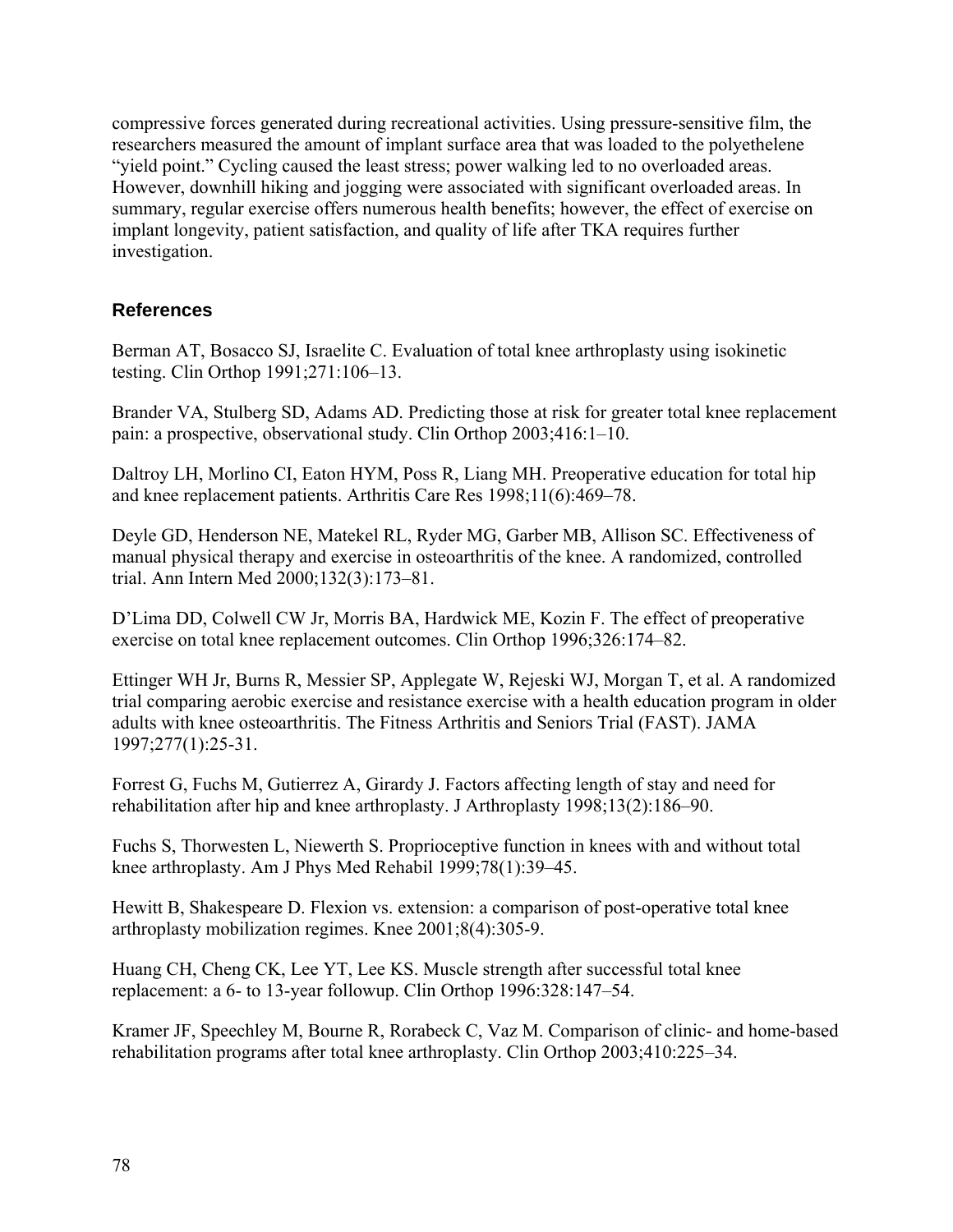Kumar PJ, McPherson EJ, Dorr LD, Wan Z, Baldwin K. Rehabilitation after total knee arthroplasty: a comparison of 2 rehabilitation techniques. Clin Orthop 1996;31:93–101.

Kuster MS, Spalinger E, Blanksby BA, Gachter A. Endurance sports after total knee replacement: a biomechanical investigation. Med Sci Sports Exerc 2000;32(4):721–4.

Lorentzen JS, Petersen MM, Brot C, Madsen OR. Early changes in muscle strength after total knee arthroplasty. Acta Orthop Scand 1999;70(2):176–9.

Mahomed NN, Koo Seen Lin MJ, Levesque J, Lan S, Bogoch ER. Determinants and outcomes of inpatient versus home based rehabilitation following elective hip and knee replacement. J Rheumatol 2000;27(7):1753–8.

Maurer BT, Stern AG, Kinossian B, Cook KD, Schumacher HR Jr. Osteoarthritis of the knee: isokinetic quadriceps exercise versus an educational intervention. Arch Phys Med Rehabil 1999;80:1293–9.

McInnes J, Larson MG, Daltroy LH, Brown T, Fossel AH, Eaton HM, et al. A controlled evaluation of continuous passive motion in patients undergoing total knee arthroplasty. JAMA 1992;268(11):1423–8.

Minor MA, Hewett JE, Webel RR, Anderson SK, Kay DR. Efficacy of physical conditioning exercise in patients with rheumatoid arthritis and osteoarthritis. Arthritis Rheum 1989;32(11):1396–405.

Munin MC, Rudy TE, Glynn NW, Crossett LS, Rubash HE. Early inpatient rehabilitation after elective hip and knee arthroplasty. JAMA 1998;279(11):847–52.

Pope RO, Corcoran S, McCaul K, Howie DW. Continuous passive motion after primary total knee arthroplasty. Does it offer any benefits? J Bone Joint Surg Br 1997;79(6):914–7.

Rodgers JA, Garvin KL, Walker CW, Morford D, Urban J, Bedard J. Preoperative physical therapy in primary total knee arthroplasty. J Arthroplasty 1998;13(4):414–21.

Wang AW, Gilbey HJ, Ackland TR. Perioperative exercise programs improve early return of ambulatory function after total hip arthroplasty. A randomized, controlled trial. Am J Phys Med Rehabil 2002;81(11):801–6.

Wilson MG, Michet CJ Jr, Ilstrup DM, Melton LJ 3rd. Idiopathic symptomatic osteoarthritis of the hip and knee: a population-based incidence study. Mayo Clin Proc 1990;65(9):1214–21.

Worland RL, Arredondo J, Angles F, Lopez-Jimeniz F, Jessup DE. Home continuous passive motion machine versus professional physical therapy following total knee replacement. J Arthroplasty 1998;13(7):784–7.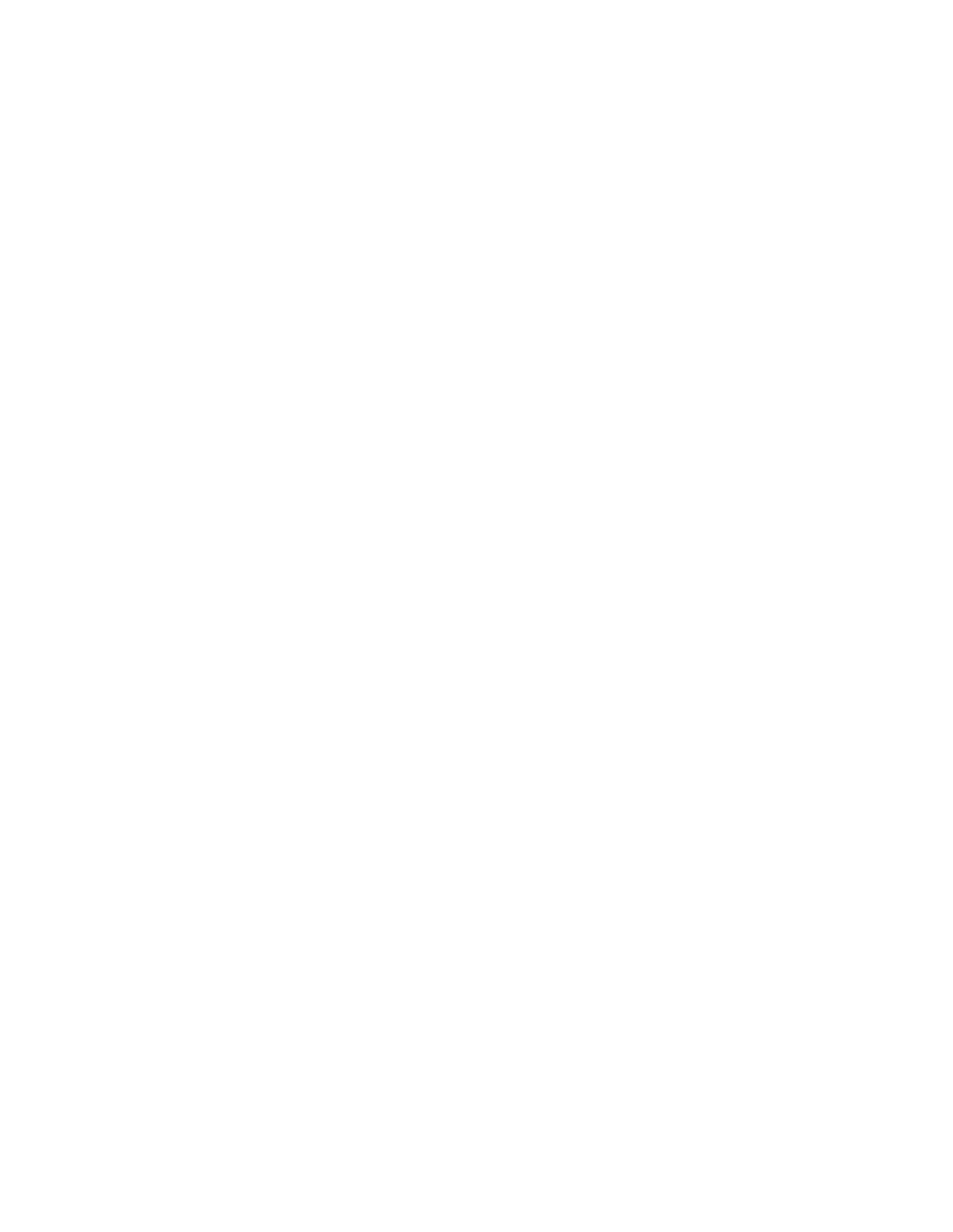# **Indications and Approaches for Revision Total Knee Replacement and Salvage Procedures**

## **Chitranjan S. Ranawat, M.D., and Vijay J. Rasquinha, M.D.**

#### **Indications**

Approximately 5 to 10 percent of total knee arthroplasties require revision within 10 to 15 years (Emmerson, Moran, Pinder, 1996; Falatyn, Lachiewicz, Wilson, 1995; Malkani, Rand, Bryan, et al., 1995; Nafei, Kristensen, Knudsen, et al., 1996; Ranawat, Flynn, Saddler, et al., 1993; Rand, Ilstrup, 1991; Rinonapoli, Mancini, Azzara, et al., 1992; Ritter, Herbst, Keating, et al., 1994; Schai, Thornhill, Scott, 1998; Weir, Moran, Pinder, 1996; Whiteside, 1994). Revision surgery is most commonly indicated for the treatment of infection, mechanical loosening, and instability. Polyethylene wear has emerged as an important cause of the need for revisions, and more recently, modularity of implants and back-side wear have been found to be additional causes of osteolysis, especially with noncemented fixation. Contrary to the published data, revision for patellar loosening, fracture, or dislocation has been required in less than 1 percent of cases in the senior author's experience. Revision surgery is occasionally necessary to gain motion in patients with stiffness after knee replacement. The principles of revision knee arthroplasty are similar to those of primary surgery. These principles include obtaining a wide exposure, restoring the mechanical alignment in three planes, maintaining the joint line, balancing the ligaments and soft tissue, restoring the functioning quadriceps, achieving good cement fixation, and replacing any substantial bone loss with metal wedges or bone graft.

It is important to know the cause of failure before planning surgery. In most situations, the reason is obvious. Patients with ill-defined pain without any clear-cut evidence of infection may have low-grade sepsis. Definite diagnosis in these cases can be very difficult, and care must be taken in trying to ascertain the cause of pain before revision surgery. Referred pain from the spine should be ruled out before the decision to revise the implant is made.

#### **Exposure**

If there are multiple incisions, they require careful attention. The principle of maintaining a skin flap width-to-length ratio of 2 to 1 should be followed, and the surgeon must take care to avoid creating an "island of avascular skin." A lateral incision is preferred when multiple scars are present; a longitudinal straight incision can incorporate the old incision. A well-healed vertical or longitudinal incision, which can be lifted from the subcutaneous tissue, is best during surgery and does not interfere with healing. The skin should be felt to assess whether it is movable. If the scar adheres to the deeper structures or if split-thickness skin grafts were used in the past, consideration should be given to using a tissue expander in consultation with a plastic surgeon.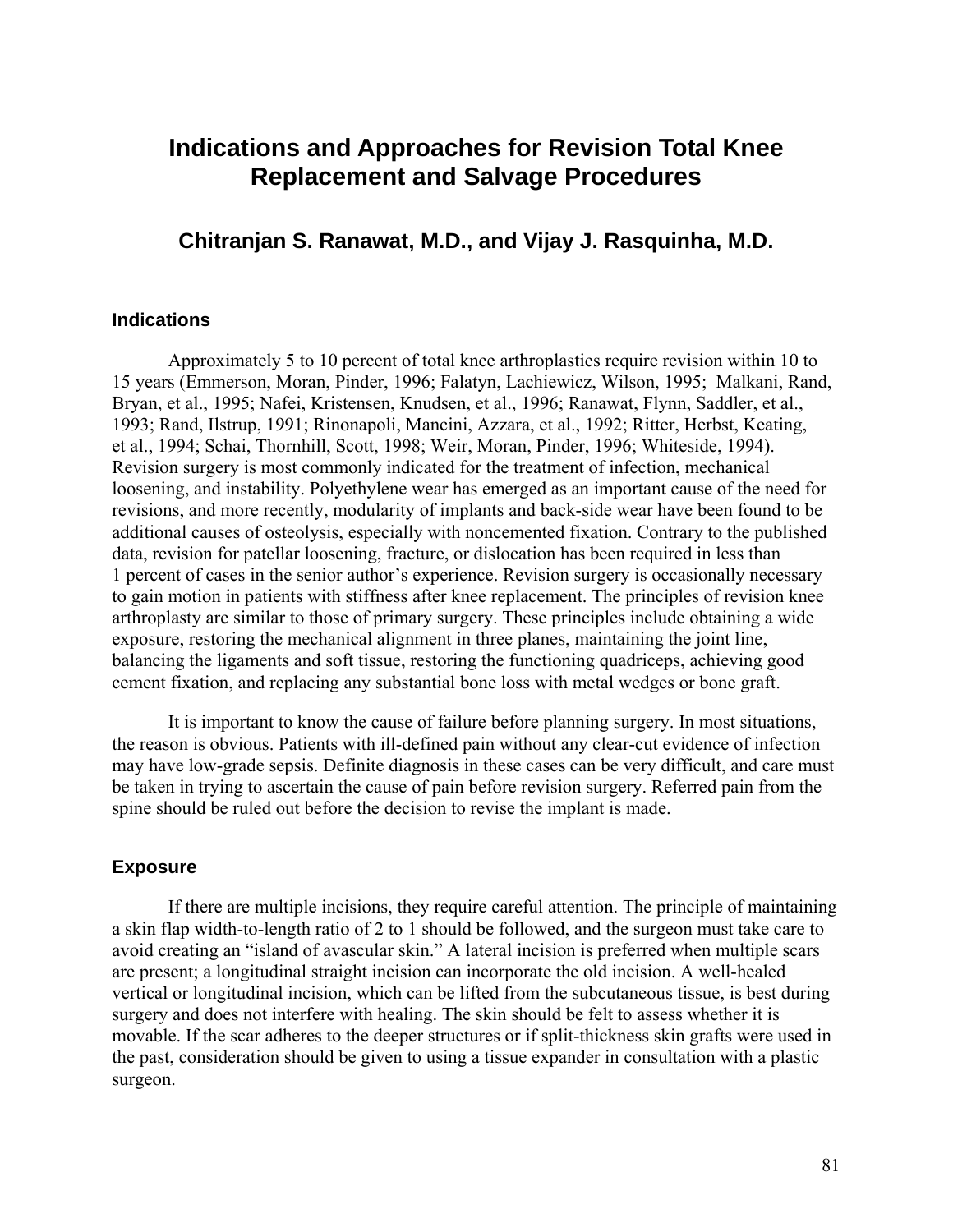The skin flaps are undermined minimally on both sides to expose the quadriceps tendon. The tendon is entered on the medial side, leaving a few millimeters of tendon medially along with the vastus medialis for later closure. All of the scar tissue from the parapatellar gutters under the quadriceps is removed to free the quadriceps. The knee is exposed by releasing the soft tissue subperiosteally on the medial side of the proximal tibia, which is externally rotated as the sleeve is developed. The dissection is continued to the posteromedial aspect of the tibial condyle. Any scar tissue present in the region of the posterior cruciate ligament is excised from both the femur and tibia. The tibia is externally rotated and brought anterior to the femur with the knee flexed to 90 degrees.

#### **Exposure in the Stiff Knee**

When revision surgery is performed for stiffness, which is defined as preoperative flexion of less than 60 degrees, the following choices are available for exposure: V-Y plasty, quadriceps tendon snip, long tibial tubercle osteotomy, and subperiosteal sleeve dissection.

The V-Y plasty **(**Coonse, Adams, 1943; Insall, 1984**)** involves a standard medial parapatellar arthrotomy combined with a second incision that begins at the proximal end of the first and proceeds obliquely distally through the quadriceps tendon and lateral retinaculum, creating an inverted V. This technique provides excellent exposure but at the cost of disrupting the blood supply to the patella and distal quadriceps tendon as well as an increased incidence of extensor lag and weakness of extension (Aglietti, Buzzi, D'Andria, 1991; Trousdale, Hanssen, Rand, et al., 1993).

The quadriceps tendon snip is a later modification of the V-Y plasty with a shorter second limb directed obliquely and proximally from the proximal extent of the initial medial arthrotomy **(**Vince, 1993). This modification is less disruptive to the blood supply to the patella and quadriceps tendon but does not allow for adjustment of the quadriceps tension during closure.

The long tibial tubercle osteotomy involves an 8- to 10-centimeter osteotomy of the tibial tubercle (Whiteside, Ohl, 1990). Care is taken to preserve the lateral soft-tissue attachments to the fragment to maintain its blood supply because a major concern of this technique is healing of the osteotomy.

The preference is to use the subperiosteal sleeve dissection in combination with a lateral release. With this technique, there is a controlled lengthening and release of the soft tissue from the medial and posterior aspects of the tibia and also from the lateral aspect of the femur. The soft tissue is elevated subperiosteally off of the tibia, progressing further distally as necessary. Posteriorly, the insertion of the semimembranosus is sharply elevated. The lateral release involves clearing the lateral gutter of scar tissue and releasing the patellofemoral ligament. If the iliotibial band is tight, it is lengthened with multiple stab incisions. The posterolateral capsule, popliteus tendon, and lateral collateral ligament are released from the femur when necessary. This technique allows a wide exposure of the knee and increases the range of motion at the time of surgery to approximately 90 degrees. If it is still difficult to mobilize the patella after the subperiosteal sleeve dissection/lateral release, then a quadriceps snip is performed.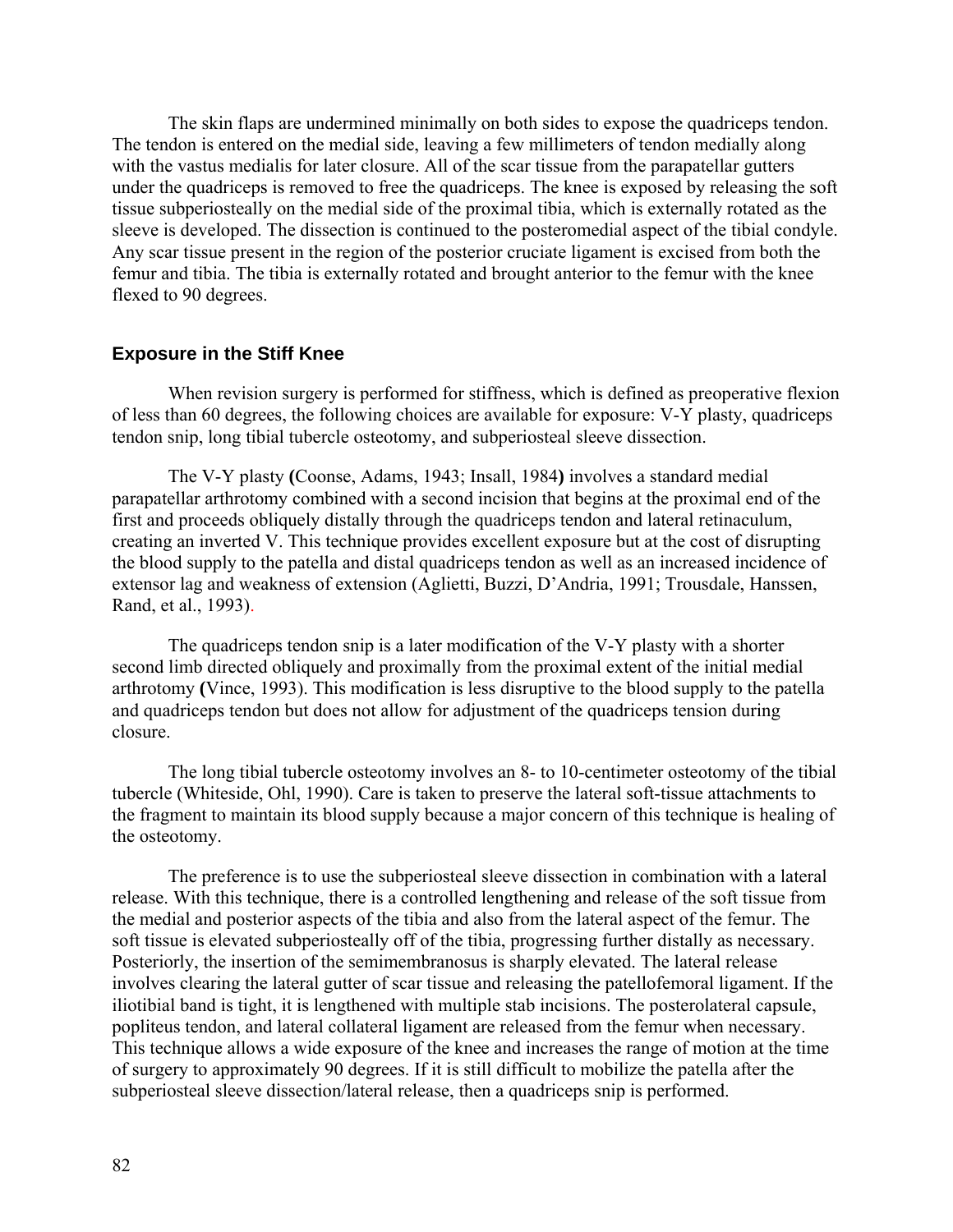#### **Removal of the Components**

Removal of the tibial and femoral components involves opening the cement-bone interface. To do this, a combination of a high-speed burr (e.g., Midas Rex), oscillating saw, osteotomes, and a component extraction device (e.g., Big Bertha extractor) is used. The emphasis at this stage is on meticulous technique to preserve as much of the host bone as possible.

#### **Results of Revision Total Knee Arthroplasty**

Good or excellent results have been obtained on average in approximately 70 percent of patients (Fehring, Griffin, 1998; Friedman, Hirst, Poss, et al., 1990; Goldberg, Figgie, Figgie, et al., 1988; Jacobs, Hungerford, Krackow, et al., 1988; Murray, Rand, Hanssen, 1994; Rand, 1991; Rand, Bryan, 1988). These results are not as good as those obtained after primary total knee replacement, where good-to-excellent results are generally obtained in more than 90 percent (Colizza, Insall, Scuderi, 1995; Dennis, Clayton, O'Donnell, 1992; Goldberg, Figgie, Figgie, et al., 1988; Hanssen, Rand, 1988; Ranawat, Flynn, Saddler, 1993; Ranawat, Luessenhop, Rodriguez, 1997; Rinonapoli, Mancini, Azzara, et al., 1992).

Only a few studies have examined survivorship after revision total knee arthroplasty. Ritter and colleagues reported a 97-percent survival rate at 6 years using prosthesis removal as the endpoint (Ritter, Eizember, Fechtman, et al., 1991). Others did not find revision surgery to be as durable, with 8-year survivorships of 75 percent and 83 percent in two different studies (Haas, Insall, Montgomery, et al., 1995; Peters, Hennessey, Barden, et al., 1997). These latter results are inferior to those obtained after primary total knee arthroplasty, with 10- to 20-year survivorships of more than 90 percent in most reports (Emmerson, Moran, Pinder, 1996; Falatyn, Lachiewicz, Wilson, 1995; Font-Rodriguez, Scuderi, Insall, 1997; Malkani, Rand, Bryan, et al., 1995; Nafei, Kristensen, Knudsen, et al., 1996; Ranawat, Flynn, Saddler, et al., 1993; Rinonapoli, Mancini, Azzara, et al., 1992; Ritter, Herbst, Keating, et al., 1994; Schai, Thornhill, Scott, 1998; Weir, Moran, Pinder, 1996).

#### **Salvage Procedures**

Failure after revision total knee arthroplasty, which occurs infrequently, presents a difficult challenge; salvage may be the only available option. Salvage options include knee arthrodesis, resection arthroplasty, and above-knee amputation. Indications for knee arthrodesis include situations in which reimplantation is unlikely to be successful, such as multiple failed two-stage reimplantation, infection with antibiotic-resistant organisms, or infected knee arthroplasty with bone or soft-tissue loss, particularly extensor mechanism or collateral ligaments. Knee arthrodesis may be contraindicated in nonambulatory patients, severe uncontrollable infection, unreconstructable soft tissue or bone loss, or severe vascular insufficiency or in patients with severe ipsilateral hip or ankle or contralateral knee problems that would preclude adequate function after knee fusion. In these rare instances, consideration may need to be given to resection arthroplasty or above-knee amputation.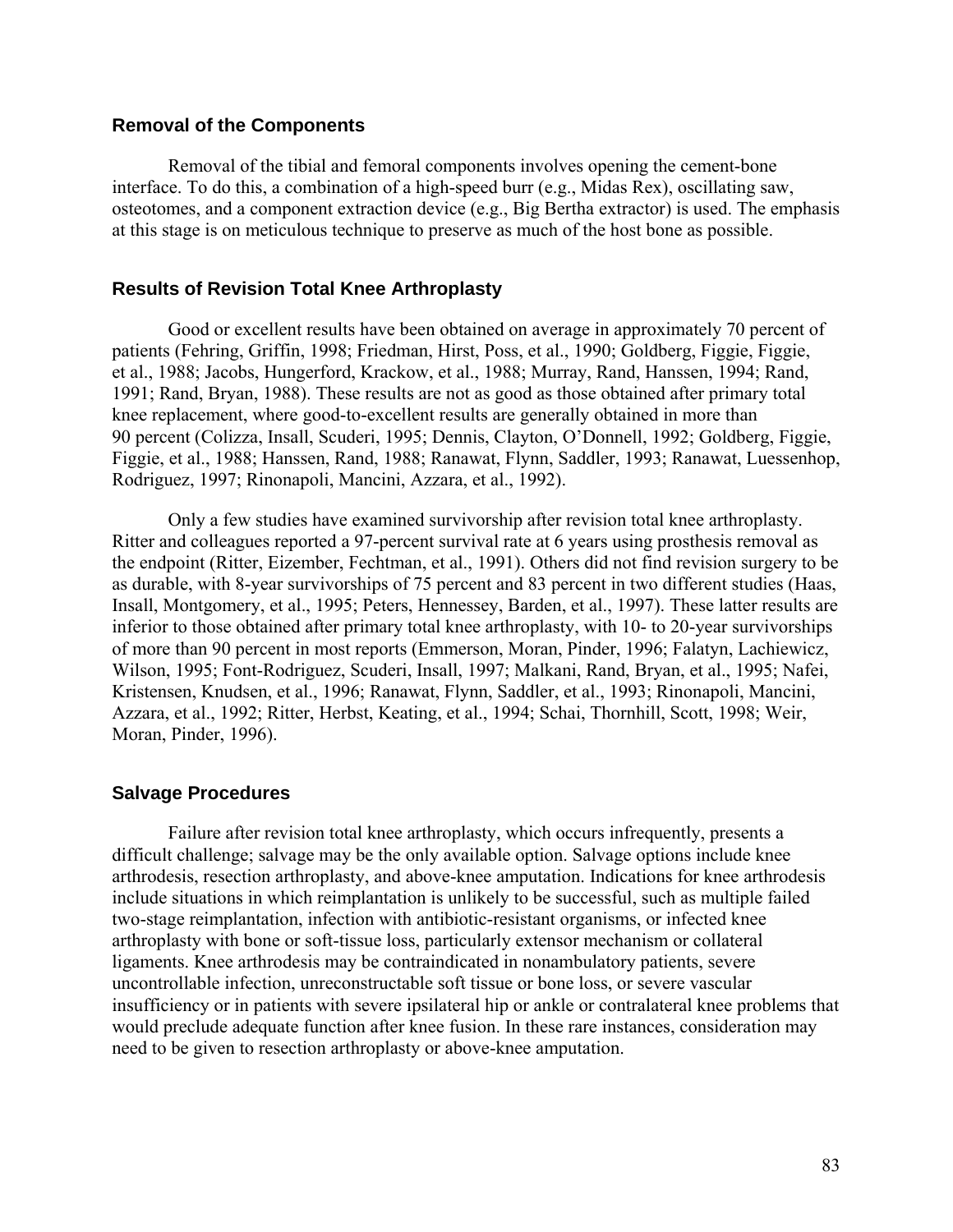### **Conclusion**

The principles of revision total knee arthroplasty are similar to those of primary surgery. These include restoring the joint line and mechanical alignment of the knee, soft-tissue balancing, and preserving bone stock. Surgery often is made more difficult in revision cases because of previous incisions raising concerns of skin vascularity; scarring obscuring normal anatomy; the necessity of component removal; lack of bone stock requiring bone graft or metal wedges; incompetence of soft tissue, including ligaments and patellar tendon, necessitating constrained components; and tendon augmentation. These factors make it even more critical during revision surgery that the surgeon maintain careful attention to detail with adherence to the general principles mentioned above. By doing so, good-to-excellent results can be obtained in more than two-thirds of the cases.

### **References**

Aglietti P, Buzzi R, D'Andria S, Scrobe F. Quadricepsplasty with the V-Y incision in total knee arthroplasty. Ital J Orthop Traumatol 1991;17(1):23−9.

Colizza WA, Insall JN, Scuderi GR. The posterior stabilized total knee prosthesis: assessment of polyethylene damage and osteolysis after a ten-year minimum follow-up. J Bone Joint Surg Am 1995;77(11):713−20.

Coonse K, Adams JD. A new operative approach to the knee joint. Surg Gyn Obstet 1943;77:344.

Dennis DA, Clayton ML, O'Donnell S, Mack R, Stringer EA. Posterior cruciate condylar total knee arthroplasty: average 11-year follow-up evaluation. Clin Orthop 1992;281:168−76.

Emmerson, KP, Moran CG, Pinder IM. Survivorship analysis of the kinematic stabilizer total knee replacement: a 10- to 14-year follow-up. J Bone Joint Surg Br 1996;78(3):441−5.

Falatyn S, Lachiewicz PF, Wilson FC. Survivorship analysis of cemented total condylar knee arthroplasty. Clin Orthop 1995;317:178−84.

Fehring TK, Griffin WL. Revision of failed cementless total knee implants with cement. Clin Orthop 1998;356:4−8.

Font-Rodriguez DE, Scuderi GR, Insall JN. Survivorship of cemented total knee arthroplasty. Clin Orthop 1997;345:79−86.

Friedman RJ, Hirst P, Poss R, Kelley K, Sledge CB. Results of revision total knee arthroplasty performed for aseptic loosening. Clin Orthop 1990;255:235−41.

Goldberg VM, Figgie MP, Figgie HE 3rd, Heiple KG, Sobel M. Use of a total condylar knee prosthesis for treatment of osteoarthritis and rheumatoid arthritis: long-term results. J Bone Joint Surg Am 1988;70(6):802−11.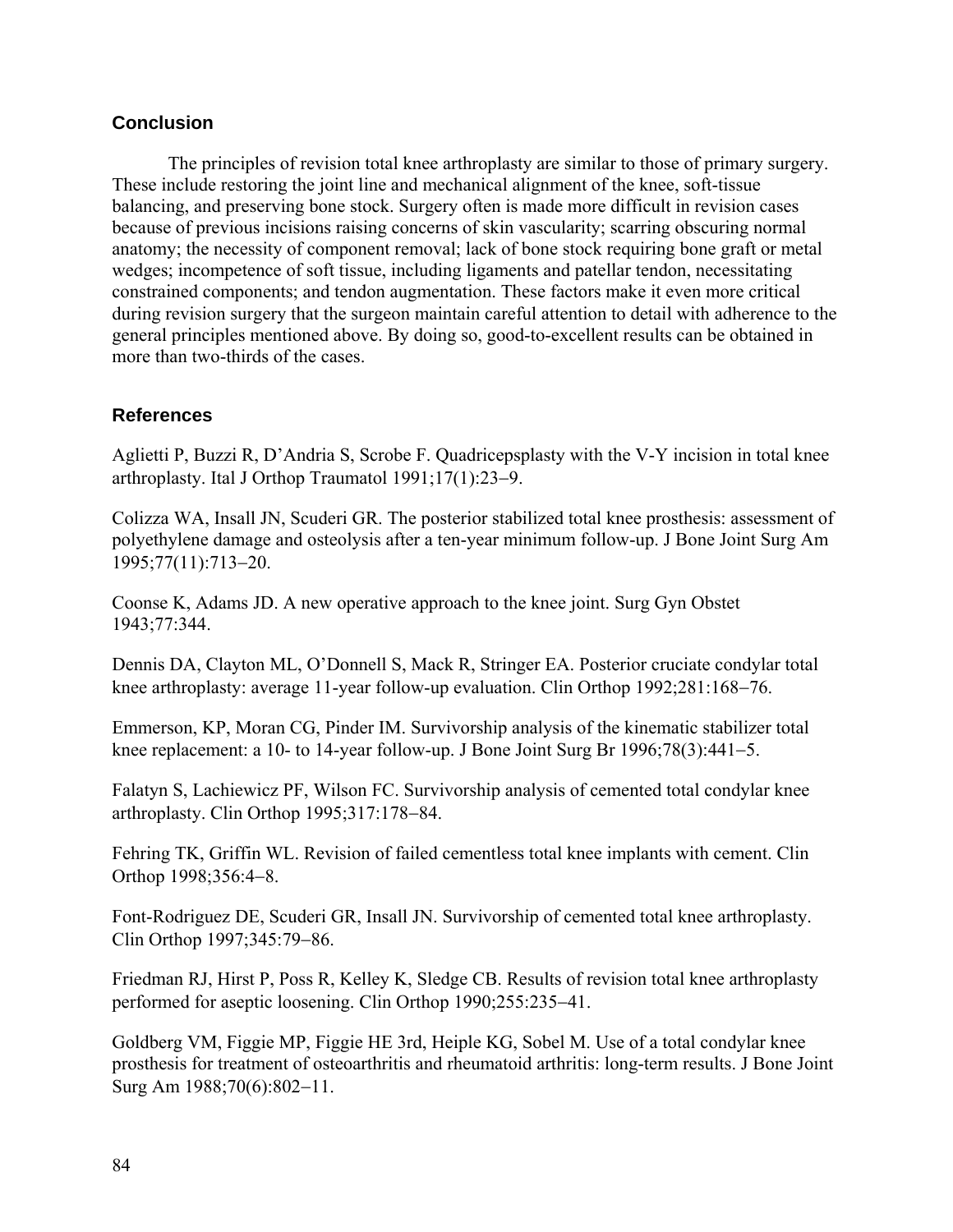Goldberg VM, Figgie MP, Figgie HE 3rd, Sobel, M. The results of revision total knee arthroplasty. Clin Orthop 1988;226:86−92.

Haas SB, Insall JN, Montgomery W 3rd, Windsor RE. Revision total knee arthroplasty with use of modular components with stems inserted without cement. J Bone Joint Surg Am 1995;77(11):1700−7.

Hanssen AD, Rand JA. A comparison of primary and revision total knee arthroplasty using the kinematic stabilizer prosthesis. J Bone Joint Surg Am 1988;70(4):491−9.

Insall JN. Surgical approaches to the knee. In: Insall JN (ed). Surgery of the Knee. New York: Churchill Livingstone, 1984.

Jacobs MA, Hungerford DS, Krackow KA, Lennox DW. Revision total knee arthroplasty for aseptic failure. Clin Orthop 1988;226:78−85.

Malkani AL, Rand JA, Bryan RS, Wallrichs SL. Total knee arthroplasty with the kinematic condylar prosthesis: a ten-year follow-up study. J. Bone Joint Surg Am 1995;77(3):423−31.

Murray PB, Rand JA, Hanssen AD. Cemented long-stem revision total knee arthroplasty. Clin Orthop 1994;309:116−23.

Nafei A, Kristensen O, Knudsen HM, Hvid I, Jensen J. Survivorship analysis of cemented total condylar knee arthroplasty: a long-term follow-up report on 348 cases. J Arthroplasty 1996;11(1):7−10.

Peters CL, Hennessey R, Barden RM, Galante JO, Rosenberg AG. Revision total knee arthroplasty with a cemented posterior-stabilized or constrained condylar prosthesis: a minimum 3-year and average 5-year follow-up study. J Arthroplasty 1997;12(8):896−903.

Ranawat CS, Flynn WF Jr, Saddler S, Hansraj KK, Maynard MJ. Long-term results of the total condylar knee arthroplasty: a 15-year survivorship study. Clin Orthop 1993;286:94−102.

Ranawat CS, Luessenhop CP, Rodriguez JA. The press-fit condylar modular total knee system: four-to-six-year results with a posterior-cruciate-substituting design. J Bone Joint Surg Am 1997;79(3):342−8.

Rand JA. Revision total knee arthroplasty using the total condylar III prosthesis. J Arthroplasty 1991;6(3):270−84.

Rand JA, Bryan RS. Results of revision total knee arthroplasties using condylar prostheses: a review of fifty knees. J Bone Joint Surg Am 1988:70(5):738−45.

Rand JA, Ilstrup DM. Survivorship analysis of total knee arthroplasty: cumulative rates of survival of 9200 total knee arthroplasties. J Bone Joint Surg Am 1991;73(3):397−409.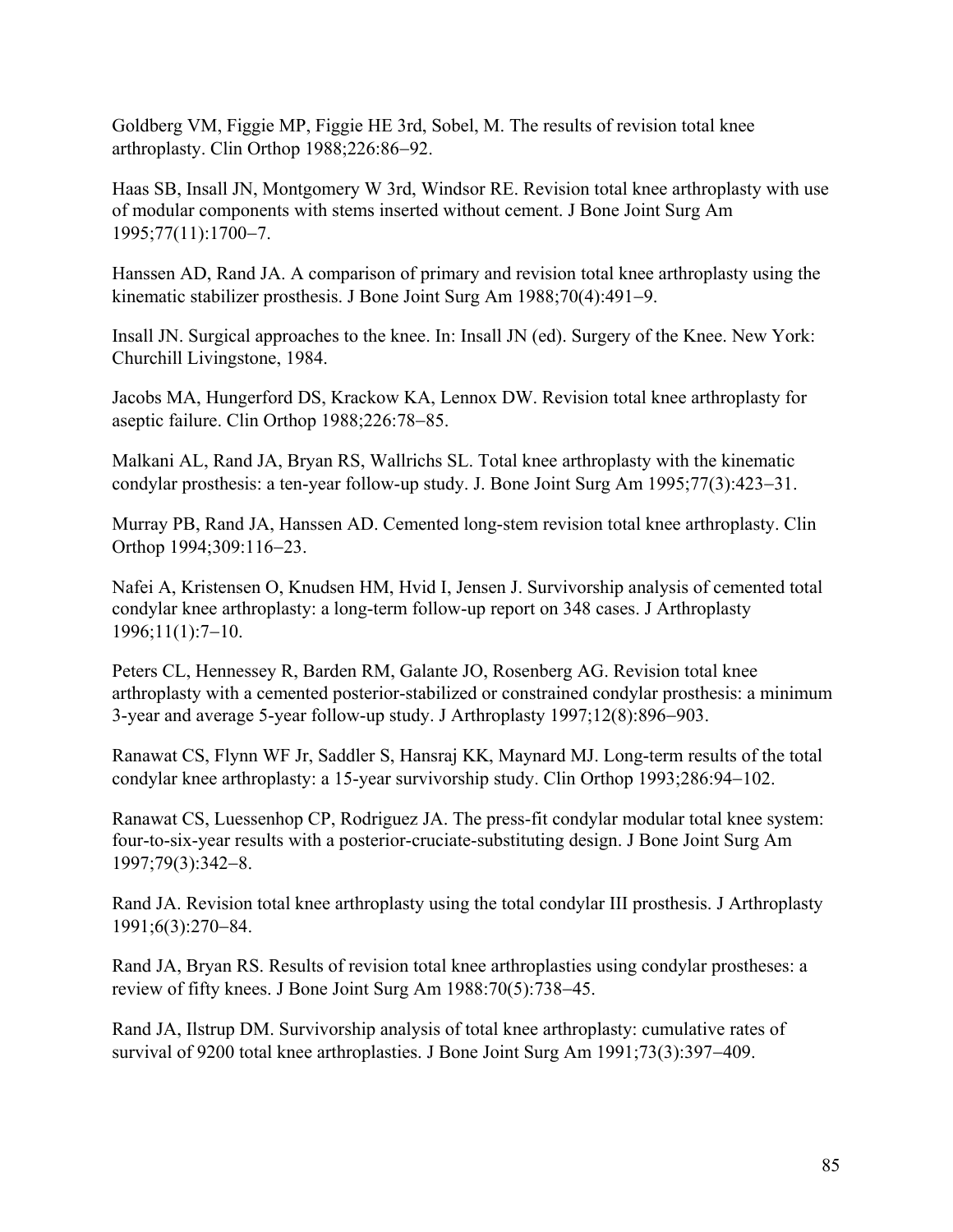Rinonapoli E, Mancini GB, Azzara A, Aglietti P. Long-term results and survivorship analysis of 89 total condylar knee prostheses. J Arthroplasty 1992;7(3):241−6.

Ritter MA, Eizember LE, Fechtman RW, Keating EM, Faris PM. Revision total knee arthroplasty: a survival analysis. J Arthroplasty 1991;6(4):351−6.

Ritter MA, Herbst SA, Keating EM, Faris PM, Meding JB. Long-term survival analysis of a posterior cruciate-retaining total condylar total knee arthroplasty. Clin Orthop 1994;309:136−45.

Schai PA, Thornhill TS, Scott RD. Total knee arthroplasty with the PFC system: results at a minimum of ten years and survivorship analysis. J Bone Joint Surg Br 1998;80(5):850−8.

Trousdale RT, Hanssen AD, Rand JA, Calahan TD. V-Y quadricepsplasty in total knee arthroplasty. Clin Orthop 1993;286:48−55.

Vince KG. Revision arthroplasty techniques. In: Heckman J (ed). Instructional Course Lectures. Rosemont, IL: American Academy of Orthopaedic Surgeons, 1993.

Weir DJ, Moran CG, Pinder IM. Kinematic condylar total knee arthroplasty: 14-year survivorship analysis of 208 consecutive cases. J Bone Joint Surg Br 1996;78(6):907−11.

Whiteside LA. Cementless total knee replacement: nine- to 11-year results and 10-year survivorship analysis. Clin Orthop 1994;309:185−92.

Whiteside LA, Ohl MD. Tibial tubercle osteotomy for exposure of the difficult total knee arthroplasty. Clin Orthop 1990;260:6−9.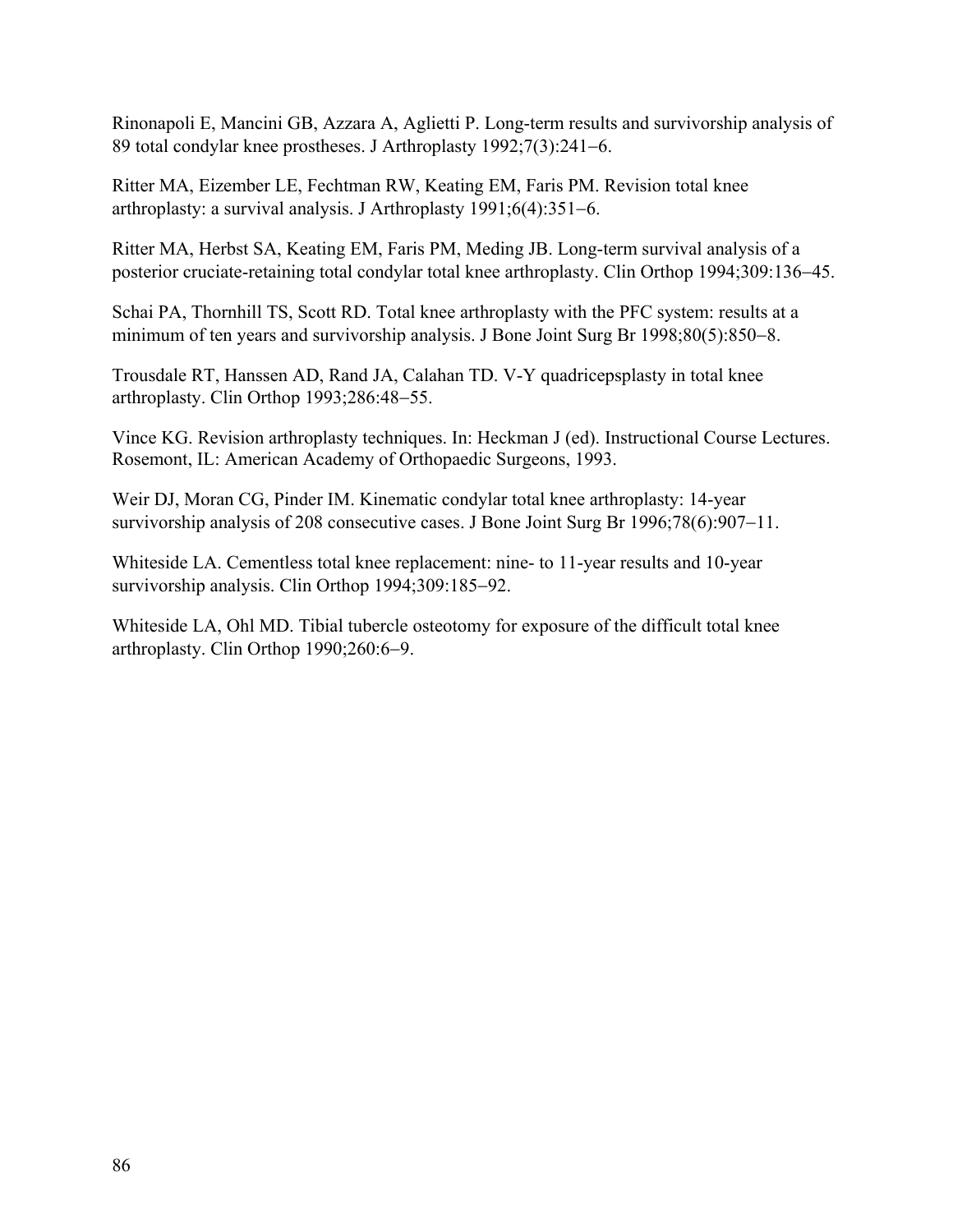# **Salvage Procedures for Failed Total Knee Replacement**

## **Aaron G. Rosenberg, M.D.**

#### **A Definition of Salvage Procedures**

Salvage procedures are used when revision of the failed total knee is not possible; alternate procedures are employed to provide the patient with continued functional use of the limb. In most cases in which salvage procedures are required, infection is a prominent feature, and removal of the total knee arthroplasty (TKA) has been necessary before salvage. Advances in soft tissue transfers (Sanders, O'Neill, 1981), bone grafting, and transplantation, as well as a better understanding of the periprosthetic infection, have resulted in a much higher rate of revision for failed (and infected) TKAs. However, there are occasions when revision is ill advised and salvage procedures must be employed.

#### **Indications**

Heroic attempts at revision arthroplasty in the face of repeatedly failed TKAs may seem reasonable in some settings and unreasonable in others. The surgeon (and certainly the patient) facing the consequences of the failed arthroplasty must be aware of the potential risks and benefits of the various available interventions, specifically as related to the anatomic and physiologic attributes of the limb (including the condition of the soft tissue, the extensor mechanism, and the underlying bone stock as well as the neurovascular integrity of the limb), while considering factors unrelated to the knee itself, such as underlying health and expected longevity.

When reimplantation is contraindicated, salvage procedures are generally indicated (Johnson, Bannister, 1986; Windsor, Insall, Urs, et al., 1990). To decide between salvage and repeated attempts at reimplantation, the surgeon must be familiar with the prerequisites, indications, contraindications, and techniques of reimplantation (revision), as well as the salvage alternatives, which include amputation, resection arthroplasty, and arthrodesis.

#### **Amputation**

Amputation is certainly the most difficult alternative for the surgeon to contemplate. Amputation is indicated when (1) a limb is unsalvageable due to uncorrectable vascular insufficiency, (2) persistent pain is unresponsive to efforts at pain relief, (3) life-threatening infection is unresponsive to appropriate surgical and medical therapy, or (4) sufficient tissue loss has occurred to preclude the possibility of retaining a useful limb, and tissue restoration is deemed impossible or impractical. Unfortunately, above-the-knee amputation in this population frequently confines the patient to minimal ambulation (Lambregts, Hitters, 2002). The most common indications are vascular insufficiency (Smith, McGraw, Taylor, et al., 2001) or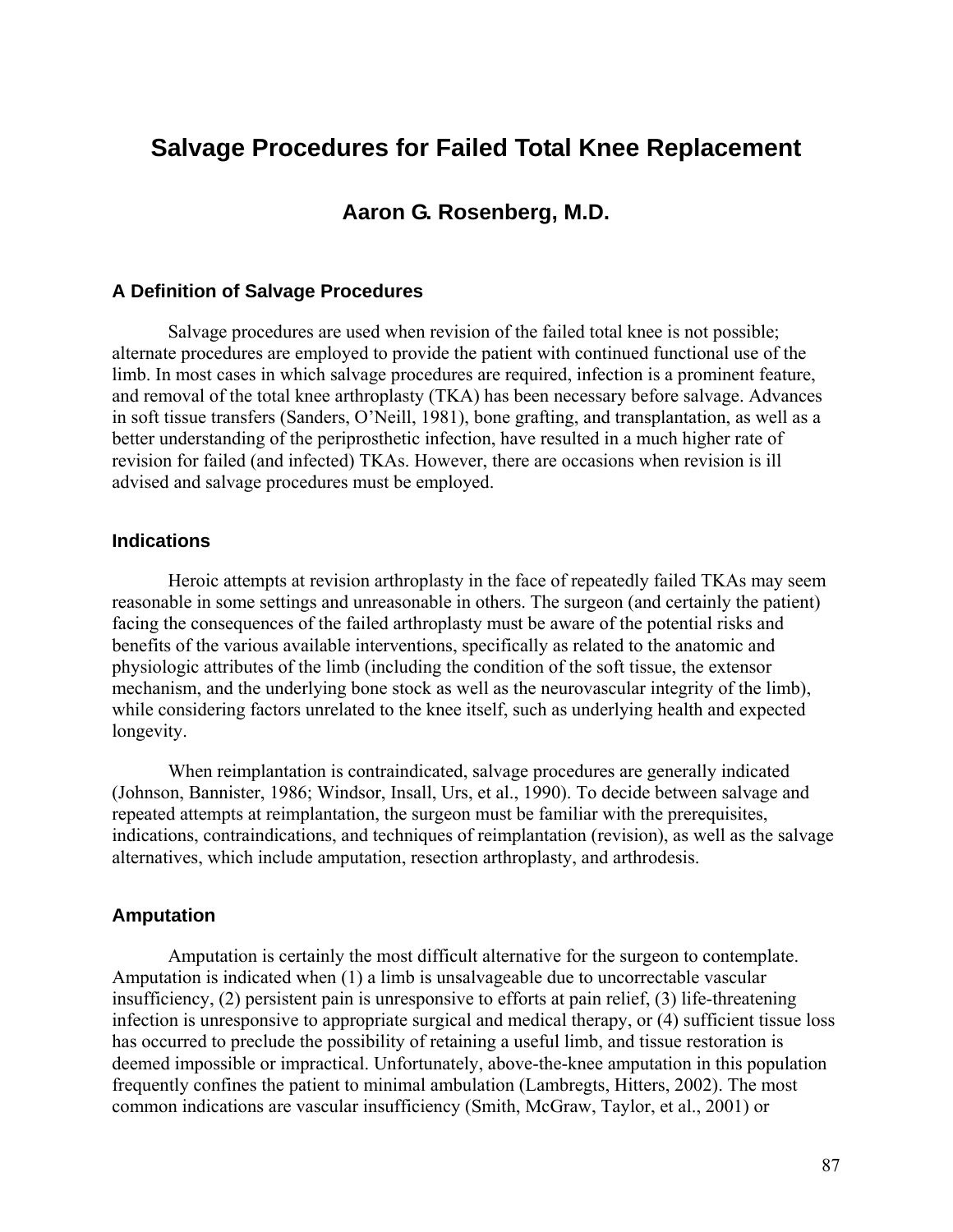persistent sepsis and severe soft tissue loss. A review of 18,442 knee replacements showed the prevalence of this complication: 67 (0.36 percent) of the knee replacements were eventually followed by amputation. Of these amputations, approximately two-thirds were due to progressive vascular disease and one-third were due to specific failures of the arthroplasty itself that were not amenable to limb salvage (Sierra, Trousdale, Pagnano, 2003).

#### **Resection Arthroplasty**

Resection arthroplasty or creation of a pseudarthrosis entails removal of the arthroplasty and immobilization of the joint while scar tissue fills the resection space. Resection arthroplasty is indicated in cases in which revision to a new arthroplasty is deemed impractical or impossible in a low-demand patient, usually with multiarticular joint involvement, where lack of knee joint motion resulting from fusion will hamper mobility and/or excessively stress adjacent joints. The few series of pseudarthrosis creation following failed TKA generally demonstrate poor results. In a series of 28 patients with knee resection arthroplasty, only 50 percent were functional ambulators; all of these patients required assistive devices for ambulation, and 17 percent required arthrodesis surgery (Falahee, Matthews, Kaufer, 1987). In a series of 15 patients, 12 were considered poor and 3 fair (Lettin, Neil, Citron, et al., 1990).

#### **Arthrodesis**

Unless a specific indication for resection arthroplasty is present, the bulk of data supports better function and pain relief with arthrodesis if revision to a new arthroplasty is deemed inappropriate (Brodersen, Fitzgerald, Peterson, et al., 1979; Chapchal, 1948; Fidler, 1983; Figgie, Brody, Inglis, et al., 1987). The disabilities and compensations from arthrodesis are well studied (Rud, Jensen, 1985). Contraindications are few and relative.

Techniques used (as well as the likelihood of success) depend on the amount of bone loss present and the presence or absence of continued sepsis (Rand, Bryan, 1986; Rand, Bryan, Chao, 1987). External fixation, which provides immediate stabilization of the knee following implant removal, has been well described (Manzotti, Pullen, Deromedis, et al., 2001; Brodersen, Fitzgerald, Peterson, et al., 1979; Fidler, 1983; Rand, Bryan, Chao, 1987). Internal fixation or intramedullary nailing requires a sterile fusion bed; therefore, most of these procedures are done as staged operations. In cases of severe bone loss, either vascularized autograft or allograft bone segments can be used to bridge extensive defects. Relatively straightforward anatomy above and below the knee and special arthrodesis nails are required. The use of these nails has greatly improved the likelihood of obtaining fusion in cases with significant bone loss (Waldman, Mont, Payman, et al., 1999; Incavo, Lilly, Bartlett, et al., 2000).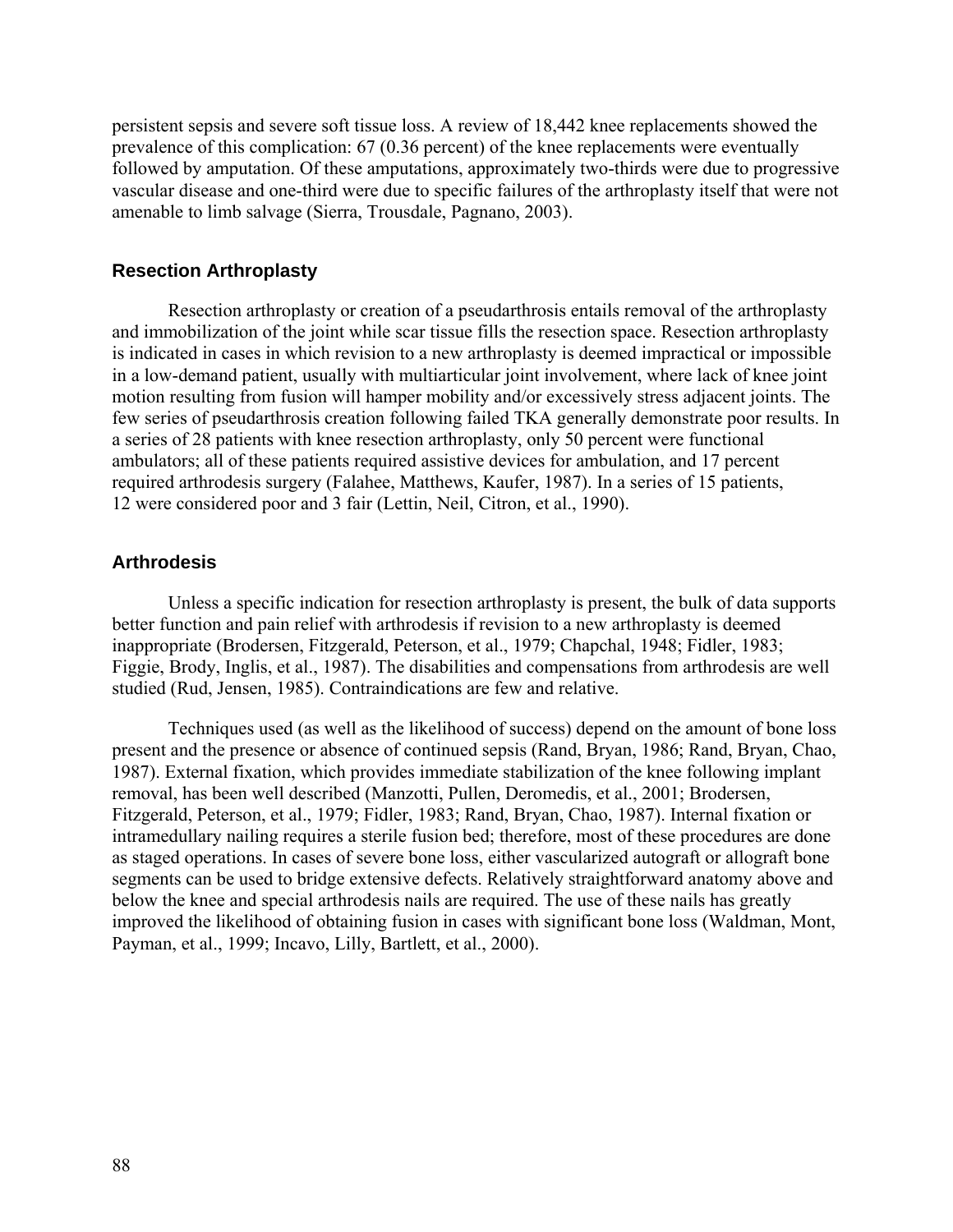### **References**

Brodersen MP, Fitzgerald RH Jr, Peterson LF, Coventry MB, Bryan RS. Arthrodesis of the knee following failed total knee arthroplasty. J Bone Joint Surg Am 1979;61(2):181–5.

Chapchal G. Intramedullary pinning for arthrodesis of the knee joint. J Bone Joint Surg Am 1948;30A:728–34.

Falahee MH, Matthews LS, Kaufer H. Resection arthroplasty as a salvage procedure for a knee with infection after a total arthroplasty. J Bone Joint Surg Am 1987;69(7):1013–21.

Fidler MW. Knee arthrodesis following prosthesis removal. Use of the Wagner apparatus. J Bone Joint Surg Br 1983;65(1):29–31.

Figgie HE, Brody GA, Inglis AE, Sculco TP, Goldbert VM, Figgie MP. Knee arthrodesis following total knee arthroplasty in rheumatoid arthritis. Clin Orthop 1987;224:237–43.

Incavo SJ, Lilly JW, Bartlett CS, Churchill DL. Arthrodesis of the knee: experience with intramedullary nailing. J Arthroplasty 2000;15(7):871–6.

Johnson DP, Bannister GC. Outcome of infected arthroplasty of the knee. J Bone Joint Surg Br 1986;68(2):289–91.

Lambregts SA, Hitters WM. Knee disarticulation after total-knee replacement. Prosthet Orthot Int 2002;26(3):251–2.

Lettin AW, Neil MJ, Citron ND, August A. Excision arthroplasty for infected constrained total knee replacements. J Bone Joint Surg Br 1990;72(2):220–4.

Manzotti A, Pullen C, Deromedis B, Catagni MA. Knee arthrodesis after infected total knee arthroplasty using the Ilizarov method. Clin Orthop 2001;389:143–9.

Rand JA, Bryan RS. The outcome of failed knee arthrodesis following total knee arthroplasty. Clin Orthop 1986;205:86–92.

Rand JA, Bryan RS, Chao EY. Failed total knee arthroplasty treated by arthrodesis of the knee using the Ace-Fischer apparatus. J Bone Joint Surg Am 1987;69(1):39–45.

Rud B, Jensen UH. Function after arthrodesis of the knee. Acta Orthop Scand 1985; 56(4):337–9.

Sanders R, O'Neill T. The gastrocnemius myocutaneous flap used as a cover for the exposed knee prosthesis. J Bone Joint Surg Br 1981;63(3):383–6.

Sierra RJ, Trousdale RT, Pagnano MW. Above-the-knee amputation after a total knee replacement: prevalence, etiology, and functional outcome. J Bone Joint Surg Am 2003;85(6):1000–4.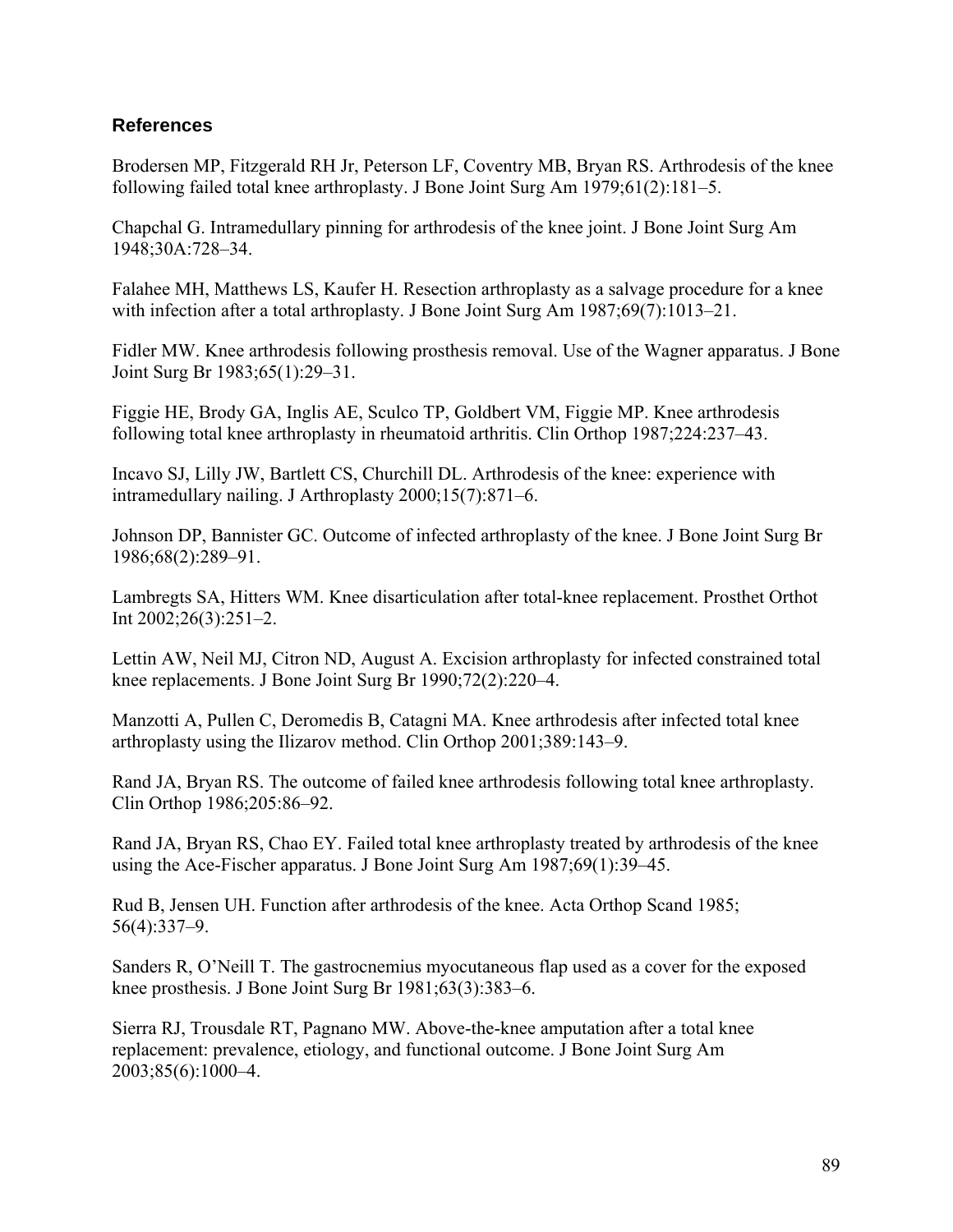Smith DE, McGraw RW, Taylor DC, Masri BA. Arterial complications and total knee arthroplasty. J Am Acad Orthop Surg 2001;9(4):253–7.

Waldman BJ, Mont MA, Payman KR, Freiberg AA, Windsor RE, Sculco TP, et al. Infected total knee arthroplasty treated with arthrodesis using a modular nail. Clin Orthop 1999;367:230–7.

Windsor RE, Insall JN, Urs WK, Miller DV, Brause BD. Two-stage reimplantation for the salvage of total knee arthroplasty complicated by infection. Further follow-up and refinement of indications. J Bone Joint Surg Am 1990;72(2):272–8.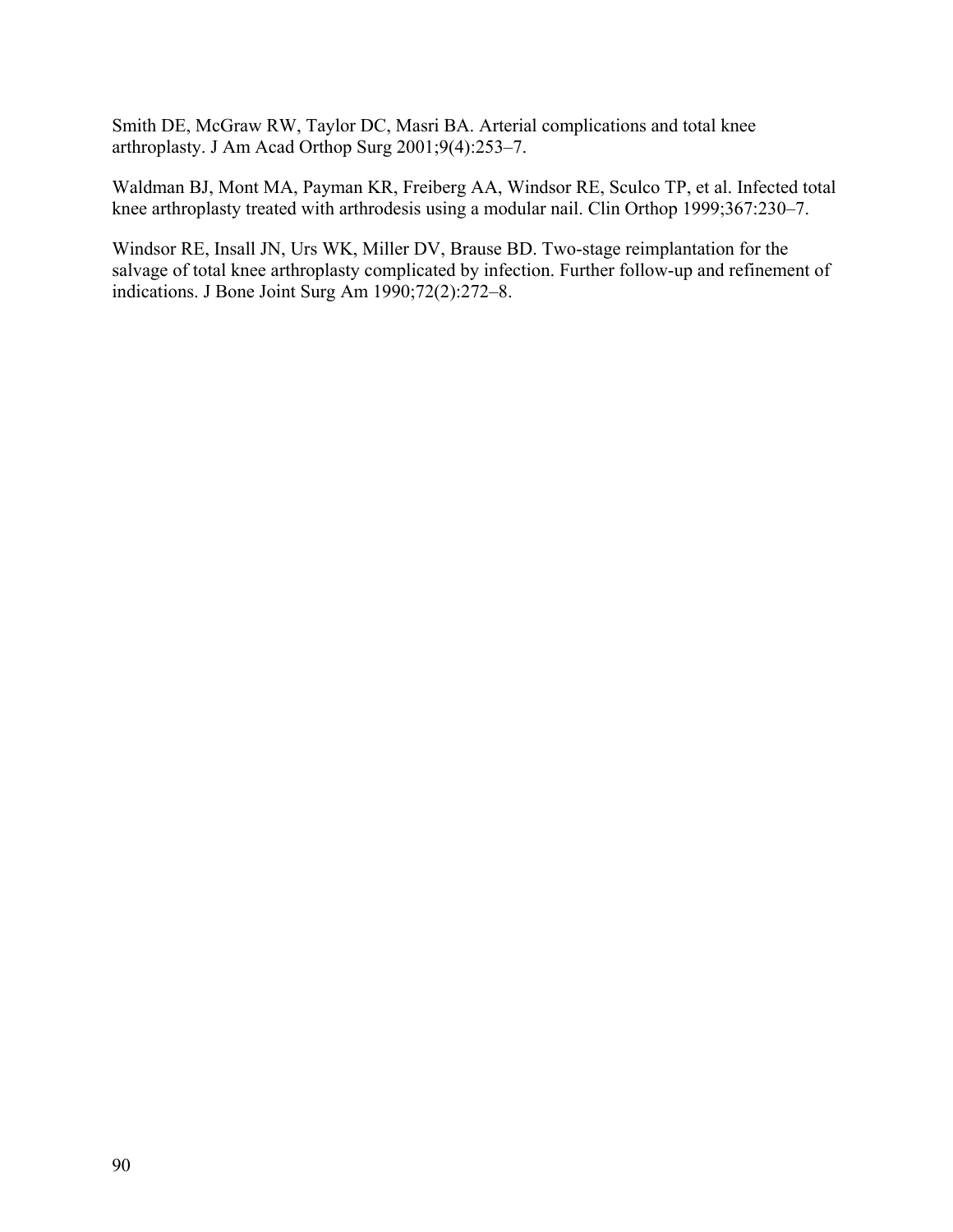# **Outcomes of Revision Total Knee Replacement and Salvage Procedures for Failed Total Knee Replacement**

## **Nizar N. Mahomed, M.D., Sc.D.**

Revision total knee replacement (TKR) is required when primary TKR failure leads to increasing pain and disability. The outcomes of revision TKR are evaluated using various metrics, including rates of re-revision, physician-derived measures of pain and function, patientderived measures of pain and function, radiographic evaluations of implant functioning, and economic analyses. Salvage procedures are considered when revision TKR is not a feasible option. The outcomes of these procedures are measured in similar fashion to revision TKR.

The literature on revision TKR and salvage procedures is limited compared with the literature on primary TKR. The majority of reports are small case series from single tertiary referral centers with no control groups and limited length of followup. The outcomes are measured using a variety of instruments that make comparison between reports difficult. To simplify this discussion, the following topics will be covered separately:

- Revision of unicondylar knee replacement (UKR)
- Revision of primary TKR for aseptic failure
- Revision of revision TKR for infection
- Salvage procedures for failed TKR

#### **Outcomes of Revision Unicondylar Knee Replacement**

Few reports focus specifically on the outcomes of revision TKR for failed UKR. Some authors have suggested that a failed UKR can be revised to a TKR without much difficulty (Chakrabarty, Newman, Ackroyd, 1998). In a retrospective study of 48 knees, Lai and Rand (1993) had 81 percent good or excellent results at 5.4 years of followup. In a retrospective review of 29 patients, Barrett and Scott (1987) found that 66 percent had good to excellent outcomes at an average of 4.6 years. In a retrospective review, Padgett and coworkers (1991) showed that the technical aspects of revision of failed UKR present difficulties. They concluded that the results of revision TKR for a failed UKR were not as good as those for a primary TKR and in fact were similar to results of revision TKR after failed primary TKR.

#### **Outcomes of Revision Primary TKR**

In general, the reports on outcomes of revision for failed primary TKR show good results up to 5 years following surgery. The results beyond 5 years are less certain. They depend on the complexity of the revision as well as patient characteristics. Goldberg and colleagues (1988) looked at the results of revision TKR in 65 consecutive cases followed for an average of 5 years (range of 2 to10 years) using a modified Mayo clinic knee rating scale. A variety of implants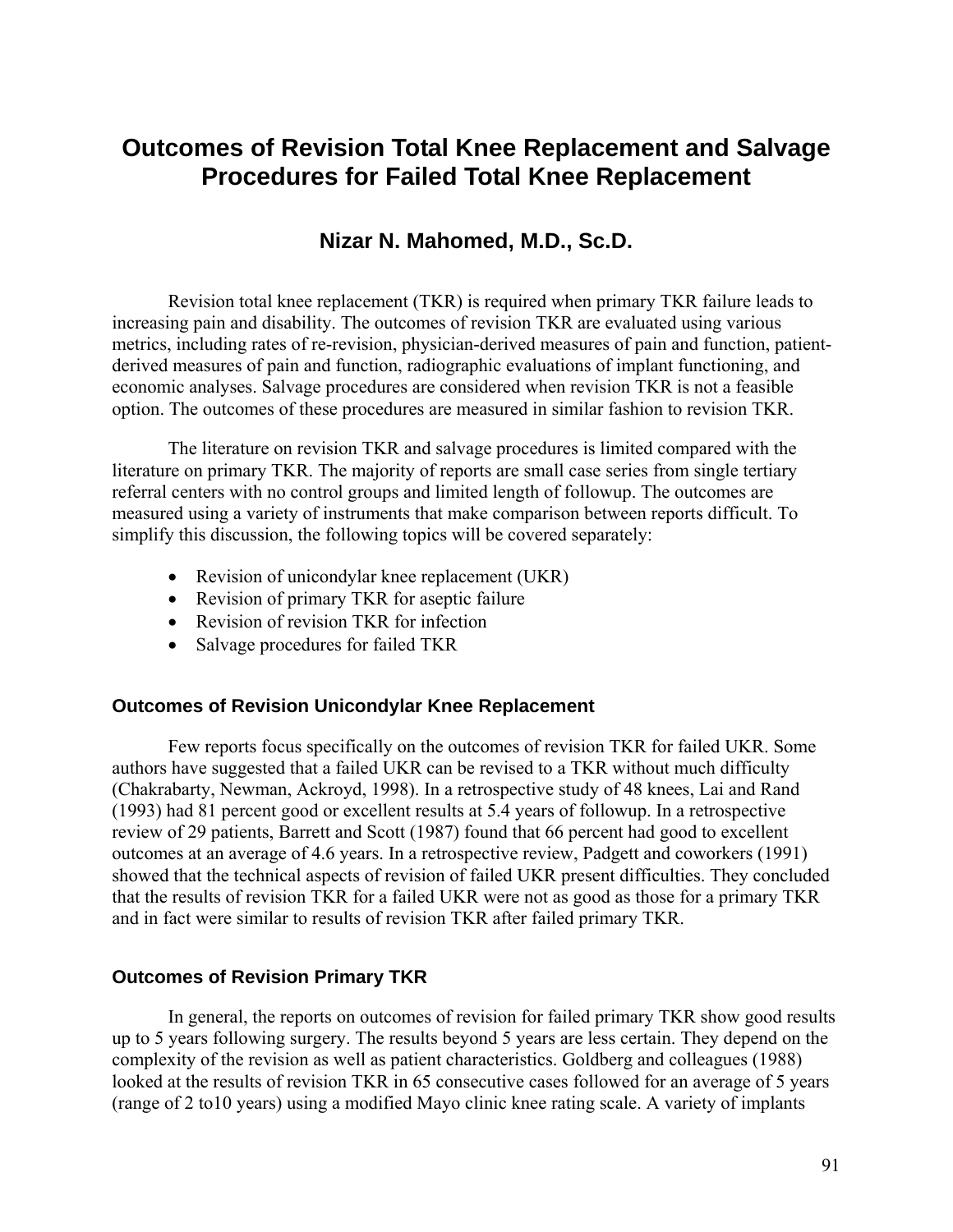were used, including total condylar, posterior stabilized, total condylar III, and kinematic rotating hinge prostheses. A good or excellent outcome was noted in only 46 percent of patients, a poor result or failure occurred in 42 percent of the cases, and infection occurred in 4.5 percent of patients. Friedman and coworkers (1990) reviewed 137 cases with an average followup of 5.2 years. They document a clinical success rate of 63 percent and a failure rate of 5.8 percent. Ritter and coworkers (1991), using survival analysis in a cohort of 37 cases, noted at 4 to 6 years post surgery a survival rate of 54 percent. Stuart and colleagues (1993) from the Mayo Clinic looked at 655 condylar revision TKRs done over a 10-year period. Of this cohort, 46 cases came to re-revision TKR. At an average followup of 7.5 years from re-revision, 52 percent were classified as failures. Gustilo and coworkers (1996) did a retrospective review of 56 consecutive revision TKRs followed for an average of 8.3 years. Using the Hospital for Special Surgery (HSS) knee scoring system, they had a good to excellent outcome of 73 percent.

#### **Outcomes of Revision TKR for Infection**

Revision TKR for infection is a challenging problem. The treatment options include (1) antibiotic suppression alone, (2) surgical debridement of the joint with retention of the prosthesis and antibiotics, (3) resection arthroplasty, (4) arthrodesis, (5) one-stage revision, (6) two-stage revision, and (7) amputation. The most successful functional results for the treatment of an infected TKR have been obtained from two-stage revisions. Wilson and colleagues (1990) reported that 15 of 20 patients undergoing revision TKR had no pain at a mean followup of 2.9 years. In a followup study of 34 cases, Windsor and colleagues (1990) reported that 76 percent had no pain or mild pain, 18 percent had moderate pain, and 6 percent had severe pain. They also reported that 69 percent had good to excellent results with a mean range of knee flexion of 87 degrees. Rosenberg and coworkers (1988), in a prospective study of 26 infected knees followed up for an average of 29 months, achieved 100-percent eradication of infection and 75-percent good to excellent outcomes based on the HSS score.

#### **Outcomes of Salvage Procedures for Failed TKR**

Salvage procedures for failed TKR can be grouped as (1) resection arthroplasty, (2) arthrodesis, and (3) amputation. The literature in this area is very limited (Donley, Matthews, Kaufer, 1991; Windsor, 1993; Kaufer, 1999). In general, pain relief and function following any of these salvage procedures is limited and far inferior to revision TKR. Salvage procedures are considered an option of last resort in patients with compromised soft tissues, severe bone loss, and severe medical comorbidities.

#### **References**

Barrett WP, Scott RD. Revision of failed unicondylar unicompartmental knee arthroplasty*.*  J Bone Joint Surg Am 1987;69(9):1328–35.

Chakrabarty G, Newman JH, Ackroyd CE. Revision of unicompartmental arthroplasty of the knee. Clinical and technical considerations. J Arthroplasty 1998;13(2):191–6.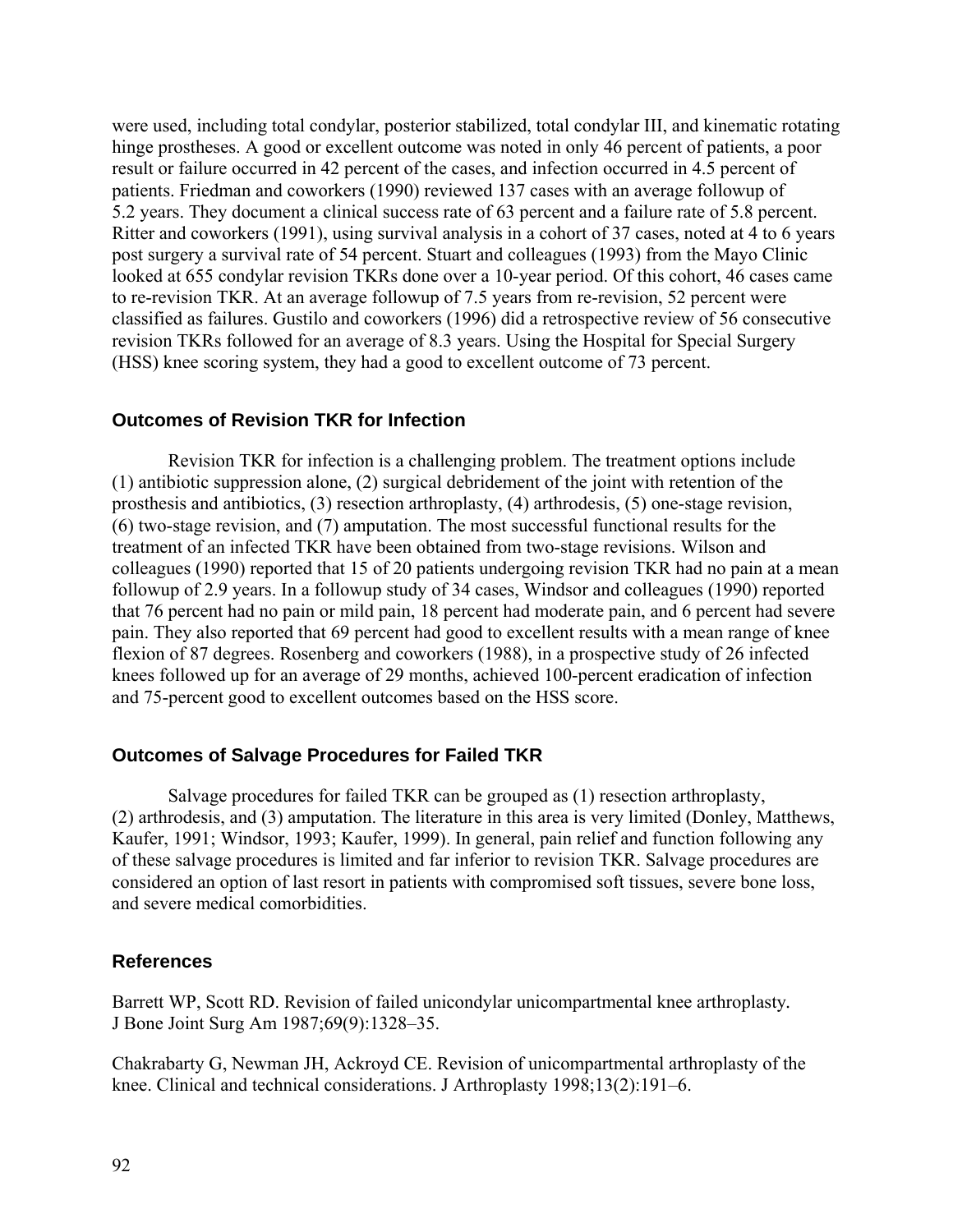Donley BG, Matthews LS, Kaufer H. Arthrodesis of the knee with an intramedullary nail*.* J Bone Joint Surg Am 1991;73(6):907–13.

Friedman RJ, Hirst P, Poss R, Kelley K, Sledge CB. Results of revision total knee arthroplasty performed for aseptic loosening*.* Clin Orthop 1990;255:235–41.

Goldberg VM, Figgie MP, Figgie HE 3rd, Sobel M. The results of revision total knee arthroplasty*.* Clin Orthop 1988;226:86–92.

Gustilo T, Comadoll JL, Gustilo RB. Long-term results of 56 revision total knee replacements. Orthopedics 1996;19(2):99–103.

Kaufer H. Resection arthroplasty of the knee. Techniques and results*.* In: Revision Total Knee Arthroplasty. Lotke PA, Garino JP, eds. Philadelphia: Lippincott-Raven, 1999.

Lai CH, Rand JA. Revision of failed unicompartmental total knee arthroplasty*.* Clin Orthop 1993;287:193–201.

Padgett DE, Stern SH, Insall JN. Revision total knee arthroplasty for failed unicompartmental replacement. J Bone Joint Surg Am 1991;73(2):186–90.

Ritter MA, Eizember LE, Fechtman RW, Keating EM, Faris PM. Revision total knee arthroplasty*.* A survival analysis*.* J Arthroplasty 1991;6(4):351–6.

Rosenberg AG, Haas B, Barden R, Marquez D, Landon GC, Galante JO. Salvage of infected total knee arthroplasty. Clin Orthop 1988;226:29–33.

Stuart MJ, Larson JE, Morrey BF. Reoperation after condylar revision total knee arthroplasty. Clin Orthop 1993;286:168–73.

Wilson MG, Kelley K, Thornhill TS. Infection as a complication of total knee-replacement arthroplasty. Risk factors and treatment in sixty-seven cases. J Bone Joint Surg Am 1990;72(6):878–83.

Windsor RE. Knee arthrodesis. In: Surgery of the Knee. Insall JN, ed. New York: Churchill Livingstone, 1993.

Windsor RE, Insall JN, Urs WK, Miller DV, Brause BD. Two-stage reimplantation for the salvage of total knee arthroplasty complicated by infection. Further follow-up and refinement of indications. J Bone Joint Surg Am 1990;72(2):272–8.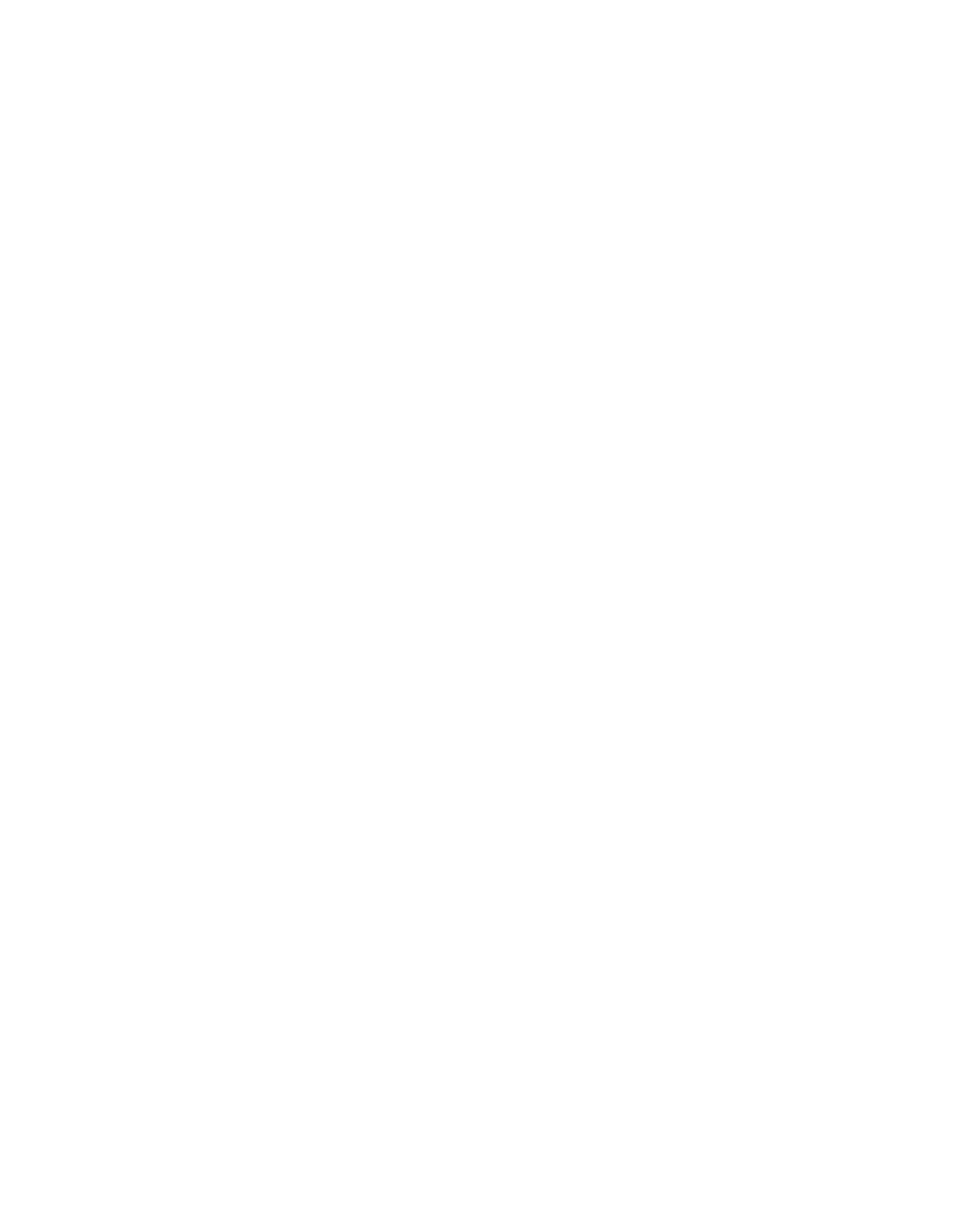# **Functional Outcome Following Revision Total Knee Arthroplasty: Meta-analysis**

## **Khaled J. Saleh, M.D.**

#### **Objective**

The objective of this study was to perform a systematic literature review to describe patient outcomes following revision total knee arthroplasty (TKA) using various global knee score (GKS) ratings.

#### **Data Sources**

A computerized literature search and bibliography review identified English-language articles published from 1966 through 2000.

#### **Study Selection**

A multistage assessment was used to determine articles containing data that met the objective of the study. In the first stage, abstracts were reviewed to identify articles that (1) reported any postoperative outcomes, (2) reported on revision knee procedures, and (3) had a study sample greater than five subjects. In the second stage, the articles were extracted and reviewed, and their bibliographies were examined for missed citations in the review articles retrieved. In the third stage of assessment, we included only study articles that reported outcomes using a GKS rating.

#### **Analysis**

Meta-analyses of GKSs were undertaken using a fixed-effects model with the assumption that the variances of each individual measurement were identical across studies. The variance of the overall estimate was then calculated under this model using the between-study variability.

#### **Results**

Fifty-eight articles with a total of 1,965 patients met the initial inclusion criteria. Fortytwo articles comprising 45 unique patient cohorts and a total of 1,515 patients contained sufficient GKS data for analysis and were used in the meta-analyses. The mean patient age across the 45 patient cohorts was 66.6 years. Approximately 61 percent of the enrolled subjects were women, ranging from a minimum of 28 percent to a maximum of 82 percent. Osteoarthritis was the primary reason for the index knee replacement.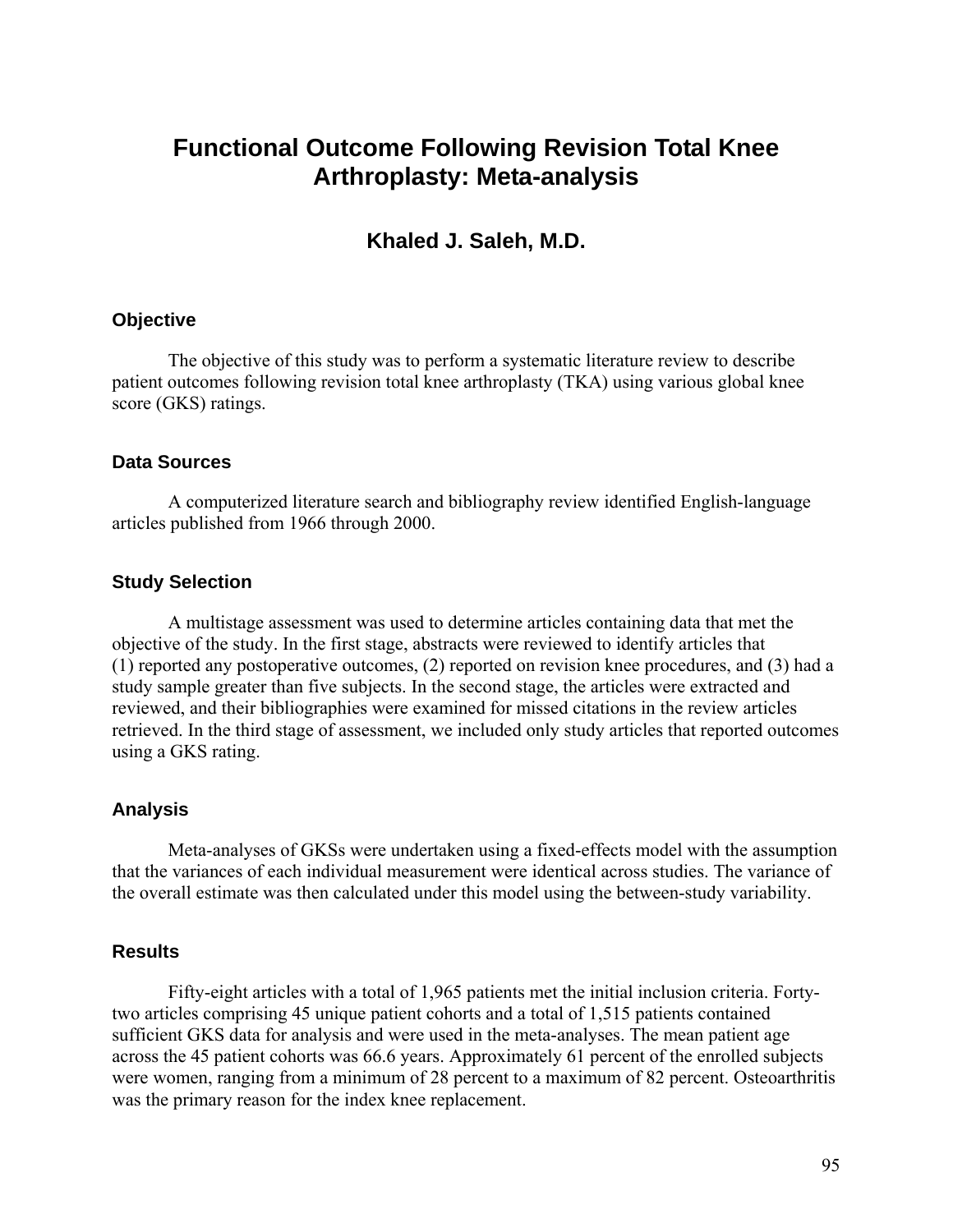The preoperative averaged functional and clinical mean Knee Society (KS) score was 35.4 (95% confidence interval [CI]: 30.7–39.9), which significantly increased by a mean of 30.8 points (95% CI: 26.6–35.0) to 66.2 (95% CI: 61.6–70.2) postoperatively (p<0.0001). The preoperative mean Hospital for Special Surgery (HSS) score was 51.5 (95% CI: 48.9–54.1), and there was a significant mean increase of 28.3 points (95% CI: 25.3–31.2) to 79.8 (95% CI: 76.4-83.1) postoperatively (p<0.0001). No significant correlation was seen between the preoperative score and the amount of improvement in either the KS or the HSS studies. The percentage of subjects attaining excellent or good ratings was 72.7 percent (95% CI: 69.2–76.3) in studies reporting on cohorts in which some subjects had both knees revised, compared with 82.6 percent (95% CI: 79.1–86.1) in studies reporting on cohorts in which no subjects had multiple knees revised  $(p<0.05)$ . The percentage of subjects attaining an excellent or good outcome increased steadily with longer followup to 60 months; thereafter, KS scores level off and HSS scores decline marginally. Articles in which a greater proportion of patients had the proximate cause for revision as infection reported a lower proportion of excellent or good outcomes than articles in which fewer patients had infections (67.5 percent [95% CI: 61.5%, 73.4%] versus 78.5 percent [95% CI: 74.7%, 82.3%]).

#### **Conclusions**

Revision TKA is a safe and effective procedure for failed knee replacements. The results appear to indicate that patients undergoing bilateral TKA revision are more severely affected preoperatively and attain lower functional outcomes than those undergoing single knee revision, although the magnitude of improvement is similar in both groups. Functional outcomes seem to improve with longer followup for at least 5 years. Difficulties in abstracting information due to inconsistent reporting of data in the original studies limited our ability to explore several variables that may affect outcomes.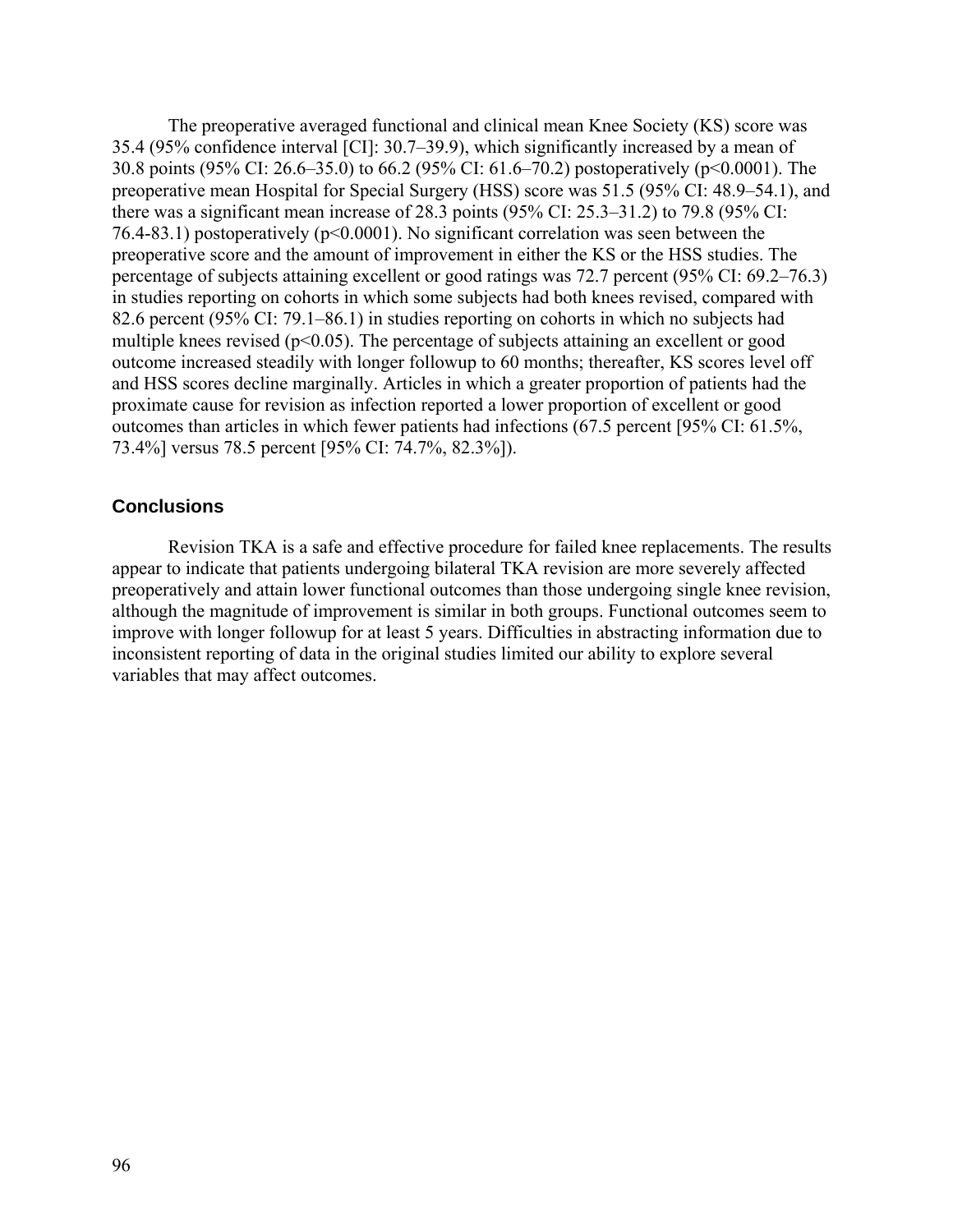# **Disparities and Potential Inequities in the Use of Total Joint Replacement**

## **Maria E. Suarez-Almazor, M.D., Ph.D., M.Sc.**

Variations in the utilization of total joint replacement (TJR) are well documented, both geographically and in populations differing on the basis of personal characteristics such as race or gender. Recent publications have examined these variations to elucidate whether they are clinically and socially appropriate or they represent inequitable health care. Equity refers to both the extent to which inequalities in health among groups of individuals at similar risk are minimized and the fairness with which health care is distributed (Aday, Begley, Lairson, et al., 1998). Differences in utilization among subgroups of patients do not necessarily imply inequity if they are due to variations in health status, differences in need under a social justice concept (e.g., need to work), or personal preferences. Yet, after these caveats, inequities in health care indeed exist on the basis of gender, race, age, education, income, and cultural beliefs. Are there inequities in the use of TJR? Geographic variations in utilization rates appear to be unrelated to clinical need. Variation in the utilization of health services can be a consequence of either overor underutilization. For TJR, the data are scarce, but the limited evidence suggests that the procedure might be underutilized (Hawker, Wright, Coyte, et al., 2000).

A number of studies have found striking differences in the use of these procedures among ethnic groups (Dunlop, Song, Manheim, et al., 2003; Escalante, Barrett, del Rincon, et al., 2002; Escalante, Espinosa-Morales, del Rincon, 2000; Hoaglund, Oishi, Gialamas, 1995; Katz, Freund, Heck, et al., 1996; McBean, Gornick, 1994; Melzer, Guralnik, Brock, 2003; Oishi, Hoaglund, Gordon, et al., 1998; Wilson, May, Kelly, 1994). Whites are twice as likely to undergo TJR as African Americans or Hispanics. These differences cannot be attributed to the prevalence or severity of osteoarthritis (OA). Differences in the use of TJR across gender also have been documented. A Canadian study reported that women were three times less likely to receive TJR than males (Hawker, Wright, Coyte, et al., 2001). In addition, women appear to be more disabled by the time they are referred for surgery (Holtzman, Saleh, Kane, 2002). Education and income also have an impact on the use of TJR, and these variables appear to be independent of access to a health care system. In Canada, where universal health care exists, patients with low socioeconomic status appear to receive fewer TJRs despite greater need, compared with those with higher socioeconomic status (Hawker, Wright, Glazier, et al., 2002).

What factors may explain disparities in the utilization of TJR? It is clear that clinical need is not a factor. In the first National Health and Nutrition Examination Survey (NHANES I), African American women were at increased risk for radiologic OA compared with white women, whereas no differences were observed in men (Anderson, Felson, 1988). Studies evaluating disability in individuals with self-reported arthritis have shown varying results in relation to ethnicity, and there is some evidence that African American patients with OA report the same degree of pain and disability as their white counterparts and worse quality of life (Ang, Ibrahim, Burant, et al., 2003; Ibrahim, Burant, Siminoff, et al., 2002). Using defined radiologic criteria for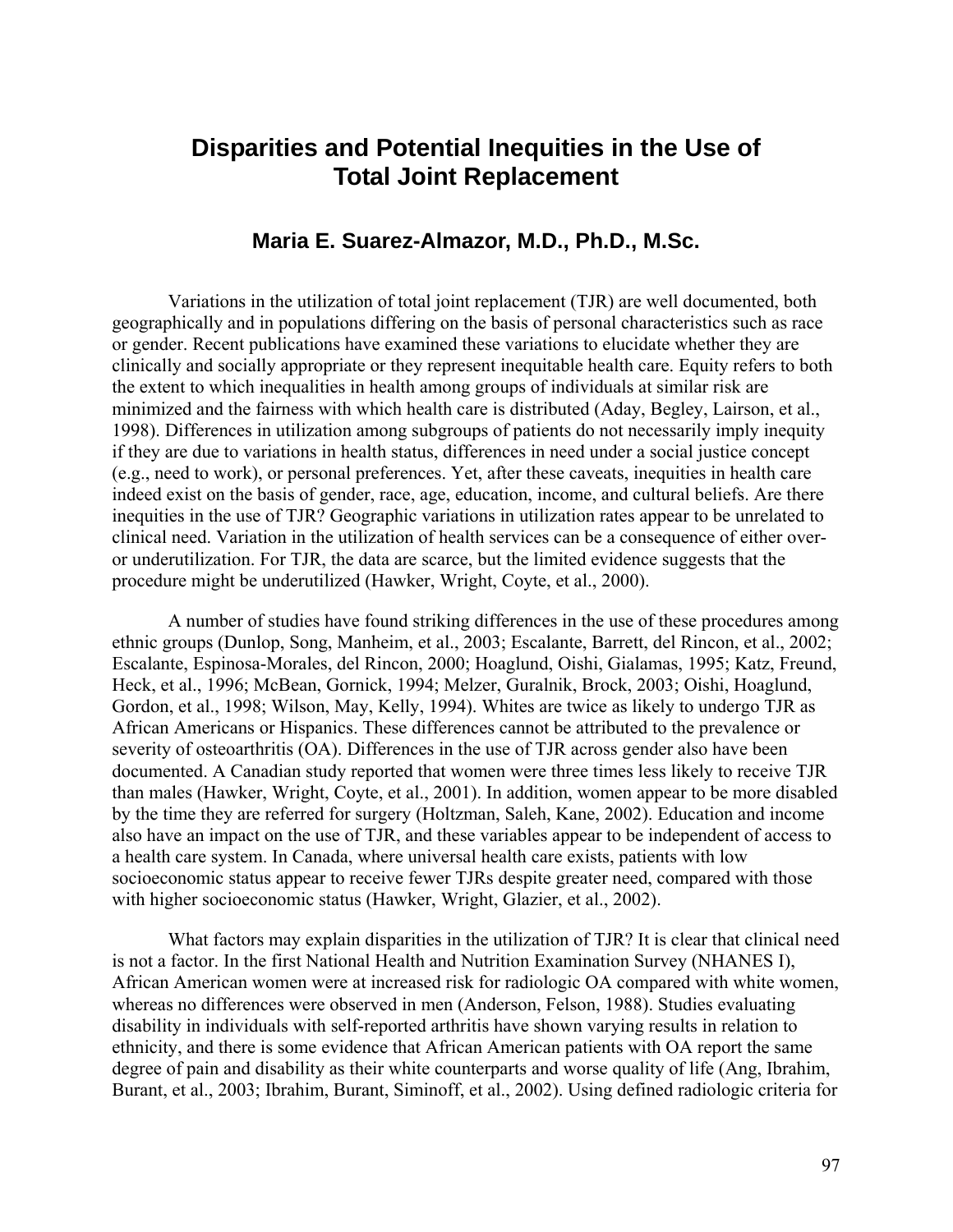the prevalence of OA in the Framingham cohort, the overall prevalence in the cohort was similar in men and women, although more women had symptomatic disease (Felson, Naimark, Anderson, et al., 1987). Overall, the symptomatic burden and disability from OA appear to be at least as prevalent—and possibly more prevalent—in African Americans than in whites, females, and individuals with low socioeconomic status. Therefore, the disparities in TJR use cannot be explained by clinical need.

A number of factors may be critical in explaining these disparities, including issues related to equity and access, physician recommendations, patient perceptions and preferences, and the interaction between health care providers and patients.

Access to care often is cited as a major element in health care disparities. In TJR, these differences may be less relevant than for other conditions because most patients with OA are older than 65 years of age and eligible for Medicare. Nevertheless, patients with Medicare and supplemental insurance are more likely to undergo TJR than patients with Medicare alone (Dunlop, Song, Manheim, et al., 2003). Ethnic differences remain after controlling for access to care and even after adjusting for income. The relationship between race and income often is difficult to disentangle. Escalante and colleagues (2002, 2000) reported that race and poverty remained as independent variables associated with low use of TJR. Moreover, in Canada, where access to care is facilitated by a universal health care system, differences remain in the utilization of TJR between men and women and between those with low versus high education and income.

Ethnic and gender bias in recommendations by physicians has been documented. Physicians presented with patient scenarios were less likely to recommend cardiovascular procedures to African American women than to white men, despite similar descriptions of clinical status (Schulman, Berlin, Harless, et al., 1999). Hawker and colleagues (2000) reported that women with OA were less likely to have discussed TJR with their physicians than men with similar clinical status, although their willingness to have surgery was similar to that of men.

Patient preferences also may play an important role in TJR use. In a population-based survey, Hawker and colleagues (2001) reported that only 15 percent of the patients with severe knee or hip OA were definitely willing to undergo arthroplasty. African American veterans with OA were less likely than whites to consider TJR, had less understanding of the condition, and expected worse outcomes after surgery (Ibrahim, Siminoff, Burant, et al., 2002a; Ibrahim, Siminoff, Burant, et al., 2002b). The differences remained after adjusting for educational level, suggesting that other independent factors influenced these preferences. Historically, African Americans report less confidence in physician recommendations and medical interventions than other ethnic groups (Blendon, Scheck, Donelan, et al., 1995; Collins, Clark, Petersen, et al., 2002). Additional cultural differences may be crucial in determining these patient preferences. Ethnicity, gender, and religion can modify one's beliefs and attitudes regarding illness and healing. Ang and colleagues (2002) reported that African Americans with OA were half as likely as whites to hypothetically consider surgery, and the difference appeared to be partially mediated by their attitudes toward prayer. African Americans prayed more and perceived prayer to be helpful for their condition.

Finally, a factor that is becoming increasingly recognized as a determinant of health care use is the interaction between patients and their doctors. Physicians provide less information and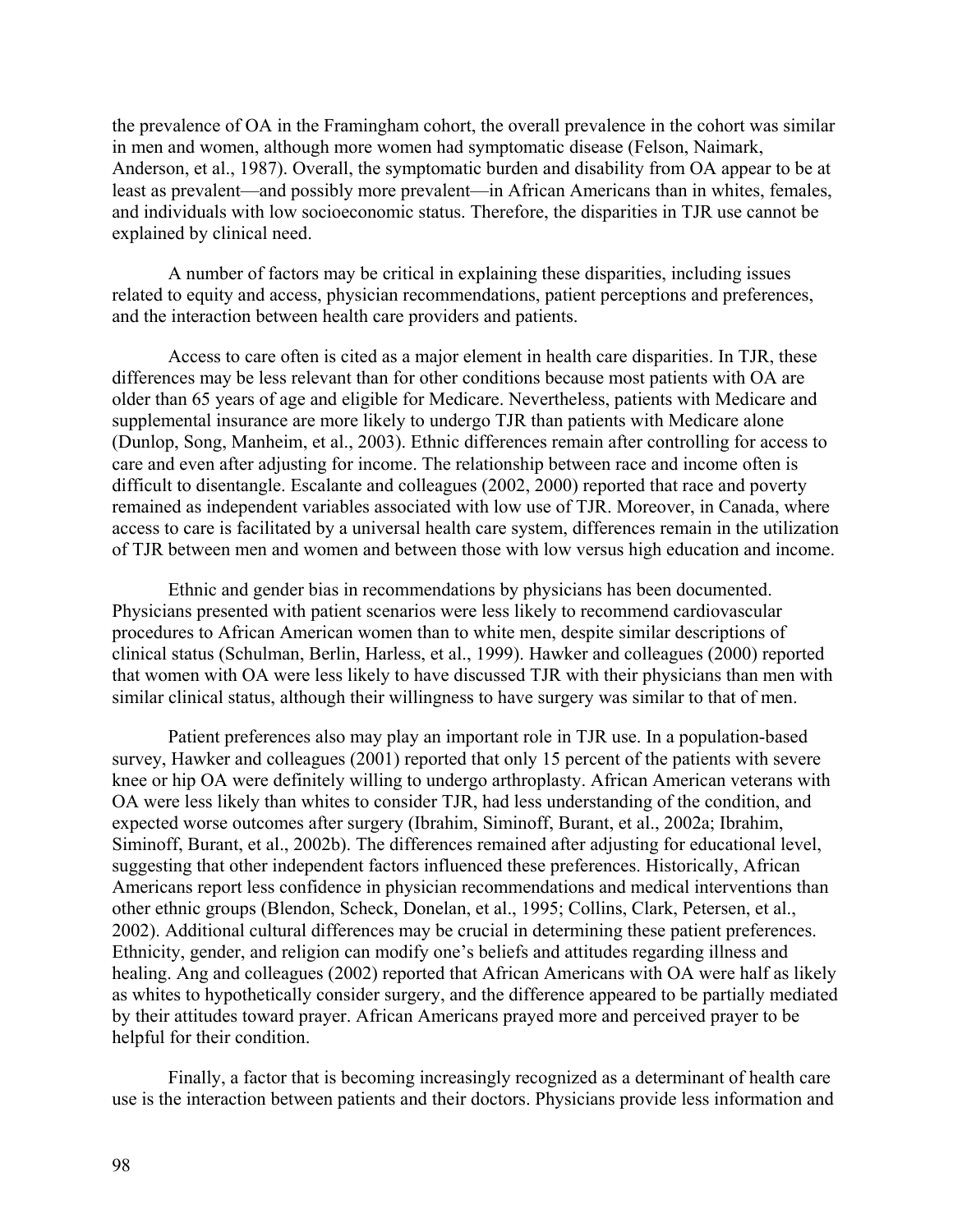do not encourage as much participation for African Americans compared with whites. Moreover, African Americans are more satisfied with care when paired with physicians from their own ethnic group. Gender differences in participation at the time of the medical encounter also have been reported (Kaplan, Gandek, Greenfield, et al., 1995). Research in this field is evolving, and it may provide an understanding of the issues surrounding patient decisionmaking regarding TJR.

### **References**

Aday LA, Begley CE, Lairson DR, Slater CH. Evaluating the healthcare system: effectiveness, efficiency, and equity. 2d ed. Chicago: Health Administration Press, 1998.

Anderson JJ, Felson DT. Factors associated with osteoarthritis of the knee in the first national Health and Nutrition Examination Survey (HANES I). Evidence for an association with overweight, race, and physical demands of work. Am J Epidemiol 1988;128(1):179–89.

Ang DC, Ibrahim SA, Burant CJ, Kwoh CK. Is there a difference in the perception of symptoms between African Americans and whites with osteoarthritis? J Rheumatol 2003;30(6):1305–10.

Ang DC, Ibrahim SA, Burant CJ, Siminoff LA, Kwoh CK. Ethnic differences in the perception of prayer and consideration of joint arthroplasty. Med Care 2002;40(6):471–6.

Blendon RJ, Scheck AC, Donelan K, Hill CA, Smith M, Beatrice D, et al. How white and African Americans view their health and social problems. Different experiences, different expectations. JAMA 1995;273(4):341–6.

Collins TC, Clark JA, Petersen LA, Kressin NR. Racial differences in how patients perceive physician communication regarding cardiac testing. Med Care 2002;40(1 Suppl):I27–I34.

Dunlop DD, Song J, Manheim LM, Chang RW. Racial disparities in joint replacement use among older adults. Med Care 2003;41(2):288–98.

Escalante A, Barrett J, del Rincon I, Cornell JE, Phillips CB, Katz JN. Disparity in total hip replacement affecting Hispanic Medicare beneficiaries. Med Care 2002;40(6):451–60.

Escalante A, Espinosa-Morales R, del Rincon I, Arroyo RA, Older SA. Recipients of hip replacement for arthritis are less likely to be Hispanic, independent of access to health care and socioeconomic status. Arthritis Rheum 2000;43(2):390–9.

Felson DT, Naimark A, Anderson J, Kazis L, Castelli W, Meenan RF. The prevalence of knee osteoarthritis in the elderly. The Framingham Osteoarthritis Study. Arthritis Rheum 1987;30(8):914–8.

Hawker GA, Wright JG, Coyte PC, Williams JI, Harvey B, Glazier R, et al. Differences between men and women in the rate of use of hip and knee arthroplasty. N Engl J Med 2000;342(14):1016–22.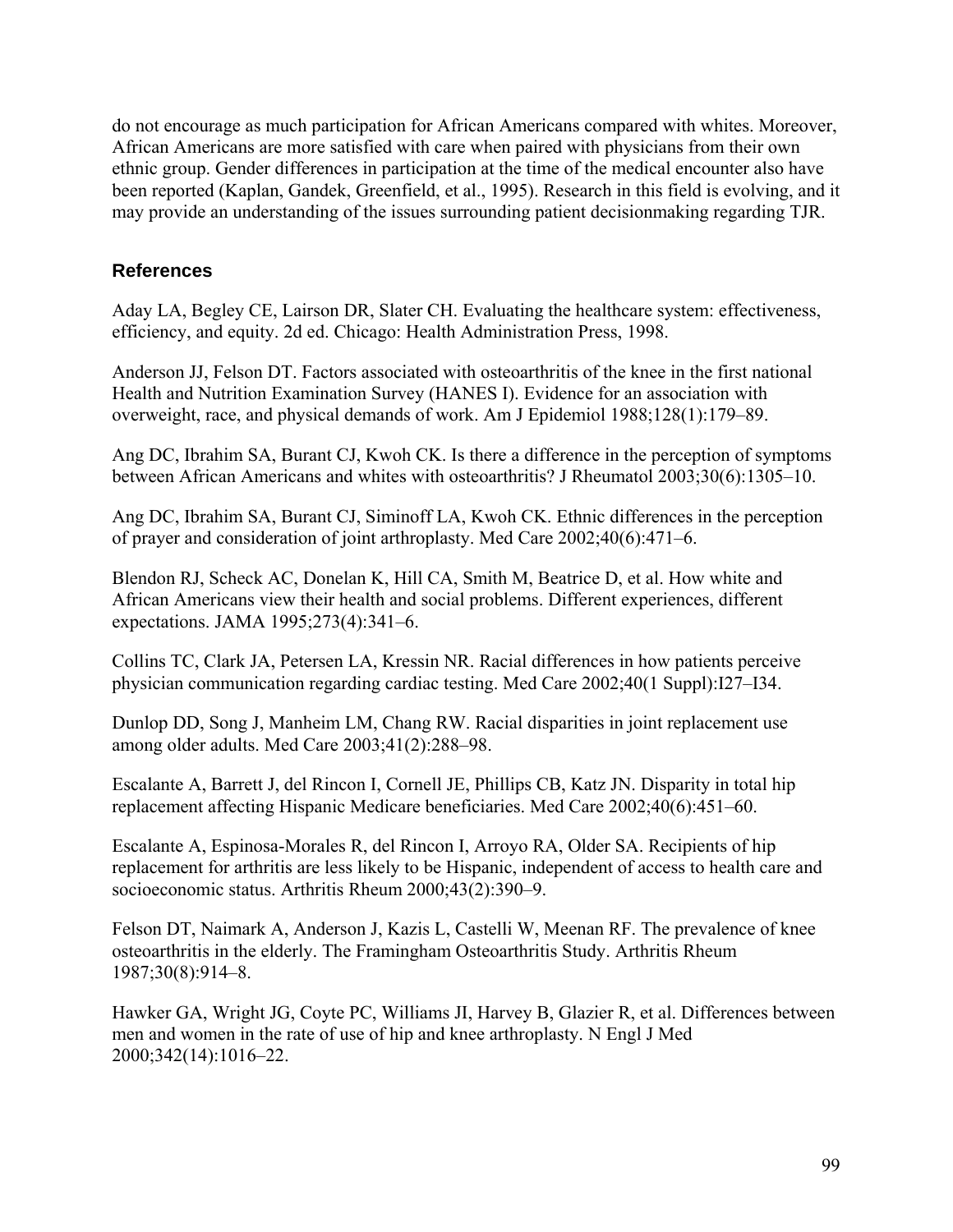Hawker GA, Wright JG, Coyte PC, Williams JI, Harvey B, Glazier R, et al. Determining the need for hip and knee arthroplasty: the role of clinical severity and patients' preferences. Med Care 2001;39(3):206–16.

Hawker GA, Wright JG, Glazier RH, Coyte PC, Harvey B, Williams JI, et al. The effect of education and income on need and willingness to undergo total joint arthroplasty. Arthritis Rheum 2002;46(12):3331–9.

Hoaglund FT, Oishi CS, Gialamas GG. Extreme variations in racial rates of total hip arthroplasty for primary coxarthrosis: a population-based study in San Francisco. Ann Rheum Dis 1995;54(2):107–10.

Holtzman J, Saleh K, Kane R. Gender differences in functional status and pain in a Medicare population undergoing elective total hip arthroplasty. Med Care 2002;40(6):461–70.

Ibrahim SA, Burant CJ, Siminoff LA, Stoller EP, Kwoh CK. Self-assessed global quality of life: a comparison between African-American and white older patients with arthritis. J Clin Epidemiol 2002;55(5):512–7.

Ibrahim SA, Siminoff LA, Burant CJ, Kwoh CK. Differences in expectations of outcome mediate African American/white patient differences in "willingness" to consider joint replacement. Arthritis Rheum 2002a;46(9):2429–35.

Ibrahim SA, Siminoff LA, Burant CJ, Kwoh CK. Understanding ethnic differences in the utilization of joint replacement for osteoarthritis: the role of patient-level factors. Med Care 2002b;40(1 Suppl):I44-I51.

Kaplan SH, Gandek B, Greenfield S, Rogers W, Ware JE. Patient and visit characteristics related to physicians' participatory decision-making style. Results from the Medical Outcomes Study. Med Care 1995;33(12):1176–87.

Katz BP, Freund DA, Heck DA, Dittus RS, Paul JE, Wright J, et al. Demographic variation in the rate of knee replacement: a multi-year analysis. Health Serv Res 1996;31(2):125–40.

McBean AM, Gornick M. Differences by race in the rates of procedures performed in hospitals for Medicare beneficiaries. Health Care Financ Rev 1994;15(4):77–90.

Melzer D, Guralnik JM, Brock D. Prevalence and distribution of hip and knee joint replacements and hip implants in older Americans by the end of life. Aging Clin Exp Res 2003;15(1):60–6.

Oishi CS, Hoaglund FT, Gordon L, Ross PD. Total hip replacement rates are higher among Caucasians than Asians in Hawaii. Clin Orthop 1998;(353):166–74.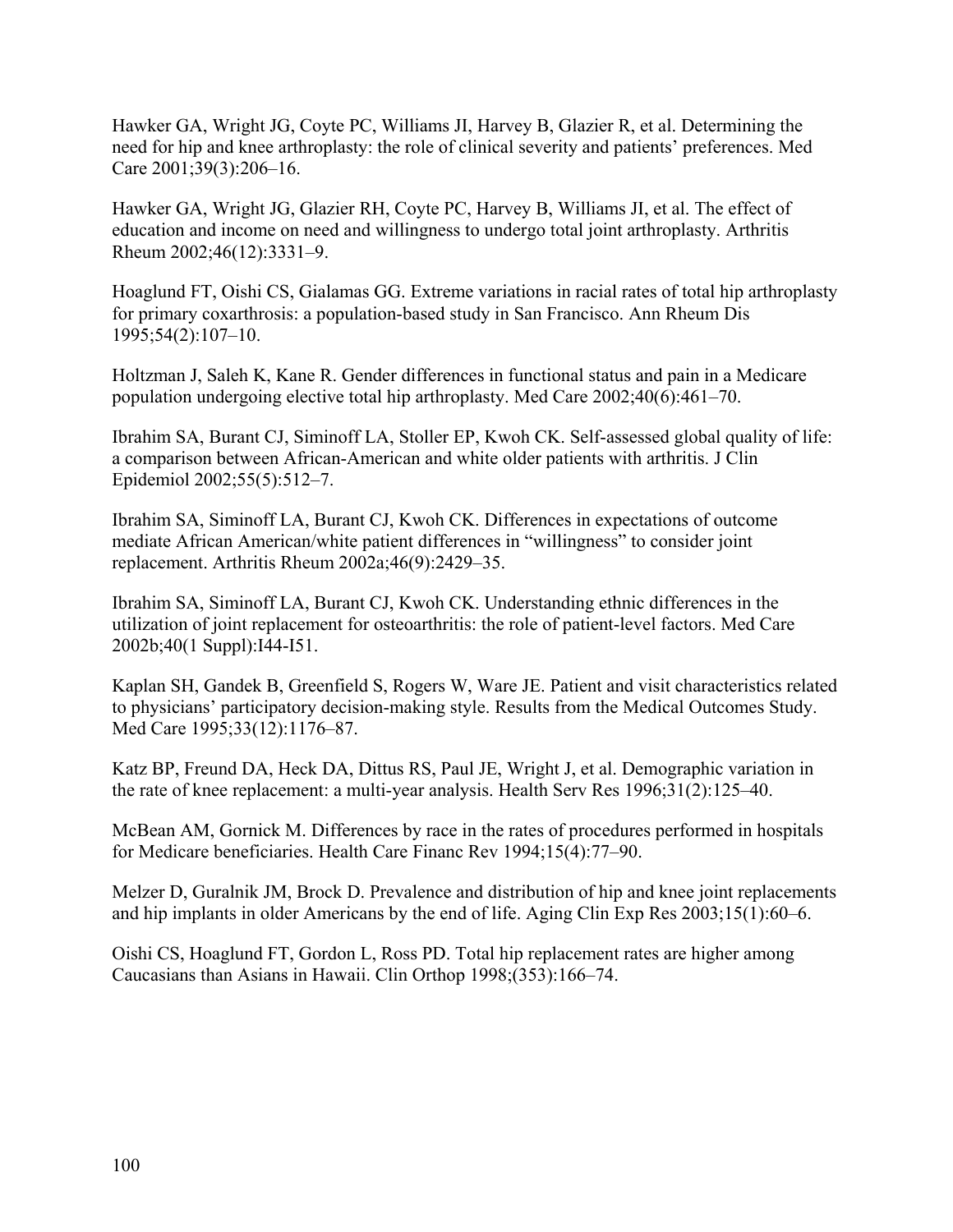Schulman KA, Berlin JA, Harless W, Kerner JF, Sistrunk S, Gersh BJ, et al. The effect of race and sex on physicians' recommendations for cardiac catheterization. N Engl J Med 1999;340(8):618–26.

Wilson MG, May DS, Kelly JJ. Racial differences in the use of total knee arthroplasty for osteoarthritis among older Americans. Ethn Dis 1994;4(1):57–67.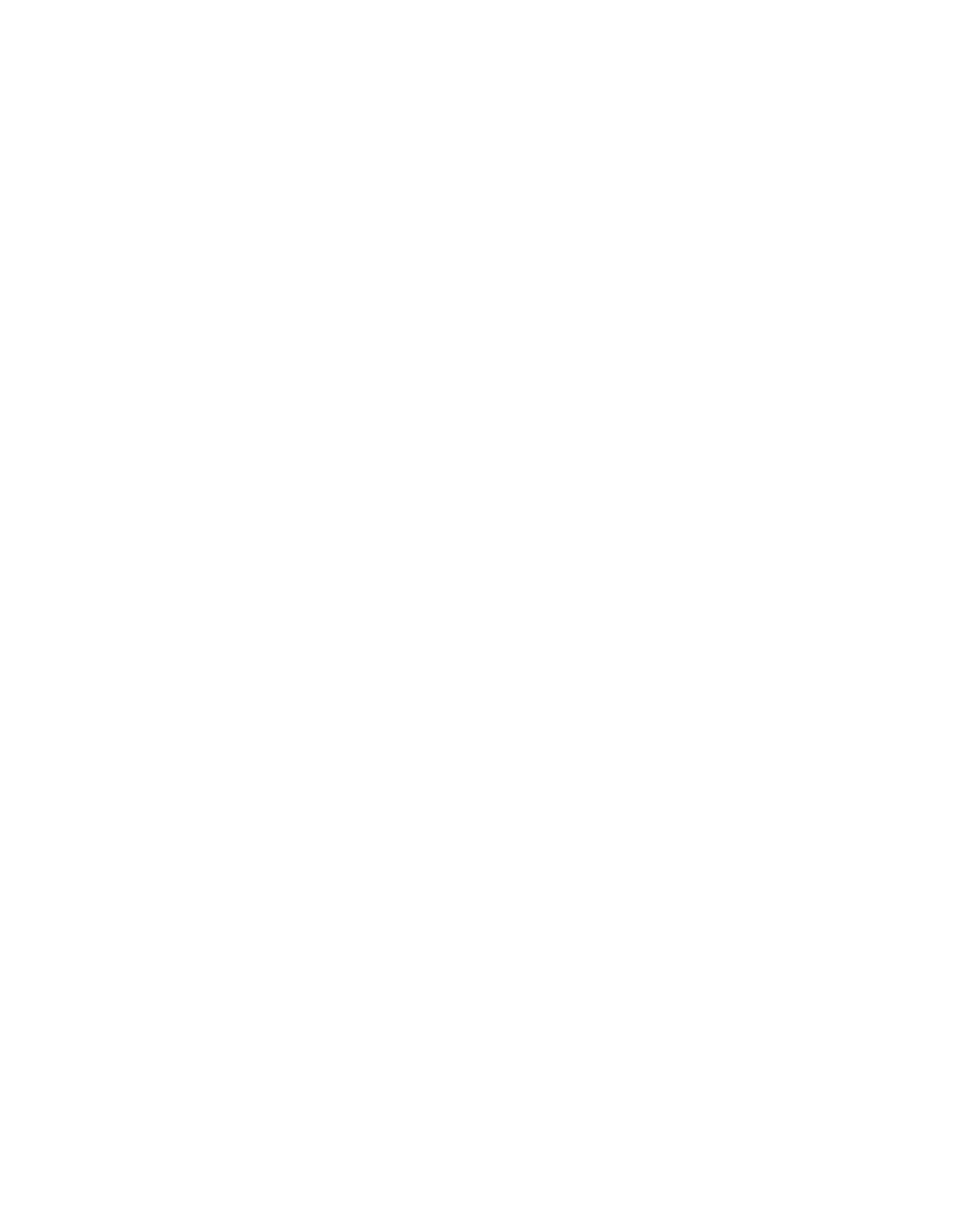# **Disparities in Utilization of Total Knee Arthroplasty**

**Timothy J. Wilt, M.D., M.P.H.** 

#### **Overview**

Total knee arthroplasty (TKA) is one of the most common orthopaedic procedures. In 2001, 171,335 primary knee replacements and 16,895 revisions were performed (Orthopedic Network News Online, 2003). These procedures are elective and expensive (Medicare paid approximately \$3.2 billion in 2000 for hip and knee joint replacements), and the prevalence of arthritis is expected to grow substantially as the population ages.

In collaboration with the Office of Medical Applications of Research and the National Institute of Arthritis and Musculoskeletal and Skin Diseases, the Agency for Healthcare Research and Quality (AHRQ) defined the scope of work for this AHRQ-TKA project to include an evidence report on the indications for primary TKA and revision TKA (Kane, Saleh, Wilt, et al., 2003). The findings of this report suggest that TKA improves functional status, relieves pain, and results in relatively low perioperative morbidity. However, based on conclusions from consensus panels or surveys of health care providers, there is considerable disagreement about the indications for the procedure, that is, which patients are most likely to benefit from TKA and, conversely, in which patients TKA is contraindicated or of low value.

#### **Disparities in Utilization of TKA**

The understanding of disparities in utilization of TKA is important. The *Healthy People 2010* initiative has made the reduction of racial and gender disparities a health care priority (Healthy People 2010, 2000). Previous work has suggested that use of TKA may vary according to gender, race or ethnic group, and possibly geographic region. However, it is not clear to what extent these reported variations are due to potential differences in the incidence or severity of arthritis, patient treatment preferences and knowledge, comorbid conditions, overall utilization rates within a geographic region, or provider or health system biases. For example, the incidence of osteoarthritis (OA) has been estimated to be about 1.5- to 2.0-fold higher in women than in men (Hawker, Wright, Coyte, et al., 2000). Similarly, radiologic signs of knee OA are higher in blacks than in whites or Hispanics (Hirsch, Cheng, Grigorian, et al., 2001). A greater understanding regarding whether disparities in TKA utilization exist and, if they do, what the causal factors are, could lead to improvements in health delivery and receipt whereby treatment would not be determined by a person's gender, race, or geographic location. Eliminating disparities would allow us to define the optimal rate of an effective TKA, that is, every patient who could benefit clinically from the procedure and who wanted it done would have it performed.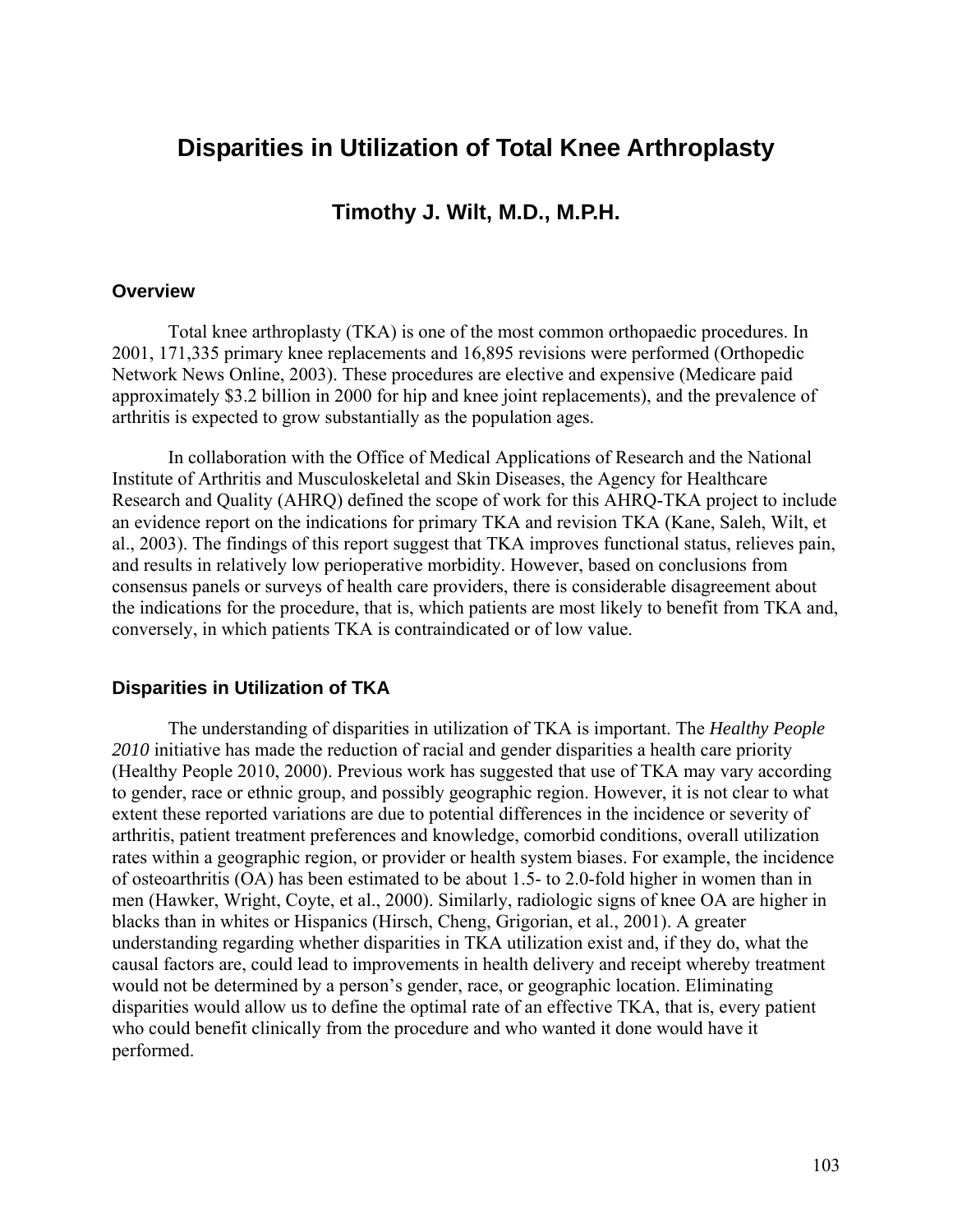#### **Identification and Analysis of the Evidence**

The objective of this portion of the AHRQ-TKA report was to conduct a systematic review to determine the factors that explain disparities in the utilization of TKA in various populations. We conducted a search of English-language articles via PubMed from 1995 to 2003 and an accompanying bibliography review. The search resulted in 176 references of which 23 met preliminary inclusion criteria (primary TKA studies, more than 100 knees per study, gender and race data provided, experimental or quasi-experimental design). Of these studies, three met the inclusion criteria for analysis. Reference lists from the articles were searched. Three additional articles were found and were included in the analysis (total  $n = 6$ ) (Dunlop, Song, Manheim, et al., 2003; Escarce, Epstein, Colby, et al., 1993; Hawker, Wright, Coyte, et al., 2000; Katz, Freund, Heck, et al., 1996; Peterson, Hollenberg, Szatrowski, et al., 1992; Wilson, May, Kelly, 1994). Several studies included both hip and knee replacement surgery. An additional article evaluating racial, ethnic, and geographic disparities in rates of TKA among Medicare patients was published after the completion of our full report (Skinner, Weinstein, Sporer, et al., 2003).

We conducted a qualitative summary of reported TKA rates according to gender, race, and geographic region. Most of the studies that address access relied on large administrative data sets that did not contain detailed clinical data on which to base the indications for knee surgery. However, some of these studies had at least some clinical information on the underlying problems of the sample being studied. Dunlop and colleagues (2003) used the Asset and Health Dynamics Among the Oldest Old (AHEAD) data set, which includes self-reported conditions such as arthritis. Hawker and coworkers (2000) identified persons with arthritis as the basis of their sample. Wilson and colleagues (1994) limited their study to Medicare beneficiaries with a diagnosis of OA.

#### **Disparities Based on Gender, Race and Ethnicity, and Geographic Region**

The conclusions with regard to the differential treatment of women are mixed, but the preponderance of evidence suggests that women are almost twice as likely to undergo TKA as men. The possibility that the higher rates of TKA in women may be due to the higher prevalence of arthritis among women does not apply to one study that examined only persons with arthritis. However, it is plausible that the severity or type of arthritis varied.

The evidence regarding nonwhite groups is quite consistent. Nonwhites undergo TKA about half as often as whites. Most analyses simply report the rate at which the procedures were performed, with no attention to the actual size or nature of the population at risk. The lower rates of TKA among blacks occurred despite a higher prevalence of OA in this group, suggesting that the prevalence of OA was not a mitigating factor.

In a study of Medicare patients by Skinner and colleagues (2003), TKA rates were significantly lower for black men than for non-Hispanic white men in nearly every region of the country. For the Hispanic population and for black women, racial or ethnic disparities at the national level were due in part to geographic differences rather than to differences in the rates for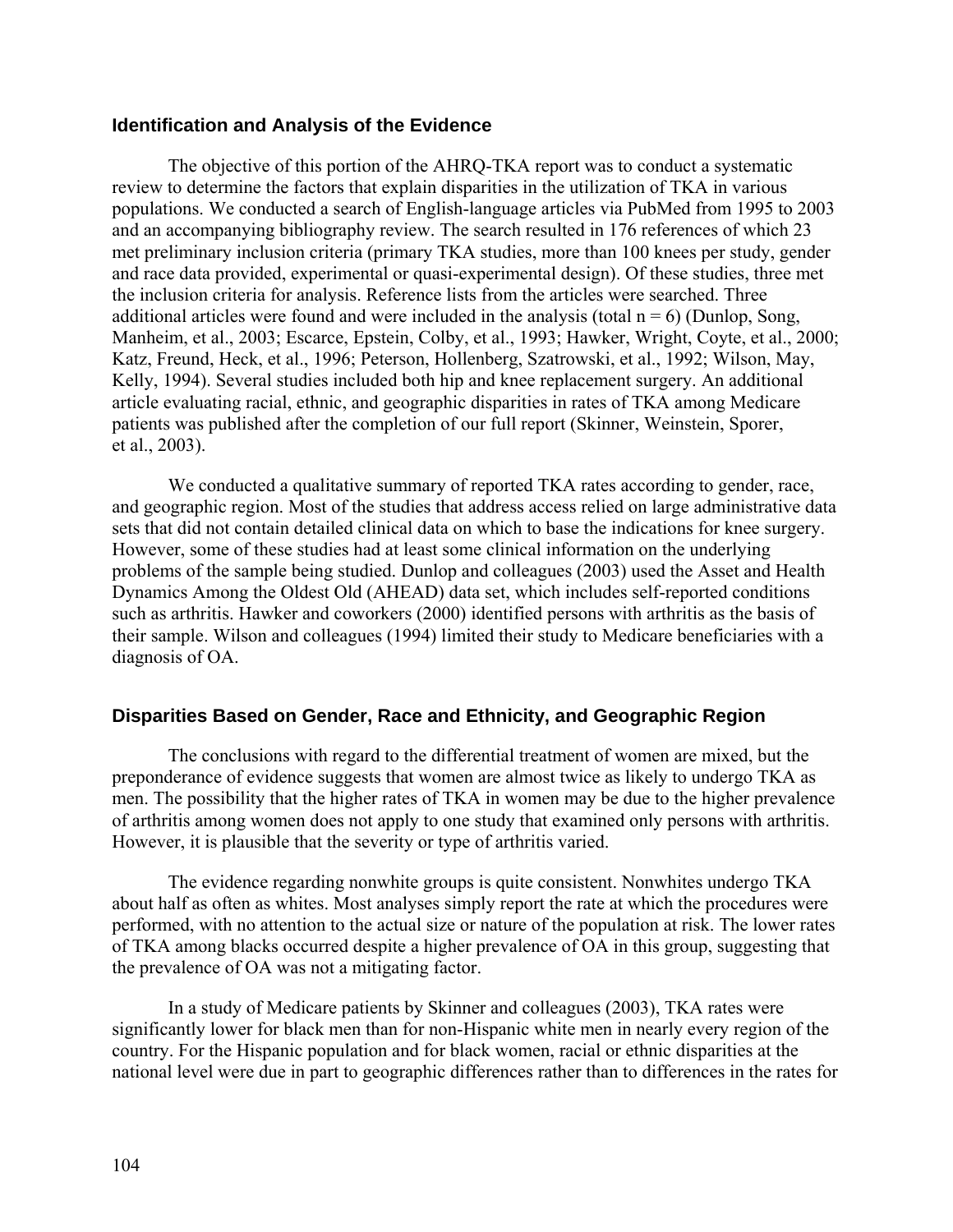various racial and ethnic groups within geographic areas. Residential segregation and lowincome levels contributed to racial and ethnic TKA disparities.

#### **Future Research Needs**

The findings from this systematic review indicate that utilization rates in TKA vary according to gender, race and ethnicity, and geographic region. However, the available data present limitations that make it difficult to fully understand disparities of TKA in various populations. Future research is required to answer the following key questions (Lavizzo-Mourey, Knickman, 2003; Skinner, Weinstein, Sporer, et al., 2003):

- What is the "right" or optimal rate of TKA; that is, which patients are most likely to benefit from and desire TKA and, conversely, in which patients is TKA contraindicated or of low benefit?
- Are the observed gender, racial and ethnic, and geographic variations in TKA rates due to differences in (1) incidence or severity of arthritis, (2) presence and severity of comorbid conditions, (3) patient preferences or knowledge regarding the risks and benefits of TKA, (4) individual provider biases or stereotyping, or (5) barriers in health care delivery systems?
- What are effective, practical approaches that health care providers and systems can use to reduce TKA disparities?

#### **Conclusions**

The data sources to evaluate variation in access to TKA are limited in number and quality. However, the available information suggests that TKA access varies according to gender, race and ethnicity, and geographic region. Women and white individuals have higher rates of TKA than men and nonwhites. To reduce disparities, we need an understanding of factors associated with different TKA rates and methods.

#### **References**

Dunlop DD, Song J, Manheim LM, Chang RW. Racial disparities in joint replacement use among older adults. Med Care 2003;41(2):288–98.

Escarce JJ, Epstein KR, Colby DC, Schwartz JS. Racial differences in the elderly's use of medical procedures and diagnostic tests. Am J Public Health 1993;83(7):948–54.

Hawker GA, Wright JG, Coyte PC, Williams JI, Harvey B, Glazier R, et al. Differences between men and women in the rate of use of hip and knee arthroplasty. N Engl J Med 2000;342(14):1016–22.

Healthy People 2010. Conference edition. Washington: Department of Health and Human Services, 2000.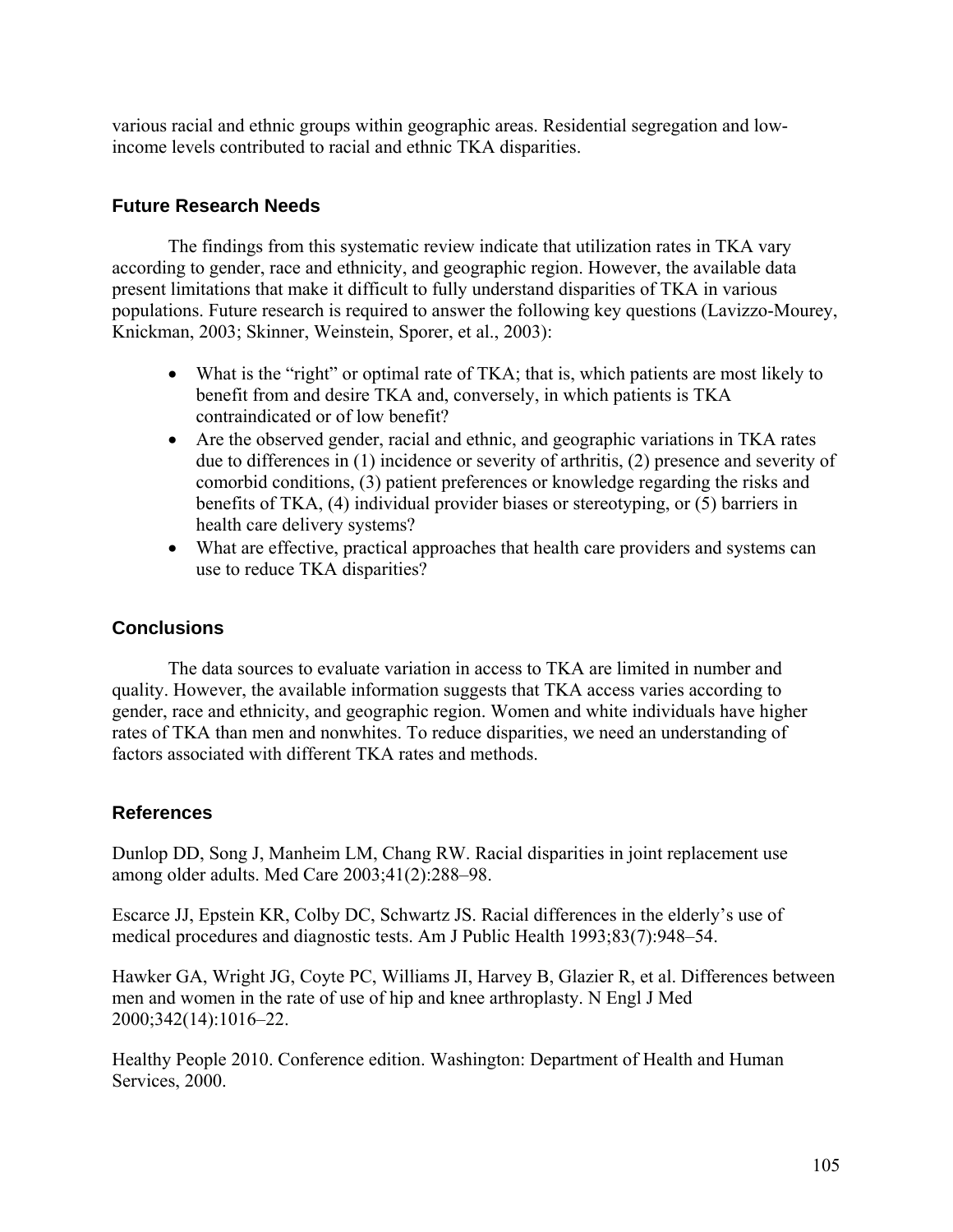Hirsch R, Cheng X, Grigorian M, et al. Radiographic knee osteoarthritis prevalence in older adults in the United States. Arthritis Rheum 2001;44: S225.

Kane RL, Saleh KJ, Wilt TJ, Bershadsky B, Cross WW, MacDonald R, et al. Total knee arthroplasty. Evidence Report/Technology Assessment (Prepared by the Minnesota Evidencebased Practice Center under Contract No. 290-02-0009, Task Order #2). Rockville, MD: Agency for Healthcare Research and Quality, 2003.

Katz BP, Freund DA, Heck DA, Dittus RS, Paul JE, Wright J, et al. Demographic variation in the rate of knee replacement: a multi-year analysis. Health Serv Res 1996;31(2):125–40.

Lavizzo-Mourey R, Knickman JR. Racial disparities—the need for research and action. N Engl J Med 2003;349(14):1379–80.

Orthopedic Network News Online. CMS MedPar data, 2003. www.OrthopedicNetwork News.com.

Peterson MG, Hollenberg JP, Szatrowski TP, Johanson NA, Mancuso CA, Charlson ME. Geographic variations in the rates of elective total hip and knee arthroplasties among Medicare beneficiaries in the United States. J Bone Joint Surg Am 1992;74(10):1530–9.

Skinner J, Weinstein JN, Sporer SM, Wennberg JE. Racial, ethnic, and geographic disparities in rates of knee arthroplasty among Medicare patients. N Engl J Med 2003;349(14):1350–9.

Wilson MG, May DS, Kelly JJ. Racial differences in the use of total knee arthroplasty for osteoarthritis among older Americans. Ethn Dis 1994;4(1):57–67.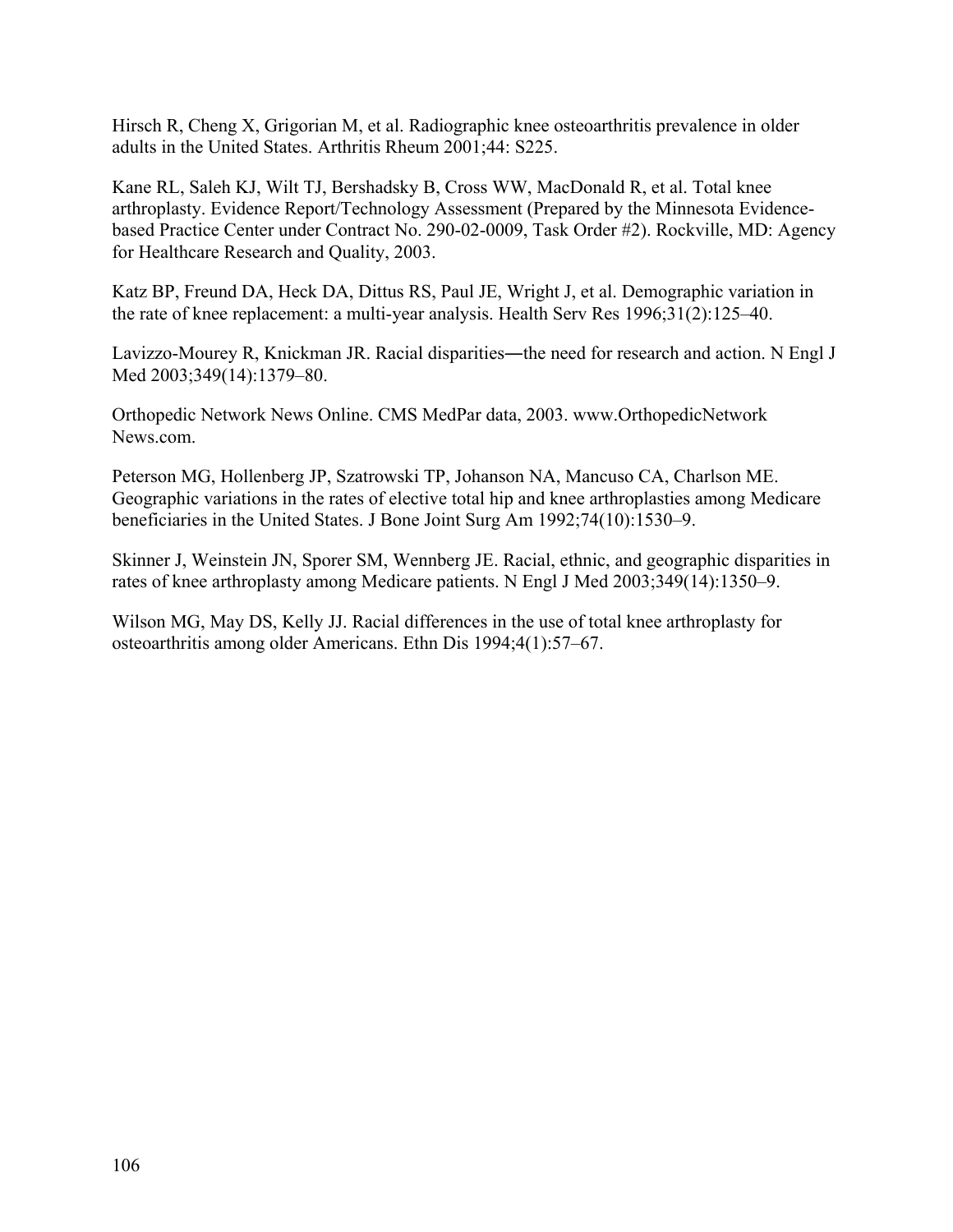# **Patients' Perspectives: Qualitative Research Before and After Surgery**

# **Paul A. Dieppe, M.D., FRCP, FFPH**

Patients should be involved in the development of consensus statements about total knee joint replacement. People who have experienced a knee replacement can offer important insights to the indications and outcomes of the procedure, as well as disparities and directions for future research. As part of a major research program exploring the pathways to knee or hip replacement in the United Kingdom (UK), the Medical Research Council's Health Services Research Collaboration has used focus groups, patient surveys, and indepth interviews to help understand the views and experiences of people with severe knee joint arthritis and their attitudes about joint replacement.

#### **Experience of Arthritis in Older People and Barriers to Surgery**

Sanders and colleagues (2002) carried out indepth interviews with 27 people aged 51 to 91 years with severe arthritis of the hip and/or knee; they analysed the data thematically using the constant comparison technique. The researchers explored barriers to care within this group.

An important finding was that many older people perceive arthritis as an integral part of their lives and view severe symptoms as normal. This perception has made several of them reluctant to seek treatment. However, they also talked about the disruptive effect of symptoms on their lives and of their pessimism about what could be done about it. This negative view of treatments (including surgery) was another barrier to the utilization of appropriate health care, and physicians often reinforced these negative views.

## **Willingness To Undergo Surgery**

An important determinant of discrepancies in the provision of knee replacement surgery is the varying willingness of patients to undergo the operation. Hawker and colleagues (2001) have done groundbreaking work on this issue in Canada. They compared the views of people in two areas of Ontario, one with relatively high rates of provision of joint replacement and one with a low rate of provision. Willingness to have surgery among people with severe arthritis was assessed through interviews at which information about risks and benefits was given in accordance with the usual practice of the surgeons. Of those individuals with potential need for surgery, only 14.9 percent in the high-rate area and 8.5 percent in the low-rate area were definitely willing to have surgery, emphasizng the importance of patient preferences. In the UK, Juni and coworkers (2003) found that willingness to undergo knee replacement is less than that for hip replacement given the same severity of symptoms.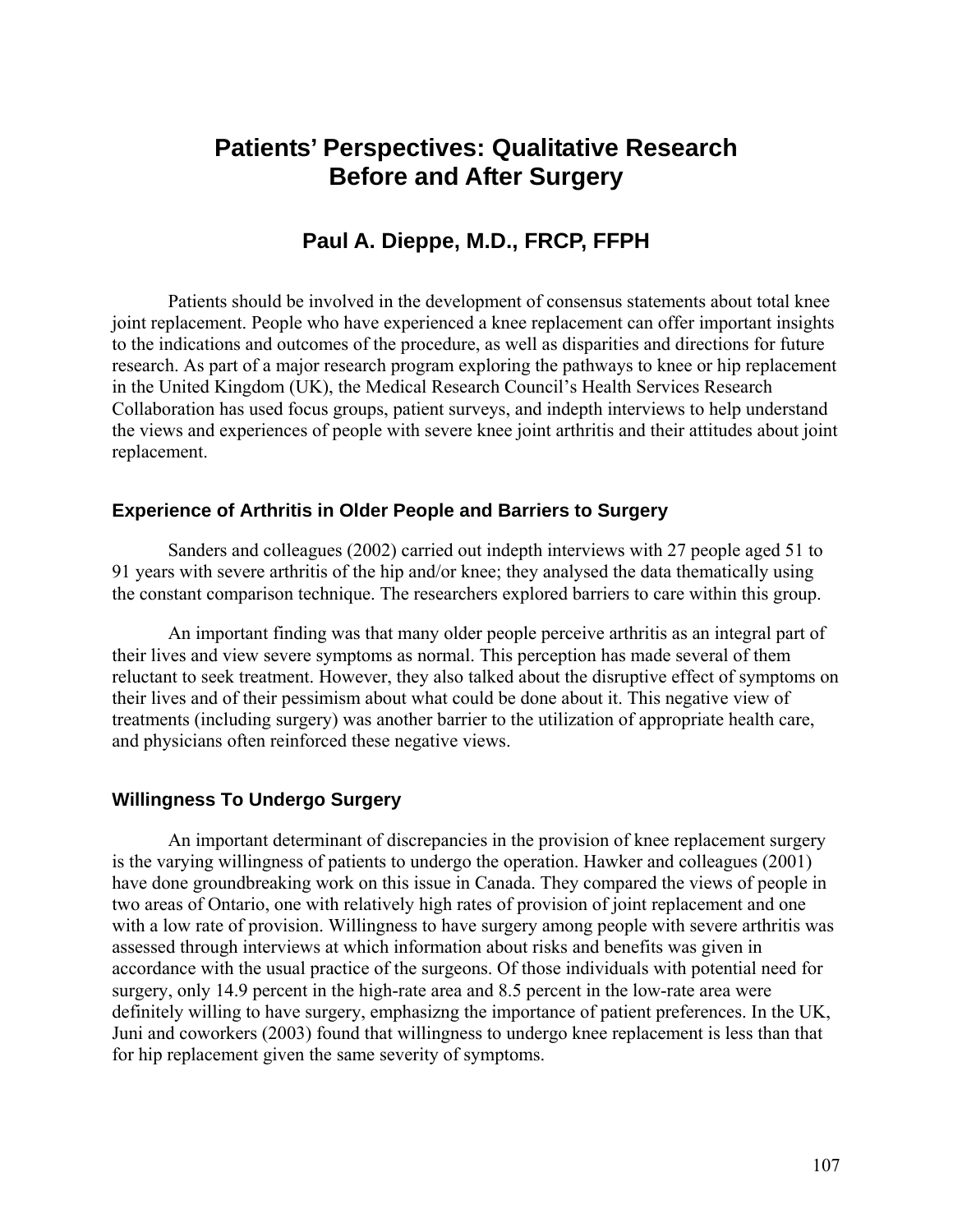#### **Patients' Views on the Prioritization of Knee Replacement Surgery**

Woolhead and colleagues (2002) undertook semistructured, indepth interviews with 25 patients awaiting primary knee replacement surgery. The researchers explored patients' views on prioritization for knee replacement as well as their expectations regarding surgery.

Patients thought that the criteria for a decision to operate should include the following:

- The combined length and severity of pain and immobility (the "area under the curve" of problems, rather than current pain or disability)
- A threat to paid employment
- The need to care for others
- Younger people rather than older people

Patients also thought that health care professionals placed too much emphasis on age, weight, and what they saw as excessive complaining by some patients.

Health care professionals often talk about the importance of patients' expectations, but most of the interviewees were either unable or unwilling to voice their expectations. Rather, they talked of their hopes (both ideal and pragmatic) and their fear of surgery.

# **Views of Patients With Knee Arthritis on Different Interventions and Research Priorities**

Using focus groups to populate a questionnaire, Tallon and colleagues (2000) surveyed 112 people with knee osteoarthritis on symptoms, interventions, and research priorities. This work, and related studies with health care professionals as well as literature reviews (Chard, Tallon, Dieppe, 2000), has highlighted a mismatch between the priorities of patients and those of professionals and academics in the treatment of knee arthritis. It is not clear which group is "right."

Patients reported that one of their highest research priorities was the development of clear indications about who should and should not undergo surgery for knee arthritis. During focus groups and interviews, many patients expressed surprise that doctors did not know when it was best to do surgery during the course of arthritis.

# **Making Sense of Outcomes**

An intervention such as a knee replacement is a major event in the life of an individual. The decision to endure such a procedure has to be rationalized (so you say it was a success), and after the event it is difficult to remember or imagine what one was like beforehand (so you must be better).

Woolhead (submitted for publication) went back to 10 of her interviewees 6 months after their surgery and explored their perceptions of the outcome through a second indepth interview. The patients struggled to understand the outcome and often described it in contradictory terms;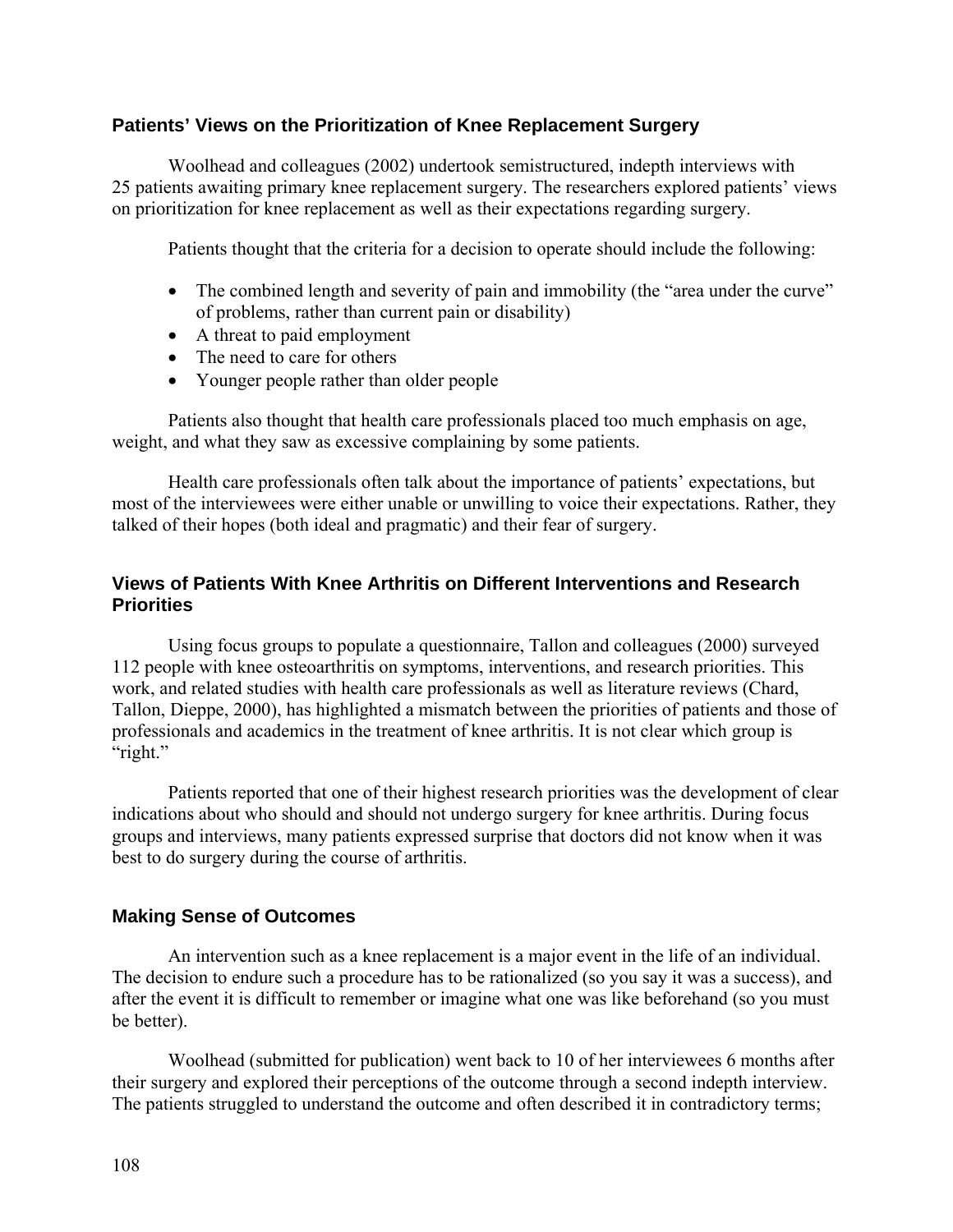they presented both a public expression of a good outcome and private dismay at continuing symptoms and problems. These apparently contradictory accounts were consistent in the context of the informants' lives and represented adaptation or accommodation to a change in health status.

Other patient-centered work on outcomes has been undertaken by Carr and coworkers (2001), who stressed the importance of "response shift" over time, and Campbell and colleagues (2003), who observed that the results of standard self-report questionnaires on outcome often contradicted what people said during indepth interviews. Outcomes are not the simple issue that we would sometimes like to believe.

## **Conclusions**

The following conclusions can be drawn from the research on patients' perspectives on total knee replacement:

- Patient perspectives must be taken into account.
- Patients' views of what is most important in health care and research often differ from the views of the professionals.
- Arthritis is often seen as a normal part of aging and not as a disease in need of an intervention. Health professionals may reinforce this view.
- Patients think that issues often ignored by professionals, such as a threat to paid employment and caring for others, should be major determinants of a decision to undergo surgery.
- Peoples' public expressions of a positive outcome after surgery may hide privately held views to the contrary.
- Willingness to undergo surgery varies and may be a major determinant of the observed variations in rates of delivery of knee surgery; the research reviewed here suggests a framework for thinking about disparities in provision, as outlined in the figure.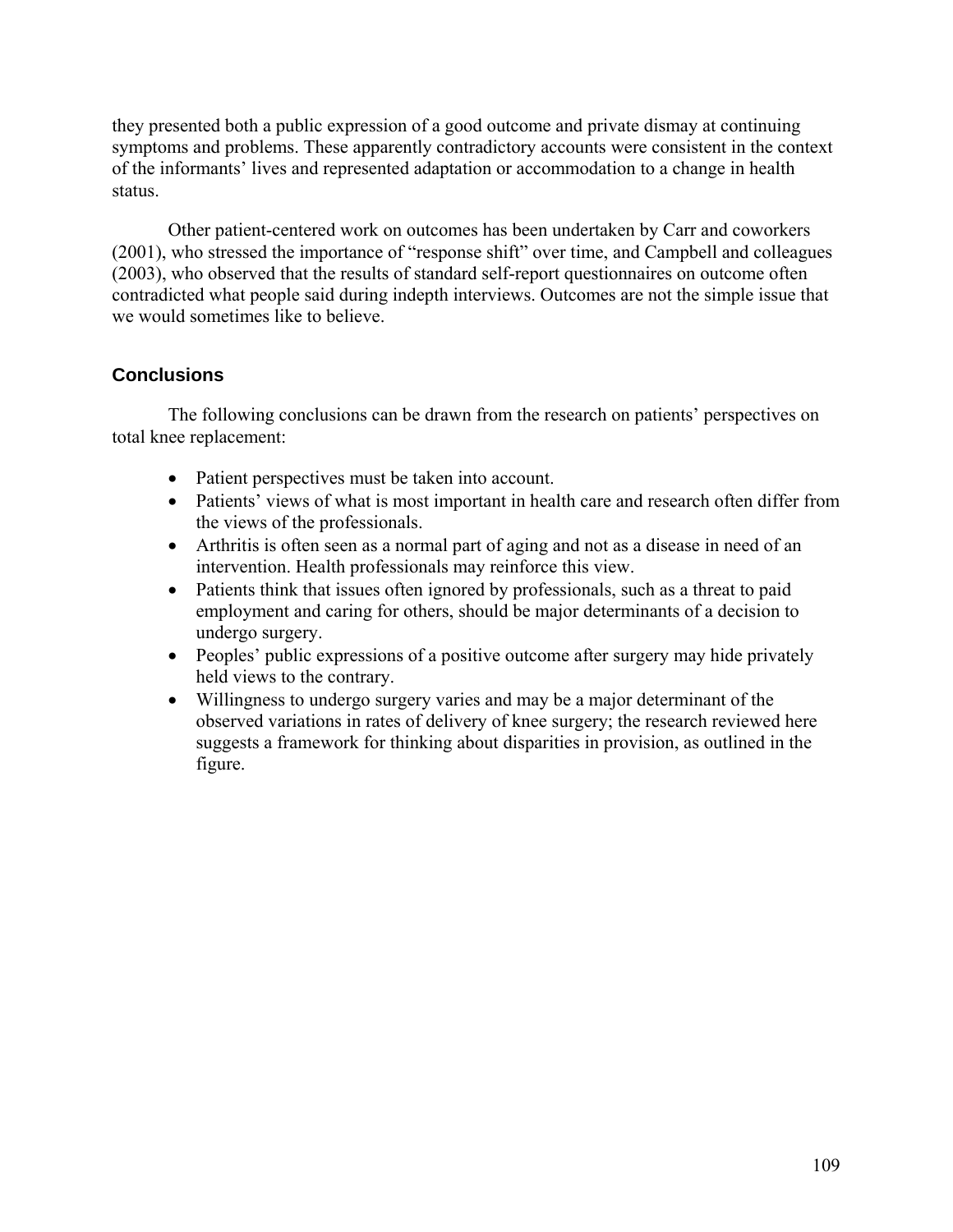



#### **Future Research Priorities**

The following topics are areas for future research:

- Reasons for the varying, low rates of willingness to undergo surgery among people with severe arthritis should be explored.
- Other barriers to equitable provision, at both primary and secondary care levels, must be investigated further.
- More research is needed on what constitutes a "good" or a "bad" outcome.
- The determinants of a "bad" outcome must be understood so that people who are not going to benefit can be protected from surgery.
- Ways must be found to incorporate the views of patients into the development of policies and practice in joint replacement surgery.
- Patients should have a major say in the future research agenda.